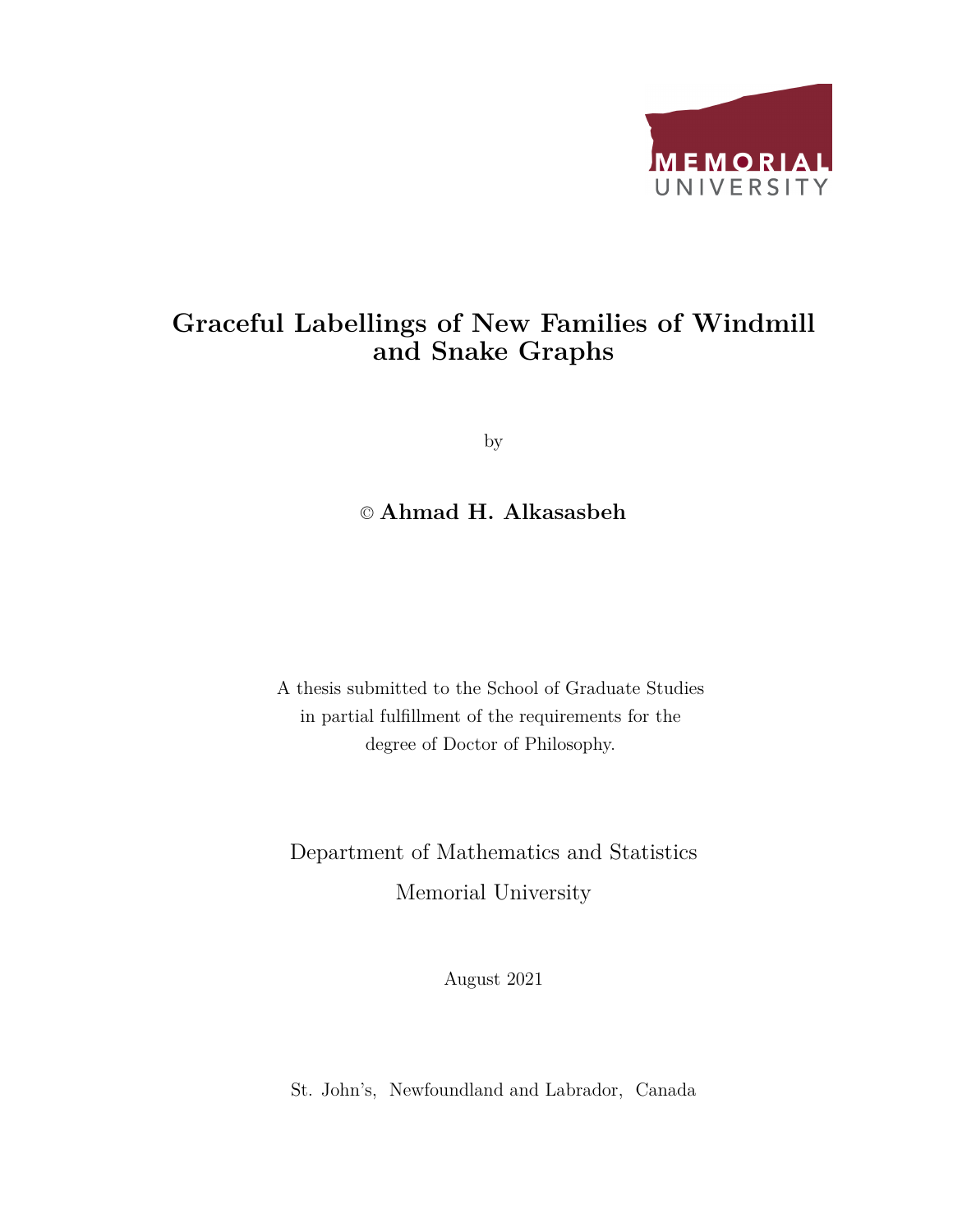#### <span id="page-1-0"></span>**Abstract**

A function f is a *graceful labelling* of a graph  $G = (V, E)$  with m edges if f is an injection  $f: V(G) \to \{0, 1, 2, \ldots, m\}$  such that each edge  $uv \in E$  is assigned the label  $|f(u) - f(v)|$  ∈ {1, 2, . . . , m}, and no two edge labels are the same. If a graph *G* has a graceful labelling, we say that *G* itself is graceful. A variant is a *near graceful labelling*, which is similar, except the co-domain of *f* is  $\{0, 1, 2, \ldots, m+1\}$  and the set of edge labels are either  $\{1, 2, \ldots, m-1, m\}$  or  $\{1, 2, \ldots, m-1, m+1\}$ .

In this thesis, we prove any Dutch windmill with three pendant triangles is (near) graceful, which settles Rosa's conjecture for a new family of triangular cacti. Further, we introduce graceful and near graceful labellings of several families of windmills. In particular, we use Skolem-type sequences to prove (near) graceful labellings exist for windmills with *C*<sup>3</sup> and *C*<sup>4</sup> vanes, and infinite families of 3*,* 5-windmills and 3*,* 6 windmills. Furthermore, we offer a new solution showing that the graph obtained from the union of  $t$  5-cycles with one vertex in common  $(C_5^t)$  is graceful if and only if  $t \equiv 0, 3 \pmod{4}$  and near graceful when  $t \equiv 1, 2 \pmod{4}$ .

Also, we present a new sufficiency condition to obtain a graceful labelling for every  $kC_{4n}$  snake and use this condition to label every such snake for  $n = 1, 2, \ldots, 6$ . Then, we extend this result to cyclic snakes where the cycles lengths vary. Also, we obtain new results on the (near) graceful labelling of cyclic snakes based on cycles of lengths  $n = 6, 10, 14$ , completely solving the case  $n = 6$ .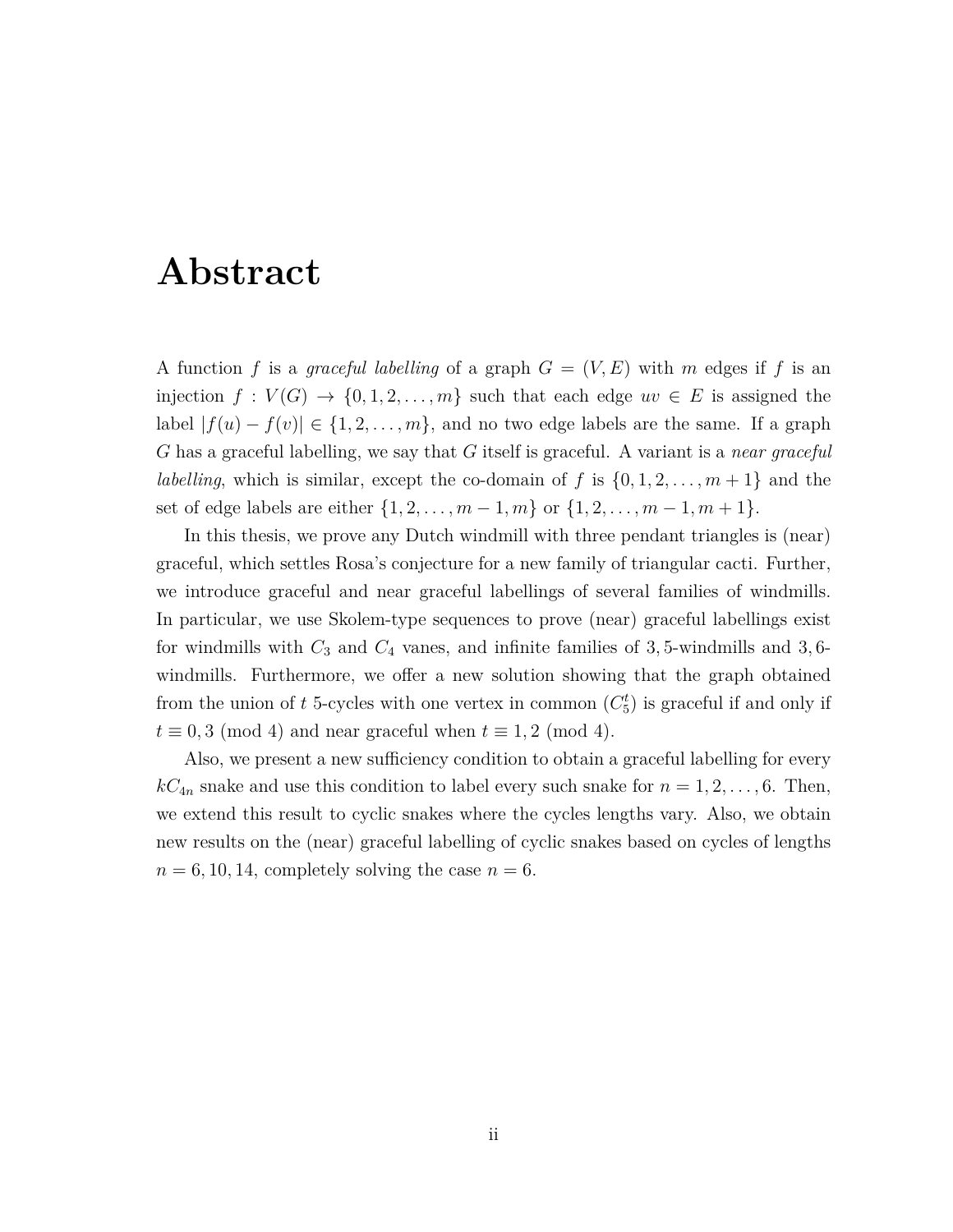### <span id="page-2-0"></span>**General Summary**

A graph is a collection of vertices (nodes) and edges (links), where each edge consists of two vertices. Graph theory is a relatively new area of mathematics, and it has numerous applications. The study of graphs has become important in several fields, for instance, in the networks and communications field. For example, Facebook can be represented by a graph, where the vertices represent the people, while the edges list all the friendships connecting them.

A graceful labelling of a graph with *m* edges is a labelling of its vertices with a subset of distinct non-negative integers from 0 to *m*, such that each vertex label is used at most once, and the edges are labelled with the absolute difference between their vertex labels, such that the edge labels are  $\{1, 2, 3, \ldots, m\}$ . A graph that admits a graceful labelling is called a graceful graph. A near graceful labelling is similar to a graceful labelling, except that the vertex labels are from 0 to  $m + 1$ , and the edge labels are  $\{1, 2, 3, \ldots, m-1, m\}$  or  $\{1, 2, 3, \ldots, m-1, m+1\}$ .

In this thesis, we prove that graceful and near graceful labellings exist for several types of windmill and snake graphs. In particular, we show that Dutch windmills of any order with three pendant triangles and infinite families of variable windmills and cyclic snakes are graceful. This work is important because we introduce more evidence that Rosa's conjecture on triangular cacti is true. Moreover, we find new results and extend the existing results to a more general class of triangular cacti and snakes. Further, we find a new sufficient condition to prove graceful labellings exist for any cyclic snake with *k* blocks with each cycle of length 4*n*.

Besides the problem of determining which graphs are graceful, graceful labellings are useful in finding graph decompositions. Graceful labellings also have interesting applications in radio astronomy.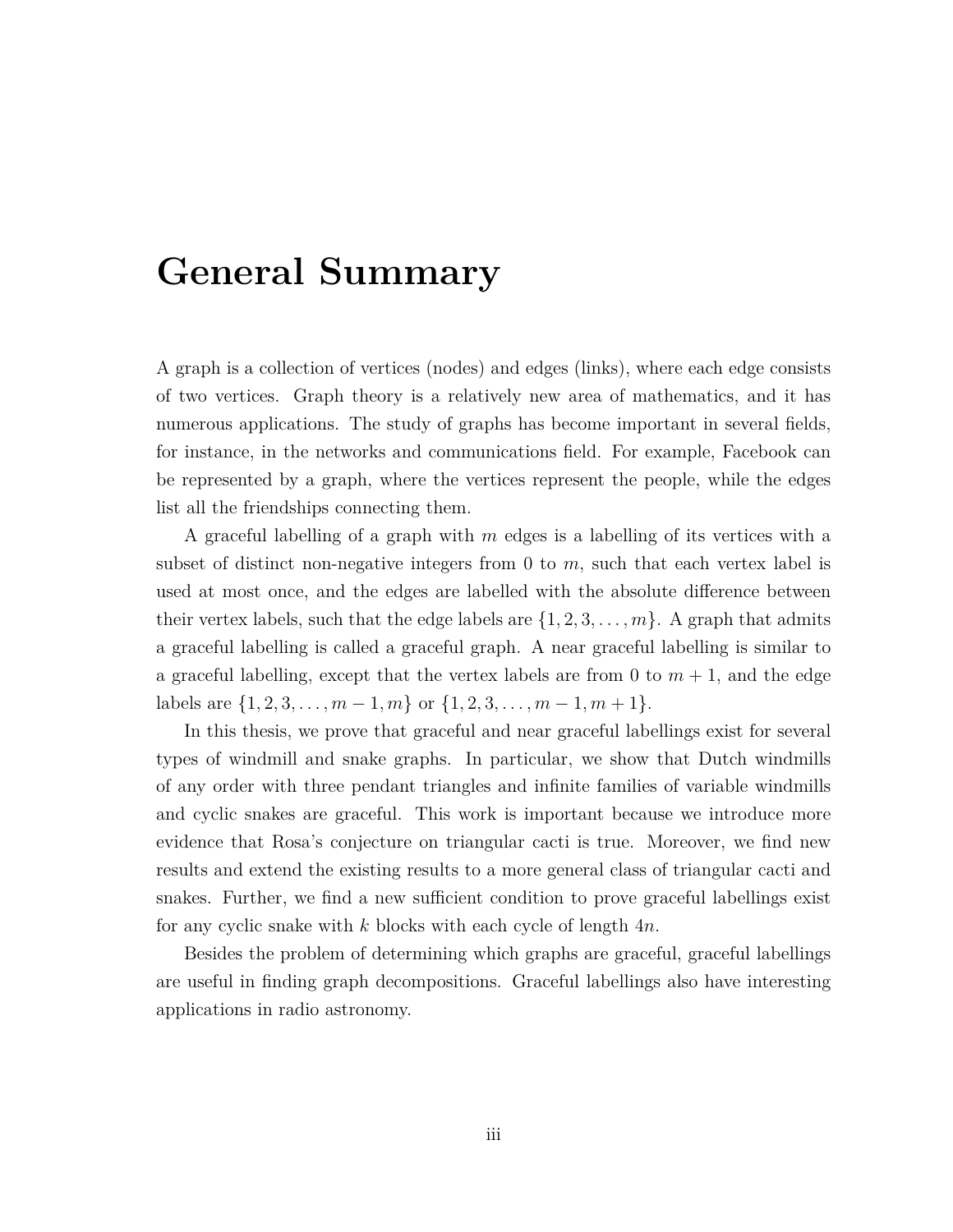**To my parents Hamad and Jamileh In memory of my sister, Huda**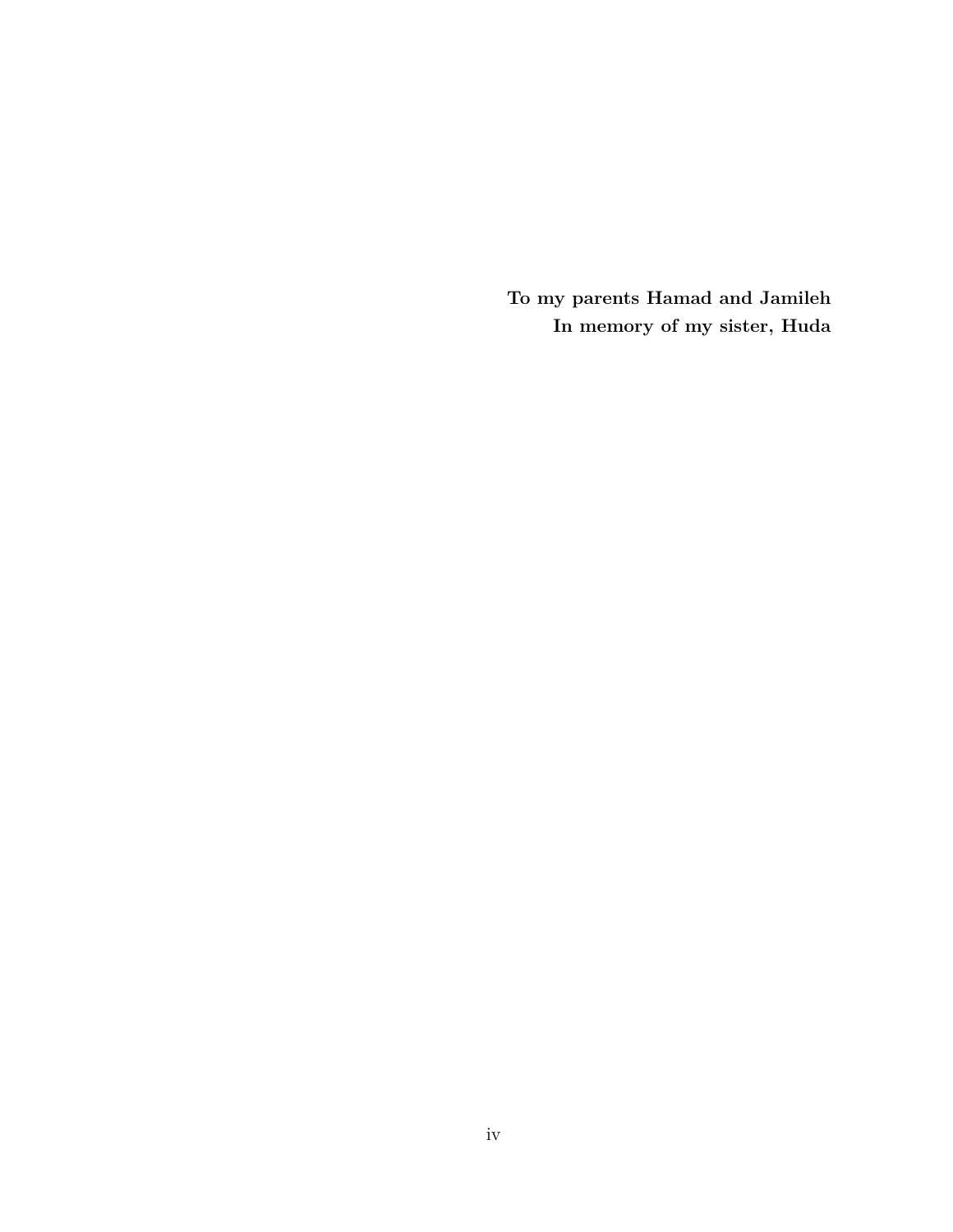## <span id="page-4-0"></span>**Acknowledgements**

I owe my deepest gratitude to my supervisor Dr. Danny Dyer for providing me the opportunity to pursue this work. I would like to thank him for his distinguished supervision, continuous support, patience, enthusiasm, and immense knowledge. This work would not have been possible without him. This support was all the more important during the year 2020.

I am grateful for the financial support provided by the office of the Dean of Science, and by the School of Graduate Studies (SGS) in the form of a graduate fellowship. I am also grateful for the the financial support provided by the Department of Mathematics and Statistics in the form of a teaching assistantship during my doctoral studies.

I must express my gratitude to my parents, sisters, brothers, and friends for providing me with unfailing support and continuous encouragement throughout my years of study and through the process of researching and writing this thesis.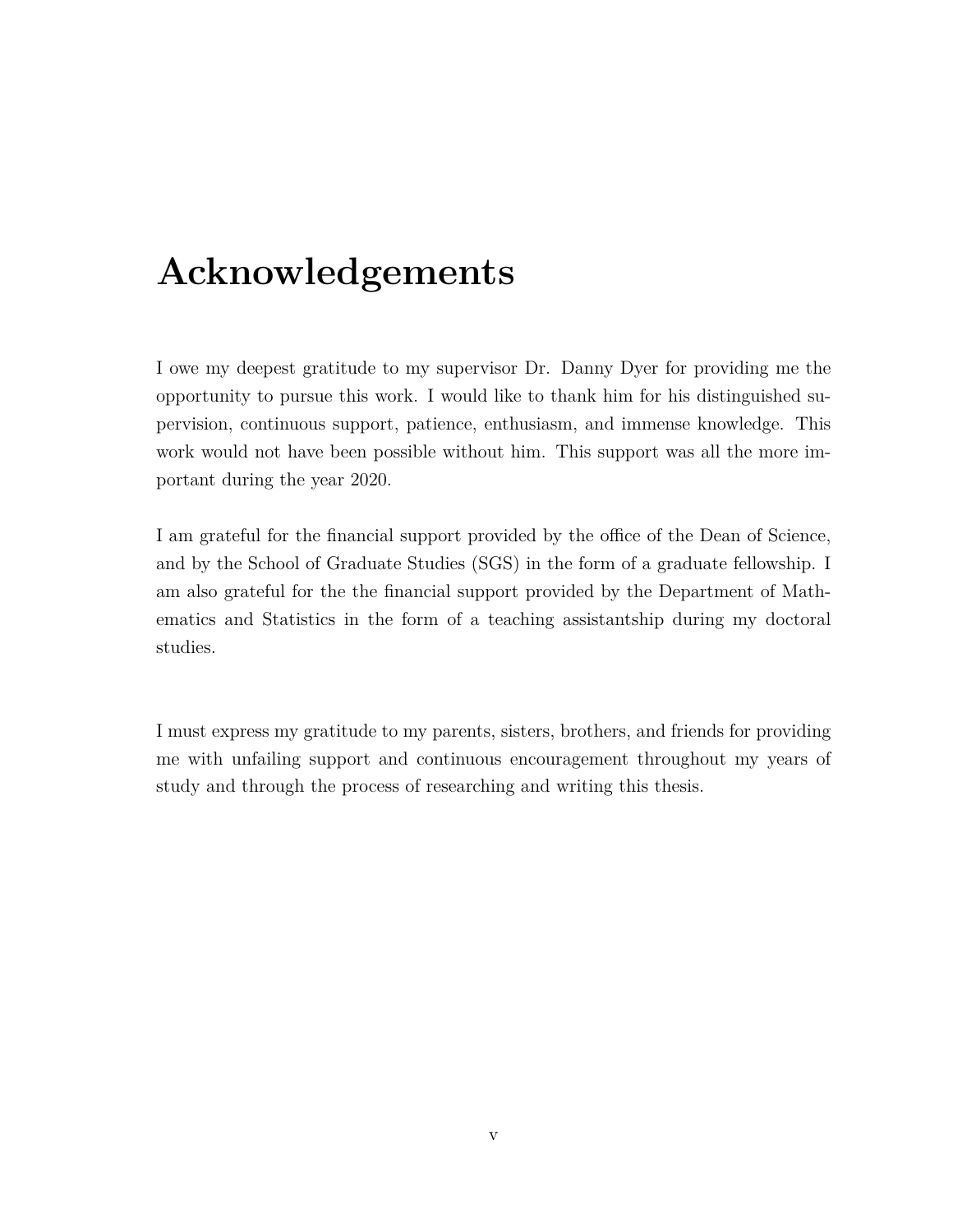## <span id="page-5-0"></span>**Statement of contribution**

All the work in this thesis was done in collaboration and under the supervisor of Professor Danny Dyer.

Chapters two, three and four of this thesis consist of the following papers. Research on these papers was shared jointly, with all authors contributing equally.

Chapter 2: A. Alkasasbeh, D. Dyer, and N. Shalaby, Applying Skolem Sequences to Gracefully Label New Families of Triangular Windmills, submitted, *Australasian Journal of Combinatorics*.

Chapter 3: A. Alkasasbeh, D. Dyer, and J. Howell, Graceful Labellings of Variable Windmills Using Skolem Sequences.

Chapter 4: A. Alkasasbeh and D. Dyer, Graceful Labellings of Various Cyclic Snakes, submitted, *Discrete Mathematics journal*.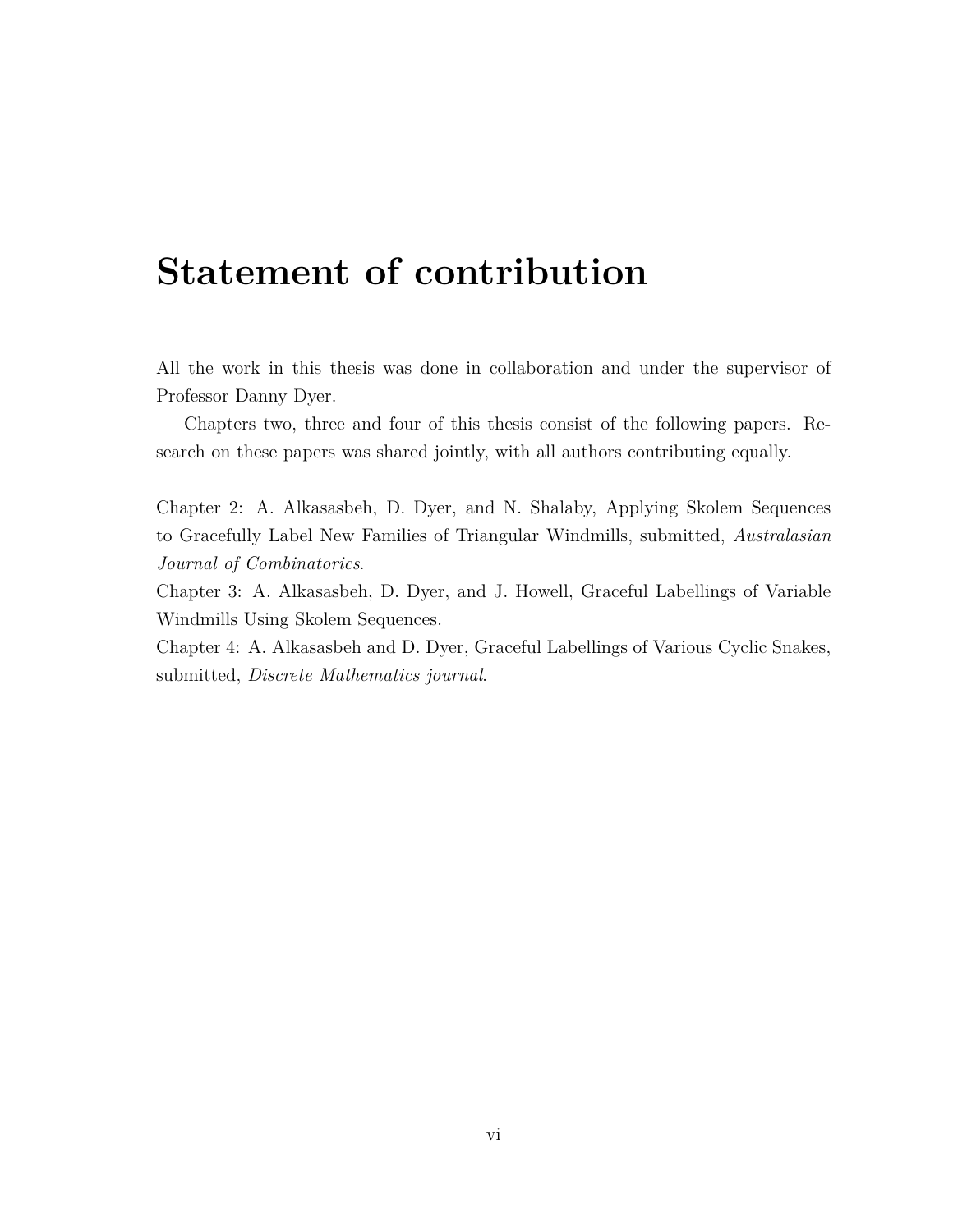# <span id="page-6-0"></span>**Table of contents**

|                | Title page |                                                               | $\mathbf{i}$ |
|----------------|------------|---------------------------------------------------------------|--------------|
|                | Abstract   |                                                               | <i>ii</i>    |
|                |            | <b>General Summary</b>                                        | iii          |
|                |            | Acknowledgements                                              | $\mathbf{v}$ |
|                |            | <b>Statement of contribution</b>                              | vi           |
|                |            | Table of contents                                             | vii          |
|                |            | List of tables                                                | $\mathbf x$  |
|                |            | List of figures                                               | xii          |
| $\mathbf 1$    |            | <b>Introduction and Overview</b>                              | $\mathbf{1}$ |
|                | 1.1        |                                                               | -1           |
|                | 1.2        |                                                               | 18           |
|                | References |                                                               | 21           |
| $\overline{2}$ |            | Applying Skolem Sequences to Gracefully Label New Families of |              |
|                |            | <b>Triangular Windmills</b>                                   | 25           |
|                | 2.1        |                                                               | 25           |
|                | 2.2        |                                                               | 26           |
|                |            | Skolem and Langford Sequences<br>2.2.1                        | 26           |
|                |            | Graceful Labellings and Triangular Cacti<br>2.2.2             | 30           |
|                | 2.3        | Dutch Windmills with Three Pendant Triangles                  | 31           |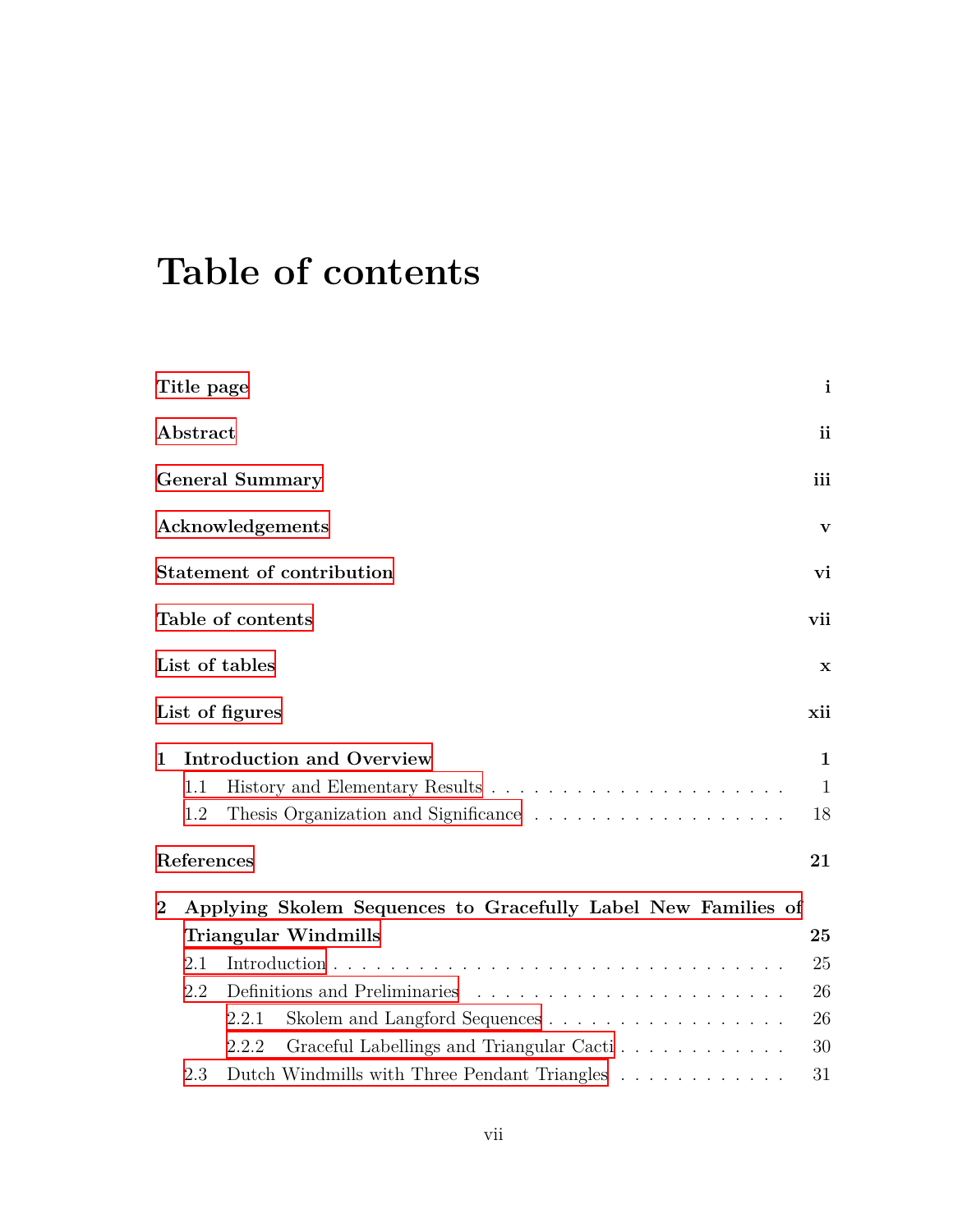|                         |            | 2.3.1                                                                               | 37     |
|-------------------------|------------|-------------------------------------------------------------------------------------|--------|
|                         |            | 2.3.2                                                                               | 39     |
|                         |            | 2.3.3                                                                               | 40     |
|                         |            | 2.3.4                                                                               | 41     |
|                         |            | 2.3.5                                                                               | 43     |
|                         |            | 2.3.6                                                                               | 44     |
|                         |            | 2.3.7                                                                               | 45     |
|                         |            | 2.3.8                                                                               | 46     |
|                         |            | 2.3.9                                                                               | 47     |
|                         |            | 2.3.10                                                                              | 48     |
|                         |            | 2.3.11                                                                              | 49     |
|                         | 2.4        |                                                                                     | 52     |
|                         | References |                                                                                     | 57     |
| $\overline{\mathbf{3}}$ |            | Graceful Labellings of Variable Windmills Using Skolem Sequences                    | 59     |
|                         | 3.1        |                                                                                     | 59     |
|                         | 3.2        |                                                                                     | 61     |
|                         | 3.3        | Labellings from Skolem-type sequences                                               | 67     |
|                         |            | Constructions using Skolem-type sequences $\hfill\ldots\ldots\ldots\ldots$<br>3.3.1 | $67\,$ |
|                         |            | Constructions using two-fold Skolem-type sequences<br>3.3.2                         | 73     |
|                         | $3.4\,$    |                                                                                     | 78     |
|                         | 3.5        |                                                                                     | 84     |
|                         | 3.6        |                                                                                     | 88     |
|                         | 3.7        |                                                                                     | 92     |
|                         | References |                                                                                     | 95     |
| 4                       |            | <b>Graceful Labellings of Various Cyclic Snakes</b>                                 | 107    |
|                         | 4.1        |                                                                                     | 107    |
|                         | 4.2        | Graceful Labelling of $kC_m$ for $m \equiv 0 \pmod{4}$                              | 112    |
|                         | 4.3        | Graceful Labelling of $kC_m$ for $m \equiv 2 \pmod{4}$                              | 118    |
|                         | 4.4        |                                                                                     | 127    |
|                         | References |                                                                                     | 129    |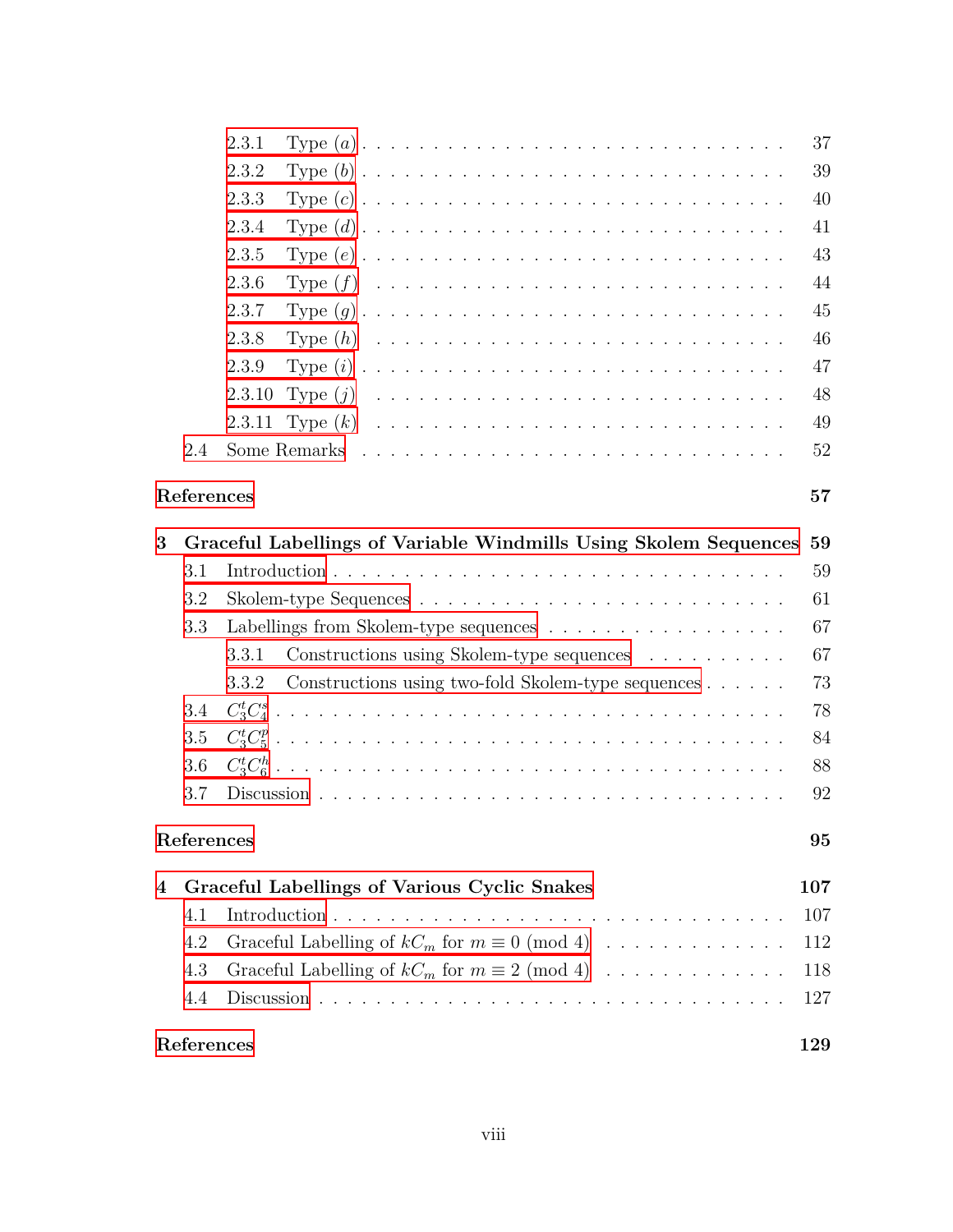**[5 Conclusion and Future Works](#page-142-0) 130**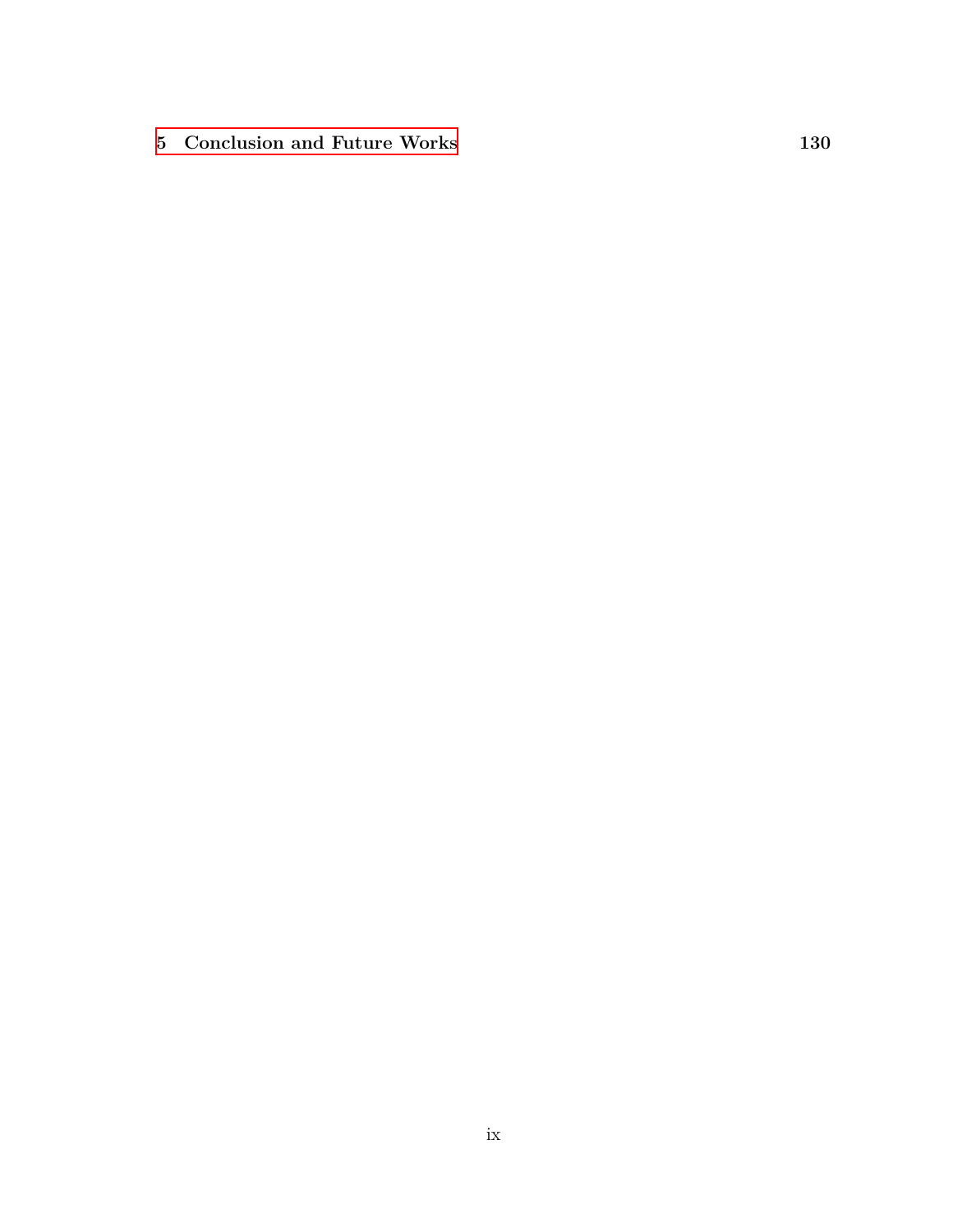# <span id="page-9-0"></span>**List of tables**

| 2.1  | Skolem and hooked Skolem sequences with three pivots for Type $(a)$ .     | 39     |
|------|---------------------------------------------------------------------------|--------|
| 2.2  | Skolem and hooked Skolem sequences with three pivots for Type $(b)$ .     | 40     |
| 2.3  | Skolem and hooked Skolem sequences with three pivots for Type $(c)$ .     | $41\,$ |
| 2.4  | Skolem and hooked Skolem sequences with three pivots for Type $(d)$ .     | 42     |
| 2.5  | Skolem and hooked Skolem sequences with three pivots for Type $(e)$ .     | $43\,$ |
| 2.6  | Skolem and hooked Skolem sequences with three pivots for Type $(f)$ .     | 44     |
| 2.7  | Skolem and hooked Skolem sequences with three pivots for Type $(q)$ .     | $45\,$ |
| 2.8  | Skolem and hooked Skolem sequences with three pivots for Type $(h)$ .     | 46     |
| 2.9  | Skolem and hooked Skolem sequences with three pivots for Type $(i)$ .     | $48\,$ |
| 2.10 | Skolem and hooked Skolem sequences with three pivots for Type $(j)$ .     | 49     |
| 2.11 | Skolem and hooked Skolem sequences with the triples for Type $(k)$ .      | $52\,$ |
|      |                                                                           |        |
| 3.1  |                                                                           | 62     |
| 3.2  | Hooked near-Skolem sequence from Construction 3.2.2. $\ldots$             | 63     |
| 3.3  | Near-Skolem sequence from Construction 3.2.3.                             | 64     |
| 3.4  | Two-fold Skolem-type sequence from Construction $3.2.5. \ldots \ldots$    | 65     |
| 3.5  | Two-fold Skolem sequence construction of odd order $n$                    | 66     |
| 3.6  | Two-fold Skolem sequence construction of even order $n \ldots \ldots$     | 66     |
| 3.7  | Two-fold Langford sequence with defect $6k-1$ and order $4k-1$ , where    |        |
|      |                                                                           | 67     |
| 3.8  | Summary of necessary and sufficient conditions for the existence of       |        |
|      |                                                                           | 68     |
| 3.9  | Summary of results of Construction 3.3.8 with a variety of two-fold       |        |
|      |                                                                           | 74     |
| 3.10 | Possible pairs of triples corresponding to $i$ and $j$ that may be paired |        |
|      |                                                                           | 90     |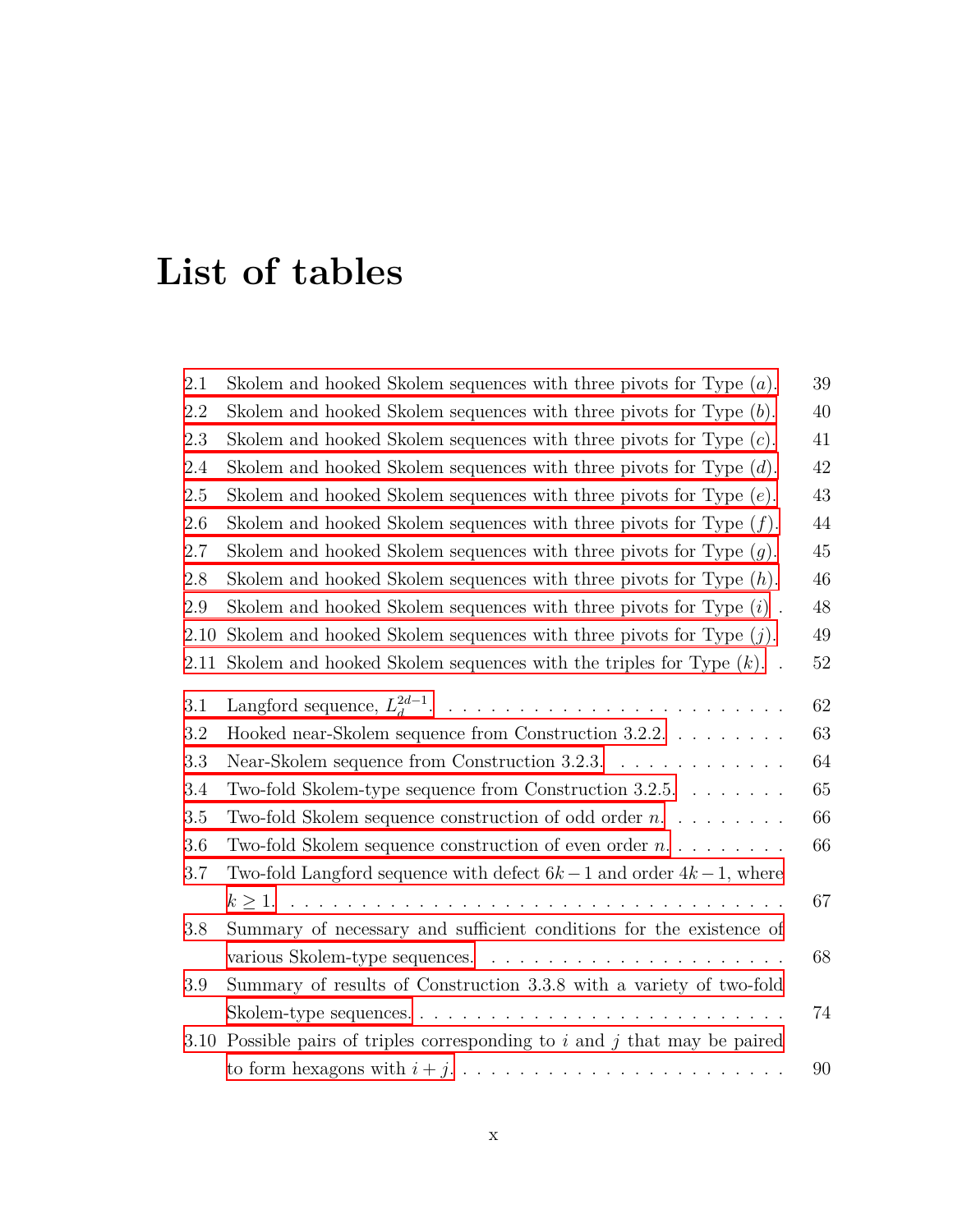| 3.11 Summary of results of (near) graceful labelling $C_3^t C_6^h$ and $h \leq 2t + 1$ . | 91 |
|------------------------------------------------------------------------------------------|----|
| 3.12 Skolem sequence construction of order $n = 4m$ .                                    | 97 |
| 3.13 Skolem sequence construction of order $n = 4m + 1$                                  | 98 |
| 3.14 Hooked Skolem sequence construction of order $n = 4m + 2$                           | 98 |
| 3.15 Hooked Skolem sequence construction of order $n = 4m + 3$                           | 99 |
|                                                                                          |    |
| 4.1 Useful labellings $C_{4n}^{2j}$ , where $t = 4kn$ . 115                              |    |
|                                                                                          |    |
|                                                                                          |    |
|                                                                                          |    |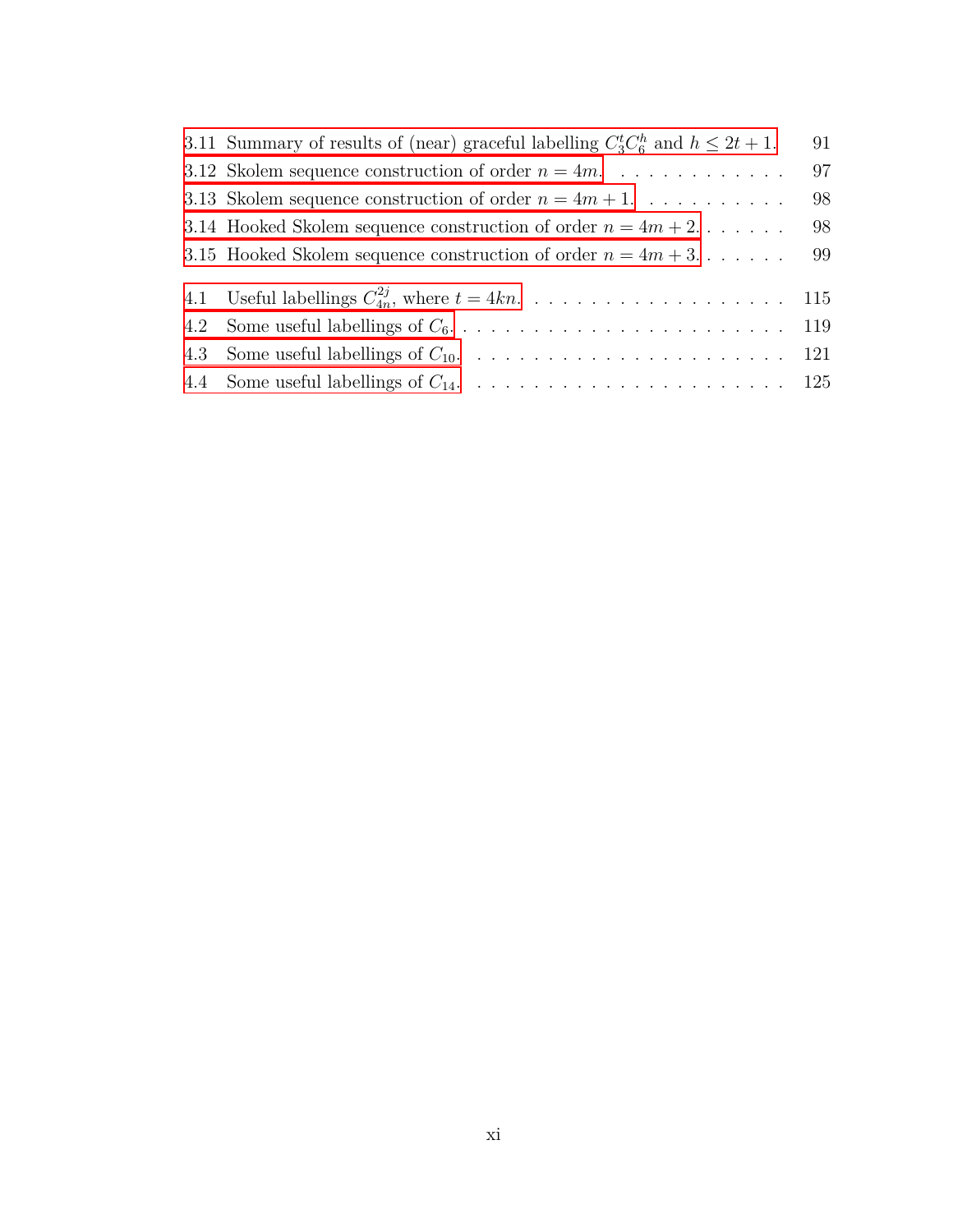# <span id="page-11-0"></span>**List of figures**

| 1.1     |                                                                                                                    | $\overline{2}$   |
|---------|--------------------------------------------------------------------------------------------------------------------|------------------|
| 1.2     | Decomposition of $K_7$ into seven copies of a tree                                                                 | $\sqrt{2}$       |
| $1.3\,$ |                                                                                                                    | $\overline{4}$   |
| 1.4     | Decomposition of $K_7$ into seven copies of a gracefully labelled tree                                             | $\overline{5}$   |
| 1.5     |                                                                                                                    | $\overline{7}$   |
| 1.6     |                                                                                                                    | $8\,$            |
| $1.7\,$ |                                                                                                                    | $\boldsymbol{9}$ |
| 1.8     |                                                                                                                    | 10               |
| 1.9     | The relationship between the labellings considered in this thesis. $\ldots$ .                                      | 11               |
| 1.10    | Near gracefully labelled Dutch windmill with 3 pendant triangles and                                               |                  |
|         | near gracefully labelled variable wind<br>mill. $\hfill\ldots$ $\ldots$ $\ldots$ $\ldots$ .<br>$\ldots$ $\ldots$ . | $16\,$           |
|         |                                                                                                                    | 17               |
|         |                                                                                                                    | 18               |
|         |                                                                                                                    | 18               |
| 2.1     | Graceful labelling of $K_3$ and near graceful labelling of $C_5$                                                   | 31               |
| 2.2     | All types of Dutch windmills of order 7 with three pendant triangles.                                              | 33               |
| 2.3     | Three different gracefully labelled Dutch windmills of order 4.                                                    | 35               |
| 2.4     | A near gracefully labelled Type $(a)$ Dutch windmill with 6 blocks                                                 | 37               |
| $2.5\,$ | A near gracefully labelled Type $(d)$ Dutch windmill with 6 blocks                                                 | 41               |
| 2.6     | A near gracefully labelled Type $(i)$ Dutch windmill with 6 blocks                                                 | 47               |
| $2.7\,$ | Illustration for Type $(k)$ Dutch windmill labelling                                                               | 50               |
| 3.1     |                                                                                                                    | 61               |
| 4.1     |                                                                                                                    | 109              |
| 4.2     |                                                                                                                    | 128              |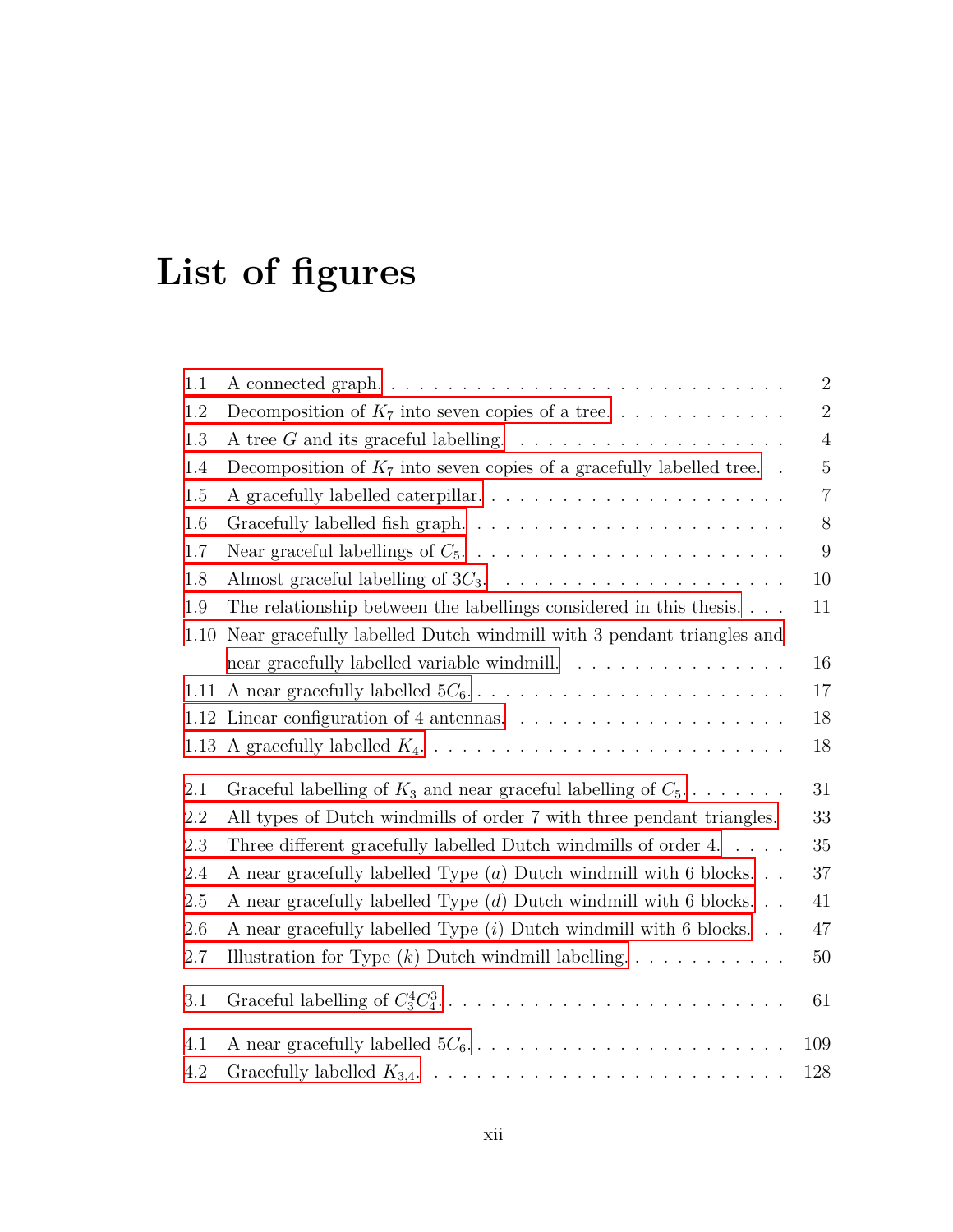|--|--|--|--|--|--|--|--|--|--|--|--|--|--|--|--|--|--|--|--|--|--|--|--|--|--|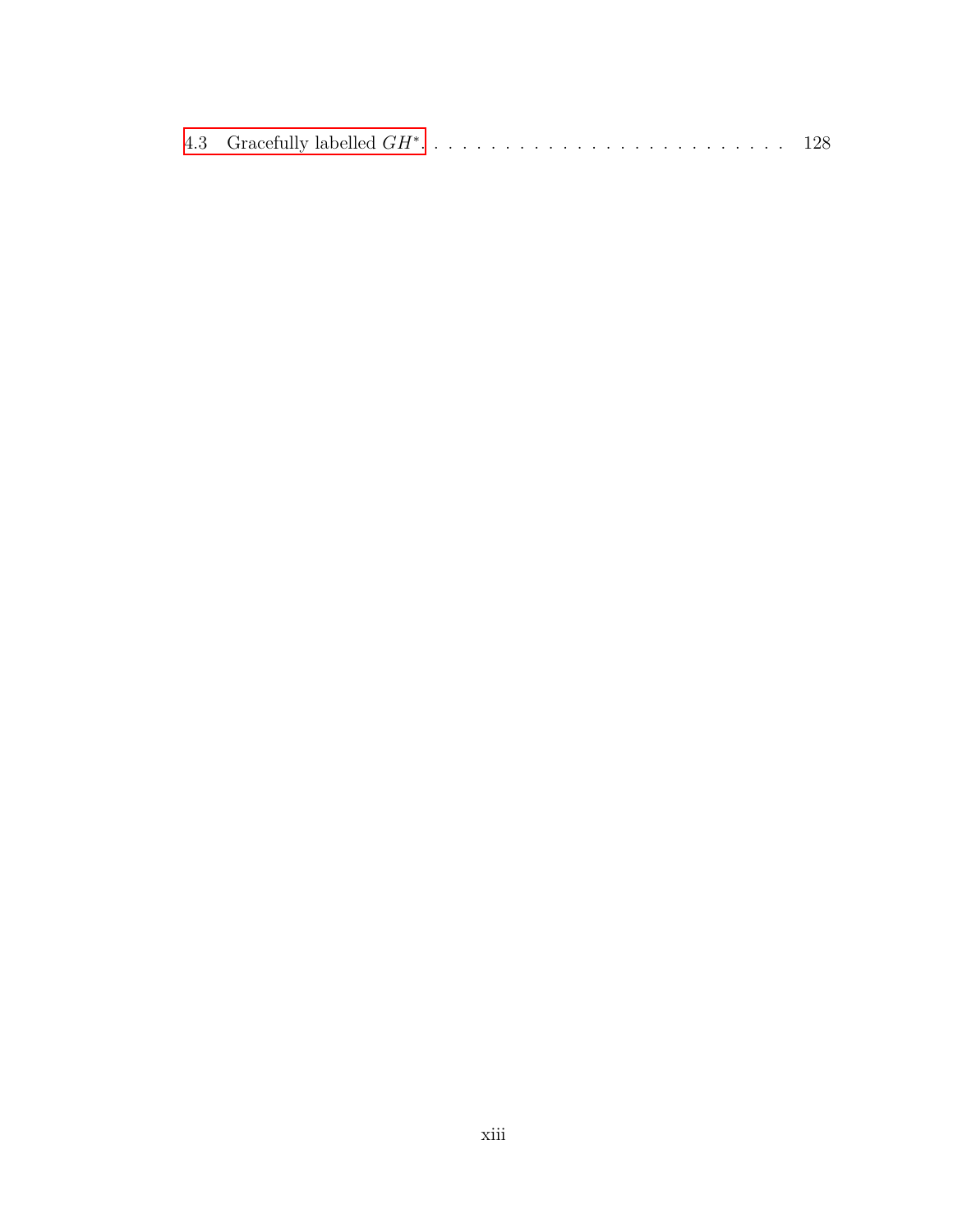### <span id="page-13-0"></span>**Chapter 1**

### **Introduction and Overview**

#### <span id="page-13-1"></span>**1.1 History and Elementary Results**

Graph theory is a relatively new area of mathematics, first studied by Leonhard Euler in 1735. A *graph G* with *n* vertices and *m* edges consists of a vertex set  $V(G) = \{v_1, \ldots, v_n\}$  and an edge set  $E(G) = \{e_1, \ldots, e_m\}$ , where each edge consists of two vertices called its endpoints. In this chapter, we discuss some history and terminology of graph theory, graph labellings, and Skolem-type sequences, as well as some applications. For any undefined terms we follow [[29](#page-35-0)].

A *path*  $P_n$  is a sequence of *n* distinct vertices  $v_1, v_2, \ldots, v_n$  such that every two consecutive vertices are adjacent. A *cycle* of length  $n$ ,  $C_n$ , is the graph on  $n$  vertices  $v_1, v_2, \ldots, v_n$  with *n* edges  $v_1v_2, v_2v_3, \ldots, v_{n-1}v_n, v_nv_1$ . A graph *G* is *connected* if there is at least one path between every pair of vertices. A *tree* is a connected graph with no cycles. The graph in Figure [1.1](#page-14-0) has a path  $v_4$ ,  $v_5$ ,  $v_1$ ,  $v_2$  and a cycle  $v_1$ ,  $v_2$ ,  $v_3$ ,  $v_5$ ,  $v_1$ . A complete graph  $K_n$  on  $n$  vertices is a graph in which an edge connects every pair of vertices.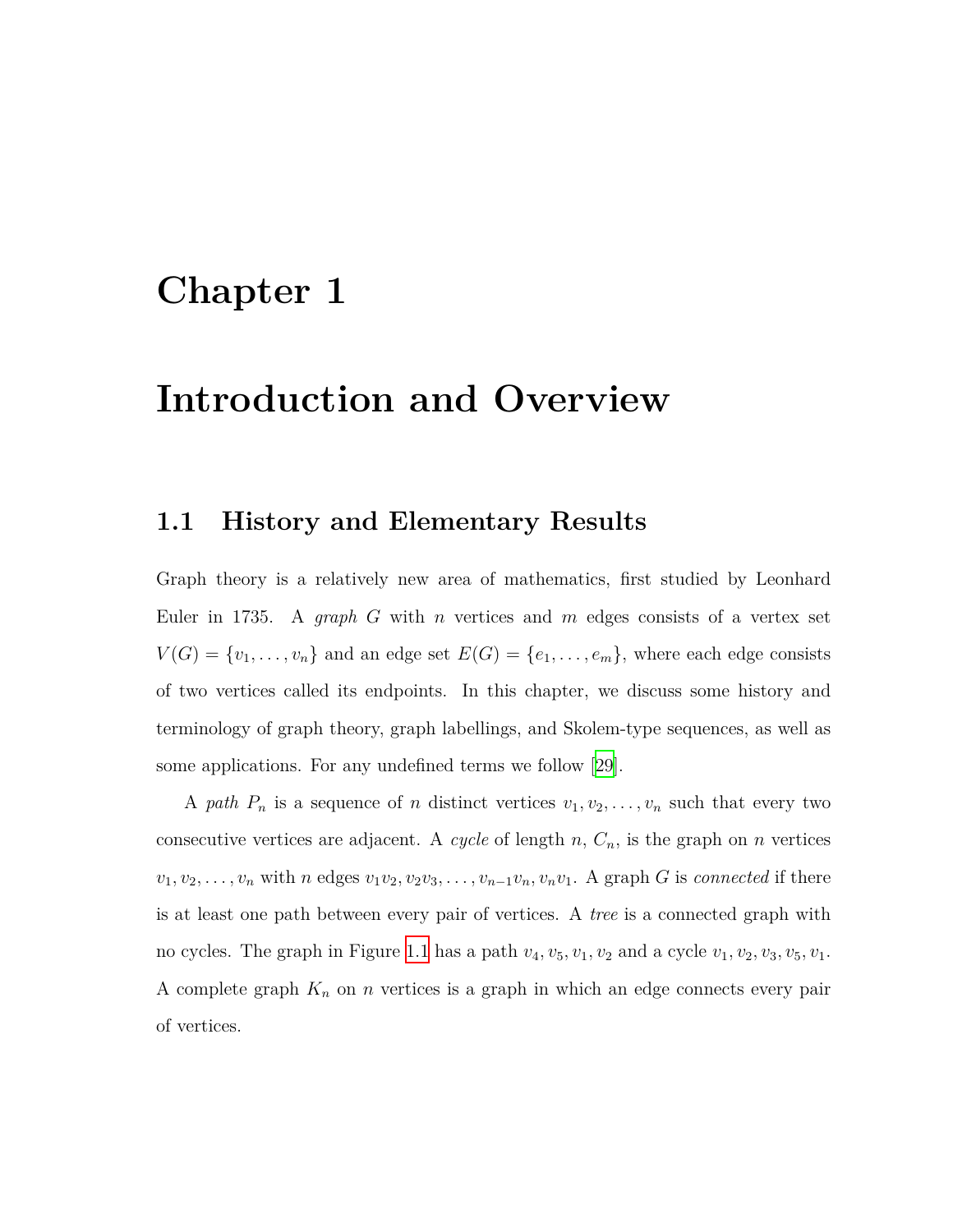<span id="page-14-0"></span>

Figure 1.1: A connected graph.

A *decomposition* of a graph *G* is a partition of *E*(*G*) into pairwise edge disjoint subgraphs. A partitioning of  $K_3$  into  $P_3$  and  $P_2$  is an example of a decomposition.

In 1963, Ringel [\[23](#page-35-1)] posed the following conjecture.

<span id="page-14-2"></span>**Conjecture 1.1.1.** [\[23](#page-35-1)] If  $T$  is an arbitrary tree with  $m$  edges, then  $K_{2m+1}$  can be *decomposed into*  $2m + 1$  *copies of*  $T$ *.* 

<span id="page-14-1"></span>Figure [1.2](#page-14-1) presents a solution to Conjecture [1.1.1](#page-14-2) when  $m = 3$ , for the tree specified in black.



Figure 1.2: Decomposition of  $K_7$  into seven copies of a tree.

A *cyclic decomposition* of an *n*-vertex graph *G* is a decomposition of *G* into *n* subgraphs in which each subgraph is obtained from the others by applying a (canonical)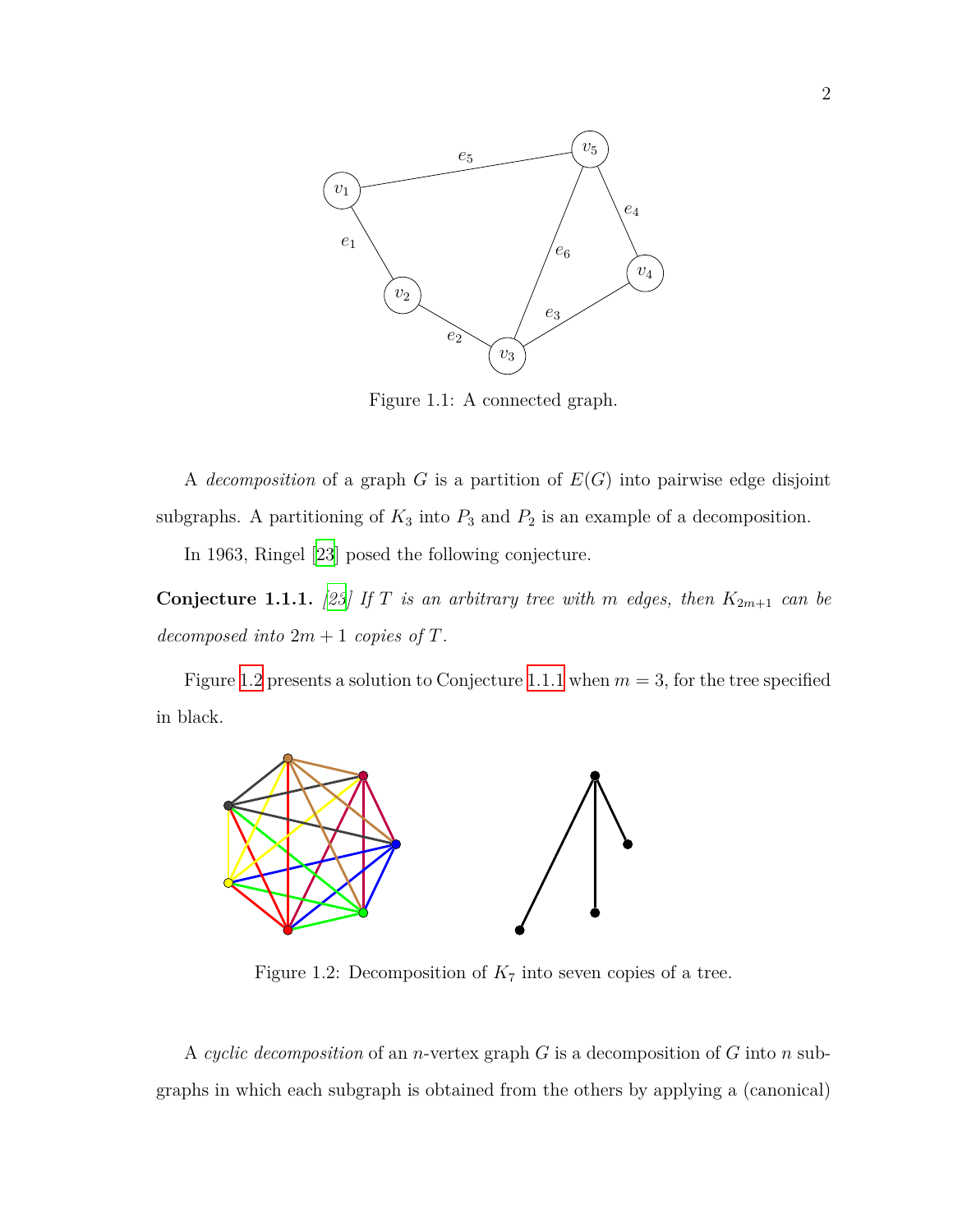permutation. Figure [1.2](#page-14-1) is a cyclic decomposition of  $K_7$  into seven copies of a tree, where each distinct color corresponds to a distinct tree.

Later, in [[24\]](#page-35-2), Rosa introduced the Ringel-Kotzig conjecture.

**Conjecture 1.1.2.** [\[24](#page-35-2)] If T is an arbitrary tree with m edges, then  $K_{2m+1}$  can be *cyclically decomposed into*  $2m + 1$  *copies of*  $T$ *.* 

Rosa, in 1967, introduced the concept of graph labelling, which is one of the most interesting topics in graph theory. A *graph labelling* is an assignment of labels to the vertices or the edges (or both) of a graph *G* under certain conditions. Rosa, in his famous paper *"On Certain Valuations of the Vertices of a Graph"* [\[24\]](#page-35-2), introduced four different vertex labellings to aid attempts to prove the Ringel-Kotzig conjecture. One of these labellings is a *β*-*valuation*. In 1972, Golomb renamed a *β*-valuation as a *graceful labelling* [[15\]](#page-34-0).

In this thesis, we adopt the convention that 0 is a natural number. Further, when we write  $[i, j]$  with  $i, j \in \mathbb{N}$  and  $i < j$ , we are indicating the set  $\{k \in \mathbb{N} | i \leq k \leq j\}$ . Let *G* = (*V, E*) be a graph with *m* edges. Let  $f: V(G) \to [0, m]$  be a labelling of  $V(G)$  and let  $g: E(G) \to [1, m]$  be the induced edge labelling defined by  $g(uv) = |f(u) - f(v)|$ , for all  $uv \in E$ . The labelling f is said to be a *graceful labelling* if and only if f is an injective mapping and *g* is a bijection. If a graph *G* has a graceful labelling then we say *G* is *graceful*.

We will gracefully label the graph *G* on five edges in Figure [1.3](#page-16-0) as follows. Let  $f: V(G) \to [0, 5]$  be a vertex labelling of *G* and let  $g: E(G) \to [1, 5]$  be the induced edge labelling  $g(v_i v_j) = |f(v_i) - f(v_j)|$ , for all  $v_i v_j \in E$ . Now we assign vertex  $v_1$  the label 5 ( $f(v_1) = 5$ ), and vertex  $v_2$  the label 0 ( $f(v_2) = 0$ ). This induces an edge label of  $e_1 = 5$  ( $g(e_1) = 5$ ). Similarly, let  $f(v_3) = 4$ ,  $f(v_4) = 3$ ,  $f(v_5) = 2$  and  $f(v_6) = 1$ . These induce an edge labelling of  $g(e_2) = 4$ ,  $g(e_3) = 1$ ,  $g(e_4) = 2$ , and  $g(e_5) = 3$ , respectively. Thus the tree *G* has a graceful labelling and *G* is graceful.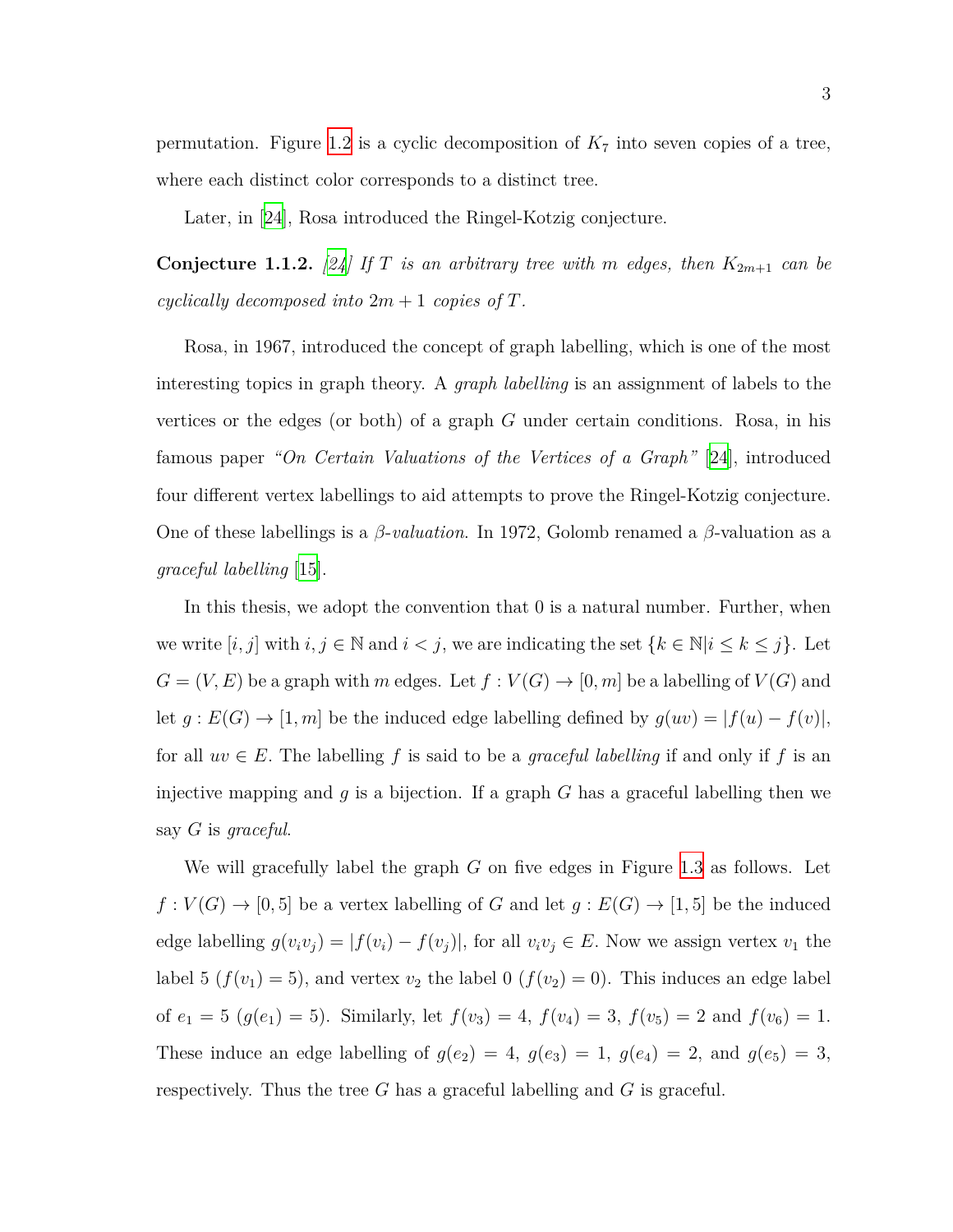<span id="page-16-0"></span>

Figure 1.3: A tree *G* and its graceful labelling.

Rosa used the concept of graceful labelling to then show the following theorem. The proof of Theorem [1.1.3](#page-16-1) follows [\[29](#page-35-0)].

<span id="page-16-1"></span>**Theorem 1.1.3.** [[24\]](#page-35-2) If a graph G with m edges has a graceful labelling, then  $K_{2m+1}$ *has a (cyclic) decomposition into*  $2m + 1$  *copies of G*.

**Proof.** Let G be a graceful graph with m edges. Then there is graceful labelling of G that uses vertex labels from the set  $[0, m]$ , and the edge labels  $[1, m]$ . View the vertices of  $K_{2m+1}$  as the congruence classes modulo  $2m+1$ . We define the difference between two distinct congruence classes *a* and *b* to be  $\min\{a - b \pmod{2m + 1}, b - a\}$  $p(\text{mod } 2m + 1)$ . Thus the possible differences are the integers  $1, 2, 3, \ldots, m$ .

From a graceful labelling of *G*, we define copies of *G*, denoted  $G_k$ , in  $K_{2m+1}$  for  $0 \leq k \leq 2m$ . We first define  $G_0$  as a subgraph of  $K_{2m+1}$ . Let the vertices of  $G_0$  be the set of all numbers  $x \in [0, m]$  such that  $x$  is a vertex label in  $G$ . Two vertices  $x, y \in V(G_0)$  are adjacent if and only if the vertices with labels *x* and *y* are adjacent in *G*. We define  $G_k$  as follows: the vertices of  $G_k$  are all  $x + k \pmod{2m+1}$  for  $x \in V(G_0)$ , with  $i + k$  adjacent to  $j + k$  in  $G_k$  if and only if *i* is adjacent to *j* in  $G_0$ .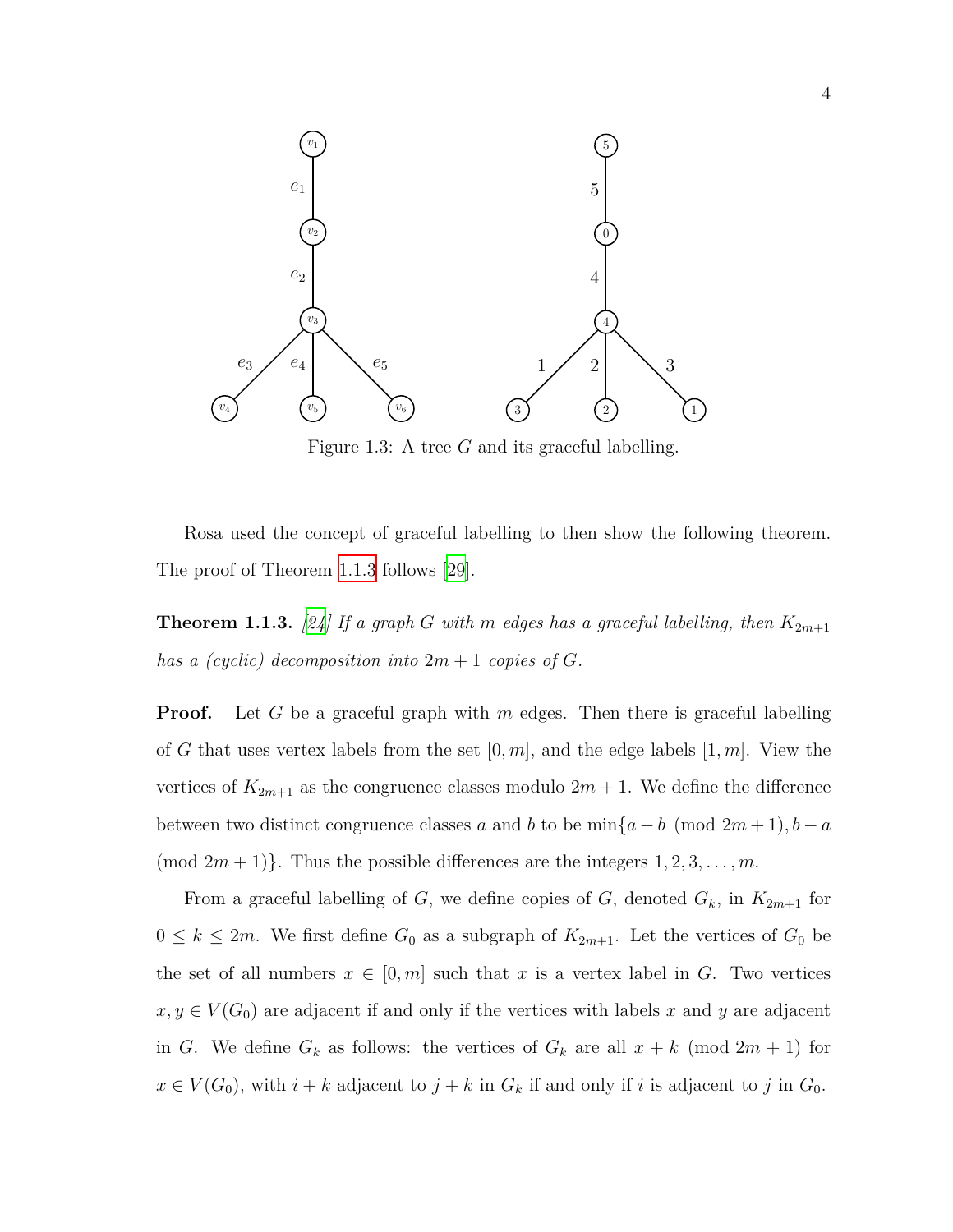Let *uv* with  $u < v$  be an edge in  $K_{2m+1}$  such that  $w = v - u$ . Certainly  $1 \leq w \leq m$ . Since *G* is graceful, there exists an edge with label *w*, and let *x* and *y* be the vertex labels of that edge with  $x < y$ . Therefore in  $G_0$ ,  $xy$  is an edge with  $y - x = w$ . Therefore  $uv \in E(G_{u-x})$ , where  $u-x$  is considered modulo  $2m+1$ . Therefore every edge in  $K_{2m+1}$  is in some  $G_k$  where  $0 \leq k \leq 2m$ .

Consider the number of edges in  $K_{2m+1}$ . Then

$$
m(2m+1) = |E(K_{2m+1})| \le \left| \bigcup_{k=0}^{2m} E(G_k) \right| \le \sum_{k=0}^{2m} |E(G_k)| = m(2m+1).
$$

Since the number of edges in  $K_{2m+1}$  is equal to the total number of edges of  $2m+1$ copies of *G*, there is no edge that will be used twice in  $K_{2m+1}$ . Furthermore, the sets of edges in each copy of *G* are disjoint, and hence they cover all the edges in  $K_{2m+1}$ and these  $2m + 1$  copies of *G* decompose  $K_{2m+1}$ . By definition,  $\pi(G_0) = G_1$ , where  $\pi$ is the canonical permutation  $(0 \ 1 \ 2 \ \cdots 2m)$ . Thus the  $2m + 1$  copies of *G* cyclically decompose  $K_{2m+1}$ .

For example, seven rotations of the star with center 3 and leaves 0*,* 1*,* 2 decompose *K*7, as in Figure [1.4](#page-17-0).

<span id="page-17-0"></span>

Figure 1.4: Decomposition of  $K_7$  into seven copies of a gracefully labelled tree.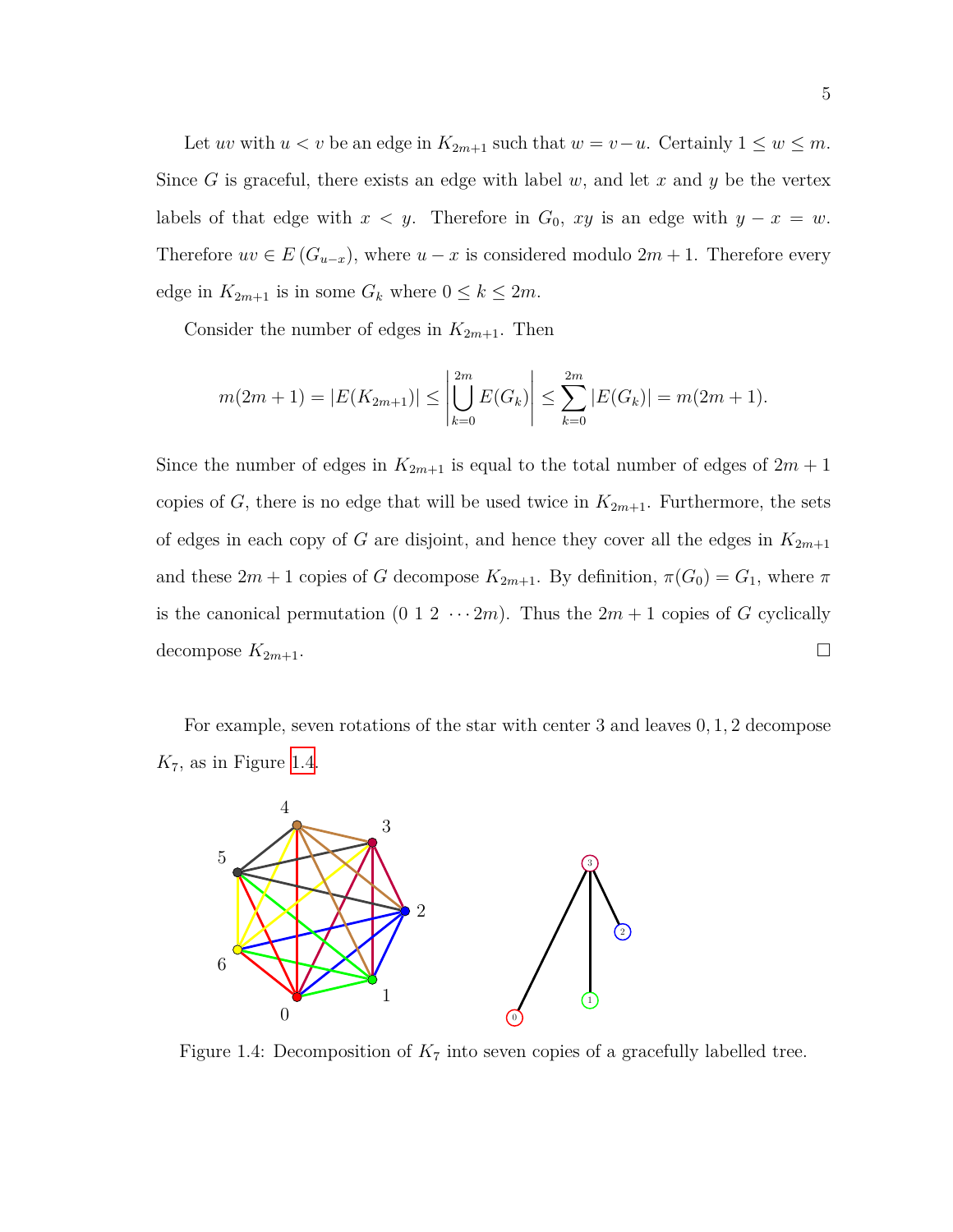An *α*-labelling is another of the four graph labellings introduced by Rosa in [[24\]](#page-35-2). An  $\alpha$ -*labelling* of a graph *G* is a graceful labelling with the extra condition that there exists an integer *w* such that for any edge  $uv \in E(G)$ , either  $f(u) \leq w < f(v)$  or  $f(v) \leq w < f(u)$ . Figure [1.4](#page-17-0) includes an *α*-labelling of  $K_{1,3}$  with  $w = 2$  on the right. It is clear that a graph with an *α*-labelling is necessarily bipartite with one part of vertices *u* whose labels are less than or equal to *w* and the other part of vertices *v* whose labels are greater than *w*. Moreover, Rosa in [\[24\]](#page-35-2) presented the following theorem.

**Theorem 1.1.4.** [[24\]](#page-35-2) If  $G$  is a complete bipartite graph, then there exists an  $\alpha$ -labelling *of G.*

Every graceful labelling is not necessarily an  $\alpha$ -labelling. If we consider the graph  $K_3$  and label the vertices as follows  $f(v_1) = 0$ ,  $f(v_2) = 1$  and  $f(v_3) = 3$  we obtain a gracefully labelled  $K_3$  but it has no  $\alpha$ -labelling since it has an odd cycle.

Rosa's work turned attention from proving Ringel's Conjecture to proving that all trees are graceful. This generated interest in solving the following conjecture, known as Graceful Tree Conjecture (GTC).

#### **Conjecture 1.1.5.** *(GTC [\[24](#page-35-2)]) All trees are graceful.*

In [[17](#page-34-1)], Kotzig called the effort to prove the GTC a "disease". This famous conjecture, known also as the Ringel-Rosa-Kotzig conjecture, is still open. Recently, three mathematicians claimed a proof of Ringel's conjecture in [\[20](#page-35-3)], though their work proves the conjecture only for quite large *n* via producing cyclically invariant decompositions while applying probabilistic arguments and other involved techniques. Further, a paper in the arXiv [\[14\]](#page-34-2) claims to be a proof of the GTC using a composition lemma. This article already has a long revision history and remains unpublished at this writing.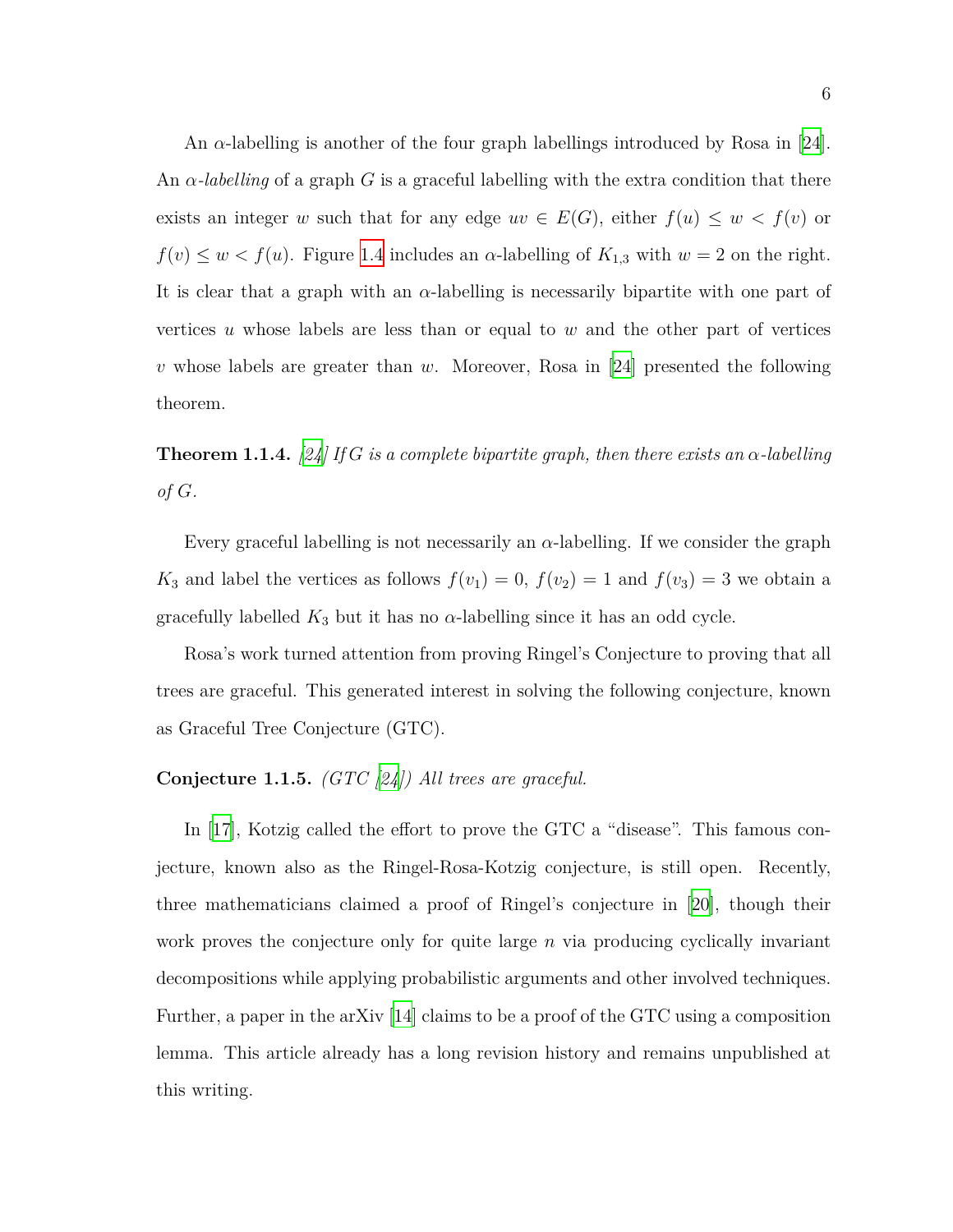Many classes of trees have been shown to be graceful.

#### **Theorem 1.1.6.** *[\[24](#page-35-2)] All paths are graceful.*

A *caterpillar* is a tree having a path that contains at least one vertex of every edge.

<span id="page-19-0"></span>**Theorem 1.1.7.** *[\[24](#page-35-2)] All caterpillars are graceful.*



Figure 1.5: A gracefully labelled caterpillar.

A tree is *symmetrical* if it is a rooted tree in which every descendant at the same distance from the root has the same degree.

#### **Theorem 1.1.8.** *[\[5](#page-33-1)] All symmetrical trees are graceful.*

The graceful tree conjecture may be wrong. If then, the most straightforward proof would be to discover a counterexample tree that cannot be gracefully labelled. But, searches have only found billions of graceful trees. These currently cover every tree with up to 35 vertices. Previously it has been proven in [[1](#page-33-2)] that all trees on at most 27 vertices are graceful. More recent results are in an arXiv manuscript [\[11\]](#page-34-3), for all trees on at most 35 vertices.

**Theorem 1.1.9.** *[\[1](#page-33-2)] All trees with*  $n \leq 27$  *vertices are graceful.* 

**Theorem 1.1.10.** *[\[11](#page-34-3)] All trees with*  $n \leq 35$  *vertices are graceful.*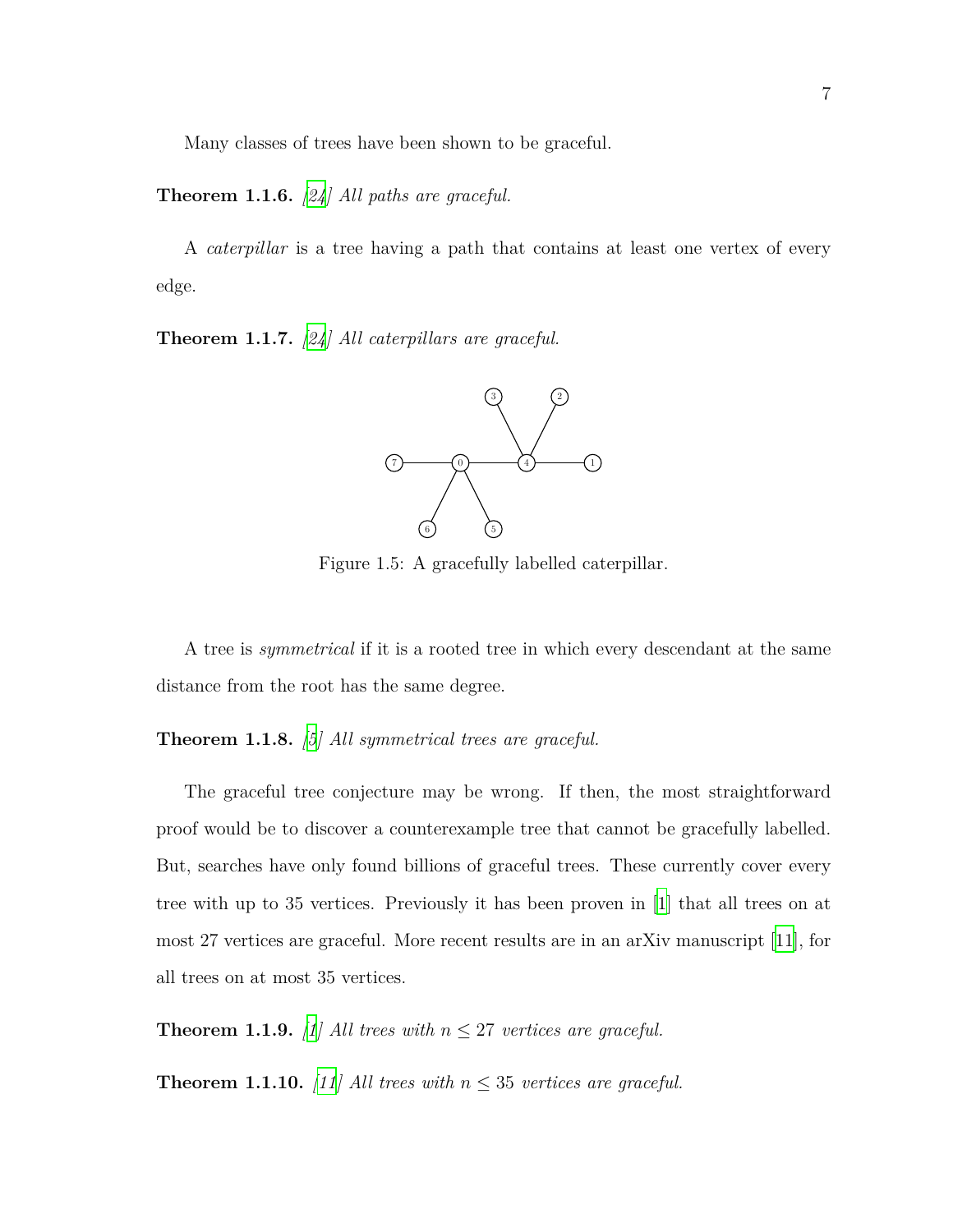Besides trees, we may also consider which graphs are graceful. Some classes of graphs have been determined to be either graceful or not graceful. Rosa in [[24](#page-35-2)] gave a necessary condition for an Eulerian graph to be graceful.

<span id="page-20-0"></span>**Theorem 1.1.11.** [[24\]](#page-35-2) If G is a graceful Eulerian graph with m edges, then  $m \equiv$ 0*,*3 (mod 4)*.*



Figure 1.6: Gracefully labelled fish graph.

Further Rosa proved in the following theorem that for cycles, the necessary condition is sufficient.

**Theorem 1.1.12.** [\[24](#page-35-2)] The cycle  $C_n$  is graceful if and only if  $n \equiv 0, 3 \pmod{4}$ .

<span id="page-20-1"></span>**Theorem 1.1.13.** [\[15](#page-34-0)*, [24\]](#page-35-2)* All the complete bipartite graphs  $K_{m,n}$  are graceful.

Golomb in [[15\]](#page-34-0) proved the same result of Theorem [1.1.13](#page-20-1), and the following theorem.

<span id="page-20-2"></span>**Theorem 1.1.14.** [\[15](#page-34-0)] The complete graph  $K_n$  ( $n \geq 2$ ) is graceful if and only if  $n \leq 4$ *.* 

A *wheel* graph is a graph obtained by connecting all vertices of a cycle to a single common vertex.

**Theorem 1.1.15.** *[\[12](#page-34-4), [16\]](#page-34-5) All wheels are graceful.*

Not all graphs are graceful. For instance, *C*<sup>5</sup> is an Eulerian graph with 5 edges and therefore it is not graceful. It is also straightforward to prove from first principles.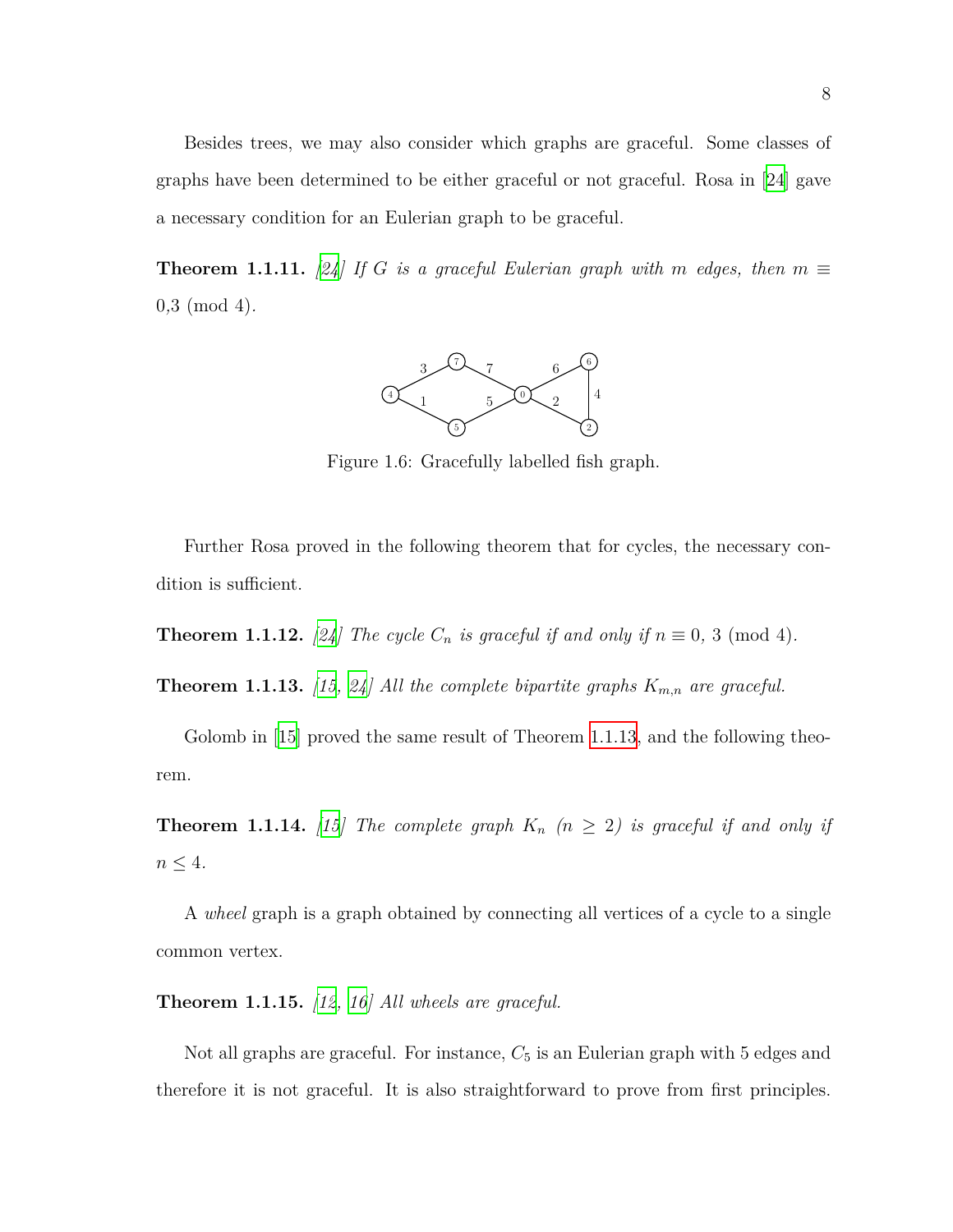Suppose that  $C_5$  is graceful, then it has 5 vertices that must be labelled from the set [0*,* 5] and 5 edges must be labelled with the set [1*,* 5]; more importantly, two edges have even labels, and three have odd labels. We have two cases, either there are 3 odd vertices and 2 even vertices or 3 even vertices and 2 odd vertices. Assume we use 3 even vertices and 2 odd vertices. If the two odd vertices are adjacent, then we obtain two odd edges in  $C_5$ . If the two odd vertices are not adjacent, then we obtain four odd edges in  $C_5$ . A similar argument shows that a graceful labelling of  $C_5$  cannot have 2 even and 3 odd vertex labels. Thus,  $C_5$  is not graceful.

A near graceful labelling is a labelling similar to graceful labelling but with a property weaker than graceful. Let  $G = (V, E)$  be a graph with  $m$  edges. Let  $f: V(G) \to [0, m+1]$  be a labelling of  $V(G)$  and let  $g: E(G) \to A$ , where *A* is  ${1, 2, ..., m - 1, m}$  or  ${1, 2, ..., m - 1, m + 1}$ , be the induced edge labelling defined by  $g(uv) = |f(u) - f(v)|$ , for all  $uv \in E$ . The labelling *f* is said to be a *near graceful labelling* if and only if *f* is an injective mapping and *g* is a bijection. If a graph *G* has a near graceful labelling then we say *G* is *near graceful*. Barrientos, in [\[4\]](#page-33-3), presented the following theorem.

<span id="page-21-0"></span>**Theorem 1.1.16.**  $[4]$  $[4]$ If  $n \equiv 1, 2 \pmod{4}$ , then the cycle  $C_n$  is near graceful.



Figure 1.7: Near graceful labellings of  $C_5$ .

We also introduce an almost graceful labelling as introduced in [\[21\]](#page-35-4). Let  $G =$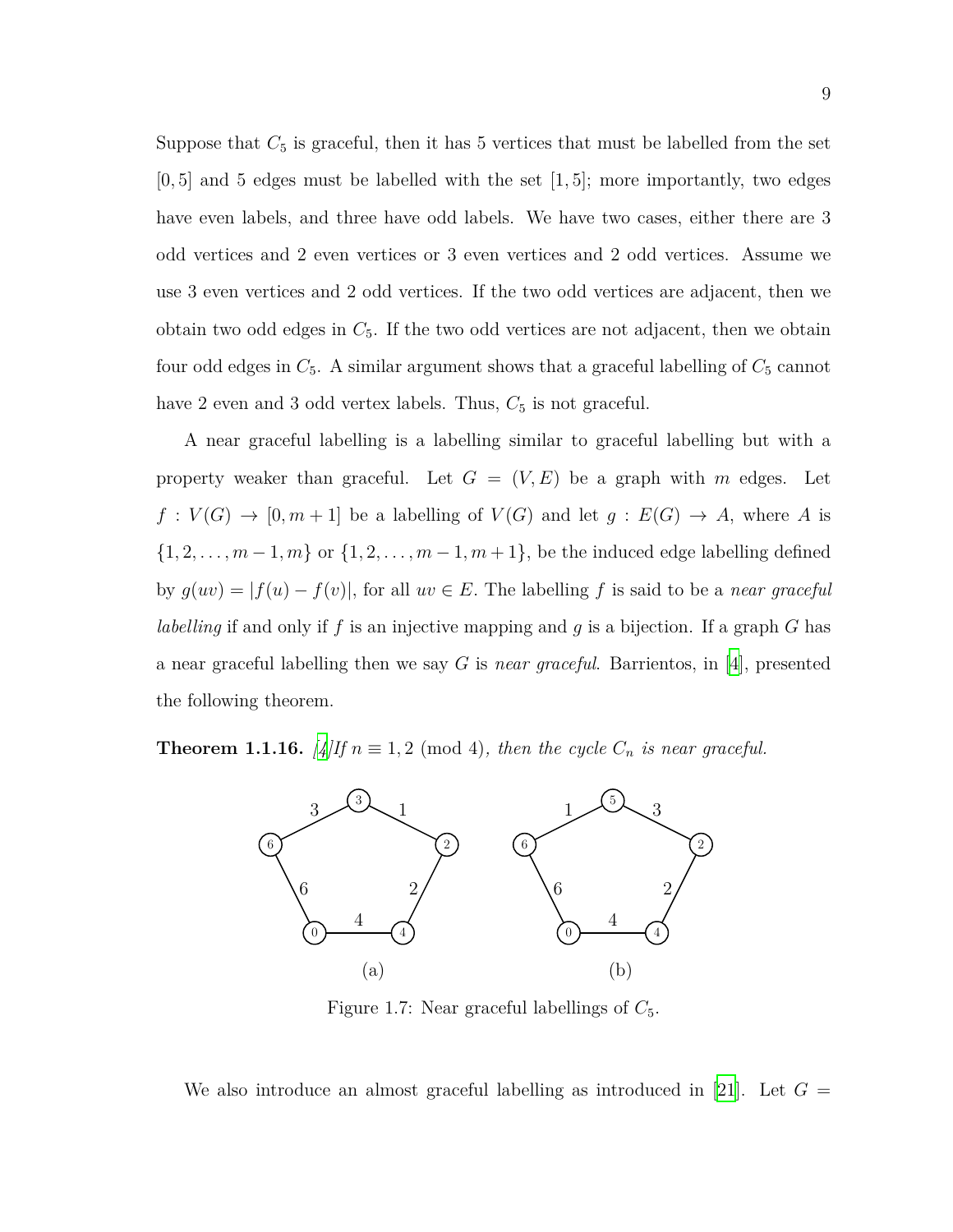$(V, E)$  be a graph with *m* edges. Let  $f: V(G) \to \{0, 1, \ldots, m-1, x\}$  be a labelling of *V*(*G*) where *x* is either *m* or  $m + 1$  and let  $g : E(G) \to \{1, 2, \ldots, m - 1\} \cup \{x\}$  be the induced edge labelling defined by  $g(uv) = |f(u) - f(v)|$ , for all  $uv \in E$ . The labelling *f* is said to be an *almost graceful labelling* if and only if *f* is an injective mapping and *g* is a bijection. If a graph *G* has an almost graceful labelling then we say *G* is *almost graceful*.

<span id="page-22-0"></span>

Figure 1.8: Almost graceful labelling of 3*C*3.

Based on the previous definitions we can conclude that every graceful graph is almost graceful, and every almost graceful graph is near graceful. Figure [1.7\(](#page-21-0)b) is an example of a near graceful labelling that is neither graceful nor almost graceful. Figure [1.8](#page-22-0) is an example of an almost graceful graph that we know is not graceful because it is an Eulerian graph with 9 edges. It is not clear if a graph exists that is near graceful but not almost graceful. Every near graceful graph we have considered has been shown to be almost graceful.

There are graphs that are neither graceful nor near graceful. For example, consider the complete graph  $K_6$ . We know from Theorem [1.1.14](#page-20-2) that  $K_6$  is not graceful. Suppose that  $K_6$  is near graceful, then two of the six vertices are labelled 0 and 16 or 0 and 15 or 1 and 16. Then every labelling that can be obtained continuing from this point is formed in one of  $3\binom{14}{4}$  $\binom{4}{4}$  ways. Through exhaustive checking, we see that none of these is near graceful.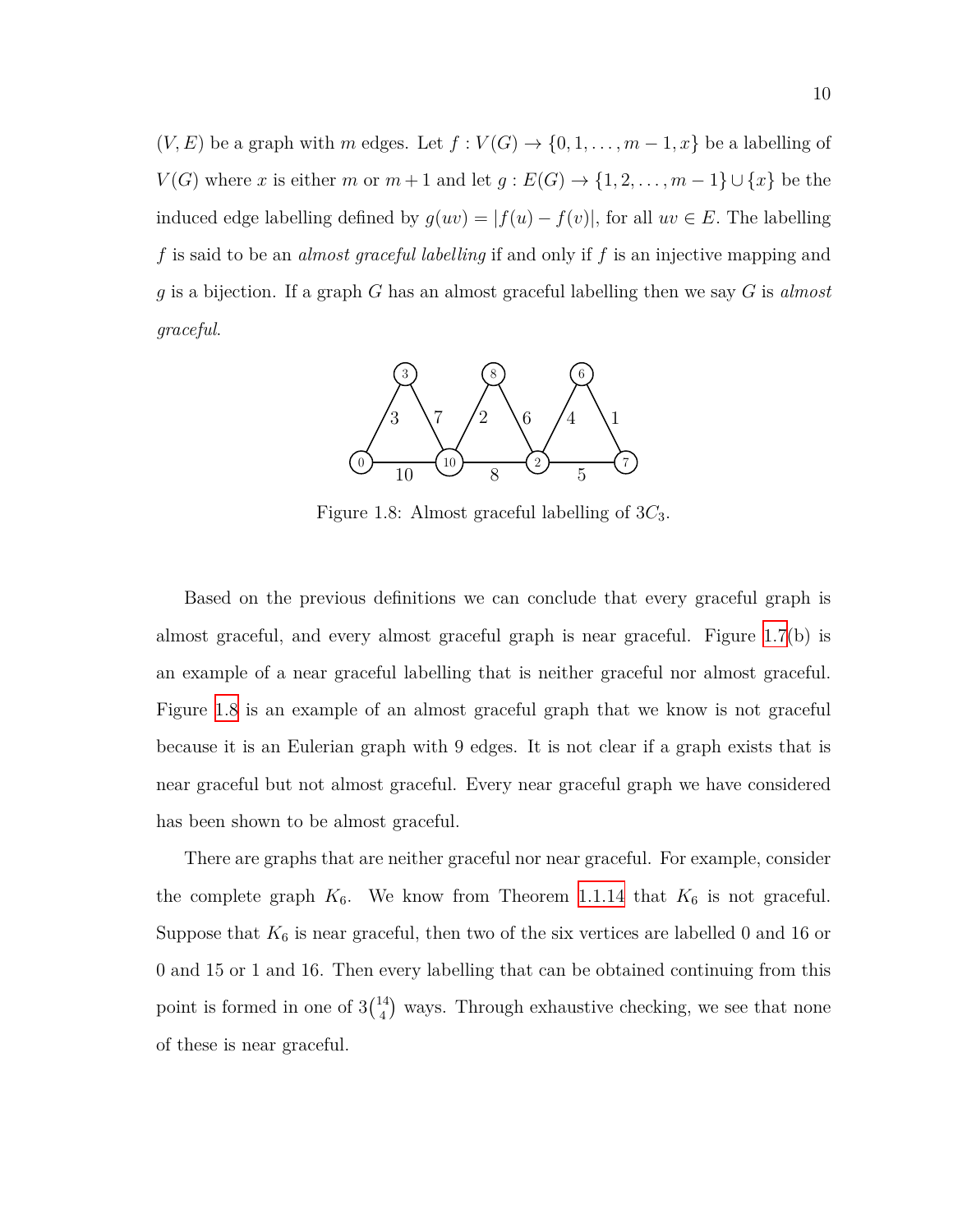<span id="page-23-0"></span>

Figure 1.9: The relationship between the labellings considered in this thesis.

A *triangular cactus* is a connected graph whose blocks (or 2-connected components) are all *C*3. See Figure [1.8](#page-22-0) for an example. In [[25](#page-35-5)], Rosa stated the following conjecture.

<span id="page-23-1"></span>**Conjecture 1.1.17.** [\[25](#page-35-5)] All triangular cacti with  $n \equiv 0$ , 1 (mod 4) are graceful, and *all triangular cacti with*  $n \equiv 2, 3 \pmod{4}$  *are near graceful.* 

Let  $C_n$  be a cycle of length  $n \geq 3$ , and  $C_n^t$  be the graph obtained from the union of *t n*-cycles with one vertex in common that we will call the *central vertex*. A *Dutch windmill*  $C_3^t$  is a triangular cactus that has the property of all its blocks having a common vertex, and the blocks will be called *vanes*. The graceful labelling of the Dutch windmill was discussed in[[6–](#page-33-4)[8\]](#page-34-6). A *pendant triangle* is defined as a block that is added to any triangular cactus by identifying a vertex of the new block with one vertex of the cactus. Another family of triangular cacti is the class of *triangular snakes*, a type of triangular cacti whose block cutpoint graphs are paths. Rosa's conjecture was proved for triangular snakes by Moulton [\[21\]](#page-35-4).

**Theorem 1.1.18.** [[21\]](#page-35-4) All triangular snakes with  $n \equiv 0$ , 1 (mod 4) are graceful, and *all triangular snakes with*  $n \equiv 2, 3 \pmod{4}$  *are almost graceful.* 

Cyclic Steiner triple systems, a class of combinatorial objects of interest to design theorists, can be thought of as triangular cacti. The concept of Skolem sequences was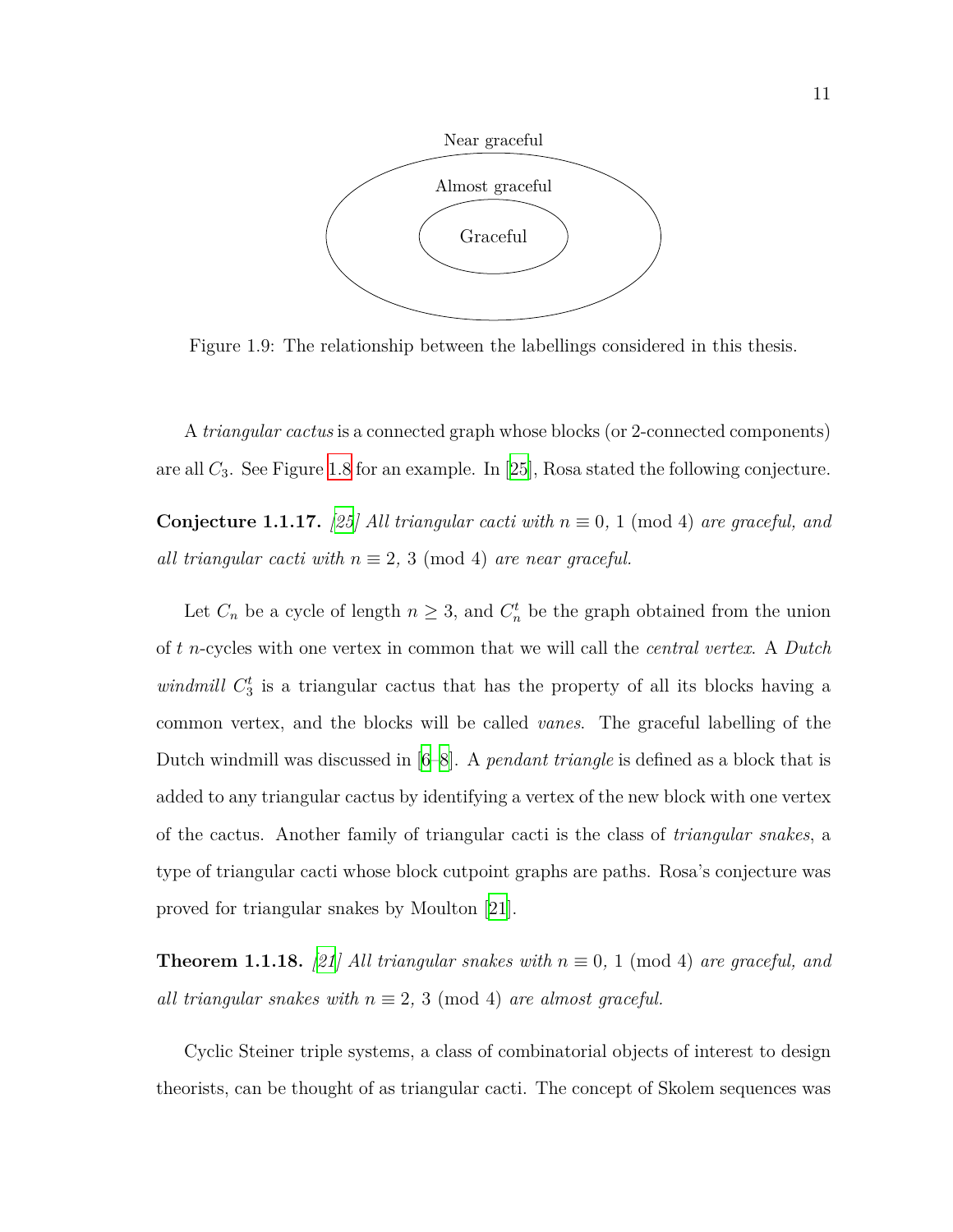used to derive cyclic Steiner triple systems. Therefore, in [[25](#page-35-5)], Rosa suggested using Skolem-type sequences to label various families of triangular cacti.

At this point it is important to introduce Skolem-type sequences. A *Skolem sequence* of order *n* is a sequence  $S = (s_1, s_2, \ldots, s_{2n})$  of 2*n* integers satisfying these conditions:

- 1. for every  $k \in \{1, 2, \ldots, n\}$ , there exist exactly two elements  $s_i, s_j \in S$  such that  $s_i = s_j = k;$
- 2. if  $s_i = s_j = k$ , with  $i < j$ , then  $j i = k$ .

For example, (5*,* 2*,* 4*,* 2*,* 3*,* 5*,* 4*,* 3*,* 1*,* 1) is a Skolem sequence of order 5.

A *hooked Skolem sequence* of order *n* is a sequence  $S = (s_1, s_2, \ldots, s_{2n+1})$  of  $2n+1$ integers satisfying these conditions:

- 1. for every  $k \in \{1, 2, \ldots, n\}$ , there exist exactly two elements  $s_i, s_j \in S$  such that  $s_i = s_j = k;$
- 2. if  $s_i = s_j = k$ , with  $i < j$ , then  $j i = k$ ;
- 3.  $s_{2n} = 0$ .

For example,  $(3, 1, 1, 3, 2, 0, 2)$  is a hooked Skolem sequence of order 3.

**Theorem 1.1.19.** [\[28](#page-35-6)] A Skolem sequence of order *n* exists if and only if  $n \equiv$ 0*,* 1 (mod 4)*.*

**Theorem 1.1.20.** *[\[22](#page-35-7)] A hooked Skolem sequence of order n exists if and only if*  $n \equiv 2,3 \pmod{4}$ .

Related sequences have additionally been considered and applied in the construction of combinatorial designs. In this thesis we use the definition of a Skolem-type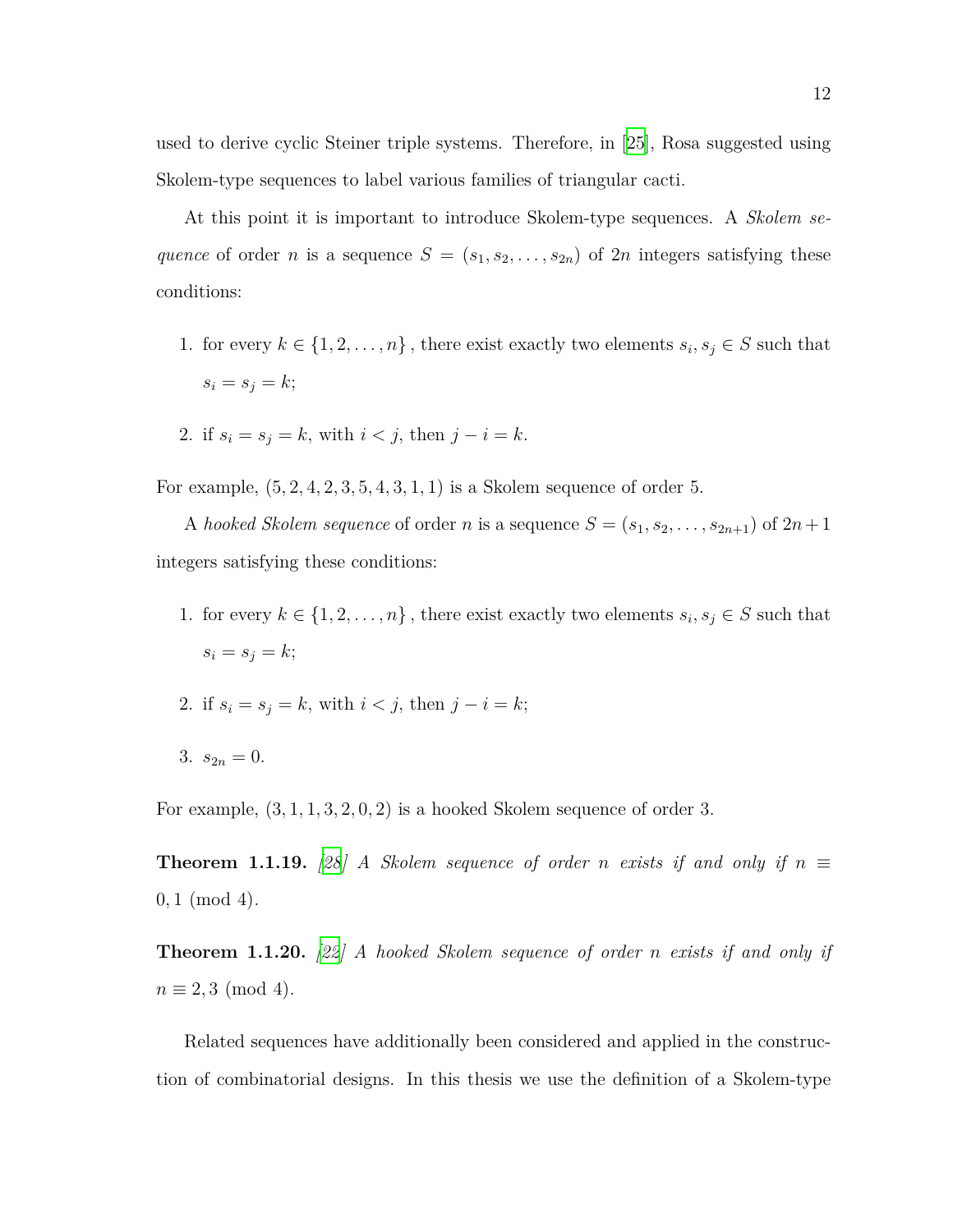sequence. A *Skolem-type sequence* of order *n* is a sequence  $K = (s_1, s_2, \ldots, s_{2n})$  of  $2n$ integers satisfying the conditions:

- 1. for some set *H* of *n* distinct positive integers,  $\forall k \in H$ ,  $\exists s_i, s_j \in K$  such that  $s_i = s_j = k;$
- 2. if  $s_i = s_j = k$ , with  $i < j$ , then  $j i = k$ .

For example,  $(9, 6, 4, 1, 1, 3, 4, 6, 3, 9)$  is a Skolem-type sequence of order 5 with  $H = \{1, 3, 4, 6, 9\}$ . A *hooked Skolem-type sequence* of order *n* is a sequence  $hK =$  $(s_1, s_2, \ldots, s_{2n+1})$  of  $2n+1$  integers satisfying the conditions of a Skolem-type sequence with the added condition that  $s_{2n} = 0$ . For example,  $(4, 1, 1, 3, 4, 0, 3)$  is a hooked Skolem-type sequence of order 3 with  $H = \{1, 3, 4\}$ . A *(hooked) Langford sequence* with defect *d* and order *l* is a (hooked) Skolem-type sequence with  $H = [d, d + l - 1]$ . The necessary and sufficient conditions for the existence of Langford sequences are given in the following theorem.

#### **Theorem 1.1.21.** *[\[27](#page-35-8)]*

- *1. A Langford sequence of order l and defect d exists if and only if*
	- *(a)*  $l \geq 2d 1$ *,*
	- $(b)$  *l* ≡ 0, 1 (mod 4) *and d is odd, or*
	- $(c)$  *l* ≡ 0,3 (mod 4) *and d is even.*
- *2. A hooked Langford sequence of order l and defect d exists if and only if*
	- *(a)*  $l(l − 2d + 1) + 2 > 0$ ,  $(b)$  *l* ≡ 2,3 (mod 4) *and d is odd, or*
	- $(c)$  *l* ≡ 1, 2 (mod 4) *and d is even.*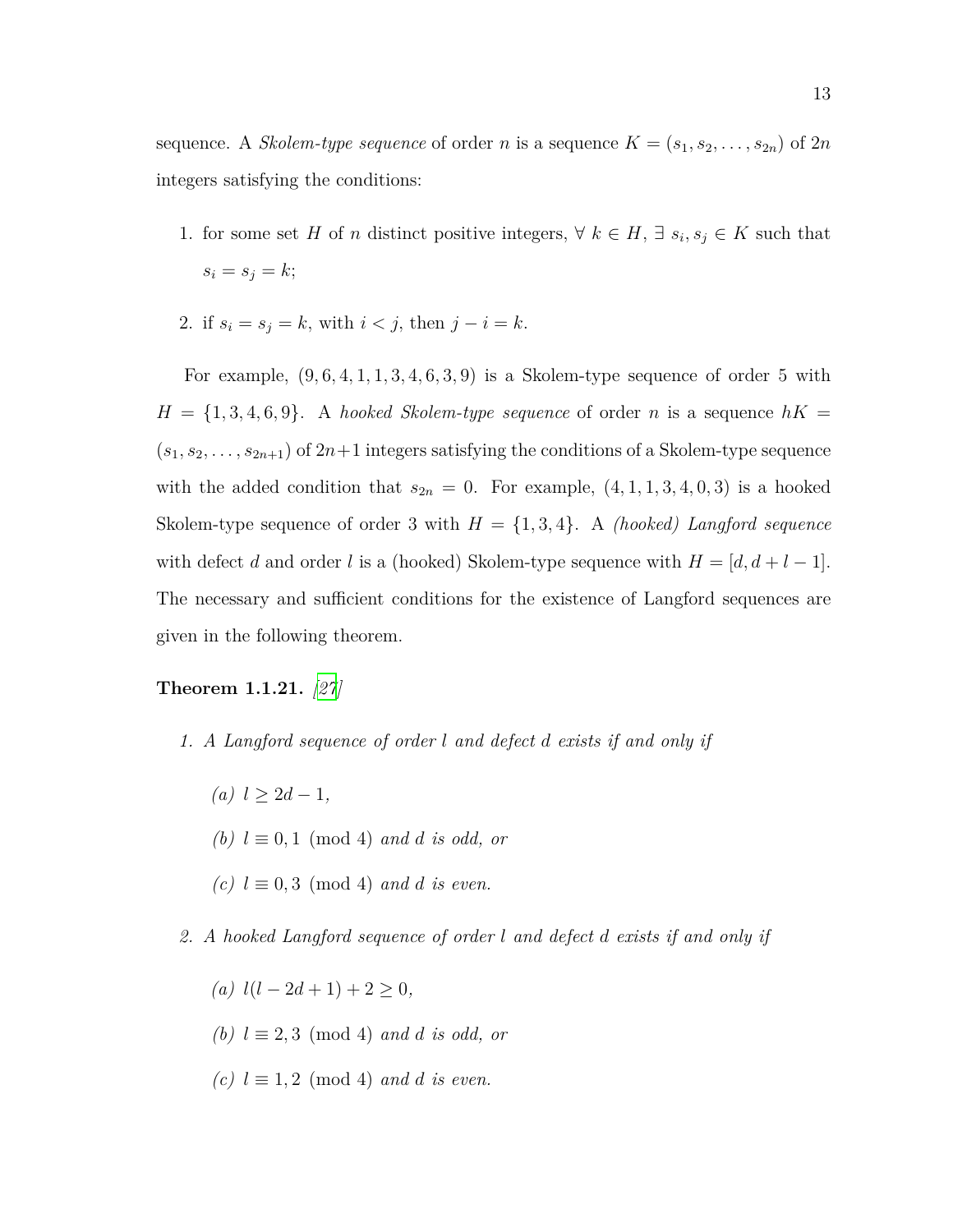In [\[26\]](#page-35-9), Shalaby introduced the existence of (hooked) near Skolem sequences. Let *m* and *n* be positive integers, with  $m \leq n$ . A *near-Skolem sequence* of order *n* and defect *m* is a sequence  $NS_m = (s_1, s_2, \ldots, s_{2n-2})$  of integers  $s_i \in \{1, 2, \ldots, m-1,$  $m+1, \ldots, n$  that satisfies the following conditions:

- 1. for every  $k \in \{1, 2, \ldots, m-1, m+1, \ldots, n\}$ , there are exactly two elements  $s_i, s_j \in NS_m$  such that  $s_i = s_j = k$ ;
- 2. if  $s_i = s_j = k$ , with  $i < j$ , then  $j i = k$ .

For example, (1*,* 1*,* 6*,* 3*,* 7*,* 5*,* 3*,* 2*,* 6*,* 2*,* 5*,* 7) is a 4-near Skolem sequence of order 7.

**Theorem 1.1.22.** *[\[26](#page-35-9)] An m-near Skolem sequence of order n exists if and only if*  $n \equiv 0, 1 \pmod{4}$  *and m is odd or*  $n \equiv 2, 3 \pmod{4}$  *and m is even.* 

A *hooked m-near-Skolem sequence* of order *n* and defect *m* is a sequence *nS* =  $(s_1, s_2, \ldots, s_{2n-1})$  of integers  $s_i \in \{1, 2, \ldots, m-1, m+1, \ldots, n\}$  that satisfies conditions (1) and (2) for near-Skolem sequences and  $s_{2n-2} = 0$ .

**Theorem 1.1.23.** *[[26\]](#page-35-9) A hooked m-near Skolem sequence of order n exists if and only if*  $n \equiv 0, 1 \pmod{4}$  *and*  $m$  *is even or*  $n \equiv 2, 3 \pmod{4}$  *and*  $m$  *is odd.* 

Another generalization of Skolem sequences that was considered in [[3\]](#page-33-5) to construct some combinatorial designs was an *m*-fold Skolem sequence. An *m-fold Skolem sequence* of order *n* is a sequence  $mS = (s_1, s_2, \ldots, s_{2mn})$  of 2*mn* integers satisfying the following conditions:

- 1. every  $k \in \{1, 2, \ldots, n\}$  occurs 2*m* times;
- 2. these occurrences can be partitioned into *m* disjoint pairs,  $(s_i, s_j)$ , such that  $s_i = s_j = k$  and  $j - i = k$ .

As an example, (3*,* 1*,* 1*,* 3*,* 3*,* 1*,* 1*,* 3*,* 2*,* 2*,* 2*,* 2) is a 2-fold Skolem sequence of order 3.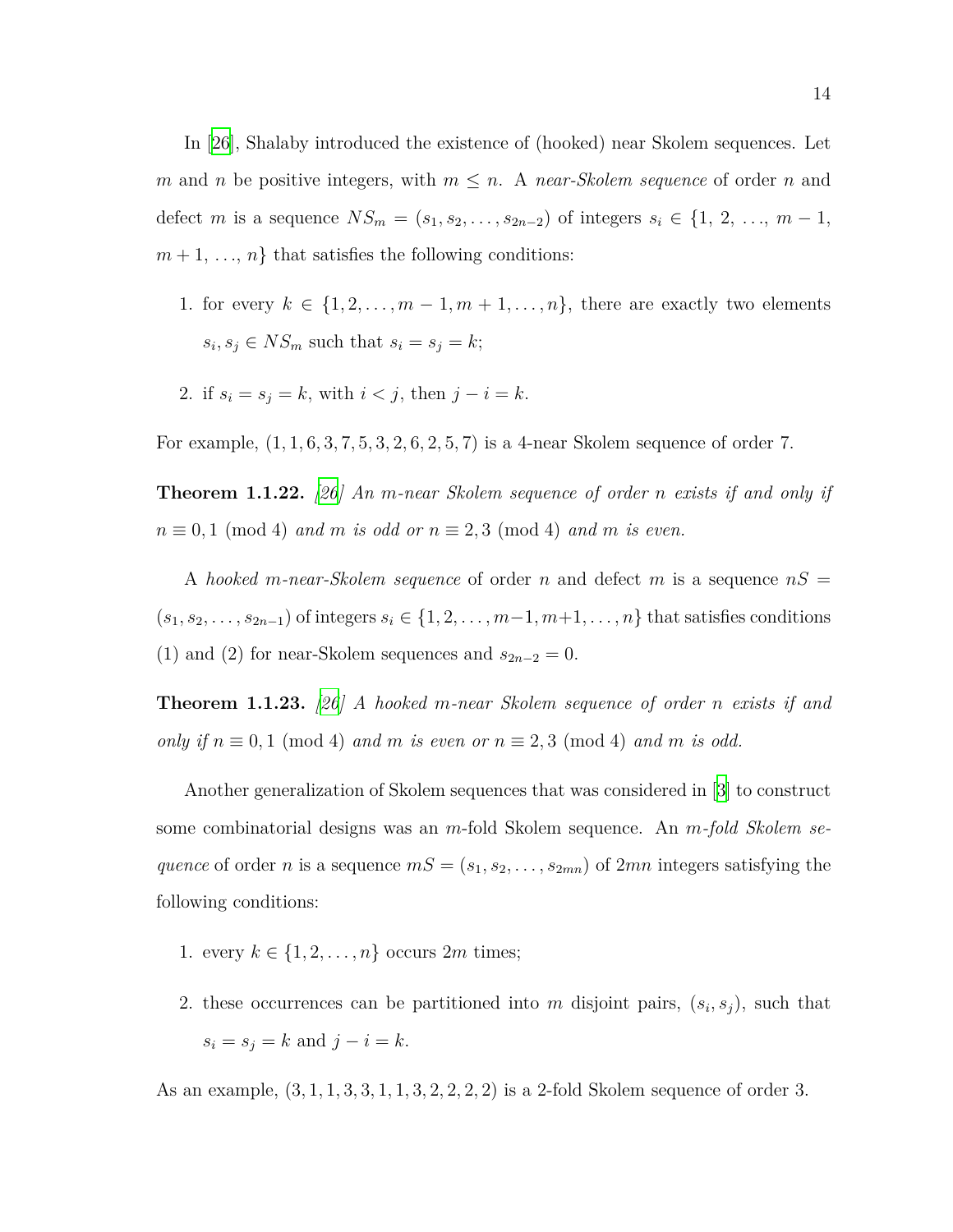**Theorem 1.1.24.** *[\[3](#page-33-5)] An m-fold Skolem sequence of order n exists if and only if*  $n \equiv 0, 1 \pmod{4}$  *for any*  $m \text{ or } n \equiv 2, 3 \pmod{4}$  *and*  $m \text{ is even.}$ 

We also extend the definition of Skolem-type sequences to sequences where every pair of elements in *H* occurs exactly twice. A *two-fold Skolem-type sequence* of order *n* is a sequence  $K_n^2 = (s_1, s_2, \ldots, s_{4n})$  of 4*n* positive integers such that the following conditions hold:

- 1. for a set *H* of *n* distinct positive integers, every  $p \in H$  occurs 4 times;
- 2. these occurrences can be partitioned into 2 disjoint pairs,  $(s_i, s_j)$ , such that  $s_i = s_j = k$  and  $j - i = k$ .

For example,  $(8, 8, 4, 4, 1, 1, 4, 4, 8, 8, 1, 1)$  is a two-fold Skolem-type sequence of order 3 with  $H = \{1, 4, 8\}.$ 

By using Skolem-type sequences Dyer et. al. [\[10\]](#page-34-7), proved Conjecture [1.1.17](#page-23-1) for Dutch windmills with at most two pendant triangles.

**Theorem 1.1.25.** *[[10\]](#page-34-7) Every Dutch windmill with at most two pendant triangles is graceful or near graceful.*

In [[7,](#page-33-6) [18](#page-34-8), [19,](#page-35-10) [30](#page-36-0)[–34\]](#page-36-1), graceful labellings were shown for  $C_n^t$  with  $n = 3, 4, 5, 6, 7, 9, 11$ , 13, respectively, as well as for  $C_{4k}^t$  in [\[19](#page-35-10)]. In this thesis we use Skolem-type sequences to gracefully (and near gracefully) label new classes of graphs related to windmills. Figure [1.10](#page-28-0) shows two examples of these classes.

Having previously discussed triangular snakes, we now turn to a generalization of these graphs. A *cyclic snake*  $(kC_n)$  is a connected graph with *k* blocks whose block-cut-point graph is a path and each of the  $k$  blocks is isomorphic to  $C_n$ .

A  $kC_n$  is an Eulerian graph, thus graceful only if  $kn \equiv 0, 3 \pmod{4}$ . That fact motivated Barrientos to study  $kC_n$  in [\[4](#page-33-3)]. He proved that  $kC_4$  is graceful for all  $k$ ,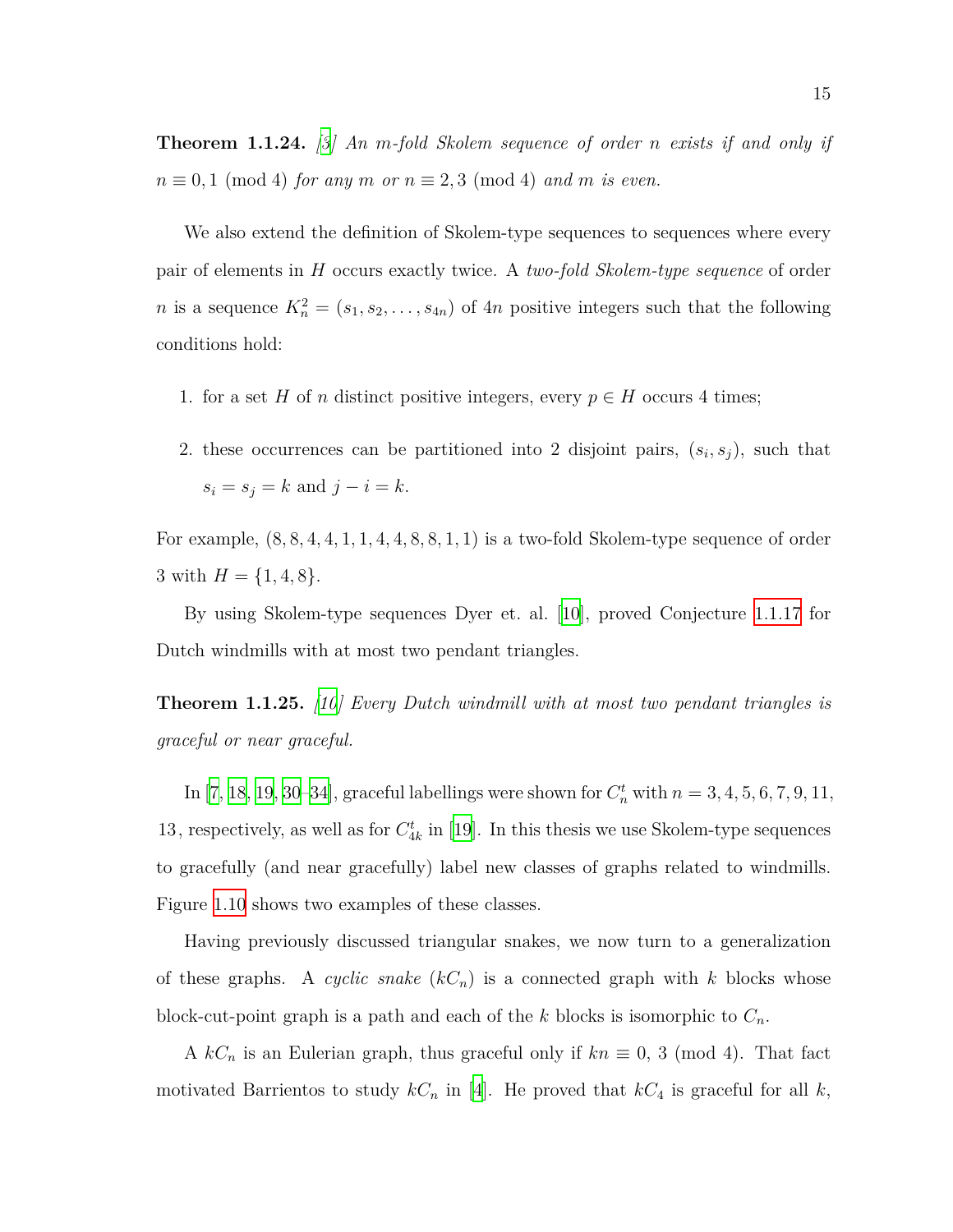<span id="page-28-0"></span>

Figure 1.10: Near gracefully labelled Dutch windmill with 3 pendant triangles and near gracefully labelled variable windmill.

and that the family of  $kC_6$  are graceful if k is even and near graceful if k is odd. He also discussed when the snakes  $kC_8$ ,  $kC_{12}$  and  $kC_{4n}$  are graceful. Figure [1.11](#page-29-0) is an example of a near gracefully labelled snake. In this thesis we prove new results related to the graceful labelling for different  $k_n$ .

We know that graceful labellings are useful in finding graph decompositions (as we discussed before). Graceful labelling also has an interesting application in radio astronomy.

An example of a real life problem is the organization of a group of antennas to optimize the number of distinct integer distances between them[[9\]](#page-34-9). The frequency is determined by the distance between two antennas; a similar spacing does not produce different frequencies. The goal becomes to use a minimum number of antennas to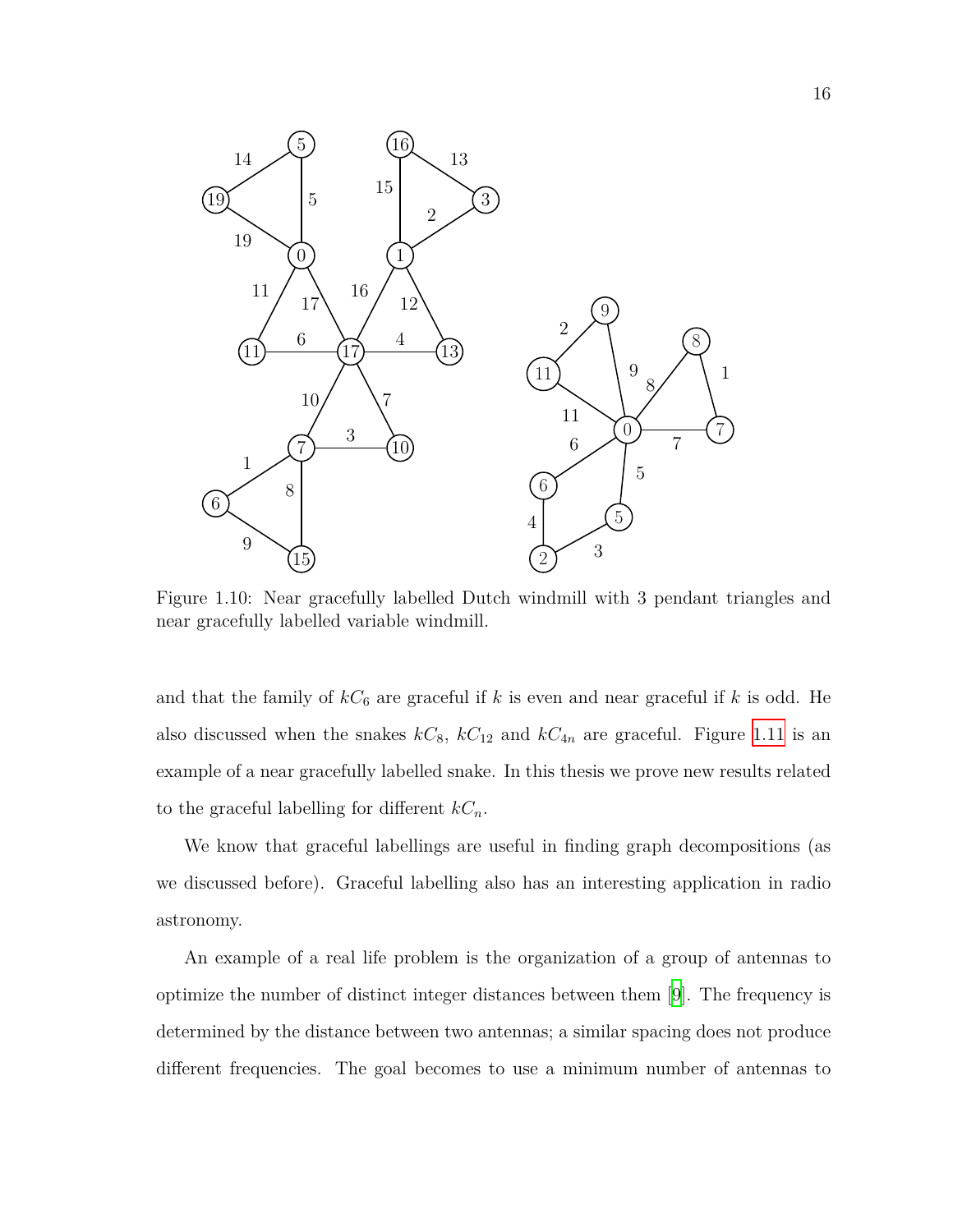<span id="page-29-0"></span>

Figure 1.11: A near gracefully labelled  $5C_6$ .

obtain a large number of distinct frequencies. The linear array of *m* antennas provides *m*(*m*<sup>−1</sup>)</sub> spacings between antennas. The optimal arrangement would be such that each of these spacings has different lengths. Graceful labelling of antennas will give an optimal solution for this problem if we represent the spacings as edges that are labelled by the values from  $\left[1, \frac{m(m-1)}{2}\right]$ . For instance, if we have 4 antennas, the maximum number of spacings is 6, so we have to find an arrangement to get the lengths from 1 to 6. In Figure [1.12](#page-30-1) we can see the optimum arrangement for 4 antennas which is similar to a gracefully labelled *K*<sup>4</sup> graph. For more details see [[7](#page-33-6), [8](#page-34-6)].

As we mentioned earlier in Theorem [1.1.14](#page-20-2) the complete graph  $K_n$  ( $n \geq 2$ ) is graceful if and only if  $n \leq 4$ . So the natural question now is that, "Can we find a minimum number of antennas to obtain a large number of distinct frequencies for  $n > 4$ ?" That is, for *k* distinct frequencies what is the smallest number of vertex labels (or antennas) needed such that the induced edge labelling gives *k* distinct positive integers?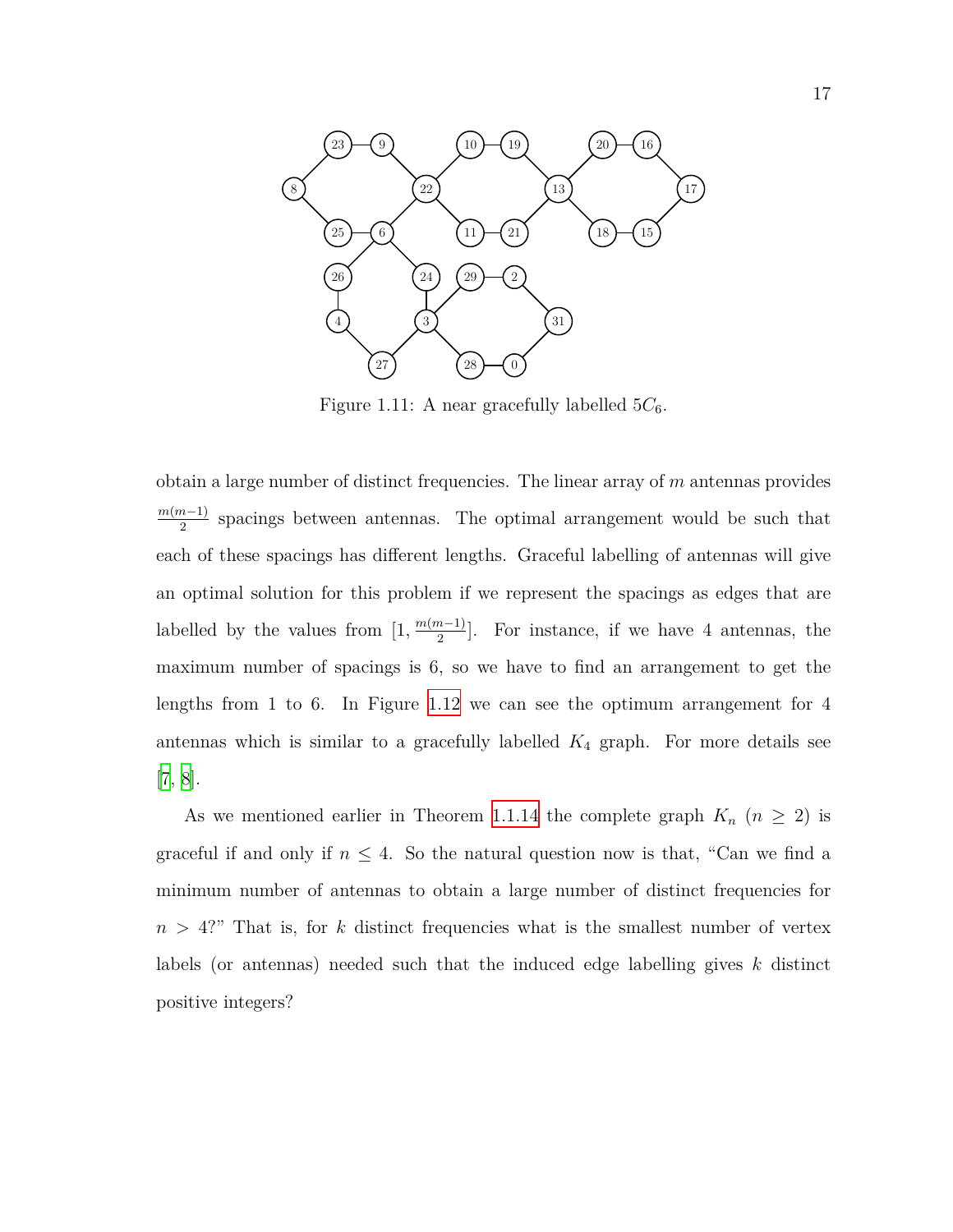<span id="page-30-1"></span>

Figure 1.12: Linear configuration of 4 antennas.



Figure 1.13: A gracefully labelled *K*4.

#### <span id="page-30-0"></span>**1.2 Thesis Organization and Significance**

This thesis contributes to the area of graph labelling. The purpose of this thesis is to prove that graceful and near graceful labellings exist for several types of windmill and snake graphs.

This thesis is presented in a manuscript (research paper) format. It contains five chapters. In the first chapter, we discussed the concept of graceful labelling and we give a general literature review for graceful labelling. The structure of the rest of this thesis is as follows.

In chapter two, we verify Rosa's conjecture for a new family of triangular cacti: Dutch windmills of any order with three pendant triangles, by using Skolem-type sequences. This work is more evidence that Rosa's conjecture is true and extends the result of [[10](#page-34-7)] to a more general class of triangular cacti.

This chapter has four sections. In the first two sections, we discuss the history of graceful labelling of Dutch windmills and Rosa's conjecture as well as some necessary definitions and preliminary results. In the third section, we prove Rosa's conjecture for a Dutch windmill of any order with three pendant triangles. In the last section, we discuss the results of the chapter and propose some open questions.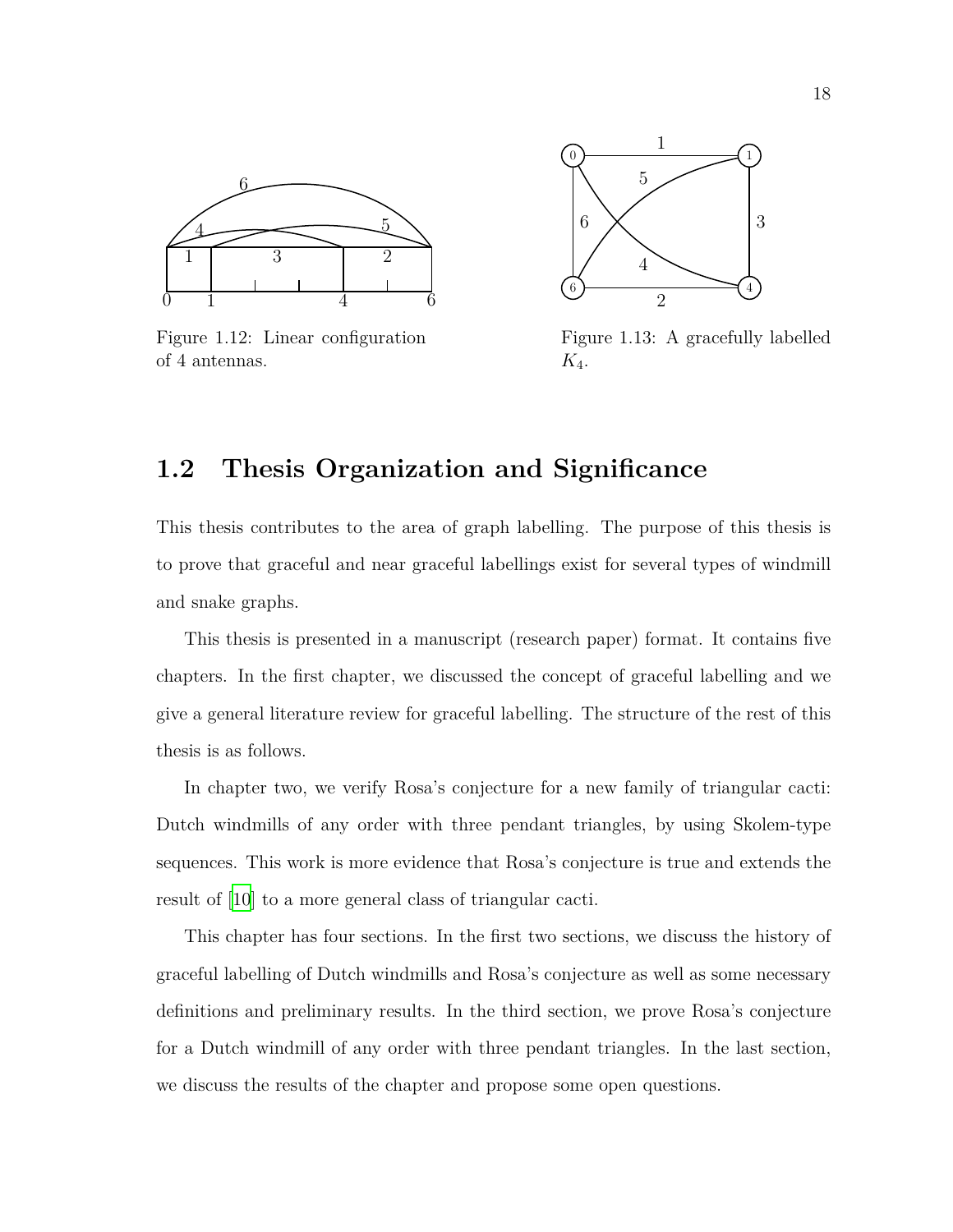In chapter three we have the most significant result of this thesis: proving that (near) graceful labellings exist for variable windmills by using Skolem-type sequences. In particular, we use Skolem-type sequences to prove (near) graceful labellings exist for infinite families of  $C_3^t C_4^s$ ,  $C_3^t C_5^p$  $L_5^p$  and  $C_3^t C_6^h$ . This is the first work on graceful labellings for windmills without constant vane length. As well, we introduce the use of Skolem-type sequences to prove that (near) graceful labellings exist for nontriangular windmills. In particular, we offer a new complete solution showing that  $C_5^t$ is (near) graceful.

There are seven sections in this chapter. In the first section, we present the concept of variable windmills, and we discuss the existing results for the graceful labelling of windmills. In the second section, we introduce Skolem-type sequences, and then present many definitions and the necessary and sufficient conditions for the existence of various Skolem-type sequences. In the third section, we discuss how to use Skolemtype sequences to label variable windmills by introducing several constructions. In the fourth, fifth and sixth sections, we prove graceful labellings exist for infinite families of 3*,* 4-vane windmills, 3*,* 5-vane windmills and 3*,* 6-vane windmills. Finally, in the last section, we state some open questions related to Skolem-type sequences and graceful labellings of variable windmills.

In the fourth chapter, we present a new condition showing graceful labellings of every  $kC_{4n}$  exist when satisfied. Moreover, we extend this result to snakes of varying cycle sizes. Furthermore, we expand the result of [\[4](#page-33-3)] on the (near) graceful labelling of cyclic snakes  $k_n$  where  $n = 6, 8, 12, 16, 20, 24$  and  $k > 1$ . We complete all open cases, and completely solve the problem for these snakes. Also, we prove (near) graceful labellings exist for a  $kC_n$  with  $n = 10, 14$  for particular strings.

In chapter four, we have four sections. In the first section, we discuss definitions and existing results related to the graceful labelling of  $k_n$ . In the second and third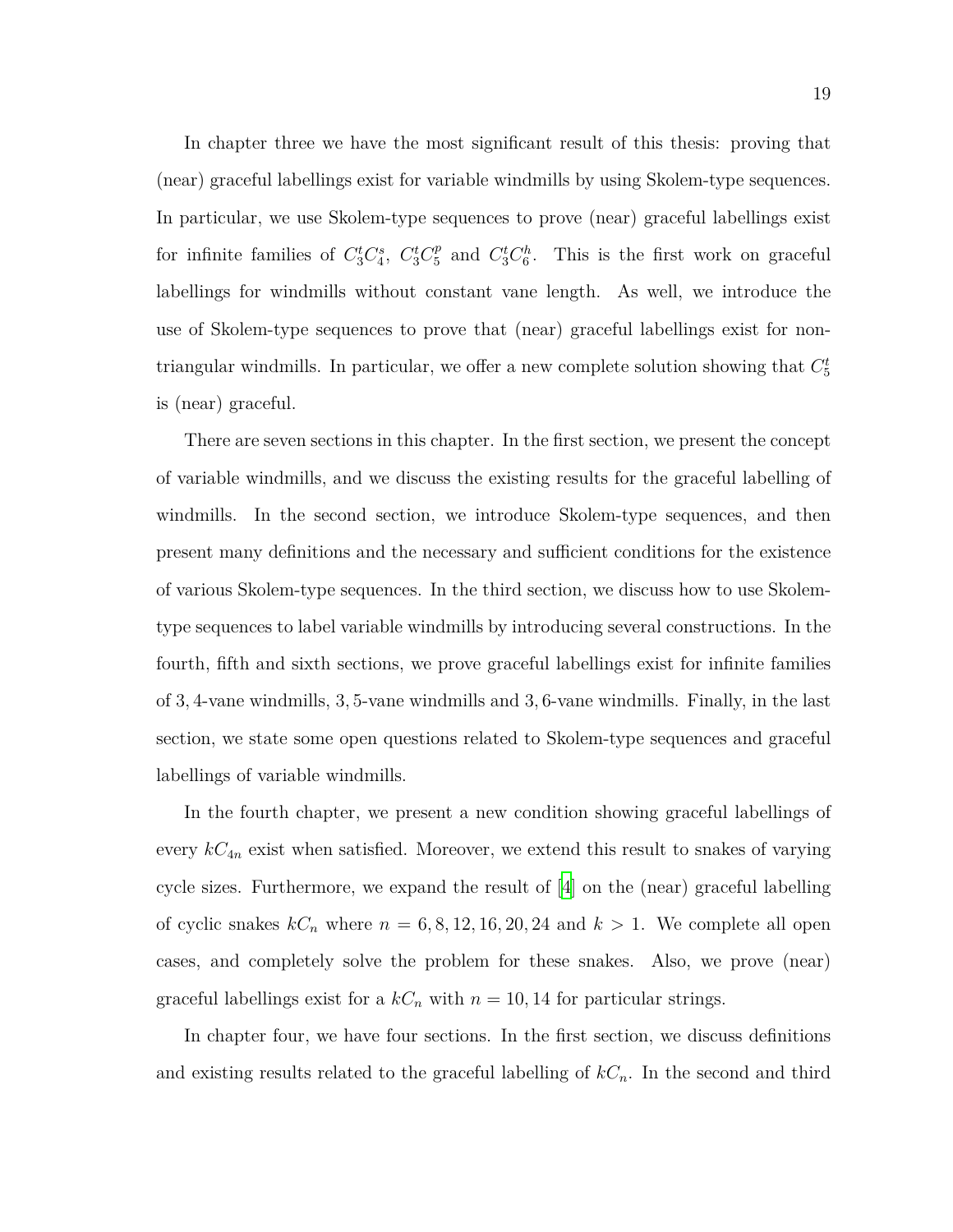sections, we introduce new results on the graceful labelling of  $kC_n$ , and we extend published results on gracefully labelled *kCn*. In section four, we discuss the results and introduce open problems linked to the graceful labelling of  $kC_n$ .

In chapter five we present a brief summary and some ideas for future work.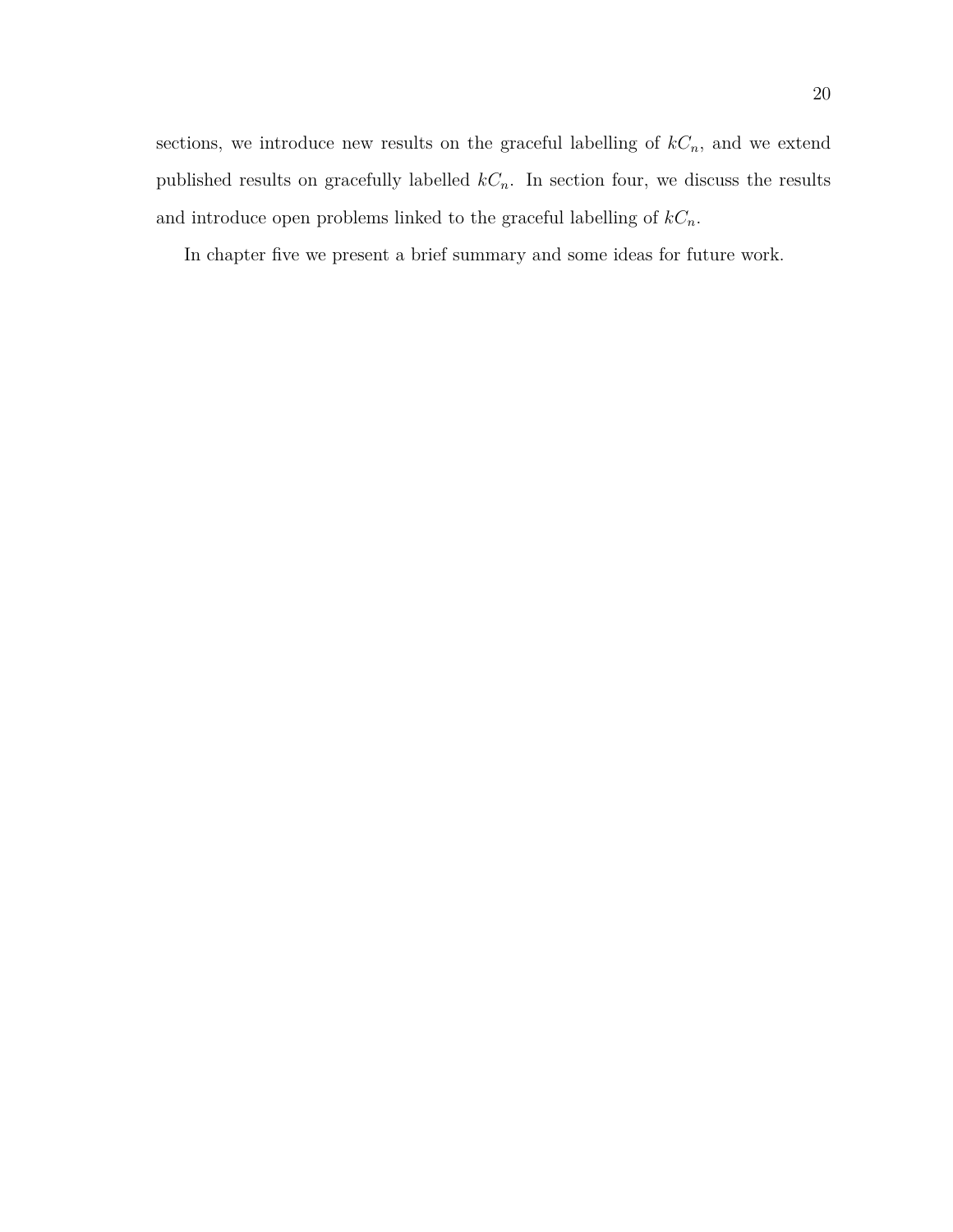### <span id="page-33-0"></span>**References**

- <span id="page-33-2"></span>[1] R. E. L. Aldred and B. D. McKay, Graceful and harmonious labellings of trees, *Bull. Inst. Combin. Appl*, 23 (1998), 69–72.
- [2] C. Baker, and J. D. A. Manzer, Skolem-labeling of generalized three-vane windmills, *Australas. J. Combin.* 41 (2008), 175–204.
- <span id="page-33-5"></span>[3] C. Baker, R. Nowakowski, N. Shalaby, and A. Sharary, *M*-fold and extended *M*-fold Skolem sequences, *Utilitas Mathematica*, 45 (1994), 153–167.
- <span id="page-33-3"></span>[4] C. Barrientos, Graceful labelings of cyclic snakes, *Ars. Combin.*, 60 (2001), 85–96.
- <span id="page-33-1"></span>[5] J. C. Bermond and D. Sotteau, Graph decompositions and G-design, *Proc. 5th British Combin. Conf.*, 1975, Congr. Numer., XV (1976), 53–72.
- <span id="page-33-4"></span>[6] J. C. Bermond, A. Kotzig, and J. Turgeon, On a combinatorial problem of antennas in radioastronomy, in Combinatorics, *A. Hajnal and V. T. Sòs, eds., Colloq. Math. Soc. Jànos Bolyai*, 18, 2 vols. North-Holland, Amsterdam (1978), 135–149.
- <span id="page-33-6"></span>[7] J. C. Bermond, A. E. Brouwer, A. Germa, Systémes de triplets et différences associées. Problémes combinatoires et théorie des graphes (Colloq. Internat. CNRS, Univ. Orsay, Orsay, 1976), pp. 35–38, Colloq. Internat. CNRS, 260, CNRS, Paris, (1978).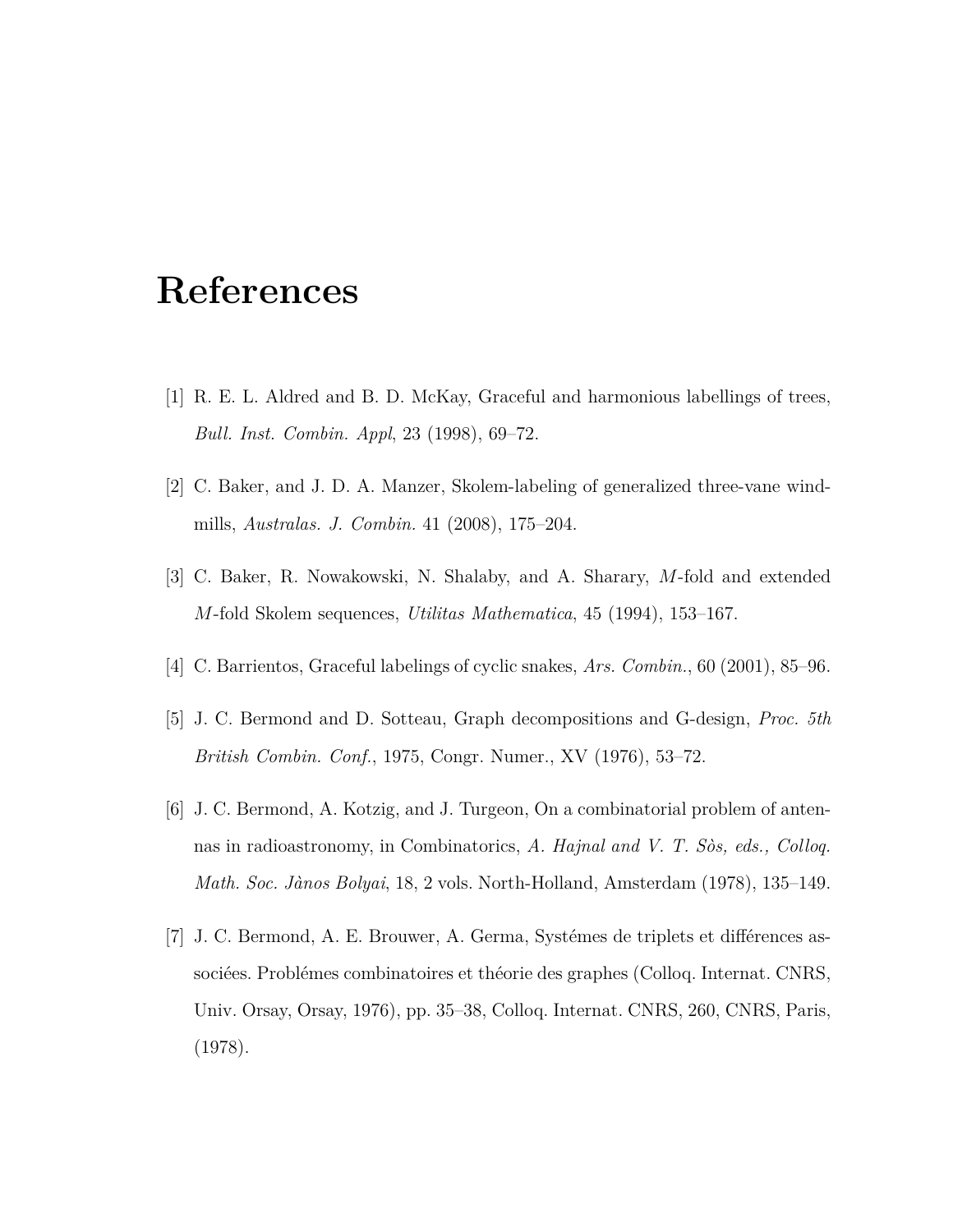- <span id="page-34-6"></span>[8] J. C. Bermond, Graceful graphs, radio antennae and French windmills, *Graph Theory and Combinatorics (ed. R.J. Wilson)*, Pitman, London (1979), 18–37.
- <span id="page-34-9"></span>[9] E. J. Blum, J. C. Ribes, and F. Biraud, Some new possibilities of optimum synthetic linear arrays for radioastronomy, *Astron Astrophys*, 41 (1975), 409– 411.
- <span id="page-34-7"></span>[10] D. Dyer, I. Payne, N. Shalaby, and B. Wicks, On the graceful conjecture for triangular cacti, *Australas. J. Combin.* 53 (2012), 151–170.
- <span id="page-34-3"></span>[11] W. Fang, A computational approach to the graceful tree conjecture, arXiv:1003.3045v1 [cs.DM].
- <span id="page-34-4"></span>[12] R. Frucht, Graceful numbering of wheels and related graphs, *Ann. N.Y. Acad. Sci.*, 319 (1979), 219–229.
- [13] J. A. Gallian, A Dynamic Survey of Graph Labelling, *Electron. J. Combin.*, 5 (1998), 6–34.
- <span id="page-34-2"></span>[14] E. K. Gnang, On graceful labelings of trees, arXiv:1811.07614.
- <span id="page-34-0"></span>[15] S. W. Golomb, How to number a graph, in Graph Theory and Computing, *R. C. Read, ed.*, Academic Press, New York (1972), 23–37.
- <span id="page-34-5"></span>[16] C. Hoede and H. Kuiper, All wheels are graceful, Util. Math., 14 (1987), 311.
- <span id="page-34-1"></span>[17] C. Huang, A. Kotzig, and A. Rosa, Further results on tree labellings, *Util. Math.*, 21 (1982), 31–48.
- <span id="page-34-8"></span>[18] M. Kejie, Gracefulness of  $P(n_1, n_2, \ldots, n_m)$  and  $D_{m,4}$ , *Applied Math*, 4 (1989), 95–97.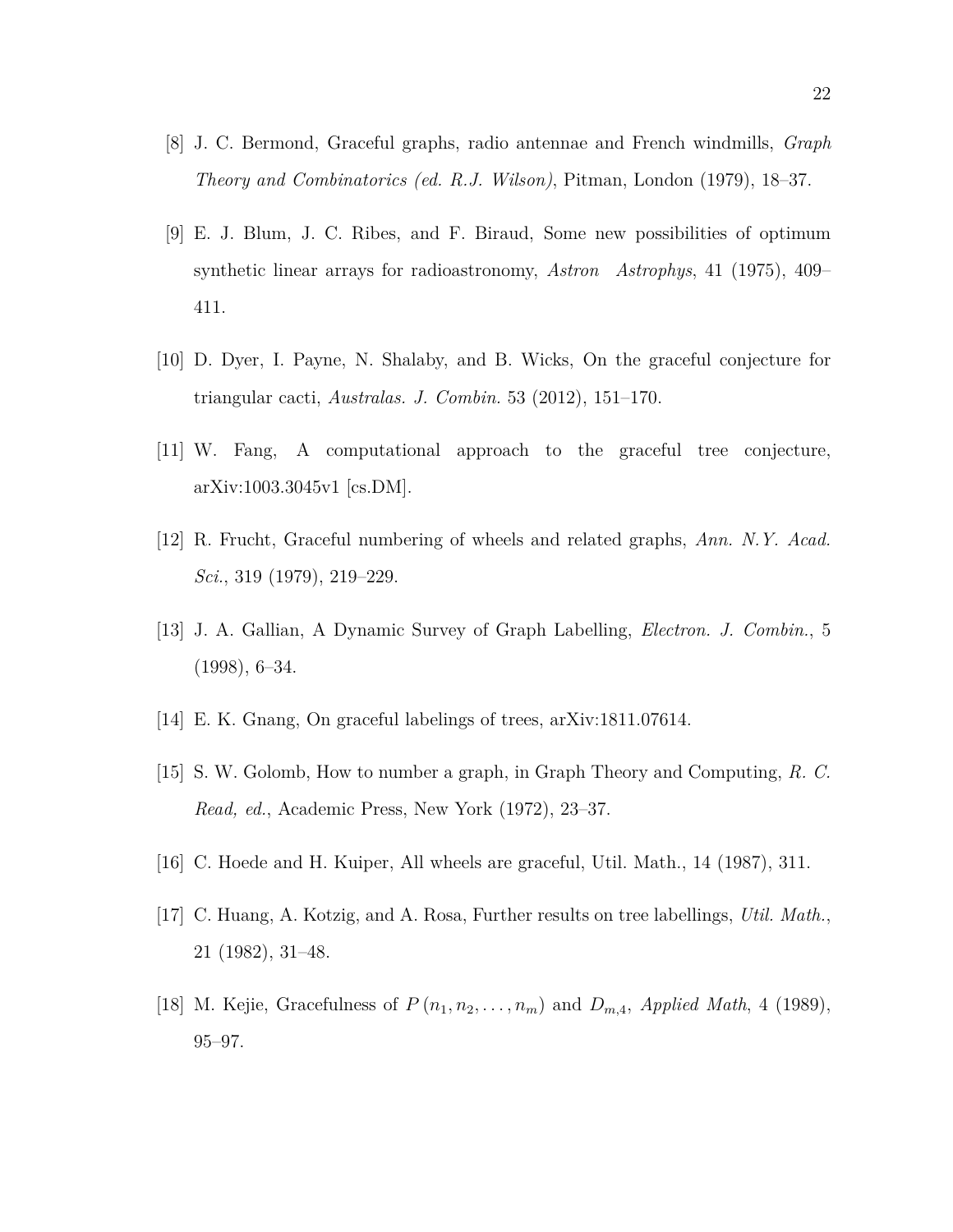- <span id="page-35-10"></span>[19] K. M. Koh, D. G. Rogers, P. Y. Lee, and C. W. Toh, On graceful graphs V: unions of graphs with one vertex in common, *Nanta Math.*, 12 (1979), 133–136.
- <span id="page-35-3"></span>[20] R. Montgomery, A. Pokrovskiy, and B. Sudakov, A proof of Ringel's Conjecture, arXiv:2001.02665.
- <span id="page-35-4"></span>[21] D. Moulton, Graceful Labellings of Triangular Snakes, *Ars Combinatoria*, 28 (1989), 2–13.
- <span id="page-35-7"></span>[22] E. S. O'Keefe, Verification of a conjecture of Th. Skolem, *Math. Scand.* 9 (1961), 80–82.
- <span id="page-35-1"></span>[23] G. Ringel, problem 25, Theory of Graphs and its Applications, (Proceedings of the Symposium, Smolenice 1963, Czech. Acad. Sci., 162, 1964.
- <span id="page-35-2"></span>[24] A. Rosa, On certain valuations of the vertices of a graph, Theory of Graphs (Internat. Symposium, Rome, July 1966), Gordon and Breach, N. Y. and Dunod Paris (1967), 349–355.
- <span id="page-35-5"></span>[25] A. Rosa, Cyclic Steiner Triple Systems and Labellings of Triangular Cacti, *Scientia Series A: Mathematical Sciences*, 1 (1988), 87–95.
- <span id="page-35-9"></span>[26] N. Shalaby, The existence of near-Skolem and hooked near-Skolem sequences, *Discrete Math.* 135 (1994), 303–319.
- <span id="page-35-8"></span>[27] J. E. Simpson, Langford Sequences; Perfect and Hooked, *Discrete Mathematics* 44 (1983), 97–104.
- <span id="page-35-6"></span>[28] T. Skolem, On Certain Distributions of Integers in Pairs with Given Differences, *Math. Scand.* 5 (1957), 57–68.
- <span id="page-35-0"></span>[29] D. B. West. Introduction to Graph Theory. Prentice Hall, second edition, NJ, 2001.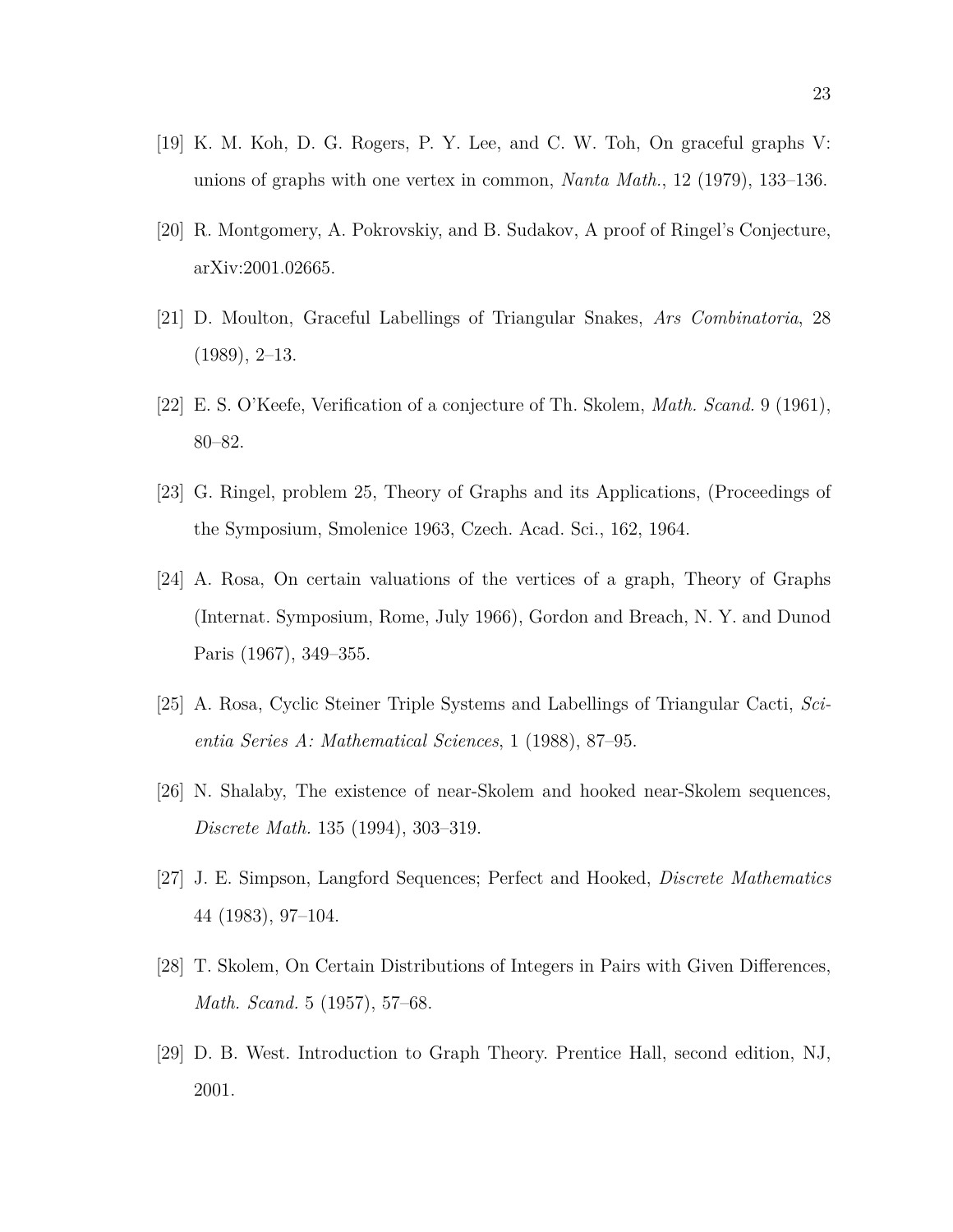- [30] X. Xu, Y. Yang, H. Li, and Y. Xi, The graphs  $C_{11}^t$  are graceful for  $t \equiv 0, 1 \pmod{4}$ , *Ars Combin.* 88 (2008), 429–435.
- [31] X. Xu, Y. Yang, L. Han, and H. Li, The graphs  $C_{13}^t$  are graceful for  $t \equiv$ 0*,* 3 (mod 4), *Ars Combin.* 90 (2009), 25–32.
- [32] Y. Yang, X. Lin, and C. Yu, The graphs  $C_5^t$  are graceful for  $t \equiv 0, 3 \pmod{4}$ , *Ars Combin.* 74 (2005), 239–244.
- [33] Y. Yang, X. Xu, Y. Xi, H. Li, and K. Haque, The graphs  $C_7^t$  are graceful for *t ≡* 0*,* 1 (mod 4), *Ars Combin.* 79 (2006), 295–301.
- [34] Y. Yang, X. Xu, Y. Xi, and H. Huijun, The graphs  $C_9^t$  are graceful for  $t \equiv$ 0*,* 3 (mod 4), *Ars Combin.* 85 (2007), 361–368.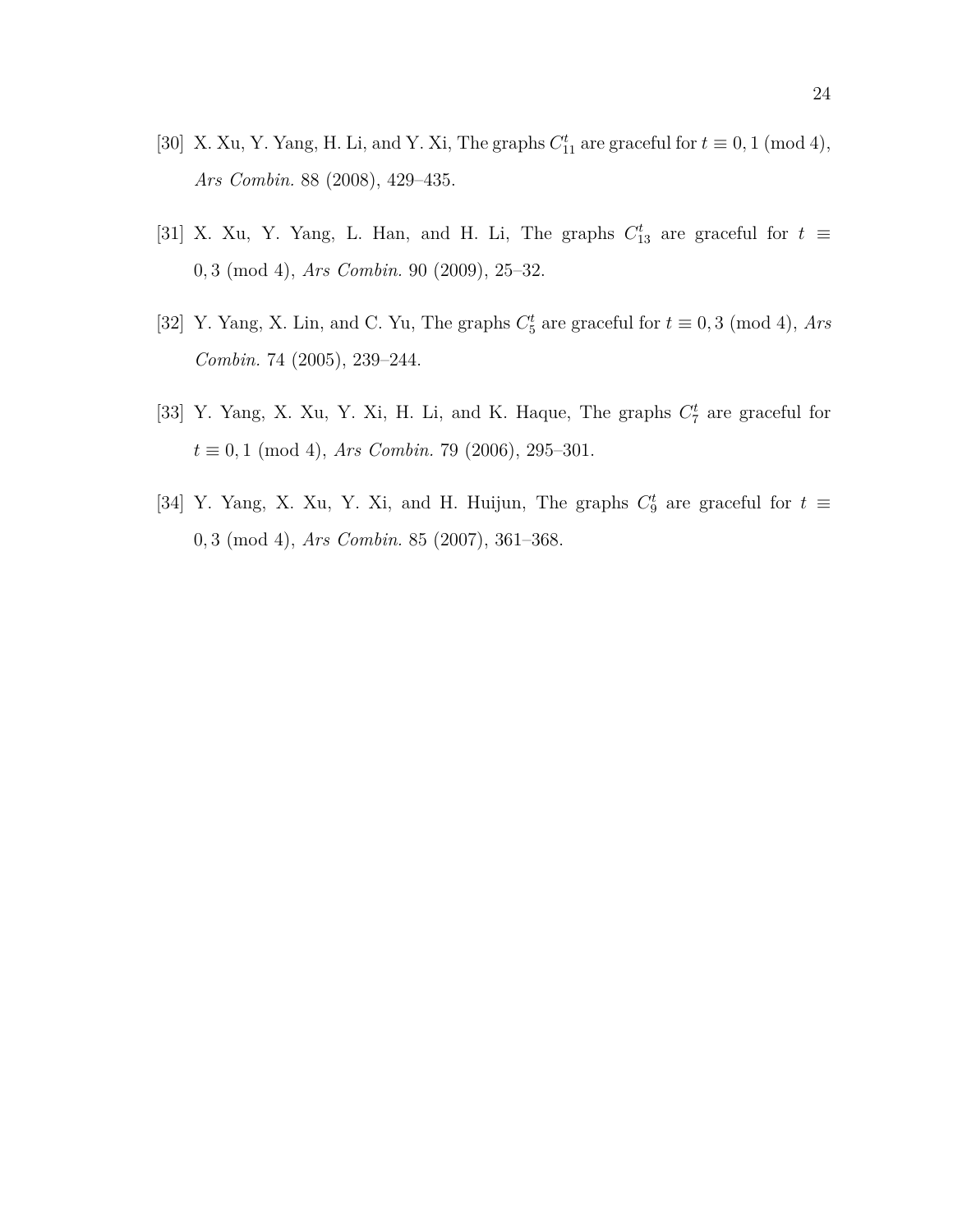### **Chapter 2**

# **Applying Skolem Sequences to Gracefully Label New Families of Triangular Windmills**

#### **2.1 Introduction**

In 1963, Ringel [\[10](#page-70-0)] posed the following problem, given an arbitrary tree *T* with *m* edges: Can  $K_{2m+1}$  be decomposed into  $2m+1$  copies of  $T$ ?

In 1967, Rosa introduced a new type of graph labelling called a *β*-*valuation*, and used the concept of *β*-valuations to aid attempts to prove Ringel's conjecture. Later, in 1972, Golomb renamed a *β*-valuation as a *graceful labelling*, as it is still known today.

In [\[1\]](#page-69-0), Bermond studied the graceful labelling of Dutch windmills. Dutch windmills are a subtype of triangular cacti, connected graphs whose blocks are all triangles.

In [\[12\]](#page-70-1), Rosa stated the following conjecture:

1. all triangular cacti with  $n \equiv 0,1 \pmod{4}$  are graceful,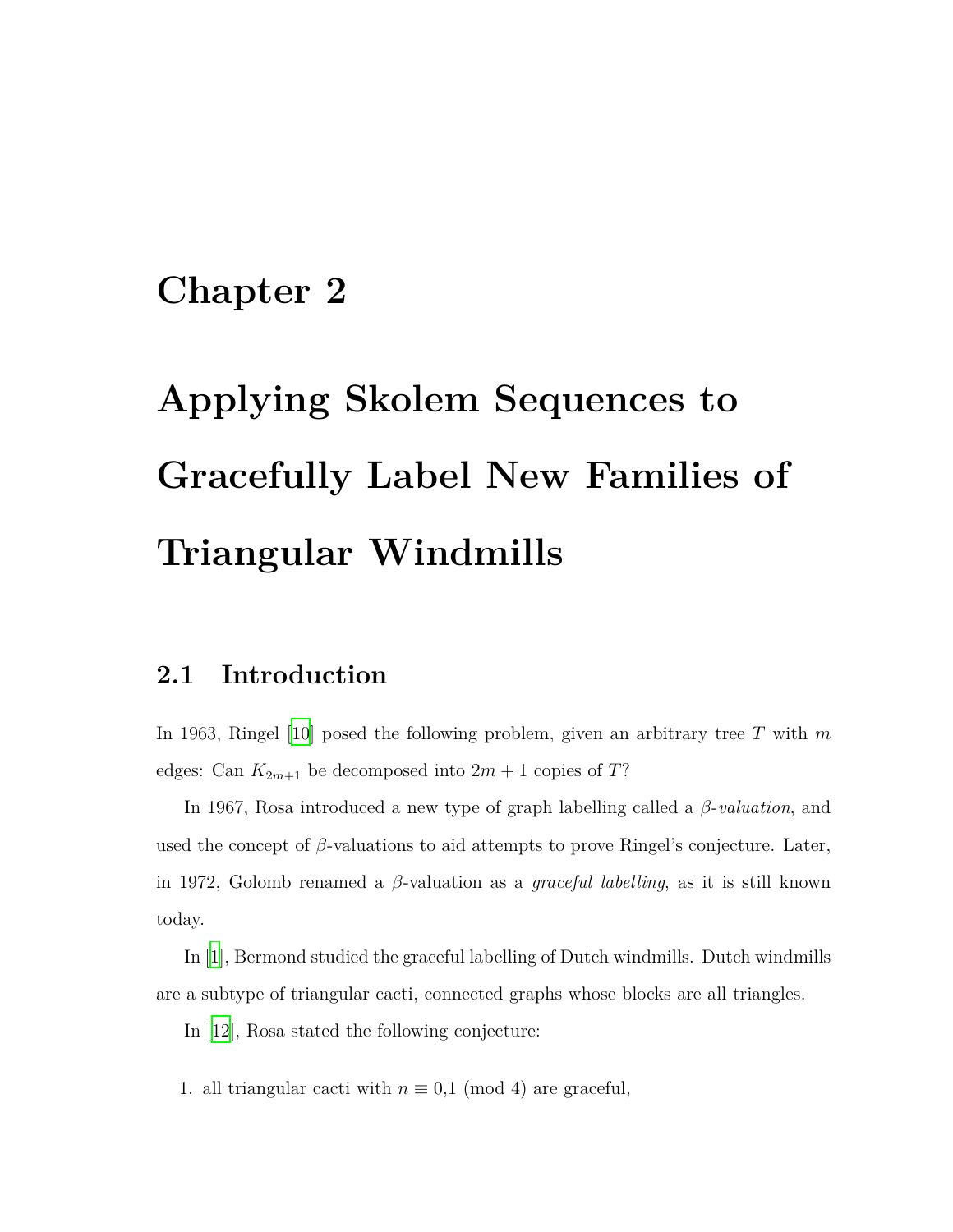2. all triangular cacti with  $n \equiv 2.3 \pmod{4}$  are nearly graceful.

In 1989, Moulton [\[8\]](#page-69-1) proved Rosa's conjecture for a triangular snake, a type of triangular cactus whose block cutpoint graph is a path. Rosa, in [\[12](#page-70-1)], recommended using Skolem-type sequences to label various families of triangular cacti. In 2012, Dyer, Payne, Shalaby, and Wicks [\[3](#page-69-2)] verified Rosa's conjecture for a new class of triangular cacti: Dutch windmills with at most two pendant triangles by using Skolemtype sequences as Rosa suggested. Gallian, in his survey (A Dynamic Survey of Graph Labeling) [\[4](#page-69-3)], mentioned that a proof for all triangular cacti seems hopelessly difficult.

In this chapter, we develop a system in which we add pendant triangles (in all possible configurations) to a family of gracefully labelled graphs to get new gracefully labelled families. We verify Rosa's conjecture for Dutch windmills of any order with three pendant triangles, which will offer an extension of the results in [\[3](#page-69-2)]. We can conclude this work with the following theorem.

**Theorem 2.1.1.** *Every Dutch windmill with at most three pendant triangles is graceful or near graceful.*

#### **2.2 Definitions and Preliminaries**

Essential definitions are introduced in this section, as well as previously found results required to prove further results.

#### <span id="page-38-0"></span>**2.2.1 Skolem and Langford Sequences**

The following definitions come from the Handbook of Combinatorial Designs [\[2](#page-69-4)].

A *Skolem sequence* of order *n* is a sequence  $S = (s_1, s_2, \ldots, s_{2n})$  of  $2n$  integers satisfying these conditions: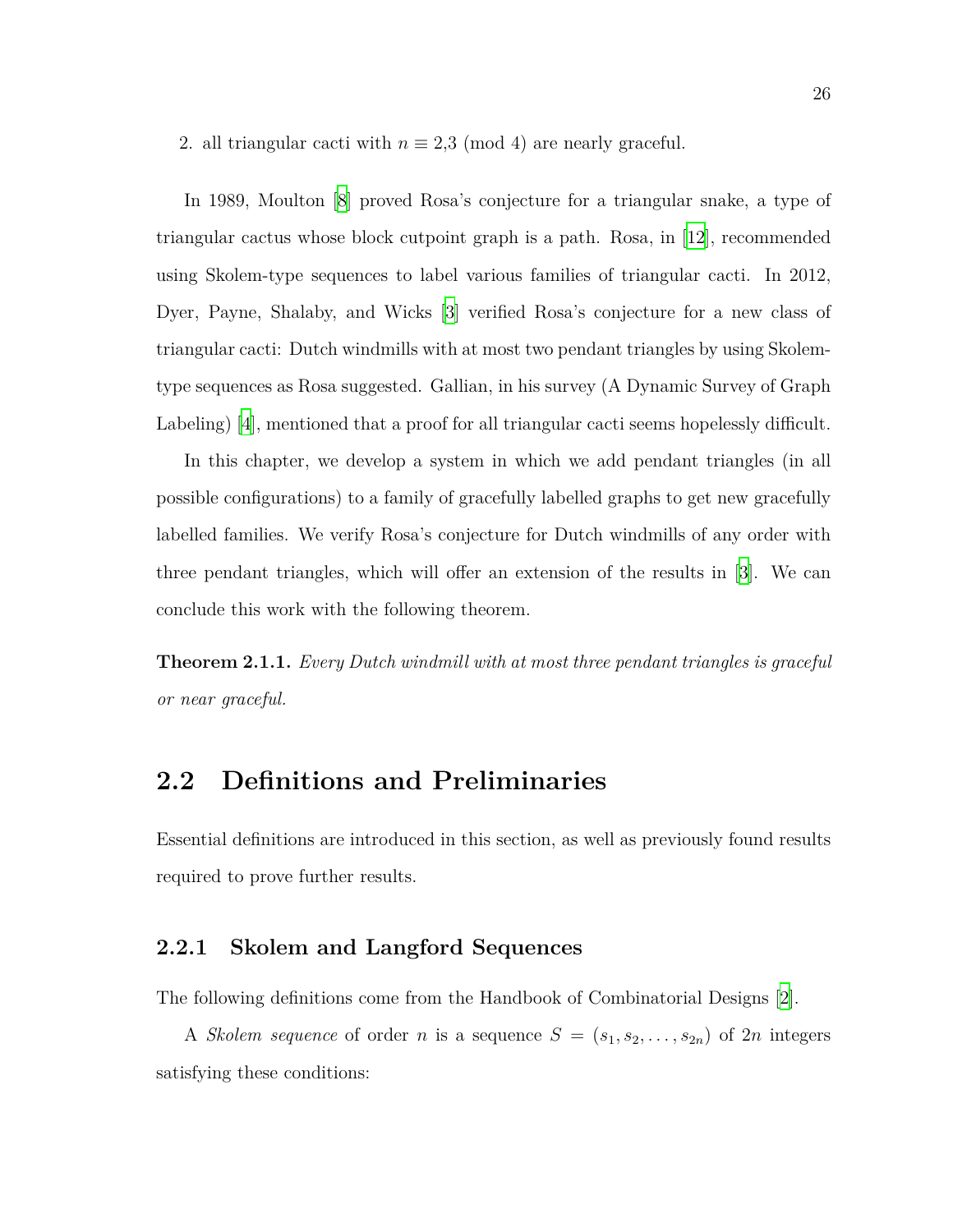- 1. for every  $k \in \{1, 2, \ldots, n\}$ , there exist exactly two elements  $s_i, s_j \in S$  such that  $s_i = s_j = k;$
- 2. if  $s_i = s_j = k$ , with  $i < j$ , then  $j i = k$ .

For example,  $S_4 = (1, 1, 4, 2, 3, 2, 4, 3)$  or equivalently  $\{(1, 2), (4, 6), (5, 8), (3, 7)\}$ is a Skolem sequence of order 4. If we have a Skolem sequence  $\{(a_i, b_i)\}_{i=1}^n$ , then *i* is called a *pivot* of a Skolem sequence if  $b_i + i \leq 2n$ .

**Theorem 2.2.1.** [\[14](#page-70-2)] A Skolem sequence of order *n* exists if and only if  $n \equiv$ 0*,* 1 (mod 4)*.*

A *hooked Skolem sequence* of order *n* is a sequence  $hS = (s_1, s_2, \ldots, s_{2n+1})$  of  $2n+1$ integers satisfying these conditions:

- 1. for every  $k \in \{1, 2, \ldots, n\}$ , there exist exactly two elements  $s_i, s_j \in hS$  such that  $s_i = s_j = k$ ;
- 2. if  $s_i = s_j = k$ , with  $i < j$ , then  $j i = k$ ;
- 3.  $s_{2n} = 0$ .

For example,  $hS_2 = (1, 1, 2, 0, 2)$  is a hooked Skolem sequence of order 2. If we have a hooked Skolem sequence  $\{(a_i, b_i)\}_{i=1}^n$ , then *i* is called a *pivot* of a hooked Skolem sequence if  $2n \neq b_i + i \leq 2n + 1$ .

**Theorem 2.2.2.** [[9\]](#page-70-3) A hooked Skolem sequence of order *n* exists if and only if  $n \equiv$ 2*,* 3 (mod 4)*.*

In 1897, Heffter stated two difference problems [[5\]](#page-69-5). Heffter's first difference problem is: can a set  $\{1, \ldots, 3n\}$  be partitioned into *n* ordered triples  $(a_i, b_i, c_i)$ , with  $1 \leq i \leq n$ , such that  $a_i + b_i = c_i$  or  $a_i + b_i + c_i \equiv 0 \pmod{6n+1}$ ? If such a partition is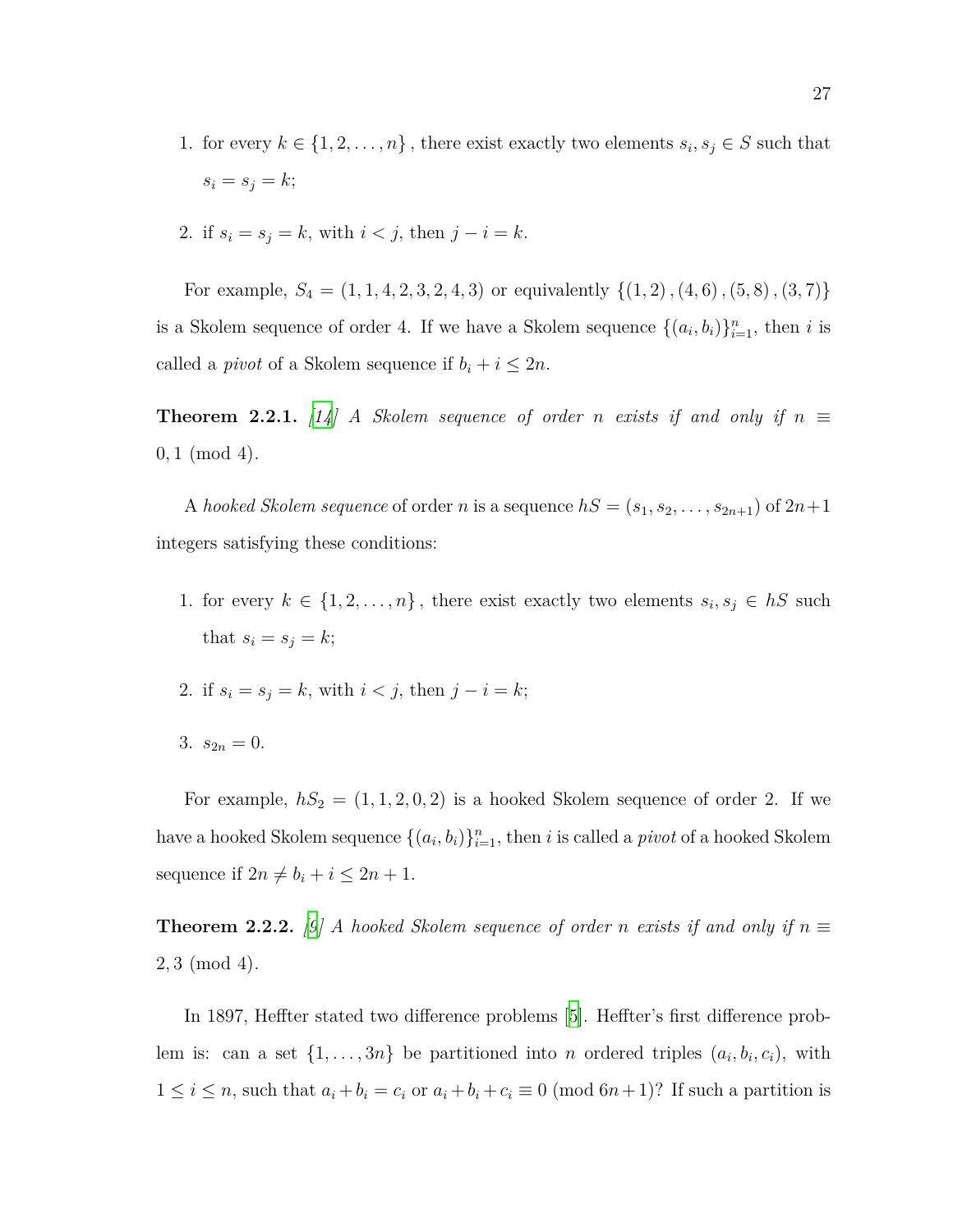possible, then  $\{\{0, a_i + n, b_i + n\} | 1 \le i \le n\}$  will be the base blocks of a cyclic Steiner triple system of order  $6n + 1$ ,  $CSTS(6n + 1)$ . Construction [2.2.3](#page-40-0) gives a solution to Heffter's first difference problem.

<span id="page-40-0"></span>**Construction 2.2.3.** [\[14](#page-70-2)] Consider the (hooked) Skolem sequence with pairs  $(a_i, b_i)$ . *The set of all triples*  $(i, a_i + n, b_i + n)$ *, for*  $1 \leq i \leq n$ *, is a solution to the Heffter first difference problem. These triples yield the base blocks for a*  $CSTS(6n + 1)$ *:*  $\{0,a_i+n,b_i+n\},\ 1\leq i\leq n.$  Also,  $\{0,i,b_i+n\},\ 1\leq i\leq n$  is another set of base *blocks of a*  $CSTS(6n+1)$ *.* 

Let  $S_4 = (1, 1, 4, 2, 3, 2, 4, 3)$  be a Skolem sequence of order 4, yielding the pairs (1*,* 2), (4*,* 6), (5*,* 8), (3*,* 7). These pairs yield in turn the triples (1*,* 5*,* 6), (2*,* 8*,* 10), (3*,* 9*,* 12), (4*,* 7*,* 11), forming a solution to the first Heffter problem. These triples yield the base blocks for two *CST S*(25)*s*:

- 1. *{*0*,* 5*,* 6*}, {*0*,* 8*,* 10*}, {*0*,* 9*,* 12*},* and *{*0*,* 7*,* 11*}* (mod 25);
- 2. *{*0*,* 1*,* 6*}, {*0*,* 2*,* 10*}, {*0*,* 3*,* 12*},* and *{*0*,* 4*,* 11*}* (mod 25).

A *Langford sequence* of defect *d* and order *l* is a sequence  $L = (l_1, l_2, \dots, l_{2l})$  which satisfies these conditions:

- 1. for every  $k \in \{d, d+1, \ldots, d+l-1\}$ , there exist exactly two elements  $l_i, l_j \in S$ such that  $l_i = l_j = k$ ;
- 2. if  $l_i = l_j = k$ , with  $i < j$ , then  $j i = k$ .

A *hooked Langford sequence* of defect *d* and order *l* is a sequence  $L = (l_1, l_2, \dots, l_{2l+1})$ which satisfies these conditions:

1. for every  $k \in \{d, d+1, \ldots, d+l-1\}$ , there exist exactly two elements  $l_i, l_j \in S$ such that  $l_i = l_j = k$ ;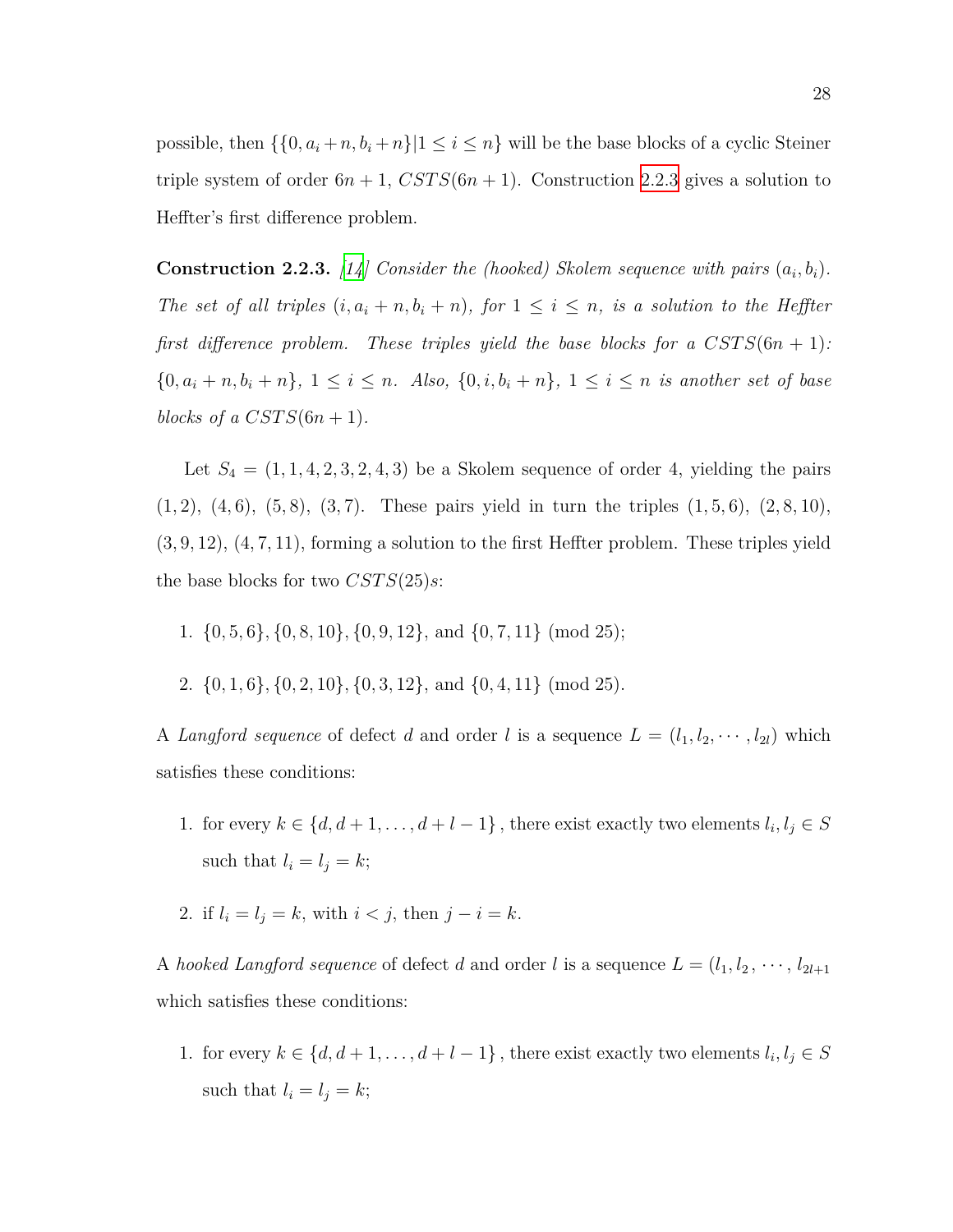- 2. if  $l_i = l_j = k$ , with  $i < j$ , then  $j i = k$ ;
- 3.  $l_{2m} = 0$ .

For example,  $(4, 2, 3, 2, 4, 3)$  is a Langford sequence with  $d = 2$  and  $l = 3$  and  $(8, 4, 7, 3, 6, 4, 3, 5, 8, 7, 6, 0, 5)$  is a hooked Langford sequence with  $d = 3$  and  $l = 6$ .

The necessary and sufficient conditions for the existence of (hooked) Langford sequences are given in Theorem [2.2.4.](#page-41-0)

#### <span id="page-41-0"></span>**Theorem 2.2.4.** *[\[13](#page-70-4)]*

- *1. A Langford sequence of order m and defect d exists if and only if*
	- $(a)$  *m*  $>$  2*d −* 1
	- $(b)$  *m* ≡ 0,1 (mod 4) *and d is odd, or*
	- $(c)$  *m* ≡ 0,3 (mod 4) *and d is even.*
- *2. A hooked Langford sequence of order m and defect d exists if and only if*
	- *(a)*  $m(m − 2d + 1) + 2 \geq 0$
	- *(b)*  $m \equiv 2, 3 \pmod{4}$  *and d is odd, or*
	- $(c)$  *m* ≡ 1, 2 (mod 4) *and d is even.*

Though they can be thought of as a natural generalization of Skolem sequences, Langford sequences have also been classically used to build new Skolem sequences by concatenating sequences of appropriate order, possibly interlacing hooks, if required. This classic technique is a much used method to construct Skolem sequences from Langford sequences.

<span id="page-41-1"></span>**Lemma 2.2.5.** *If a (hooked)* Skolem sequence of order  $d-1$  exists, and a (hooked) *Langford sequence of order l and defect d, then a (hooked) Skolem sequence of order*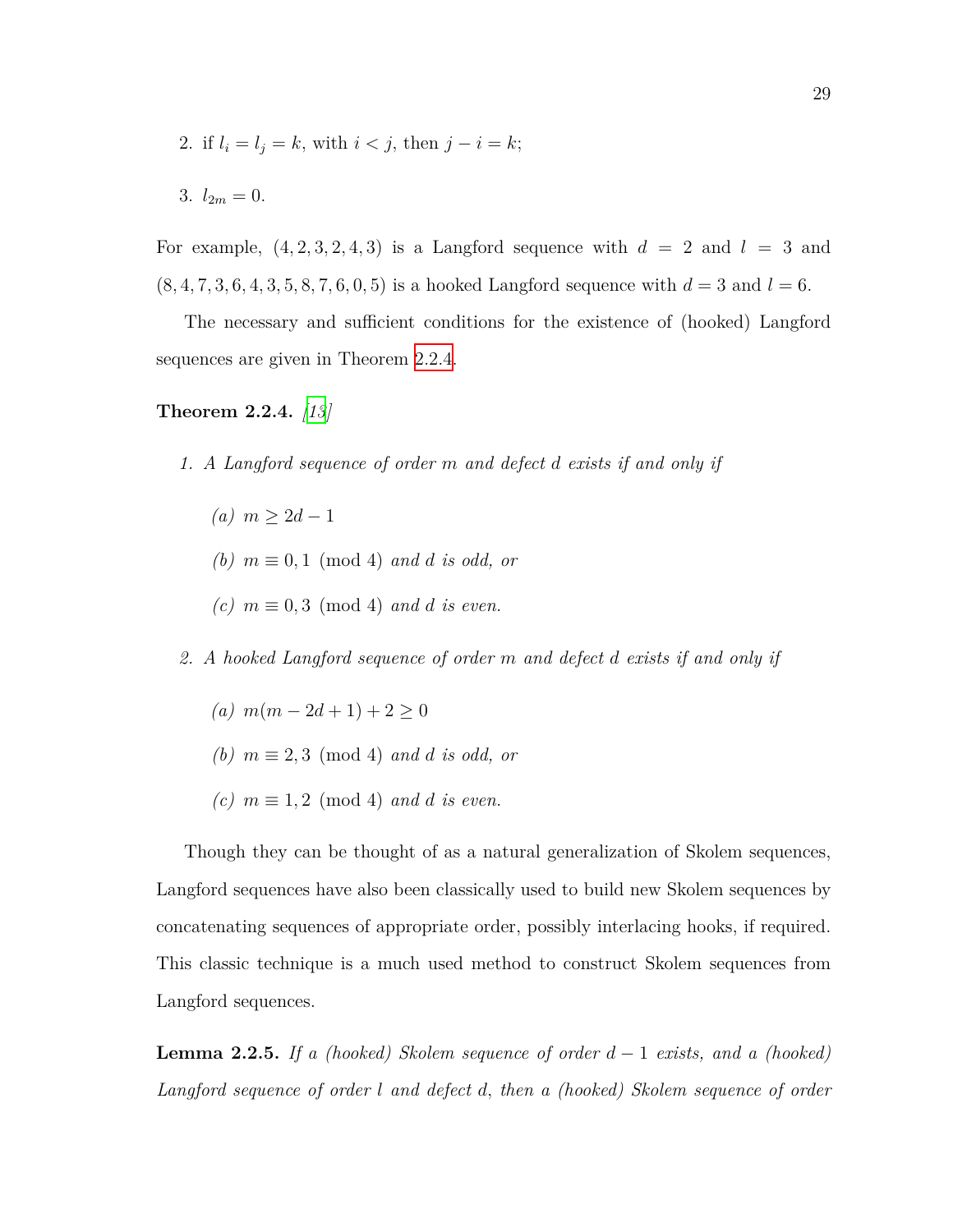*N* = *l* + *d −* 1 *exists. In particular, a new Skolem sequence of order N is obtained by concatenating a Skolem sequence with a Langford sequence or by interlacing a hooked Skolem sequence and hooked Langford sequence. A new hooked Skolem sequence of order N is obtained by concatenating a Skolem sequence with a hooked Langford sequence or a hooked Skolem sequence and a Langford sequence.*

Let  $hS_2 = (1, 1, 2, 0, 2)$  be a hooked Skolem sequence and  $hL_3^6 = (8, 4, 7, 3, 6, 4, 3, 5,$ 8*,* 7*,* 6*,* 0*,* 5) be a hooked Langford sequence. Now, if we take the reverse of the hooked Skolem sequence and by interlacing  $hL_3^6$  and the reverse of  $hS_2$ , then we obtain a new Skolem sequence  $S_8 = (8, 4, 7, 3, 6, 4, 3, 5, 8, 7, 6, 2, 5, 2, 1, 1)$  of order 8.

#### **2.2.2 Graceful Labellings and Triangular Cacti**

Let  $G = (V, E)$  be a graph with *m* edges. Let f be a labelling defined from  $V(G)$ to  $\{0, 1, 2, \ldots, m\}$  and let g be the induced edge labelling defined from  $E(G)$  to  $\{1, 2, \ldots, m\}$  by  $g(uv) = |f(u) - f(v)|$ , for all  $uv \in E$ . The labelling *f* is said to be *graceful*, if *f* is an injective mapping and *g* is a bijection. If a graph *G* has a graceful labelling, then it is graceful.

Let  $G = (V, E)$  be a graph with *m* edges. Let f be a labelling defined from  $V(G)$ to  $\{0, 1, 2, \ldots, m + 1\}$  and let *g* be the induced edge labelling defined from  $E(G)$ to  $\{1, 2, ..., m-1, m\}$  or  $\{1, 2, ..., m-1, m+1\}$  by  $g(uv) = |f(u) - f(v)|$ , for all  $uv \in E$ . The labelling f is said to be *near graceful*, if f is an injective mapping and q is a bijection. If a graph *G* has a near graceful labelling, then it is near graceful. In this chapter, we will gracefully label some new families of triangular cacti and introduce some definitions and results related to triangular cacti.

A *triangular cactus* is a connected graph whose blocks are all triangles (*K*3). A triangular cactus that has the property of all its blocks having a common vertex is said to be a *Dutch windmill*, and the blocks will be called *vanes*. A *pendant triangle*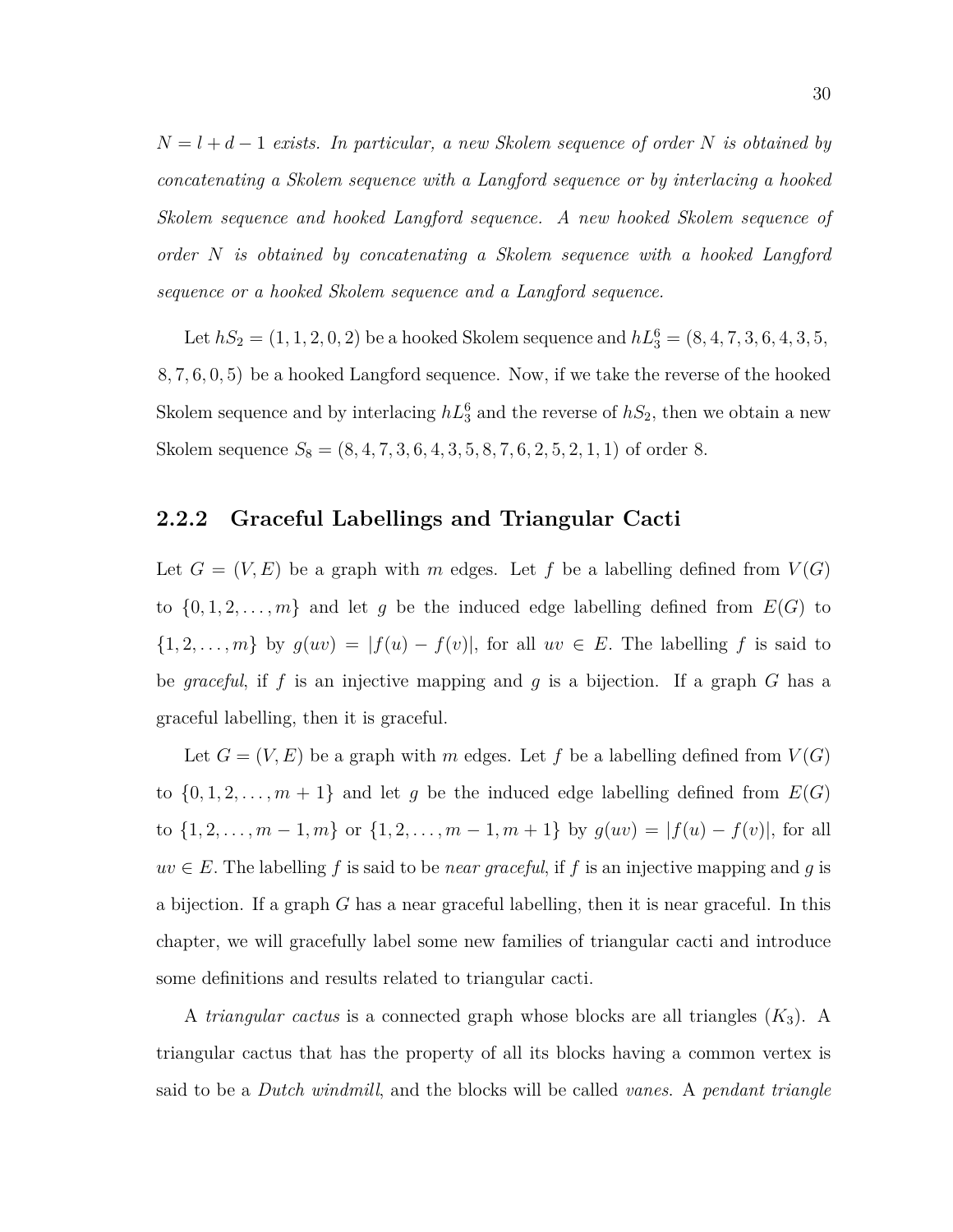

<span id="page-43-1"></span>Figure 2.1: Graceful labelling of  $K_3$  and near graceful labelling of  $C_5$ .

is defined as a block that is added to any triangular cacti. Sometimes in this chapter we call a Dutch windmill has *k* vanes by *k*-vane Dutch windmill.

The necessary conditions for gracefulness and near gracefulness of general triangular cacti are as follows:

<span id="page-43-0"></span>**Theorem 2.2.6.** *[\[3](#page-69-2)] Let G be a triangular cactus with n blocks. Then,*

- *1. if G is graceful, then*  $n \equiv 0, 1 \pmod{4}$ , and,
- 2. *if G is near graceful, then*  $n \equiv 2,3 \pmod{4}$ .

# **2.3 Dutch Windmills with Three Pendant Triangles**

In order to verify Rosa's conjecture for a new family of triangular cacti, namely Dutch windmills of any order with three pendant triangles, we will use Langford sequences to obtain Skolem and hooked Skolem sequences of considerable sizes. This technique was introduced in [\[3](#page-69-2)]. We categorize all such cacti into one of eleven types, called Type (*a*) through Type (*k*), and then gracefully label each type.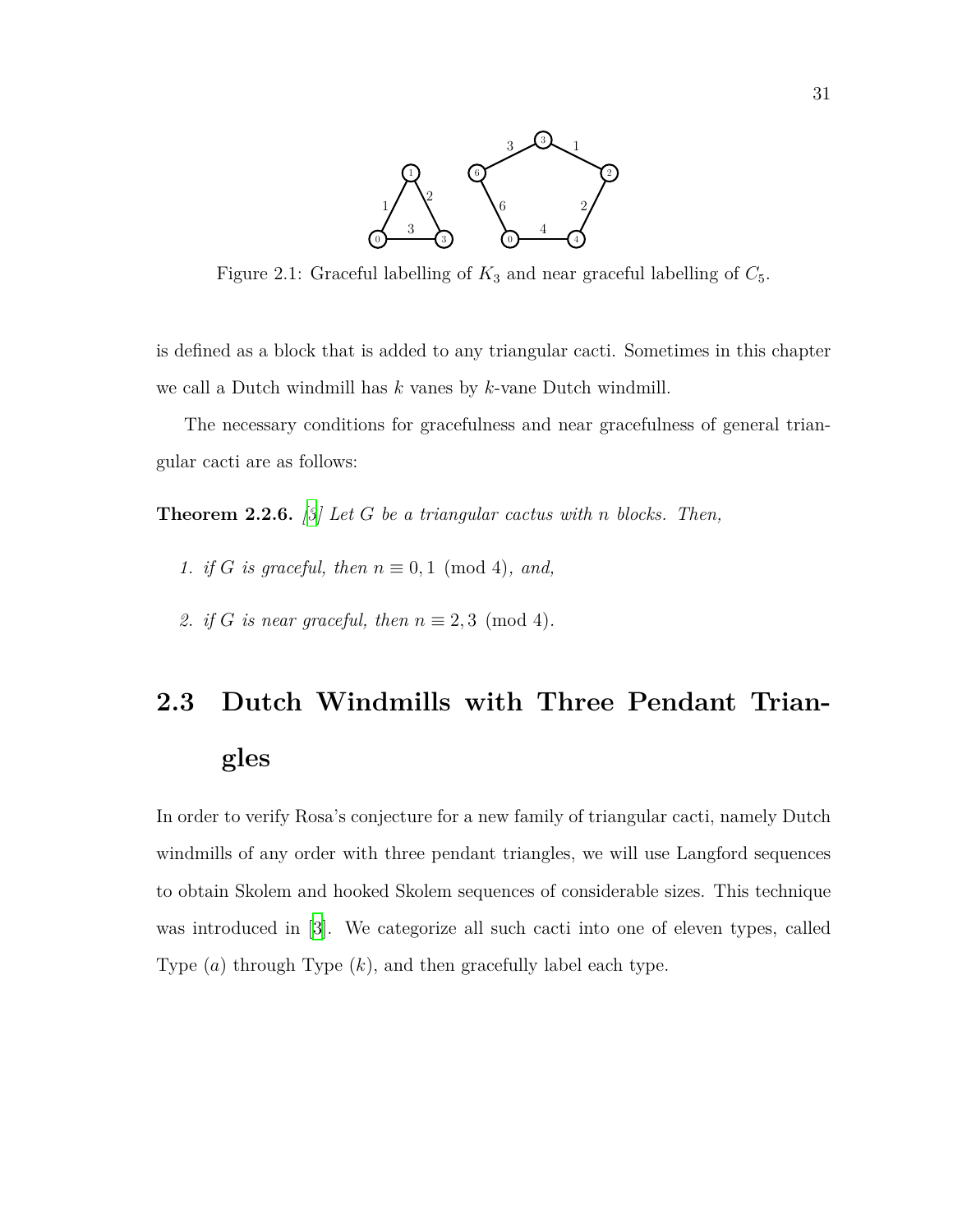









( *f* )



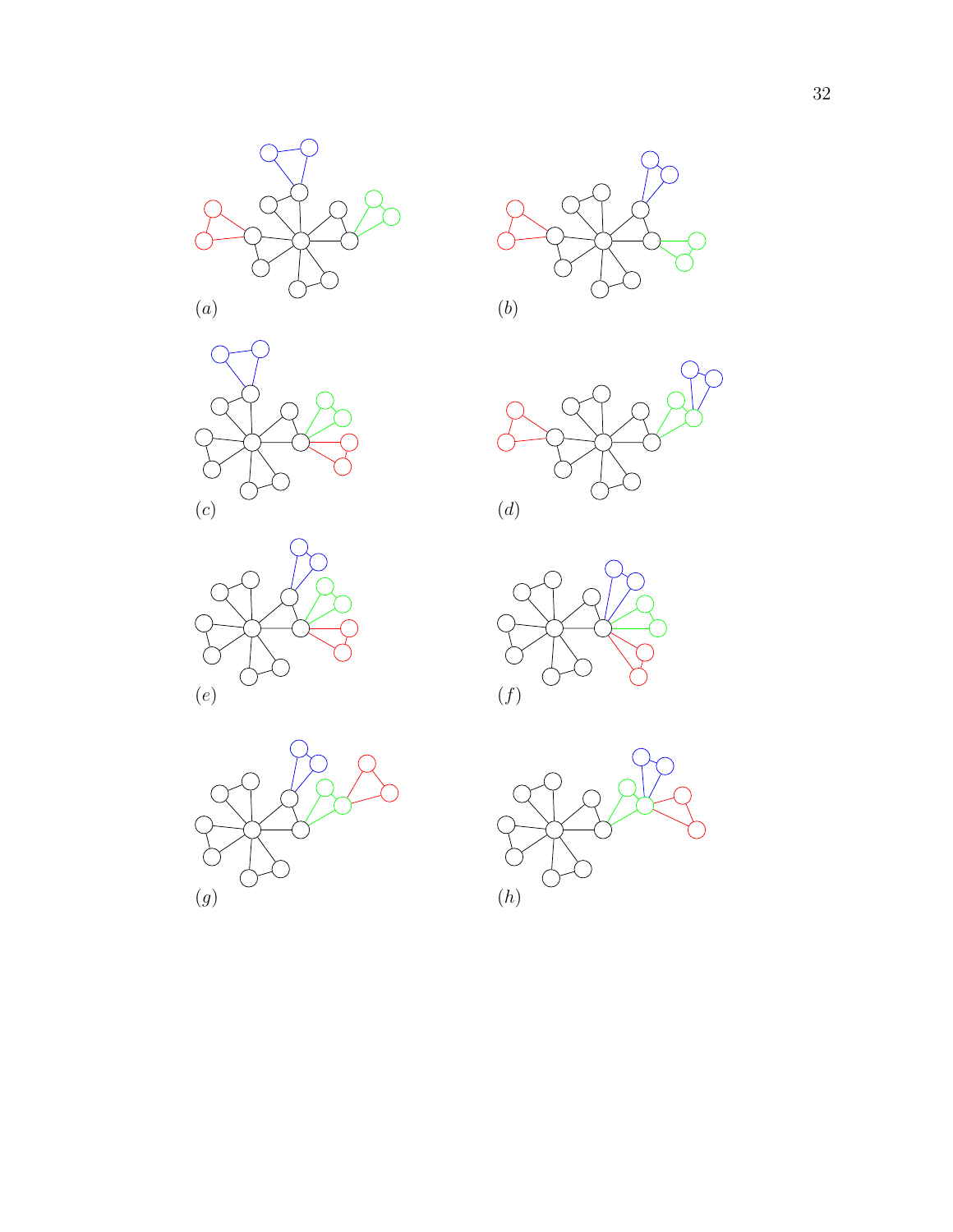<span id="page-45-0"></span>

Figure 2.2: All types of Dutch windmills of order 7 with three pendant triangles.

<span id="page-45-1"></span>**Theorem 2.3.1.** *[[1\]](#page-69-0) Let G be a Dutch windmill with n blocks. If there exists a Skolem sequence of order n, then G is graceful.*

**Proof.** Let *G* be a Dutch windmill with *n* blocks. Let *S<sup>n</sup>* be a Skolem sequence of order *n* of the form  $(a_i, b_i)$  with  $a_i < b_i$ , for  $i = 1, 2, \ldots, n$ . These pairs give *n* base blocks which are  $\{0, a_i + n, b_i + n\}, 1 \le i \le n$ .

- 1. We can obtain three types of differences from  $\{0, a_i + n, b_i + n\}$  as follows:
	- $(A) A = \{(b_i + n) (a_i + n)\} = \{1, 2, \ldots, n\};$
	- (b)  $B = \{(a_i + n) 0\};$
	- (c)  $C = \{(b_i + n) 0\}.$

Then,  $A ∪ B ∪ C = {1, 2, ..., 3n}.$ 

2. The base blocks  $\{0, a_i + n, b_i + n\}_{i=1}^n$  give the vertex labels  $\{0, 1, 2, ..., 3n\}$ , where  $0$  is repeated  $n$  times, but it is a common vertex. The base blocks formed by Skolem sequences present a graceful labelling.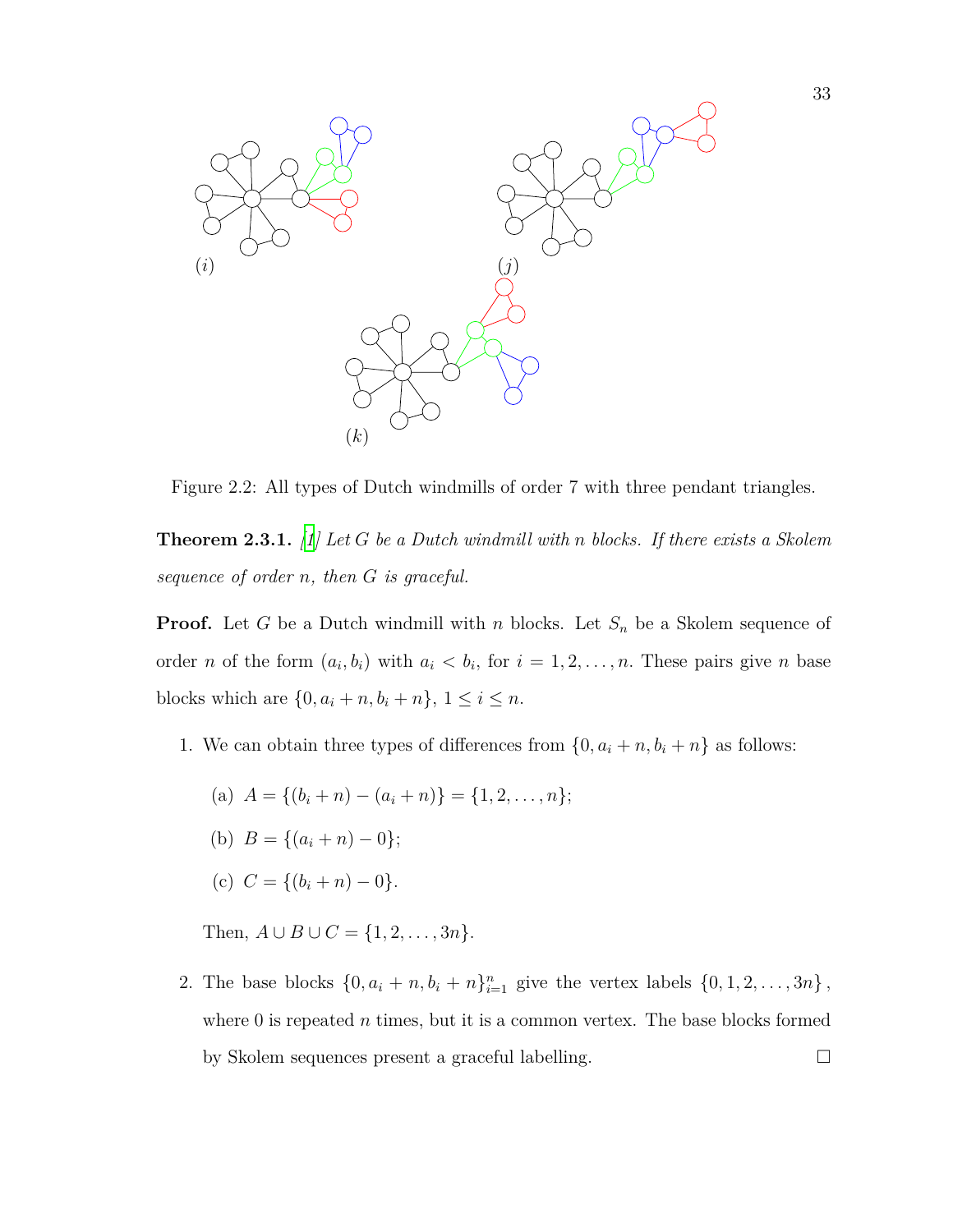<span id="page-46-0"></span>**Theorem 2.3.2.** *[\[1](#page-69-0)] Let G be a Dutch windmill with n blocks. If there exists a hooked Skolem sequence of order n, then G is near graceful.*

**Proof.** Let *G* be a Dutch windmill with *n* blocks. Let *hS<sup>n</sup>* be a hooked Skolem sequence of order *n* of the form  $(a_i, b_i)$  with  $a_i < b_i$ , for  $i = 1, 2, \ldots, n$ . These pairs give *n* base blocks which are  $\{0, a_i + n, b_i + n\}$ ,  $1 \le i \le n$ .

- 1. We can obtain three types of differences from  $\{0, a_i + n, b_i + n\}$  as follows:
	- $(A)$   $A = \{(b_i + n) (a_i + n)\} = \{1, 2, \ldots, n\};$
	- (b)  $B = \{(a_i + n) 0\};$
	- (c)  $C = \{(b_i + n) 0\}.$

Then,  $A \cup B \cup C = \{1, 2, \ldots, 3n - 1, 3n + 1\}.$ 

2. The base blocks  $\{0, a_i + n, b_i + n\}_{i=1}^n$  give the vertex labels  $\{0, 1, 2, ..., 3n - 1,$  $3n+1$ , where 0 is repeated *n* times, but it is a common vertex. The base blocks formed by a hooked Skolem sequences present a near graceful labelling.

In the (near) graceful labelling by (hooked) Skolem sequences, we can use the base blocks of the form  $\{0, a_i + n, b_i + n\}_{i=1}^n$  or  $\{0, i, b_i + n\}_{i=1}^n$ . They give two different vertex labels, but the same edge labels. For instance, taking the base blocks from the example in Section [2.2.1](#page-38-0) will give us the gracefully labelled Dutch windmill of order 4 shown in Figures [2.3](#page-47-0)(*a*)*,*(*b*)*,* and (*c*)*.* The gracefully labelled Dutch windmills in Figure [2.3](#page-47-0)(*a*) are formed by base blocks of the form  $\{0, a_i + n, b_i + n\}$ ; the base blocks of the form  $\{0, i, b_i + n\}$  in Figure [2.3](#page-47-0)(*b*); and finally by a mixed set of base blocks that come from both forms in Figure [2.3](#page-47-0)(*c*). We will use this technique in Section 2 when creating graceful labellings for Type (*k*) Dutch windmills.

Since  $x - y = (x + c) - (y + c)$  for any *x*, *y*, the following lemma is straightforward.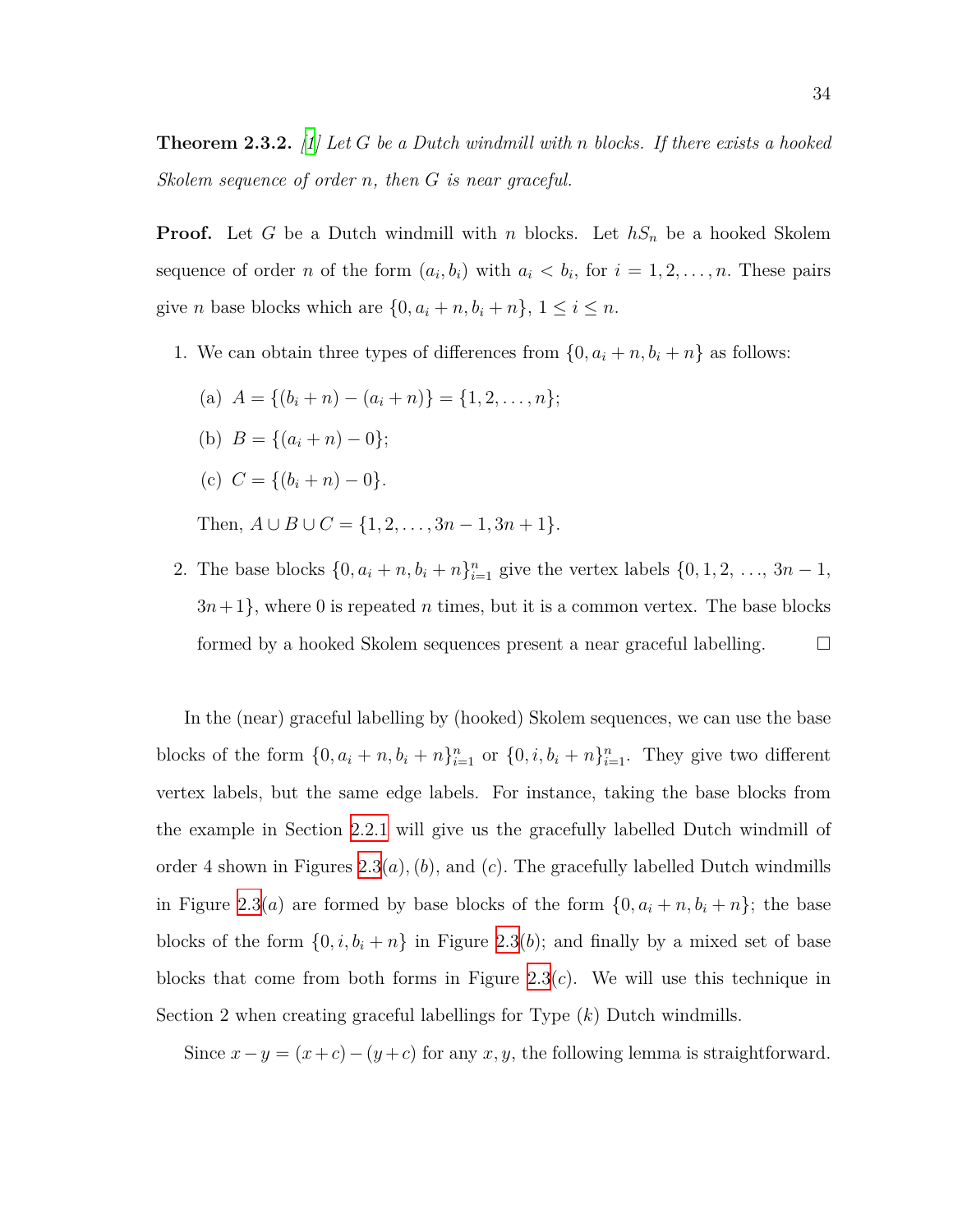<span id="page-47-0"></span>

Figure 2.3: Three different gracefully labelled Dutch windmills of order 4.

<span id="page-47-1"></span>**Lemma 2.3.3.** *If we add a constant c to each element of any triple*  $\{x, y, z\}$ , *which results in*  $\{x + c, y + c, z + c\}$ *, then the differences between the elements of*  ${x + c, y + c, z + c}$  *will be the same.* 

In the special case of having a triple of the form  $(0, a_i + n, b_i + n)$ , where  $a_i$  is a pivot, and replacing that triple with the new triple  $(i, a_i + i + n, b_i + i + n)$ , we say that we are *pivoting*.

Consider the triples as given in Figure [2.3](#page-47-0) (a), then add 2 to each element of the triple *{*0*,* 8*,* 10*}* to obtain *{*2*,* 10*,* 12*}*. This gives the blocks *{*0*,* 5*,* 6*}*, *{*2*,* 10*,* 12*}*, *{*0*,* 9*,* 12*}*, and *{*0*,* 7*,* 11*}.* Consequently, we have obtained a graceful labelling for a Dutch windmill of order three with one pendant triangle.

Here we will present an example of how to label Figure [2.2](#page-45-0)(b) by using a hooked Skolem sequence. Let  $hS_7 = (7, 4, 6, 3, 5, 4, 3, 7, 6, 5, 1, 1, 2, 0, 2)$  be a hooked Skolem sequence of order 7*.* This yields the pairs *{*(11*,* 12)*,*(13*,* 15)*,*(4*,* 7)*,*(2*,* 6)*,*(5*,* 10)*,*(3*,* 9)*,*  $(1, 8)$ *}*. This sequence gives the base blocks of the form  $\{0, a_i + n, b_i + n\}$  as follows: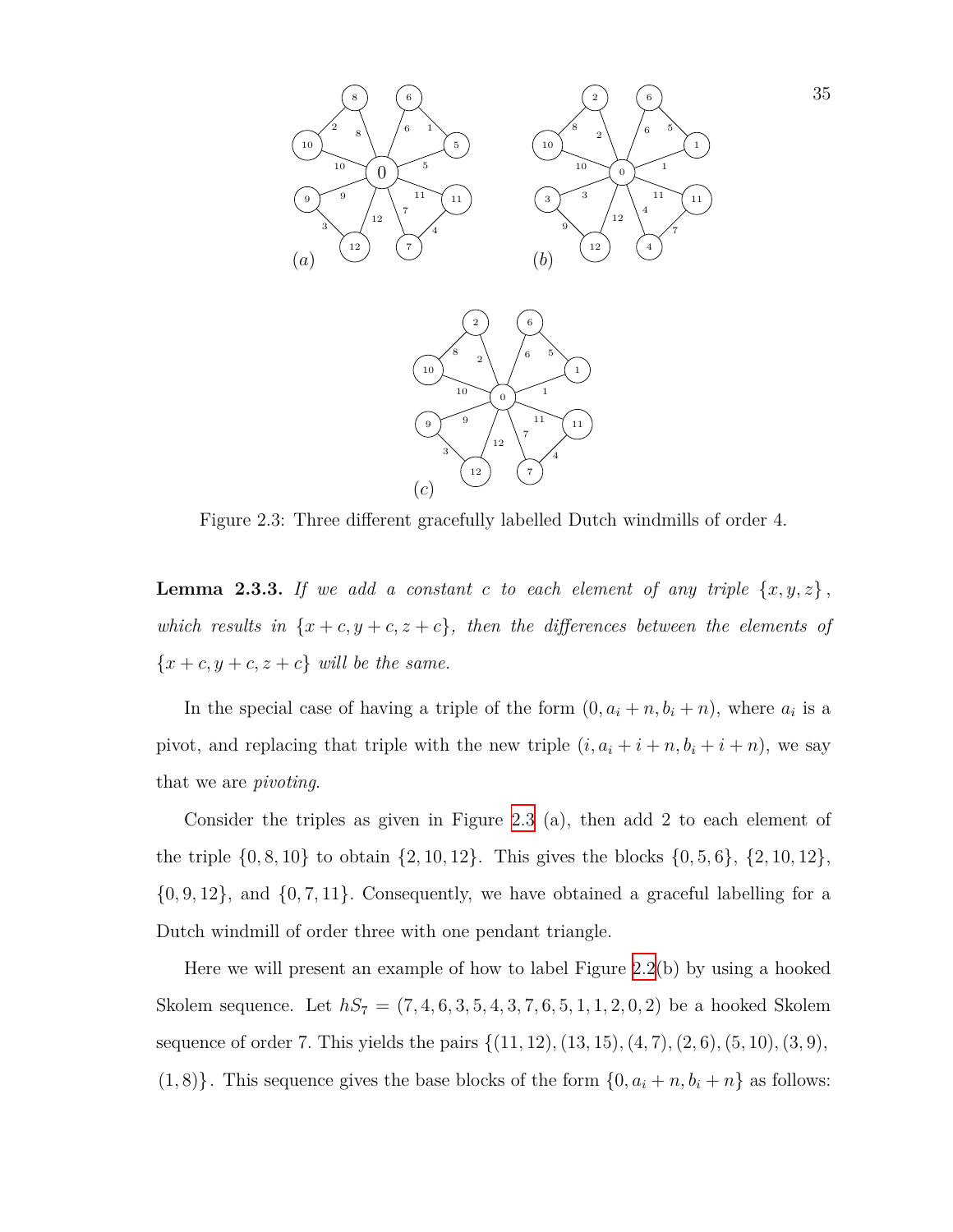$A = \{(0, 18, 19), (0, 20, 22), (0, 11, 14), (0, 9, 13), (0, 12, 17), (0, 10, 16), (0, 8, 15)\}.$  The above sequence  $hS_7$  has six pivots, but we consider only three in particular, which are 1, 4, and 7. We obtain a new set of base blocks by pivoting as follows:  $A' =$  $\{(1, 19, 20), (0, 20, 22), (0, 11, 14), (4, 13, 17), (0, 12, 17), (0, 10, 16), (7, 15, 22)\}.$ 

We will use the set *A′* to label our graph as follows: label the central vertex with 0. Then label all the vanes by these base blocks containing 0*.* Finally, label the pendant triangles with the triples corresponding to the pivots. The blocks *{*1*,* 19*,* 20*}* and *{*7*,* 15*,* 22*}* each intersect *{*0*,* 20*,* 22*}* at a single distinct element, namely 20 for the first block and 22 for the second block. The block *{*4*,* 13*,* 17*}* intersects *{*0*,* 12*,* 17*}* at a single element, namely 17*.*

To label Dutch windmills with *n* blocks that have three pendant triangles, we will use Skolem sequences of order *n* with at least three pivots. Since our Skolem sequence *S* has three distinct pivots  $r, s, t, 1 \le r, s, t \le n$  we will obtain a new set of base blocks *A'*. Then *A'* contains the new triples  $\{r, a_r + n + r, b_r + n + r\}$ ,  $\{s, a_s + n + s,$  $b_s + n + s$ ,  $\{t, a_t + n + t, b_t + n + t\}$ . Exactly one of  $r, a_r + n + r$ , or  $b_r + n + r$  must appear in one of the other triples and this is the label where we attach the pendant triangle; the elements of the triples in the set *A'* must be labelled from  $\{0, 1, 2, \ldots, 3n\}$ , and these values cannot be more than 3*n*, and a similar argument holds for *s* and *t*. Then, by Theorem [2.3.1,](#page-45-1) the Skolem sequence gives the vertex labels of the gracefully labelled Dutch windmill. Likewise, the same idea works for hooked Skolem sequences, and, by Theorem [2.3.2,](#page-46-0) the hooked Skolem sequence gives the vertex labels of the near gracefully labelled Dutch windmill.

In the following lemma, *λ* represents a letter between *a* and *k.*

<span id="page-48-0"></span>**Lemma 2.3.4.** *If a (hooked) Skolem sequence of order n exists that gives a (near) graceful labelling of a Type* ( $\lambda$ ) *Dutch windmill with n blocks then for*  $m \geq 3n + 1$ , *there exists a (near) graceful labelling of a Type* (*λ*) *Dutch windmill with m blocks.*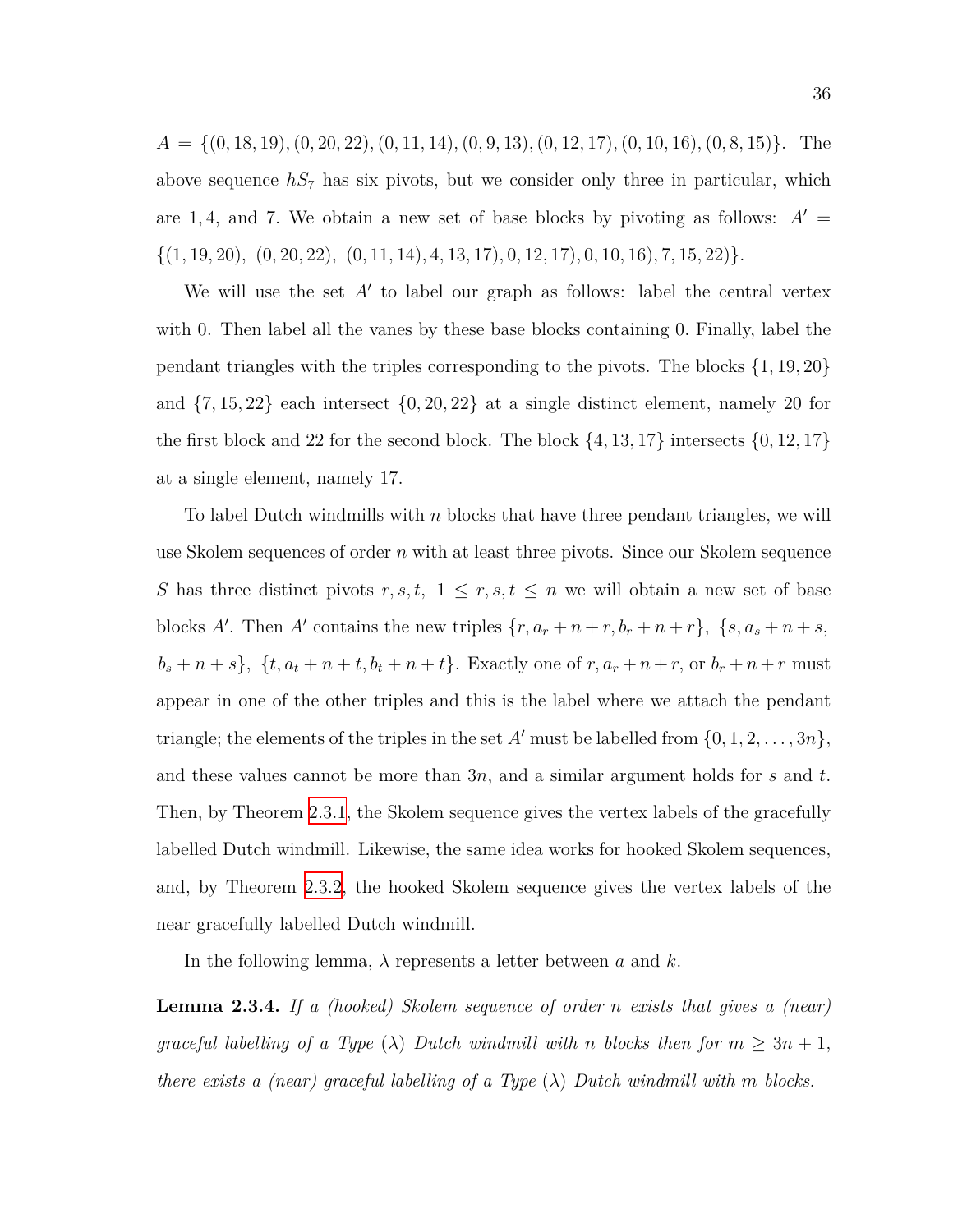**Proof.** Let *G* be a Type  $(\lambda)$  Dutch windmill with *n* blocks (near) gracefully labelled by *Sn,* a (hooked) Skolem sequence of order *n*. By Theorem [2.2.4,](#page-41-0) a (hooked) Langford sequence of order *m* exists with defect  $d = n + 1$ . Then by Lemma [2.2.5](#page-41-1), we obtain a new (hooked) Skolem sequence of order  $m$ ,  $S_m$  where  $m \geq 3n + 1 = N(n)$ . Then, since  $S_n$  had the pivot structure needed to (near) gracefully label a Type  $(\lambda)$  Dutch windmill with *n* blocks,  $S_m$  will yield the structure needed to (near) gracefully label a Type  $(\lambda)$  Dutch windmill with *m* blocks.

#### **2.3.1 Type** (*a*)

<span id="page-49-0"></span>For Type  $(a)$ , when  $n \leq 5$ , there are not enough triangles to form a Type  $(a)$  Dutch windmill. When  $n = 6$ , see the near graceful labelling in Figure [2.4.](#page-49-0)



Figure 2.4: A near gracefully labelled Type (*a*) Dutch windmill with 6 blocks.

<span id="page-49-1"></span>**Lemma 2.3.5.** *Any Type* (*a*) *Dutch windmill with at least* 6 *blocks is graceful or near graceful.*

**Proof.** We begin by constructing a (hooked) Skolem sequence which we will use to label a Type (*a*) Dutch windmill of order 7. Consider the (hooked) Skolem sequence,  $hS_7 = (3, 4, 7, 3, 2, 4, 2, 5, 6, 7, 1, 1, 5, 0, 6)$ . This sequence gives triples of the form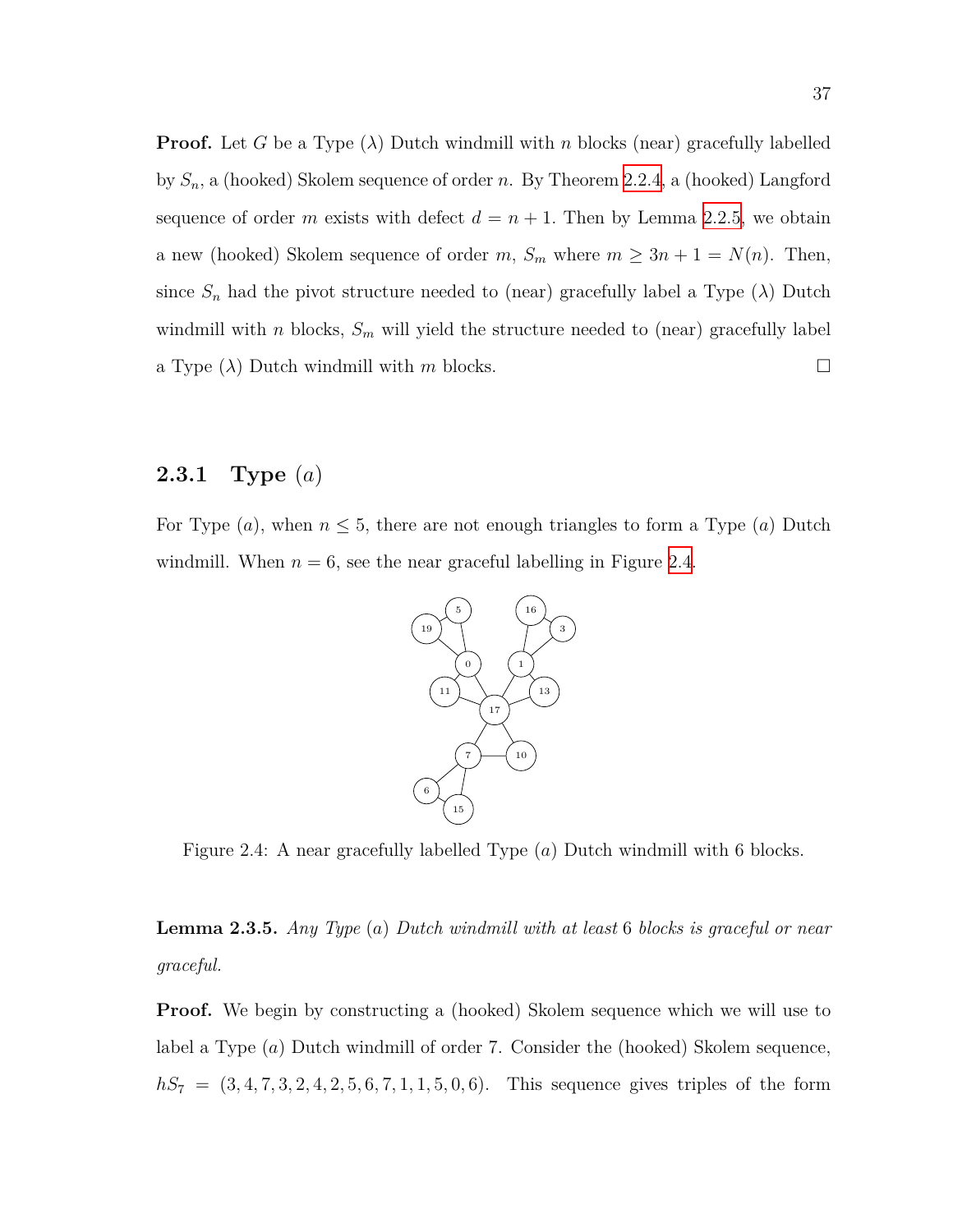$(0, a_i + n, b_i + n)$  as follows:  $(0, 18, 19)$ ,  $(0, 12, 14)$ ,  $(0, 8, 11)$ ,  $(0, 9, 13)$ ,  $(0, 15, 20)$ ,  $(0, 16, 22)$ ,  $(0, 10, 17)$ . The above sequence  $hS_7$  has three pivots, which are 1, 3, and 4*.* We convert these triples by pivoting as follows: (1*,* 19*,* 20), (0*,* 12*,* 14), (3*,* 11*,* 14), (4*,* 13*,* 17), (0*,* 15*,* 20), (0*,* 16*,* 22), (0*,* 10*,* 17). These triples near gracefully label the Dutch windmill with 7 blocks.

We have an order 7 hooked Skolem sequence. Then by Theorem [2.2.4](#page-41-0), a hooked Langford sequence of order *m* with  $d = 8$  exists for  $m \geq 15$ , with *m* congruent to 1 and 2 (mod 4). By Lemma [2.2.5,](#page-41-1) we obtain an associated Skolem sequence of order *n,* and by Lemma [2.3.4](#page-48-0), we obtain a gracefully labelled Type (*a*) Dutch windmill with *n* blocks for  $n \geq 22$ . Likewise, By Theorem [2.2.4,](#page-41-0) a Langford sequence of order *m* with  $d = 8$  exists for  $m \ge 15$  with  $m$  congruent to 0 and 3 (mod 4). By Lemma [2.2.5,](#page-41-1) we obtain an associated hooked Skolem sequence of order *n*, and by Lemma [2.3.4,](#page-48-0) we obtain a near gracefully labelled Type (*a*) Dutch windmill with *n* blocks for  $n \geq 22$ . Now, we can see from the above steps and Theorem [2.2.6](#page-43-0) that a Type (*a*) Dutch windmill of order  $n \geq 22$  with three pendant triangles is graceful or near graceful.

Skolem and hooked Skolem sequences with three pivots of order  $8 \le n \le 21$  are given in Table [2.1](#page-51-0). By using the same construction as  $hS_7$  with the given pivots, then we have the labellings for Type (*a*) Dutch windmill with *n* blocks for  $8 \le n \le 21$ . In this table and all subsequent tables, we will represent 10 by *A*, 11 by *B*, 12 by *C*, and so on.

Therefore, for  $n \geq 6$ , a Type (*a*) Dutch windmill with *n* vanes is graceful or near graceful, as required.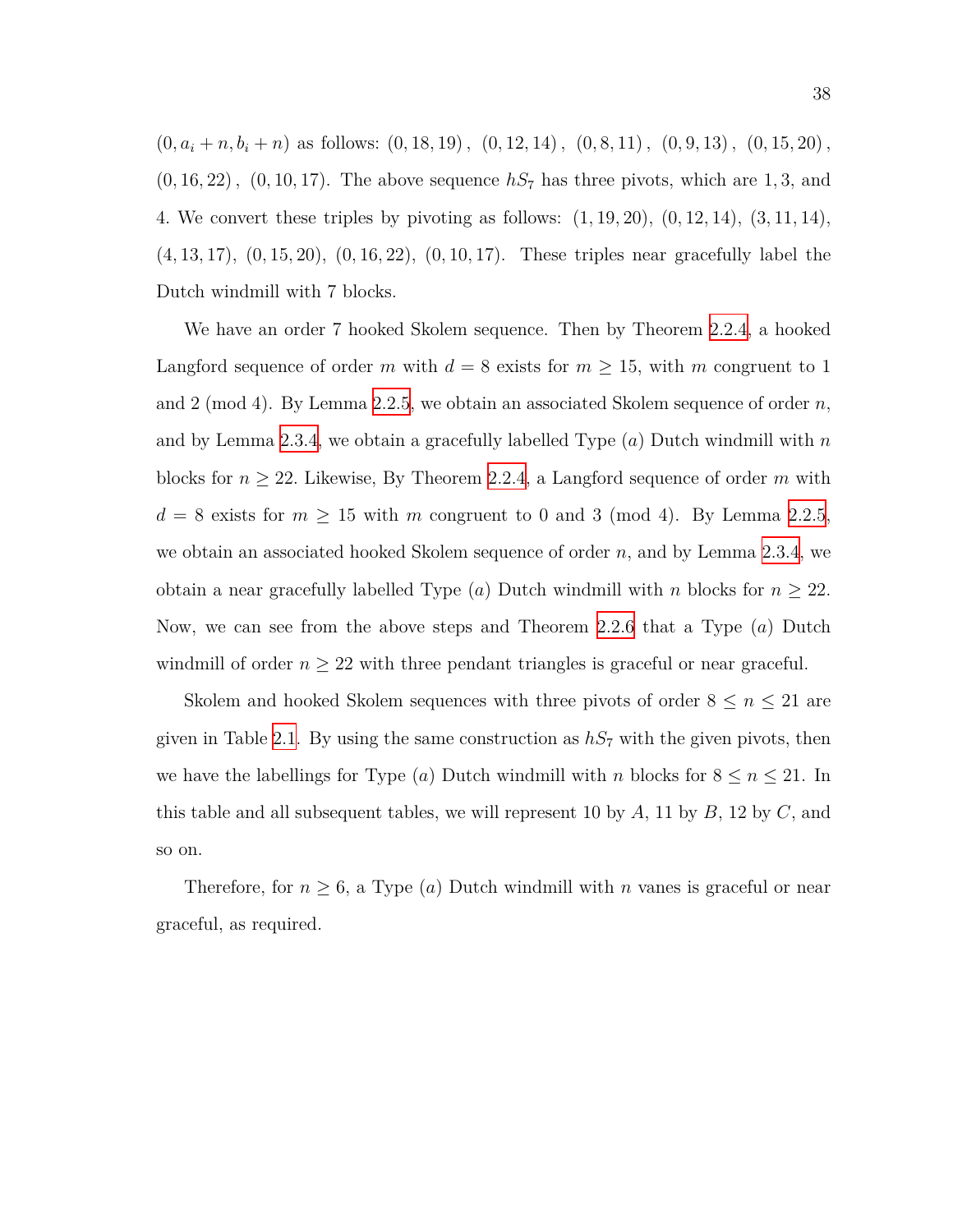<span id="page-51-0"></span>

| $\boldsymbol{n}$ | Skolem or hooked Skolem sequence                        | Pivots         |
|------------------|---------------------------------------------------------|----------------|
| 8                | 4857411568723263<br>$1, 2$ and $4$                      |                |
| 9                | 759242574869311368                                      | $2,4$ and 5    |
| 10               | A853113598A7426249706<br>$5, 8$ and $A$                 |                |
| 11               | B68527265A8B7941134A309<br>$2, 7$ and $B$               |                |
| 12               | A8531135C8A6B9742624C79B                                | $3, 6$ and $A$ |
| 13               | B97D4262479B6CA8D5311358AC<br>$3, 7$ and $B$            |                |
| 14               | C475311357EACDB864292468EBD09<br>4,6 and $C$            |                |
| 15               | FDB9753EC3579BDF6A84CE64118A202<br>4,9 and $F$          |                |
| 16               | 9FDBG864292468BDFECAG75311357ACE<br>$3,4$ and $F$       |                |
| 17               | FDB9H64282469BDF8GECAH75311357ACEG                      | $4,5$ and $9$  |
| 18               | $GEC$ 9753113579 $ICEGHFDA$ 8642 $B$ 2468 $AIDFH$ 0 $B$ | $4,6$ and $9$  |
| 19               | IGEC9753113579JCEGIHFDA8642B2468AJDFH0B                 | 7,9 and $C$    |
| 20               | $JHFDB9753CK3579BDFHJICEGA86411K468A2E2IG$              | $1,6$ and $9$  |
| 21               | KIGEC9753113579LCEGIKAJHFDB8642A2468LBDFHJ              | $5, A$ and $K$ |

Table 2.1: Skolem and hooked Skolem sequences with three pivots for Type (*a*).  $\Box$ 

#### **2.3.2 Type** (*b*)

For  $n \leq 4$ , there are not enough triangles to form a Type (*b*) Dutch windmill.

**Lemma 2.3.6.** *Any Type* (*b*) *Dutch windmill with at least* 5 *blocks is graceful or near graceful.*

**Proof.** For Type (*b*), consider  $S_5 = (4, 1, 1, 5, 4, 2, 3, 2, 5, 3)$ . This sequence has three pivots, which are 1*,* 2, and 4. This gives us a graceful labelling of a Type (*b*) Dutch windmill with 5 blocks. The rest of the proof is analogous to the steps taken to prove Lemma [2.3.5,](#page-49-1) by using Lemma [2.3.4](#page-48-0) with  $S_5$  to obtain a (near) graceful labelling of a Type (*b*) Dutch windmill with *n* blocks for  $n \geq 16$ . Table [2.2](#page-52-0) provides Skolem and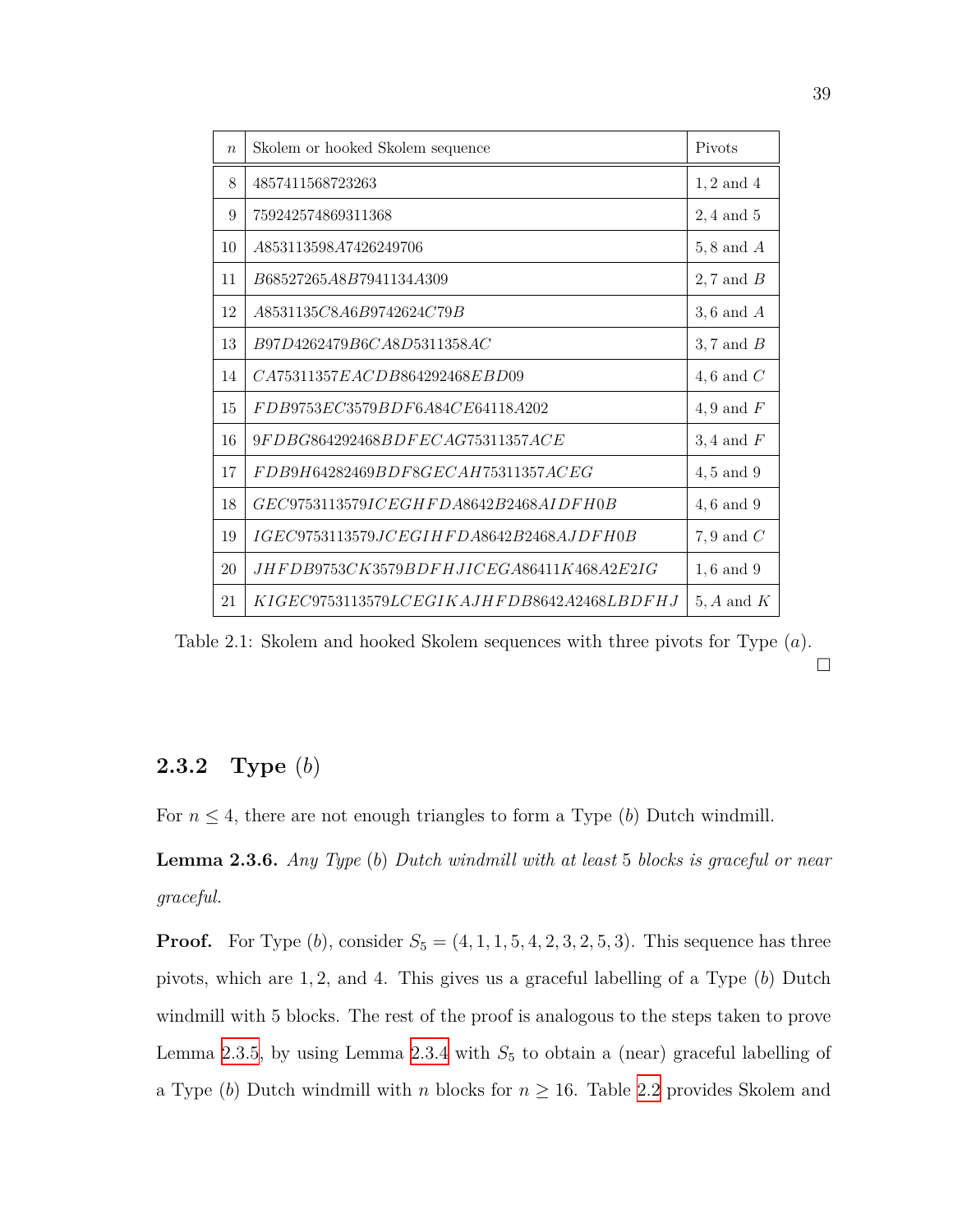<span id="page-52-0"></span>hooked Skolem sequences with three pivots of order  $6 \le n \le 15$ , each of which gives a (near) graceful labelling of a Type (*b*) Dutch windmill with *n* blocks.

| $\eta$ | Skolem or hooked Skolem sequence                        | Pivots         |
|--------|---------------------------------------------------------|----------------|
| 6      | 5611453643202                                           | $1, 3$ and $5$ |
| 7      | 746354376511202                                         | $1,4$ and $7$  |
| 8      | 3723258476541186                                        | $1, 3$ and $5$ |
| 9      | 759242574869311368                                      | $1, 4$ and $5$ |
| 10     | 2529115784 4694738630 A                                 | $2,4$ and 5    |
| 11     | <i>B</i> 68527265 <i>A</i> 8 <i>B7941134A309</i>        | $5, 7$ and $B$ |
| 12     | A8531135C8A6B9742624C79B                                | $5, 6$ and $A$ |
| 13     | B97D4262479B6CA8D5311358AC                              | $1, 6$ and $7$ |
| 14     | <i>CA</i> 75311357 <i>EACDB</i> 864292468 <i>EBD</i> 09 | $3,4$ and $C$  |
| 15     | FDB9753EC3579BDF6A84CE64118A202                         | $6, 9$ and $F$ |

Table 2.2: Skolem and hooked Skolem sequences with three pivots for Type (*b*).  $\Box$ 

#### **2.3.3 Type** (*c*)

For  $n \leq 4$ , there are not enough triangles to form a Type  $(c)$  Dutch windmills.

**Lemma 2.3.7.** *Any Type* (*c*) *Dutch windmill with at least* 5 *blocks is graceful or near graceful.*

**Proof.** For Type (*c*), consider  $S_5 = (3, 5, 2, 3, 2, 4, 5, 1, 1, 4)$ . This sequence has three pivots, which are 1*,* 2, and 3. This gives us a graceful labelling of a Type (*c*) Dutch windmill with 5 blocks. Following the method of Lemma [2.3.5](#page-49-1), we use  $S_5$  to obtain a (near) graceful labelling of a Type (*c*) Dutch windmill with *n* blocks for  $n \geq 16$ . Table [2.3](#page-53-0) provides Skolem and hooked Skolem sequences with three pivots of order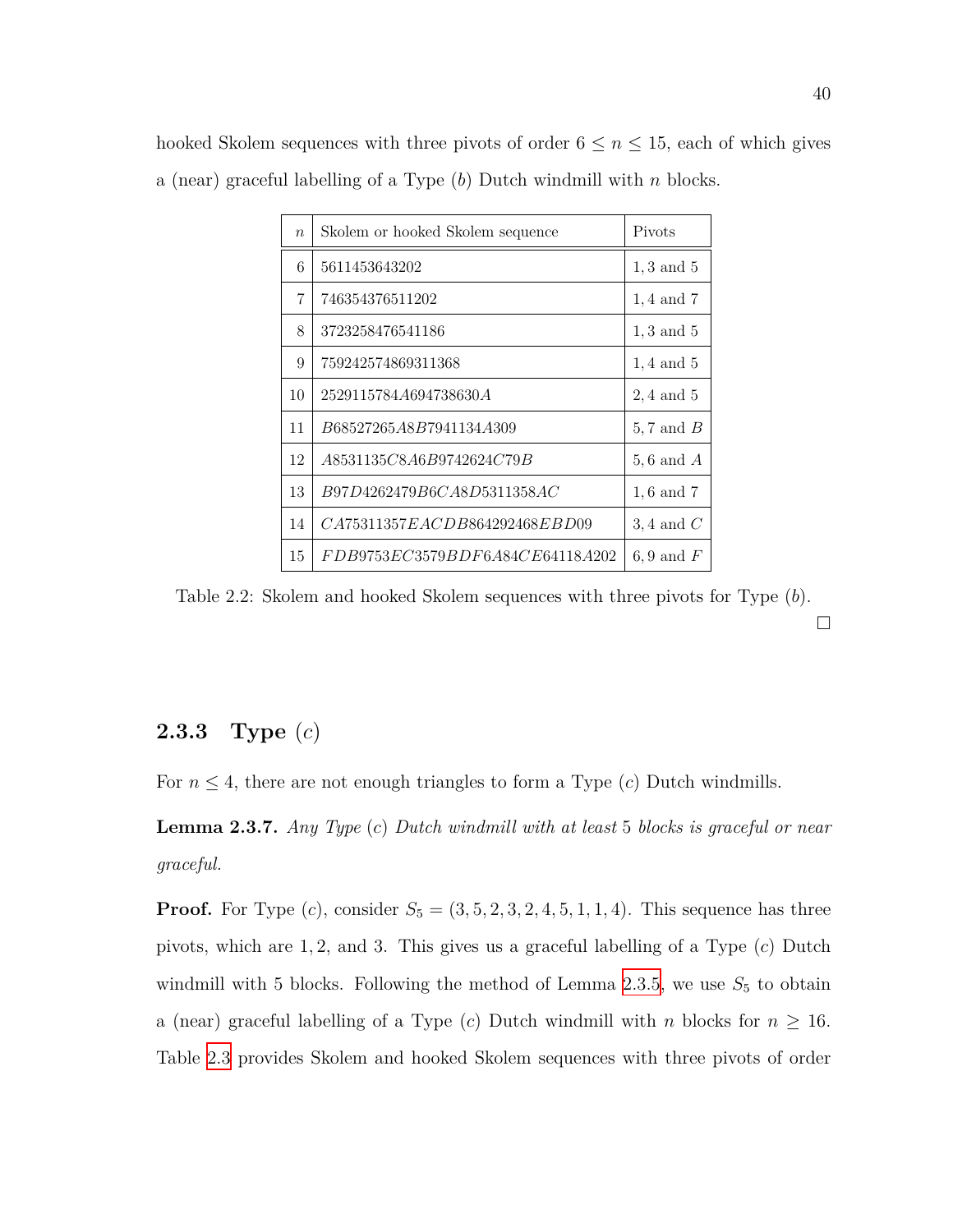| $\eta$ | Skolem or hooked Skolem sequence                            | Pivots         |
|--------|-------------------------------------------------------------|----------------|
|        |                                                             |                |
| 6      | 6451146523203                                               | $1, 5$ and $6$ |
| 7      | 746354376511202                                             | $4,6$ and $7$  |
| 8      | 3723258476541186                                            | $1,4$ and 5    |
| 9      | 372329687115649854                                          | $2,3$ and $7$  |
| 10     | 36232 4768119574 485409                                     | $1, 2$ and $3$ |
| 11     | 35232 <i>B</i> 549 <i>A</i> 841167 <i>B</i> 98 <i>A</i> 607 | $1, 2$ and $3$ |
| 12     | 3A232C78119AB7685C49654B                                    | $1, 2$ and $3$ |
| 13     | CA8531135D8AC6B9742624D79B                                  | $2,4$ and 6    |
| 14     | 3B932A211DE9B6CA485647D5E8C07                               | $4,6$ and $A$  |
| 15     | ECA8642D2468ACEFB953D735119B70F                             | 4,5 and $E$    |

<span id="page-53-0"></span> $6 \leq n \leq 15$ , each of which gives a (near) graceful labelling of a Type (*c*) Dutch windmill with *n* blocks.

Table 2.3: Skolem and hooked Skolem sequences with three pivots for Type (*c*).  $\Box$ 

#### **2.3.4 Type** (*d*)

<span id="page-53-1"></span>For  $n \leq 4$ , there are not enough triangles to form a Type (*d*) Dutch windmill. For  $n=5,$  a graceful labelling of the 5-vane Dutch windmill appears in [\[12](#page-70-1)]. When  $n=6,$ see the near graceful labelling in Figure [2.5](#page-53-1).



Figure 2.5: A near gracefully labelled Type (*d*) Dutch windmill with 6 blocks.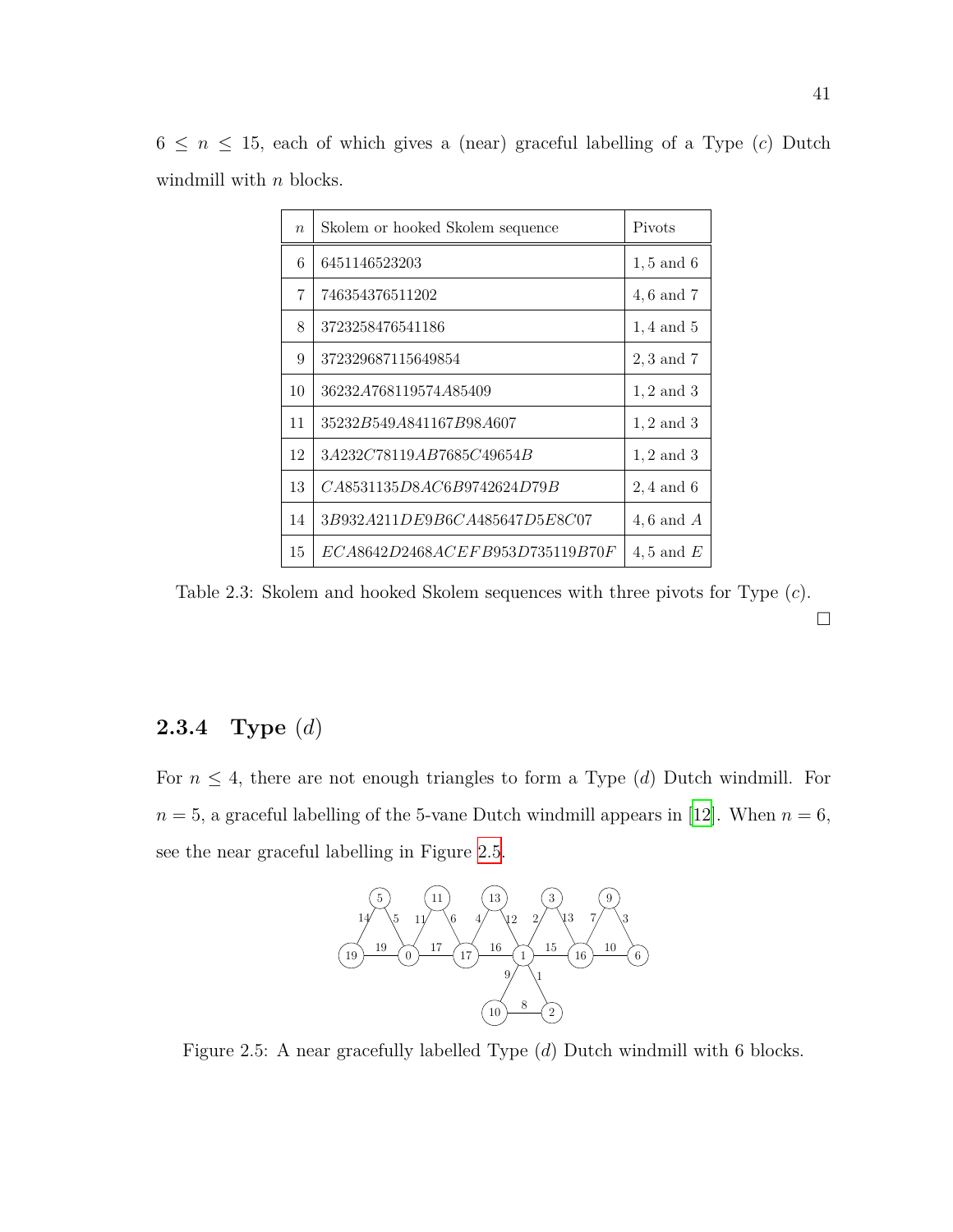**Lemma 2.3.8.** *Any Type* (*d*) *Dutch windmill with at least* 5 *blocks is graceful or near graceful.*

**Proof.** For Type (*d*), consider *hS*<sup>7</sup> = (3*,* 4*,* 7*,* 3*,* 2*,* 4*,* 2*,* 5*,* 6*,* 7*,* 1*,* 1*,* 5*,* 0*,* 6). This sequence has three pivots, which are 1*,* 2, and 3. This gives us a near graceful labelling of a Type (*d*) Dutch windmill with 7 blocks. The rest of the proof is analogous to the steps taken to prove Lemma [2.3.5,](#page-49-1) by using Lemma [2.3.4](#page-48-0) with *hS*<sup>7</sup> to obtain a (near) graceful labelling of Type (*d*) Dutch windmill with *n* blocks for  $n \geq 22$ . Table [2.4](#page-54-0) provides Skolem and hooked Skolem sequences with three pivots of order  $8 \le n \le 21$ , each of which gives a (near) graceful labelling of a Type (*d*) Dutch windmill with *n* blocks.

<span id="page-54-0"></span>

| $\boldsymbol{n}$ | Skolem or hooked Skolem sequence<br>Pivots         |                |
|------------------|----------------------------------------------------|----------------|
| 8                | 4857411568723263<br>$1,4$ and $5$                  |                |
| 9                | 759242574869311368                                 | $1, 5$ and $7$ |
| 10               | 4853113598.47426249706<br>$3, 8$ and $A$           |                |
| 11               | $2, 5$ and $7$<br>B68527265A8B7941134A309          |                |
| 12               | A8531135C8A6B9742624C79B                           | $6, 8$ and $A$ |
| 13               | B97D4262479B6CA8D5311358AC                         | $4,6$ and $7$  |
| 14               | C475311357EACDB864292468EBD09<br>$1,3$ and $A$     |                |
| 15               | $5, B$ and $F$<br>FDB9753EC3579BDF6A84CE64118A202  |                |
| 16               | 9FDBG864292468BDFECAG75311357ACE<br>$4, B$ and $D$ |                |
| 17               | FDB9H64282469BDF8GECAH75311357ACEG                 | $2, 6$ and $9$ |
| 18               | $GEC$ 9753113579 $ICEGHFD$ A8642B2468AIDFH0B       | $3,6$ and $9$  |
| 19               | IGEC9753113579.ICEGIHFDA8642B2468A.IDFH0B          | $1, 5$ and $E$ |
| 20               | $JHFDB9753CK3579BDFHJICEGA86411K468A2E2IG$         | $6, D$ and $F$ |
| 21               |                                                    | $6, E$ and $G$ |

Table 2.4: Skolem and hooked Skolem sequences with three pivots for Type (*d*).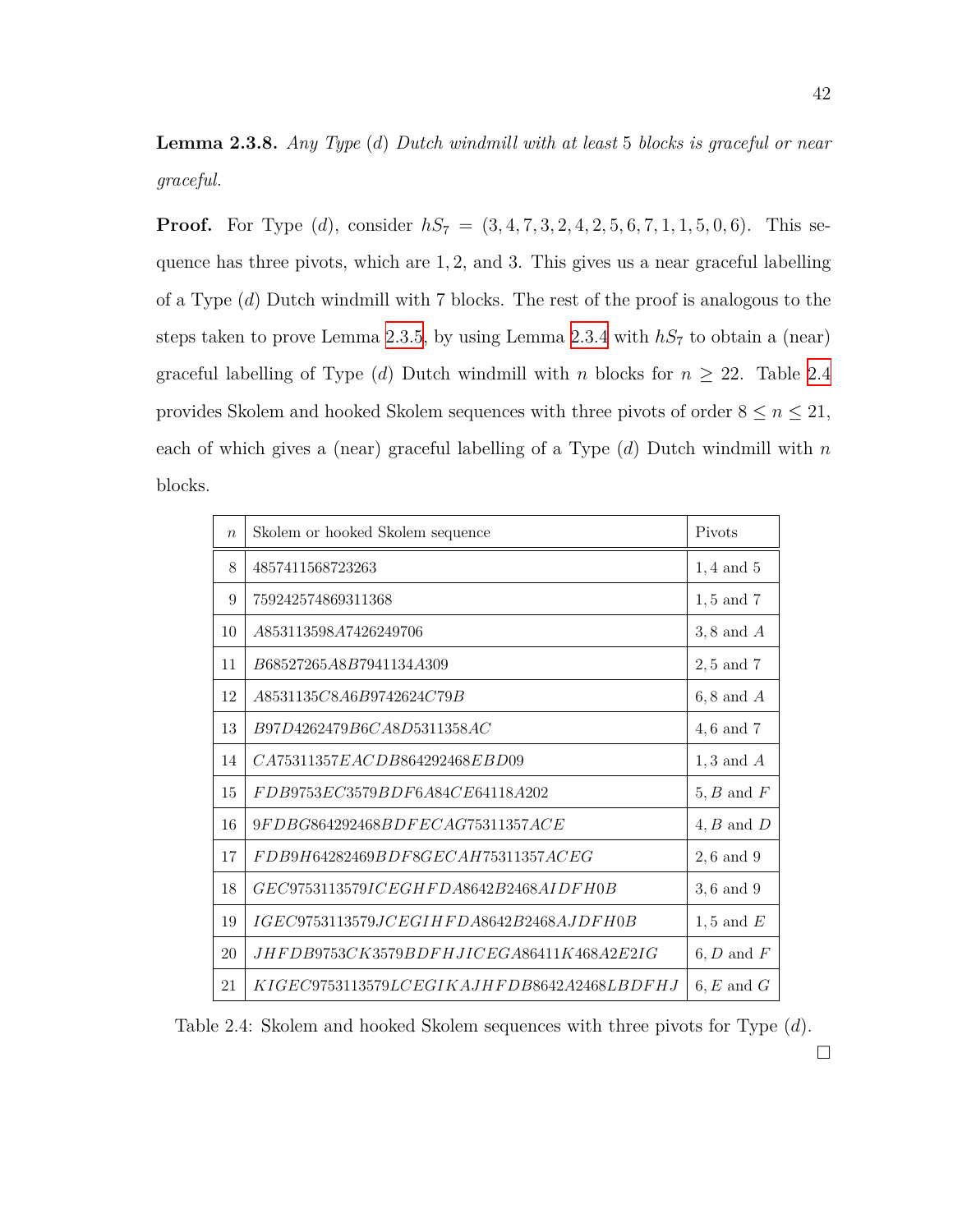#### **2.3.5 Type** (*e*)

For  $n \leq 3$ , there are not enough triangles to form Type  $(e)$  Dutch windmills. For  $n = 4$ , a graceful labelling of the 4-vane Dutch windmill appears in [[12](#page-70-1)].

**Lemma 2.3.9.** *Any Type* (*e*) *Dutch windmill with at least* 4 *blocks is graceful or near graceful.*

**Proof.** For Type (*e*), consider  $S_5 = (2, 4, 2, 3, 5, 4, 3, 1, 1, 5)$ . This sequence has three pivots, which are 1*,* 2, and 3. This gives us a graceful labelling of a Type (*e*) Dutch windmill with 5 blocks. The rest of the proof is analogous to the steps taken to prove Lemma [2.3.5,](#page-49-1) by using Lemma [2.3.4](#page-48-0) with  $S_5$  to obtain a (near) graceful labelling of a Type  $(e)$  Dutch windmill with *n* blocks for  $n \ge 16$ . Table [2.5](#page-55-0) provides Skolem and hooked Skolem sequences with three pivots of order  $6 \le n \le 15$ , each of which gives a (near) graceful labelling of a Type (*e*) Dutch windmill with *n* blocks.

<span id="page-55-0"></span>

| $\eta$ | Skolem or hooked Skolem sequence                                | Pivots         |
|--------|-----------------------------------------------------------------|----------------|
| 6      | 5611453643202                                                   | $3, 4$ and $5$ |
| 7      | 746354376511202                                                 | $1, 6$ and $7$ |
| 8      | 3723258476541186<br>$1, 2$ and $3$                              |                |
| 9      | 572825967348364911                                              | $2,3$ and $7$  |
| 10     | 36232 4768119574 485409<br>$2,3$ and 6                          |                |
| 11     | <i>B</i> 68527265 <i>A</i> 8 <i>B7941134A309</i><br>4,6 and $B$ |                |
| 12     | A8531135C8A6B9742624C79B                                        | 4.5 and 6      |
| 13     | 39B32D258A9C5B6784DA647C11                                      | 4,8 and $B$    |
| 14     | DB964E1146C9BDA8537E35C8A7202                                   | $3, 6$ and $B$ |
| 15     | CE3693BF262DC97EAB1187F4D5A4805                                 | 1.7 and $B$    |

Table 2.5: Skolem and hooked Skolem sequences with three pivots for Type (*e*).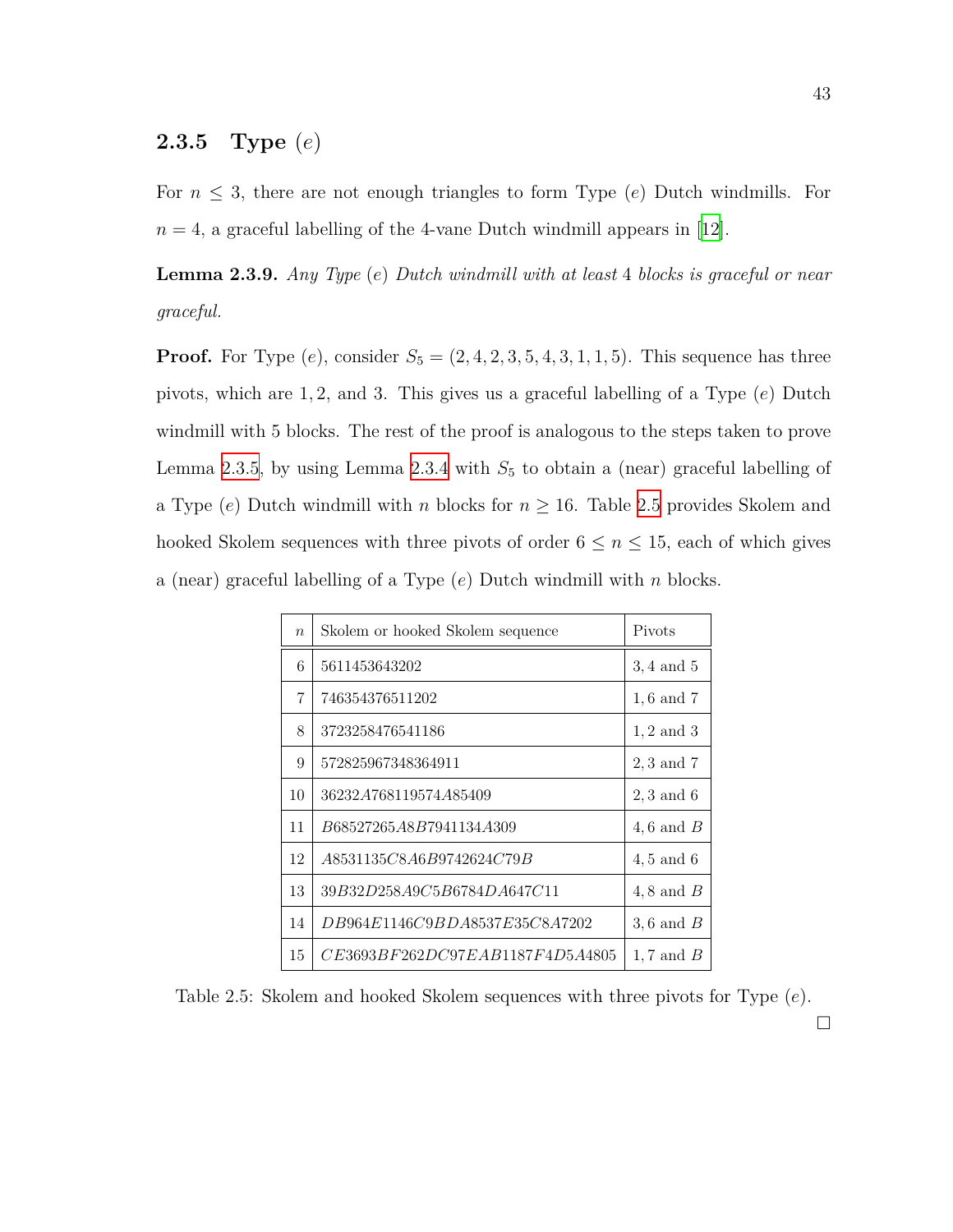#### **2.3.6 Type** (*f*)

For  $n \leq 3$ , there are not enough triangles to form Type  $(f)$  Dutch windmills. For  $n = 4$ , a graceful labelling of the 4-vane Dutch windmill appears in [[12](#page-70-1)].

**Lemma 2.3.10.** *Any Type* (*f*) *Dutch windmill with at least* 4 *blocks is graceful or near graceful.*

**Proof.** For Type  $(f)$ , consider  $S_5 = (2, 4, 2, 3, 5, 4, 3, 1, 1, 5)$ . This sequence has three pivots, which are 1*,* 3, and 4. This gives us a graceful labelling of a Type (*f*) Dutch windmill with 5 blocks. The rest of the proof is analogous to the steps taken to prove Lemma [2.3.5,](#page-49-1) by using Lemma [2.3.4](#page-48-0) with  $S_5$  to obtain a (near) graceful labelling of a Type (*f*) Dutch windmill with *n* blocks for  $n \ge 16$ . Table [2.6](#page-56-0) provides Skolem and hooked Skolem sequences with three pivots of order  $6 \le n \le 15$ , each of which gives a (near) graceful labelling of a Type (*f*) Dutch windmill with *n* blocks.

<span id="page-56-0"></span>

| $\boldsymbol{n}$ | Skolem or hooked Skolem sequence    | Pivots         |
|------------------|-------------------------------------|----------------|
| 6                | 6451146523203                       | $2, 5$ and $6$ |
| 7                | 746354376511202                     | $5, 6$ and $7$ |
| 8                | 3723258476541186                    | $4,5$ and $7$  |
| 9                | 746394376825291158                  | $2, 6$ and $7$ |
| 10               | 4869117468.44973523205              | $2,3$ and $A$  |
| 11               | 378392A2768B5946A54110B             | $4, 5$ and $9$ |
| 12               | 2529115 <i>B86AC947684B3A73C</i>    | $4, 6$ and $9$ |
| 13               | 9 <i>BD3753AC957B82D2A46C84</i> 116 | $2,7$ and $9$  |
| 14               | E7D6C5B47654A8EDCB2928A311309       | $5, 6$ and $7$ |
| 15               | 3C9382B2E1198CDFAB5647E546AD70F     | 4,5 and $B$    |

Table 2.6: Skolem and hooked Skolem sequences with three pivots for Type (*f*).  $\Box$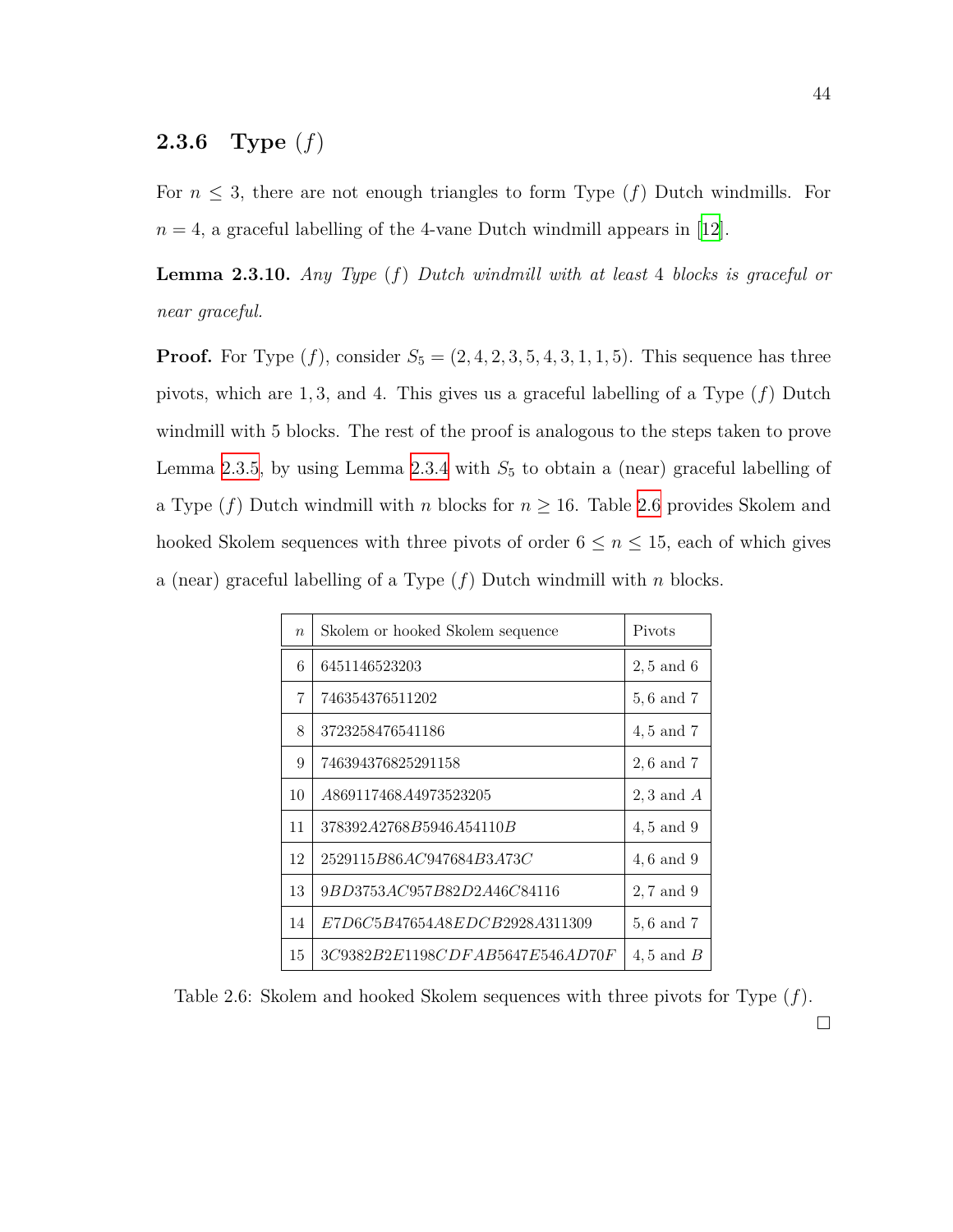#### **2.3.7 Type** (*g*)

For  $n \leq 3$ , there are not enough triangles to form Type  $(g)$  Dutch windmills. For  $n = 4$ , a graceful labelling of the 4-vane Dutch windmill appears in [[12](#page-70-1)].

**Lemma 2.3.11.** *Any Type* (*g*) *Dutch windmill with at least* 4 *blocks is graceful or near graceful.*

**Proof.** For Type  $(g)$ , consider  $S_5 = (3, 4, 5, 3, 2, 4, 2, 5, 1, 1)$ . This sequence has three pivots, which are 2*,* 3, and 4. This gives us a graceful labelling of a Type (*g*) Dutch windmill with 5 blocks. The rest of the proof is analogous to the steps taken to prove Lemma [2.3.5,](#page-49-1) by using Lemma [2.3.4](#page-48-0) with  $S_5$  to obtain a (near) graceful labelling of a Type  $(g)$  Dutch windmill with *n* blocks for  $n \geq 16$ . Table [2.7](#page-57-0) provides Skolem and hooked Skolem sequences with three pivots of order  $6 \le n \le 15$ , each of which gives a (near) graceful labelling of a Type (*g*) Dutch windmill with *n* blocks.

<span id="page-57-0"></span>

| $\eta$ | Skolem or hooked Skolem sequence                 | Pivots         |
|--------|--------------------------------------------------|----------------|
| 6      | 6451146523203                                    | $1, 2$ and $4$ |
| 7      | 746354376511202                                  | $1, 4$ and $5$ |
| 8      | 4857411568723263                                 | $1, 2$ and $5$ |
| 9      | 759242574869311368                               | $1,4$ and $7$  |
| 10     | 2529115784 4694738630 A                          | $1, 4$ and $5$ |
| 11     | <i>B</i> 68527265 <i>A</i> 8 <i>B7941134A309</i> | $2, 5$ and $B$ |
| 12     | A8531135C8A6B9742624C79B                         | 5.6 and 8      |
| 13     | B97D4262479B6CA8D5311358AC                       | $1, 4$ and $6$ |
| 14     | CA75311357EACDB864292468EBD09                    | $1, 3$ and $C$ |
| 15     | FDB9753EC3579BDF6A84CE64118A202                  | 5,6 and $F$    |

Table 2.7: Skolem and hooked Skolem sequences with three pivots for Type (*g*).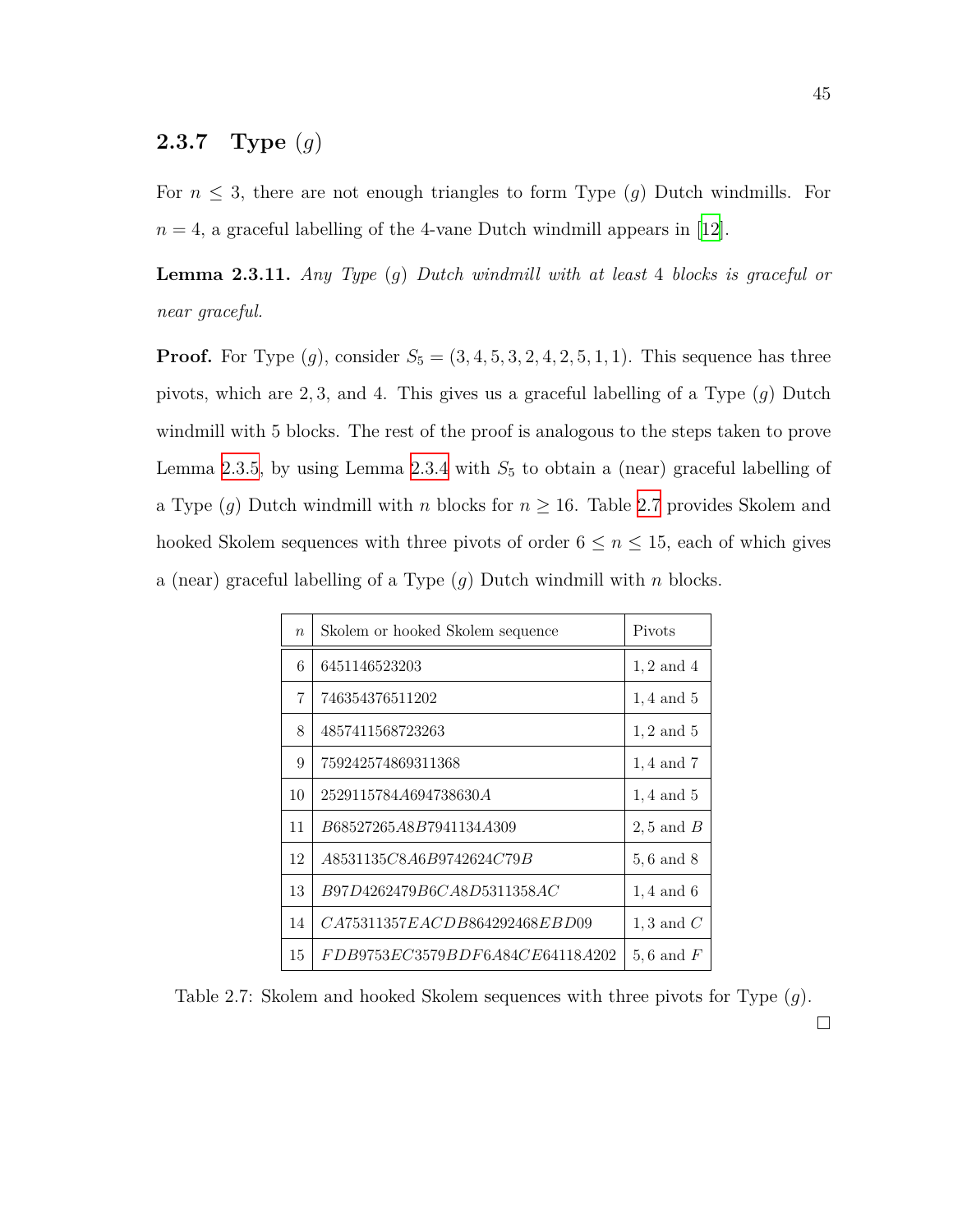#### **2.3.8 Type** (*h*)

For  $n \leq 3$ , there are not enough triangles to form Type  $(h)$  Dutch windmills. For  $n = 4, 5$  a graceful labelling of the 4-vane and 5-vane Dutch windmill appears in [[12\]](#page-70-1).

**Lemma 2.3.12.** *Any Type* (*h*) *Dutch windmill with at least* 4 *blocks is graceful or near graceful.*

**Proof.** For Type  $(h)$ , consider  $hS_6 = (4, 5, 3, 6, 4, 3, 5, 1, 1, 6, 2, 0, 2)$ . This sequence has three pivots, which are 1, 3, and 4. This gives us a near graceful labelling of a Type (*h*) Dutch windmill with 6 blocks. The rest of the proof is analogous to the steps taken to prove Lemma [2.3.5](#page-49-1), again by using Lemma [2.3.4](#page-48-0) with  $hS_6$  to obtain a (near) graceful labelling of a Type  $(h)$  Dutch windmill with *n* blocks for  $n \geq 19$ . Table [2.8](#page-58-0) provides Skolem and hooked Skolem sequences with three pivots of order  $7\leq n\leq 18,$ each of which gives a (near) graceful labelling of a Type (*h*) Dutch windmill with *n* blocks.

<span id="page-58-0"></span>

| $\boldsymbol{n}$ | Skolem or hooked Skolem sequence                                           | Pivots         |
|------------------|----------------------------------------------------------------------------|----------------|
| $\overline{7}$   | 746354376511202                                                            | $3, 4$ and $5$ |
| 8                | 1157468543763282                                                           | $3, 4$ and $5$ |
| 9                | 736931176845924258                                                         | $1, 3$ and $7$ |
| 10               | 5262854.4674981137.4309                                                    | $1,4$ and 6    |
| 11               | 635A37659B117A842924B08                                                    | 5, 6 and 7     |
| 12               | 52426549 <i>B</i> 86CA711983 <i>B73AC</i><br>$4, 5$ and $6$                |                |
| 13               | 86272 <i>C</i> 568 <i>B75D9A</i> 11 <i>C34B394AD</i><br>$1, 5$ and $8$     |                |
| 14               | 2726 <i>AD</i> 1176 <i>C4EBA</i> 458 <i>D</i> 935 <i>C3B</i> 8 <i>E</i> 09 | $4, 6$ and $7$ |
| 15               | 8C3473D48117ACEFB96D52A2659BE0F                                            | $2, 5$ and $C$ |
| 16               | 637A3E6FC7D52A2G58BEC9FD48114B9G                                           | $2, 5$ and $7$ |
| 17               | 962D2G5649754EFHD78CAGB1138E3FACHB                                         | $4, 5$ and $D$ |
| 18               | 5D9485E4F1198BDG6HIAEC6FB7232A3G7CH0I                                      | $8,9$ and $E$  |

Table 2.8: Skolem and hooked Skolem sequences with three pivots for Type (*h*).

 $\Box$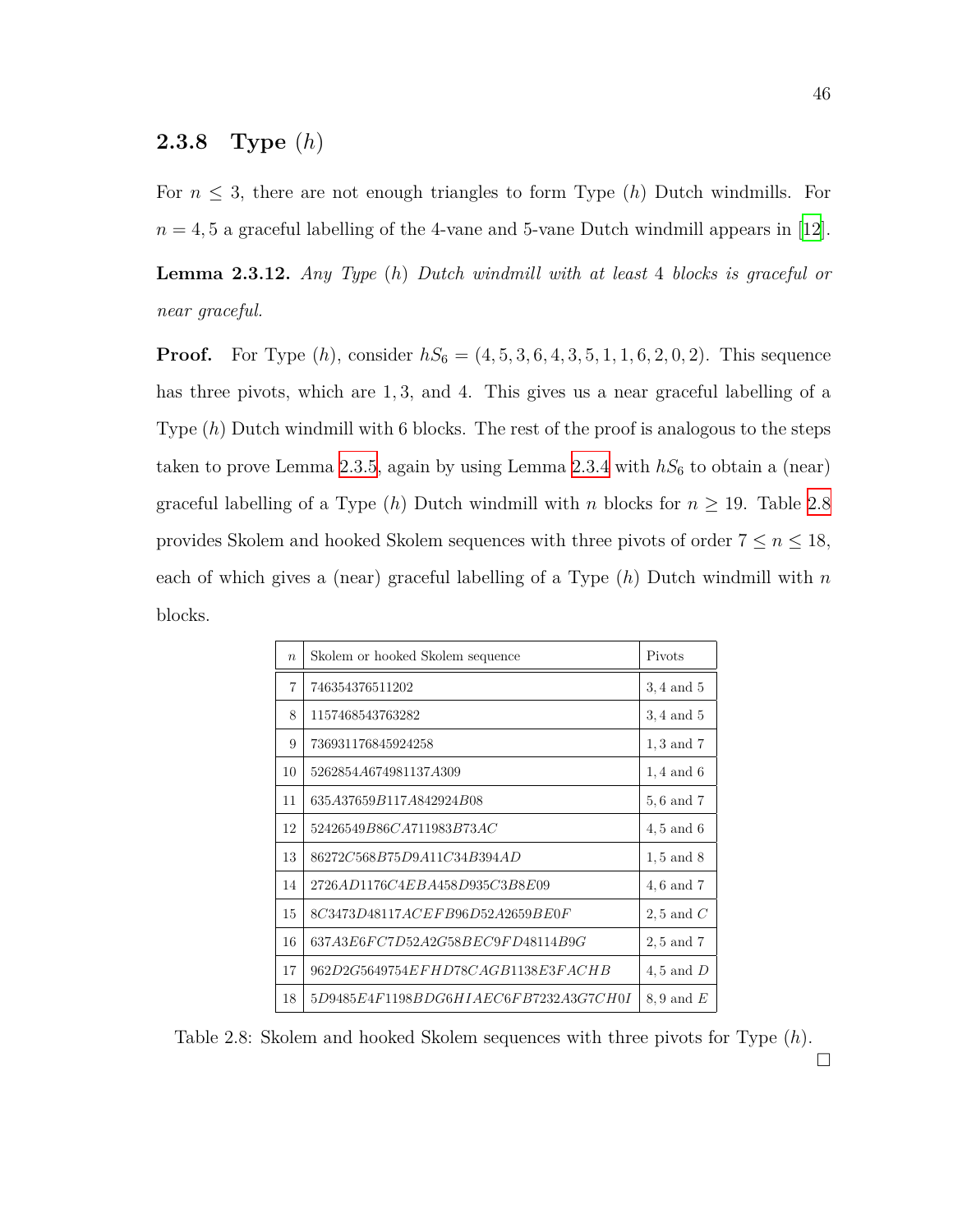#### **2.3.9 Type** (*i*)

<span id="page-59-0"></span>For  $n \leq 3$ , there are not enough triangles to form Type (*i*) Dutch windmills. For  $n = 4, 5$  a graceful labelling of the 4-vane and 5-vane Dutch windmill appears in [[12\]](#page-70-1). When  $n = 6$ , see the near graceful labelling in Figure [2.6.](#page-59-0)



Figure 2.6: A near gracefully labelled Type (*i*) Dutch windmill with 6 blocks.

**Lemma 2.3.13.** *Any Type* (*i*) *Dutch windmill with at least* 4 *blocks is graceful or near graceful.*

**Proof.** For Type (*i*), consider  $hS_7 = (7, 4, 6, 3, 5, 4, 3, 7, 6, 5, 1, 1, 2, 0, 2)$ . This sequence has three pivots, which are 4*,* 5, and 6. This gives us a near graceful labelling of a Type (*i*) Dutch windmill with 7 blocks. The rest of the proof is analogous to the steps taken to prove Lemma [2.3.5,](#page-49-1) by using Lemma [2.3.4](#page-48-0) with *hS*<sup>7</sup> to obtain a (near) graceful labelling of a Type (*i*) Dutch windmill with *n* blocks for  $n \geq 22$ . Table [2.9](#page-60-0) provides Skolem and hooked Skolem sequences with three pivots of order  $8 \le n \le 21$ , each of which gives a (near) graceful labelling of a Type (*i*) Dutch windmill with *n* blocks.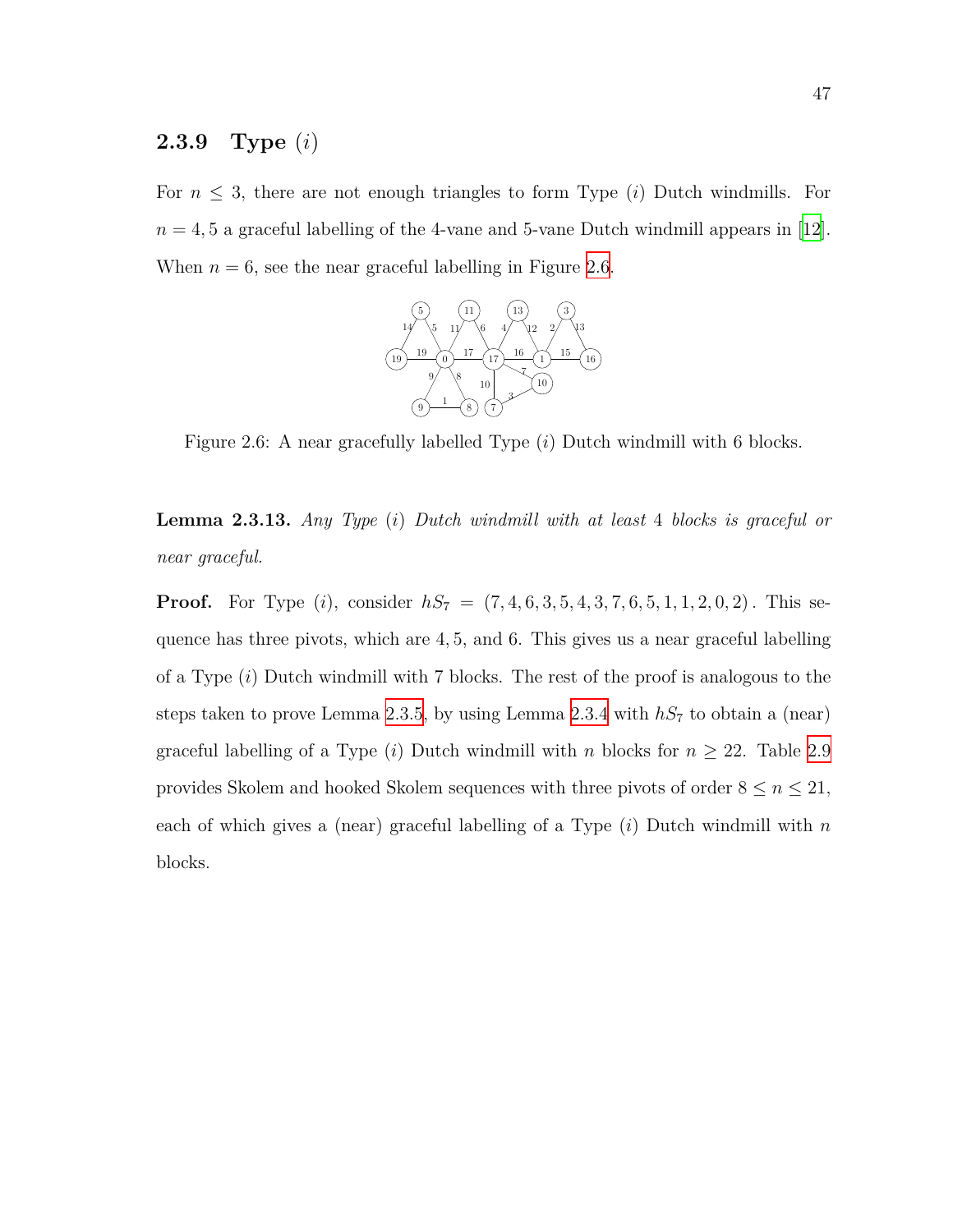<span id="page-60-0"></span>

| $\boldsymbol{n}$ | Skolem or hooked Skolem sequence                   | Pivots         |
|------------------|----------------------------------------------------|----------------|
| 8                | 7536835726248114                                   | $1, 6$ and $7$ |
| 9                | 975386357946824211                                 | $2, 6$ and $7$ |
| 10               | A853113598A7426249706<br>$2,3$ and $8$             |                |
| 11               | B68527265A8B7941134A309<br>$4, 8$ and $B$          |                |
| 12               | A8531135C8A6B9742624C79B<br>$4, 6$ and $8$         |                |
| 13               | C A8531135 D8AC6B9742624 D79B<br>$4, 6$ and $A$    |                |
| 14               | DB964E1146C9BDA8537E35C8A7202<br>$3,9$ and $B$     |                |
| 15               | ECA8642D2468ACEFB953D735119B70F<br>$3, A$ and $C$  |                |
| 16               | 9FDBG864292468BDFECAG75311357ACE<br>$2, 6$ and $9$ |                |
| 17               | FDB9H64282469BDF8GECAH75311357ACEG                 | $3, D$ and $F$ |
| 18               | IGECA8642H2468ACEGIFD9753BH357911DF0B              | $6, 7$ and $I$ |
| 19               | IGEC9753113579JCEGIHFDA8642B2468AJDFH0B            | $2, 5$ and $E$ |
| 20               | JHFDB9753CK3579BDFHJICEGA86411K468A2E2IG           | $6, F$ and J   |
| 21               | $KIGEC9753113579 LCEGIKAJHFDB8642A2468LBDFHJ$      | $6, G$ and $K$ |

Table 2.9: Skolem and hooked Skolem sequences with three pivots for Type (*i*)  $\Box$ 

#### **2.3.10 Type** (*j*)

For  $n \leq 3$ , there are not enough triangles to form Type (*j*) Dutch windmills. For  $n = 4$  a graceful labelling of the 4-vane Dutch windmill appears in [\[12](#page-70-1)].

**Lemma 2.3.14.** *Any Type* (*j*) *Dutch windmill with at least* 4 *blocks is graceful or near graceful.*

**Proof.** For Type (*j*), consider  $S_5 = (2, 3, 2, 5, 3, 4, 1, 1, 5, 4)$ . This sequence has three pivots, which are 1*,* 2, and 3. This gives us a graceful labelling of a Type (*j*) Dutch windmill with 5 blocks. The rest of the proof is analogous to the steps taken to prove Lemma [2.3.5,](#page-49-1) by using Lemma [2.3.4](#page-48-0) with  $S_5$  to obtain a (near) graceful labelling of a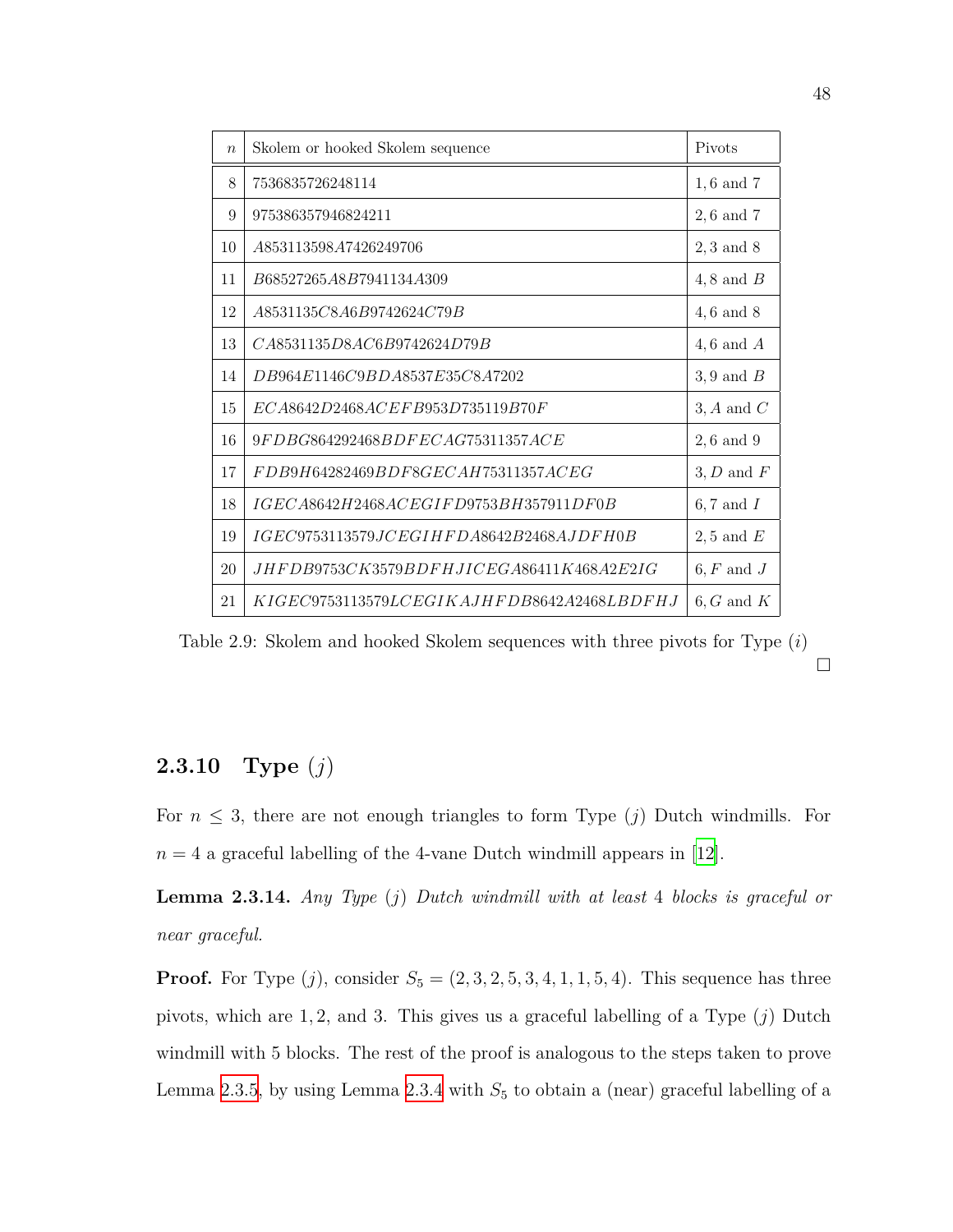<span id="page-61-0"></span>Type (*j*) Dutch windmill with *n* blocks for  $n \ge 16$ . Table [2.10](#page-61-0) provides Skolem and hooked Skolem sequences with three pivots of order  $6 \le n \le 15$ , each of which gives a (near) graceful labelling of a Type (*j*) Dutch windmill with *n* blocks.

| $\eta$ | Skolem or hooked Skolem sequence                            | Pivots         |
|--------|-------------------------------------------------------------|----------------|
| 6      | 2326351146504                                               | $1, 2$ and 3   |
| 7      | 232437546115706                                             | $2, 3$ and $4$ |
| 8      | 3753811576428246                                            | $1, 3$ and $5$ |
| 9      | 759242574869311368                                          | $1, 2$ and $7$ |
| 10     | 485311359847426249706                                       | $1, 3$ and $8$ |
| 11     | 35232 <i>B</i> 549 <i>A</i> 841167 <i>B</i> 98 <i>A</i> 607 | $2,4$ and 5    |
| 12     | A8531135C8A6B9742624C79B                                    | 3,6 and 8      |
| 13     | A8D536C358A6B97D42C2479B11                                  | $3, 4$ and $A$ |
| 14     | 7A8C53E7358ADB9C6411E469BD202                               | $3, 4$ and $A$ |
| 15     | DB964F1146E9BD7CA853F735E8AC202                             | 4, 5 and $B$   |

Table 2.10: Skolem and hooked Skolem sequences with three pivots for Type (*j*).  $\Box$ 

#### **2.3.11 Type** (*k*)

Figure [2.7](#page-62-0) represents a portion of a type (*k*) Dutch windmill. For this type we can label all the triangles by triples of the form  $(0, a_i + n, b_i + n)$ , where  $1 \leq i \leq n$ , using the method of the previous types with the exception of the three pendent triangles 2,3 and 4. Let triangle 1 be labelled by  $(0, a_j + n, b_j + n)$ ; we proceed under the assumption that the remaining triangles can be labelled by the pivoting technique. By pivoting we label triangle 2 by  $(k, a_k + n + k, b_k + n + k)$ , where  $b_j + n = a_k + n + k$ or  $a_j + n = a_k + n + k$ . We will consider  $b_j + n = a_k + n + k$  at vertex *c* in Figure [2.7.](#page-62-0) Again by pivoting we label triangle 3 by  $(l, a_l + n + l, b_l + n + l)$ . We will consider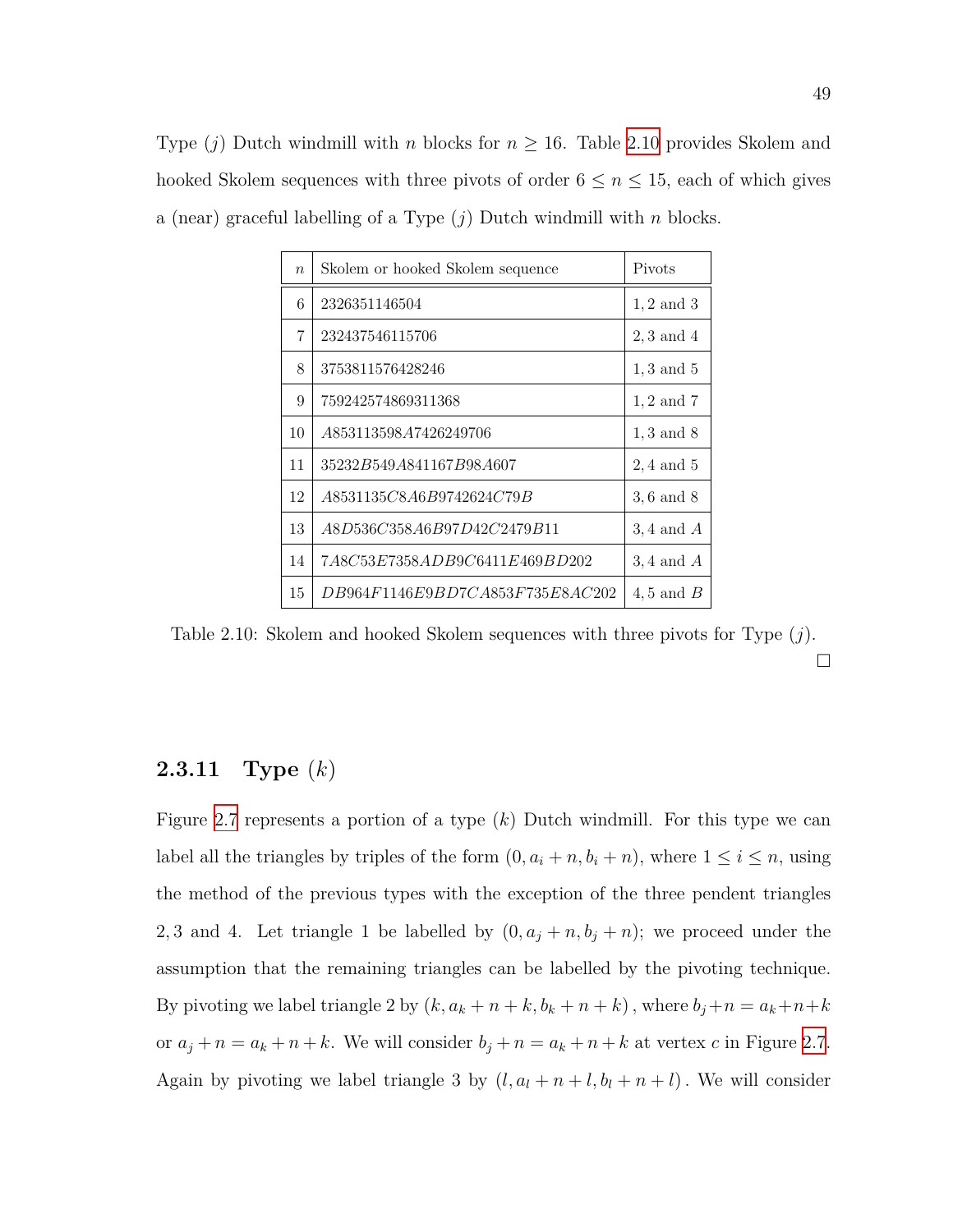$b_k + n + k = a_l + n + l$ , at vertex *a*, and hence vertex *b* is labelled *k*. Note that  $1 \leq j, k, l \leq n$ , and all are distinct. If we pivot triangle 4 we label it by the triple  $(s, a_s + n + s, b_s + n + s)$ . However  $k \neq s$  and  $\min(a_s + n + s, b_s + n + s) > n \geq k$ . Since this is impossible we must abandon the pivoting method. Instead we will add some constant *c* to obtain the triple  $(c, a_s + c + n, b_s + c + n)$ , and we will use triples of the form:  $(0, i, b_i + n)$  to avoid any conflicts created between the vertex labels. By Lemma [2.3.3](#page-47-1), adding any constant gives the same differences. (This is a generalization of the idea of pivoting.) The same approach works for hooked Skolem sequences.

<span id="page-62-0"></span>For this type, we will introduce the sequences and the corresponding triples to indicate forms of the triples we use.



Figure 2.7: Illustration for Type (*k*) Dutch windmill labelling.

For  $n \leq 3$ , there are not enough triangles to form Type  $(k)$  Dutch windmills. For  $n = 4$ , a graceful labelling of the Dutch windmill with 4 vanes appears in [\[12\]](#page-70-1).

**Lemma 2.3.15.** *Any Type* (*k*) *Dutch windmill with at least* 5 *blocks is graceful or near graceful.*

**Proof.** For Type  $(k)$ , consider  $S_5 = (2, 3, 2, 5, 3, 4, 1, 1, 5, 4)$ . This sequence gives triples of the form  $(0, a_i + n, b_i + n)$  as follows:  $(0, 12, 13)$ ,  $(0, 6, 8)$ ,  $(0, 7, 10)$ ,  $(0, 11, 15)$ ,  $(0, 9, 14)$ . The above sequence  $S_5$  has three pivots, but it does not work for this case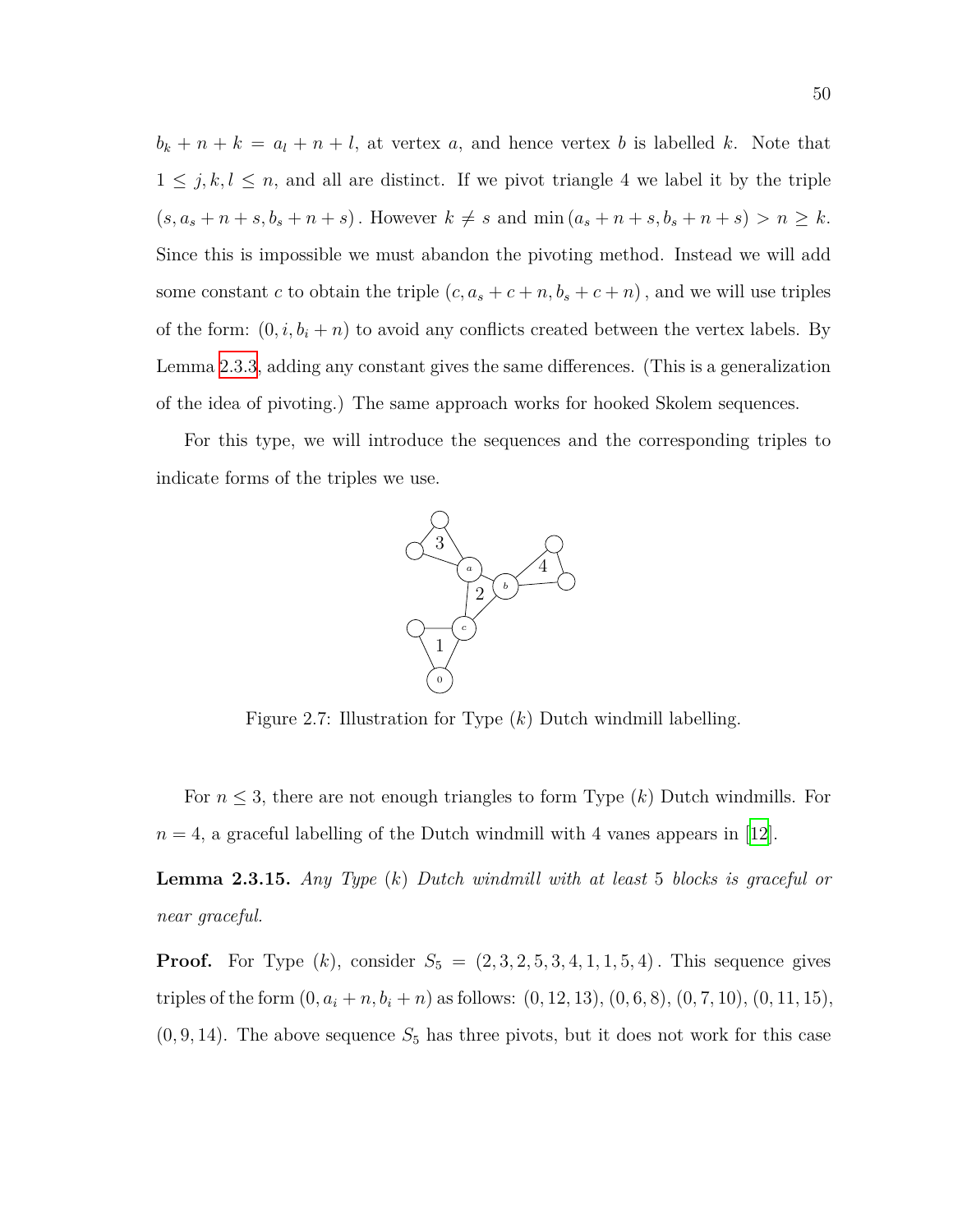and so we will use mixed forms of the triples to gracefully label a Type (*k*) Dutch windmill with 5 blocks and the triples are: (1*,* 13*,* 14)*,*(1*,* 7*,* 9)*,*(3*,* 10*,* 13)*,*(0*,* 11*,* 15)*,*(0*,* 5*,* 14)*.* The first and the third triples are formed by pivoting the elements, the second triple is formed by adding 1 to each element, the fourth triple is formed by the base block of the form  $(0, a_i + n, b_i + n)$  and the fifth triple is formed by the base block of the form  $(0, i, b_i + n)$ . This gives us a graceful labelling of a Type  $(k)$  Dutch windmill with 5 blocks.

We have an order 5 Skolem sequence  $S_5$ . By Theorem [2.2.4](#page-41-0), a hooked Langford sequence of order *m* with  $d = 6$  exists for  $m \ge 11$ . By Lemma [2.2.5,](#page-41-1) we obtain an associated Skolem sequence of order *n,* and by Lemma [2.3.4,](#page-48-0) we obtain a gracefully labelled Type  $(k)$  Dutch windmill with *n* blocks for  $n \geq 16$ . Likewise, By Theorem [2.2.4,](#page-41-0) a Langford sequence of order *m* with  $d = 6$  exists for  $m \ge 11$ . By Lemma [2.2.5](#page-41-1), we obtain an associated hooked Skolem sequence of order *n*, and by Lemma [2.3.4](#page-48-0), we obtain a near graceful labelled Type  $(k)$  Dutch windmill with *n* blocks for  $n \geq 16$ . Now, we can see from the above steps and Theorem [2.2.6](#page-43-0) that a Type (*k*) Dutch windmill of order  $n \geq 16$  with three pendant triangles is graceful or near graceful.

Skolem and hooked Skolem sequences with corresponding triples of order  $6 \leq n \leq$ 15 are given in Table [2.11,](#page-64-0) where the triples in bold are formed in an unusual way (i.e formed by one of the following forms:  $(i, a_i + i + n, b_i + i + n)$ ,  $(c, a_i + c + n)$ ,  $b_i + c + n$ , for some *c*, or  $(0, i, b_i + n)$  and the rest of the triples are formed by the typical  $(0, a_i + n, b_i + n)$  construction. By using a similar structure as  $S_5$  with the given triples, then we have the labellings for Type (*k*) Dutch windmills with *n* blocks for  $6 \leq n \leq 15$ .

Therefore, for  $n \geq 5$ , a Type  $(k)$  Dutch windmill with *n* vanes is graceful or near graceful, as required.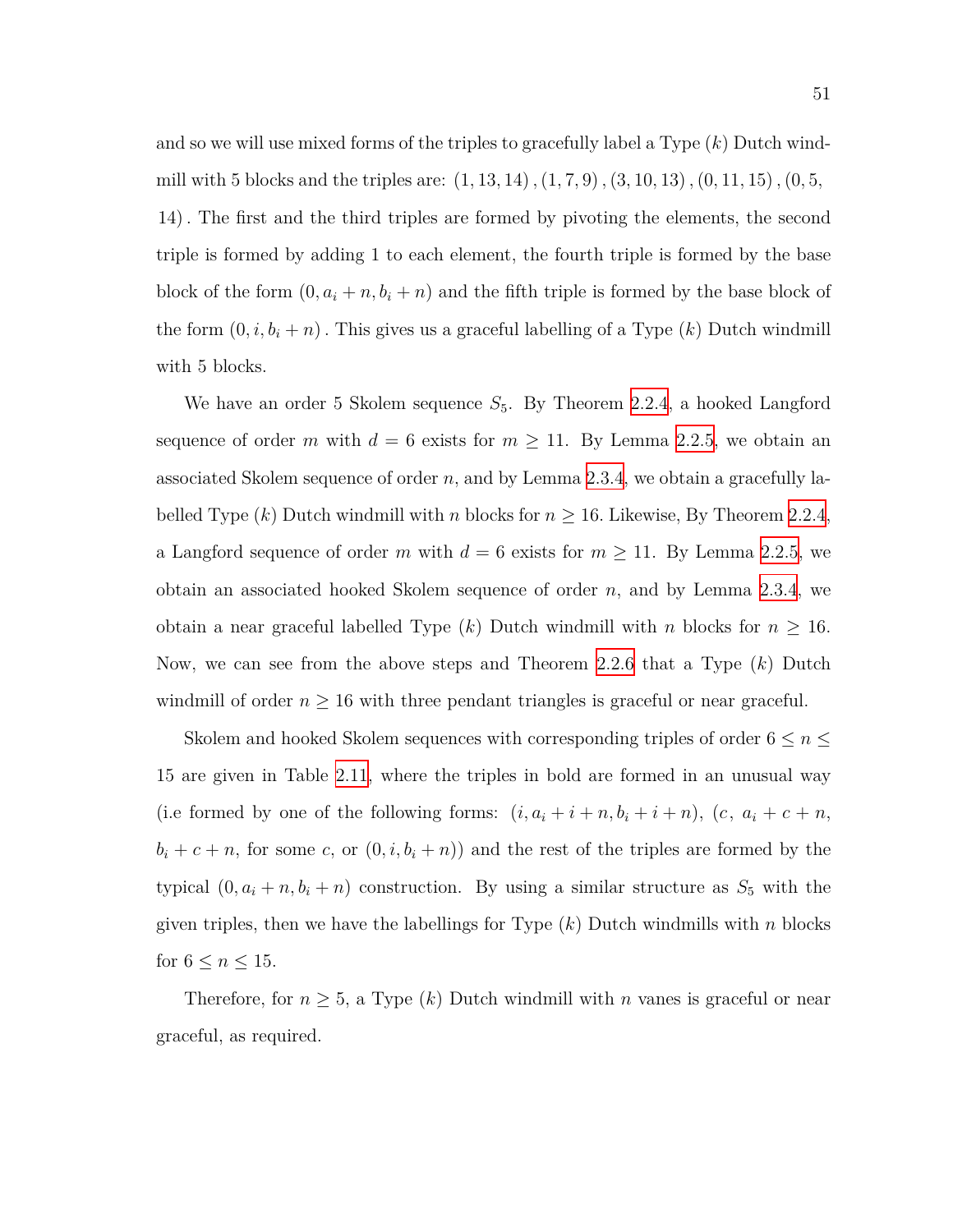<span id="page-64-0"></span>

| $\boldsymbol{n}$ | Skolem or hooked Skolem sequence | <b>Triples</b>                                                                                  |
|------------------|----------------------------------|-------------------------------------------------------------------------------------------------|
| 6                | 2326351146504                    | $(1,14,15)$ , $(1,8,10)$ , $(3,11,14)$ , $(0,15,19)$ , $(0,12,17)$ , $(0,6,16)$ .               |
| $\overline{7}$   | 746354376511202                  | $(0,1,19)$ , $(0,2,22)$ , $(4,15,18)$ , $(7,11,20)$ , $(0,12,17)$ , $(0,10,16)$ ,               |
|                  |                                  | $(7, 15, 22)$ .                                                                                 |
| 8                | 3753811576428246                 | $(1,15,16)$ , $(0,20,22)$ , $(2,5,14)$ , $(0,19,23)$ , $(5,16,21)$ , $(0,18,24)$ ,              |
|                  |                                  | $(0, 10, 17)$ , $(0, 13, 21)$ .                                                                 |
| 9                | 736931176845924258               | $(7,8,23)$ , $(0,2,25)$ , $(3,14,17)$ , $(0,20,24)$ , $(0,21,26)$ , $(0,12,18)$ ,               |
|                  |                                  | $(7,17,24)$ , $(0,19,27)$ , $(0,13,22)$ .                                                       |
| 10               | 5262854A674981137A309            | $(1,25,26)$ , $(0,12,14)$ , $(0,26,29)$ , $(1,5,22)$ , $(0,11,16)$ , $(6,19,25)$ ,              |
|                  |                                  | $(0, 20, 27), (0, 15, 23), (0, 9, 31), (0, 18, 28).$                                            |
| 11               | 635A37659B117A842924B08          | $(0, 22, 23), (0, 28, 30), (0, 13, 16), (0, 27, 31), (7, 12, 26), (6, 18, 24),$                 |
|                  |                                  | $(7,24,31)$ , $(0,8,34)$ , $(0,20,29)$ , $(0,15,25)$ , $(0,21,32)$ .                            |
| 12               | A8531135C8A6B9742624C79B         | $(0, 17, 18)$ , $(0, 29, 31)$ , $(0, 16, 19)$ , $(0, 28, 32)$ , $(6, 11, 26)$ , $(6, 30, 36)$ , |
|                  |                                  | $(0, 27, 34), (8, 22, 30), (0, 9, 35), (0, 13, 23), (0, 25, 36), (0, 21, 33).$                  |
| 13               | 3113692D286C7B9A5847D54CBA       | $(5,6,21)$ , $(2,22,24)$ , $(0,14,17)$ , $(0,32,36)$ , $(0,30,35)$ , $(6,24,30)$ ,              |
|                  |                                  | $(0, 26, 33), (0, 23, 31), (0, 19, 28), (0, 29, 39), (0, 27, 38), (0, 25, 37),$                 |
|                  |                                  | $(0,13,34)$ .                                                                                   |
| 14               | B36A349C647BDAE9578C25211D80E    | $(0,38,39)$ , $(2,37,39)$ , $(2,5,21)$ , $(0,20,24)$ , $(0,31,36)$ , $(0,17,23)$ ,              |
|                  |                                  | $(0, 25, 32), (0, 33, 41), (0, 9, 30), (0, 18, 28), (11, 26, 37), (0, 22, 34),$                 |
|                  |                                  | $(0, 27, 40)$ , $(0, 29, 43)$ .                                                                 |
| 15               | 11FB479242DE76B9CF86A35D3E85C0A  | $(2,3,19)$ , $(0,23,25)$ , $(3,40,43)$ , $(0,20,24)$ , $(0,38,43)$ , $(0,29,35)$ ,              |
|                  |                                  | $(0, 21, 28), (0, 34, 42), (9, 31, 40), (0, 36, 46), (0, 11, 30), (0, 32, 44),$                 |
|                  |                                  | $(0, 26, 39), (0, 27, 41), (0, 18, 33).$                                                        |

Table 2.11: Skolem and hooked Skolem sequences with the triples for Type (*k*).  $\Box$ 

#### **2.4 Some Remarks**

In this chapter, we proved Rosa's conjecture for a new family of triangular cacti: Dutch windmills of any order with three pendant triangles. This result, combined with those of Dyer, et al [[3](#page-69-2)], gives the following theorem.

**Theorem 2.4.1.** *Every Dutch windmill with at most three pendant triangles is graceful or near graceful.*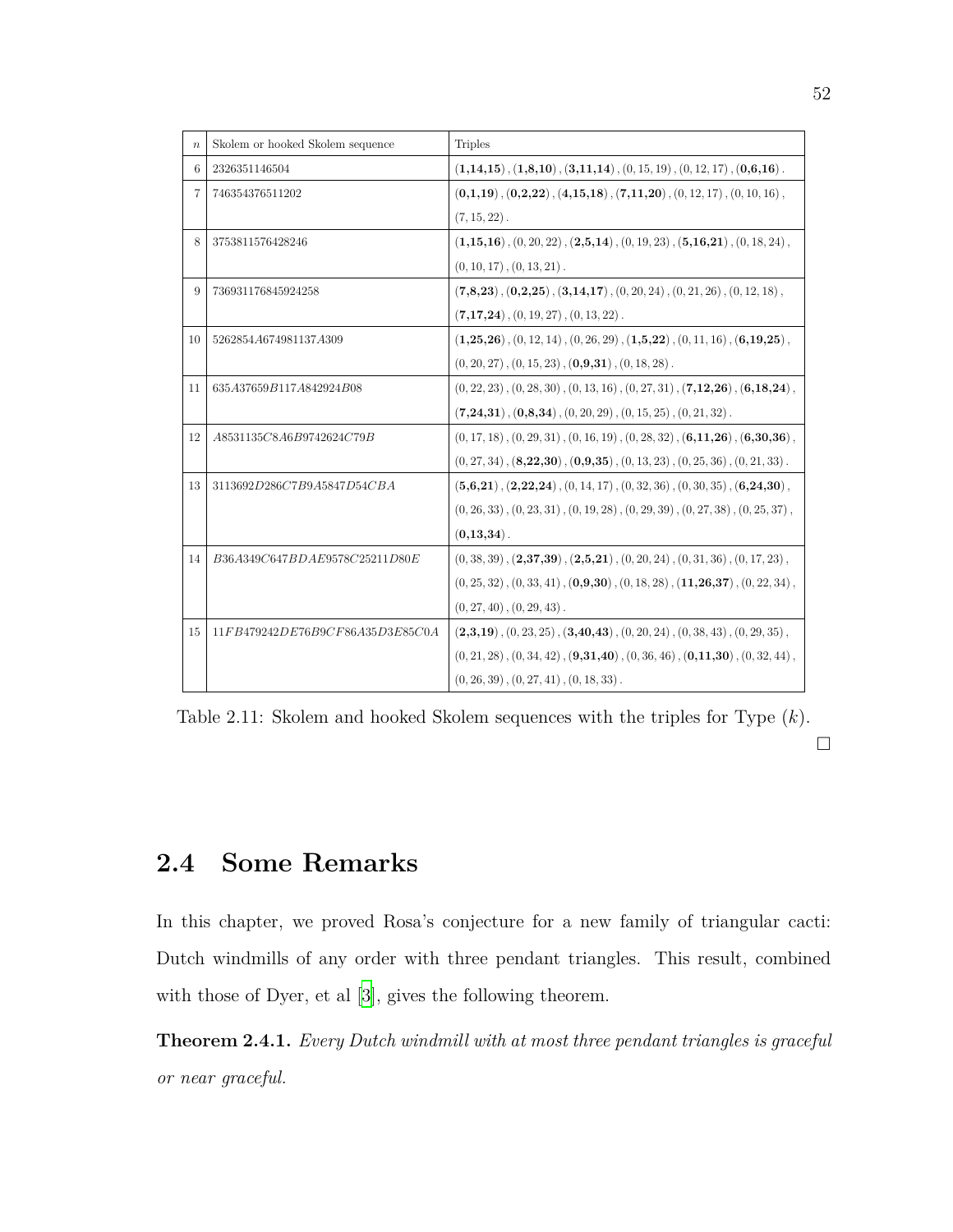**Question:** Can we gracefully label a Dutch windmill consisting of *m* triangles and *n* 4-cycles, all joined at a common point?

Langford sequences have been classically used to build new Skolem sequences. In this chapter, we use this technique to gracefully label Dutch windmills with three pendant triangles. However, in our construction, the Langford sequence implicitly contains a pivot, which when pivoted can gracefully label Dutch windmills with four pendant triangles. Thus we can in many cases label the Dutch windmills with four pendant triangles, for Dutch windmills of a large order.

**Theorem 2.4.2.** *There exists*  $M$  *such that for every Dutch windmill of order*  $m > M$ *with exactly four pendant triangles, where one pendant is attached to a vane containing no other pendants, is graceful or near graceful.*

For example, Let  $S_8 = (4, 8, 5, 7, 4, 1, 1, 5, 6, 8, 7, 2, 3, 2, 6, 3)$  be a Skolem sequence and  $L_9^{17} = (24, 17, 21, 22, 18, 14, 11, 19, 25, 23, 10, 20, 9, 16, 13, 15, 12, 11, 17, 14, 10, 9, 18,$ 21*,* 24*,* 22*,* 19*,* 13*,* 12*,* 16*,* 15*,* 20*,* 23*,* 25) be a Langford sequence. Now, if we take the Skolem sequence  $S_8$  and the Langford sequence  $L_9^{17}$ , then we obtain a new Skolem sequence  $S_{25} = (4, 8, 5, 7, 4, 1, 1, 5, 6, 8, 7, 2, 3, 2, 6, 3, 24, 17, 21, 22, 18, 14, 11, 19, 25, 23, 10,$  $20, 9, 16, 13, 15, 12, 11, 17, 14, 10, 9, 18, 21, 24, 22, 19, 13, 12, 16, 15, 20, 23, 25)$  of order 25. If we take that triples obtained from  $S_{25}$  and pivot the triples 1, 2, 4 and 11 we can gracefully label the Dutch windmill of order 25 with four pendant triangles.

Furthermore, using the Langford sequences technique to gracefully label triangular cacti, we obtain the following theorem.

<span id="page-65-0"></span>**Theorem 2.4.3.** *Let G be a graph on m edges that can be (near) gracefully labelled. Let x be a vertex of G that obtains the label zero under some (near) graceful labelling.*

*1. If G is near gracefully labelled we can obtain a new graceful labelled graph G<sup>∗</sup> of size*  $m + 3(l + 1)$  *by adding an*  $l + 1$  *triangular vanes at the vertex x.*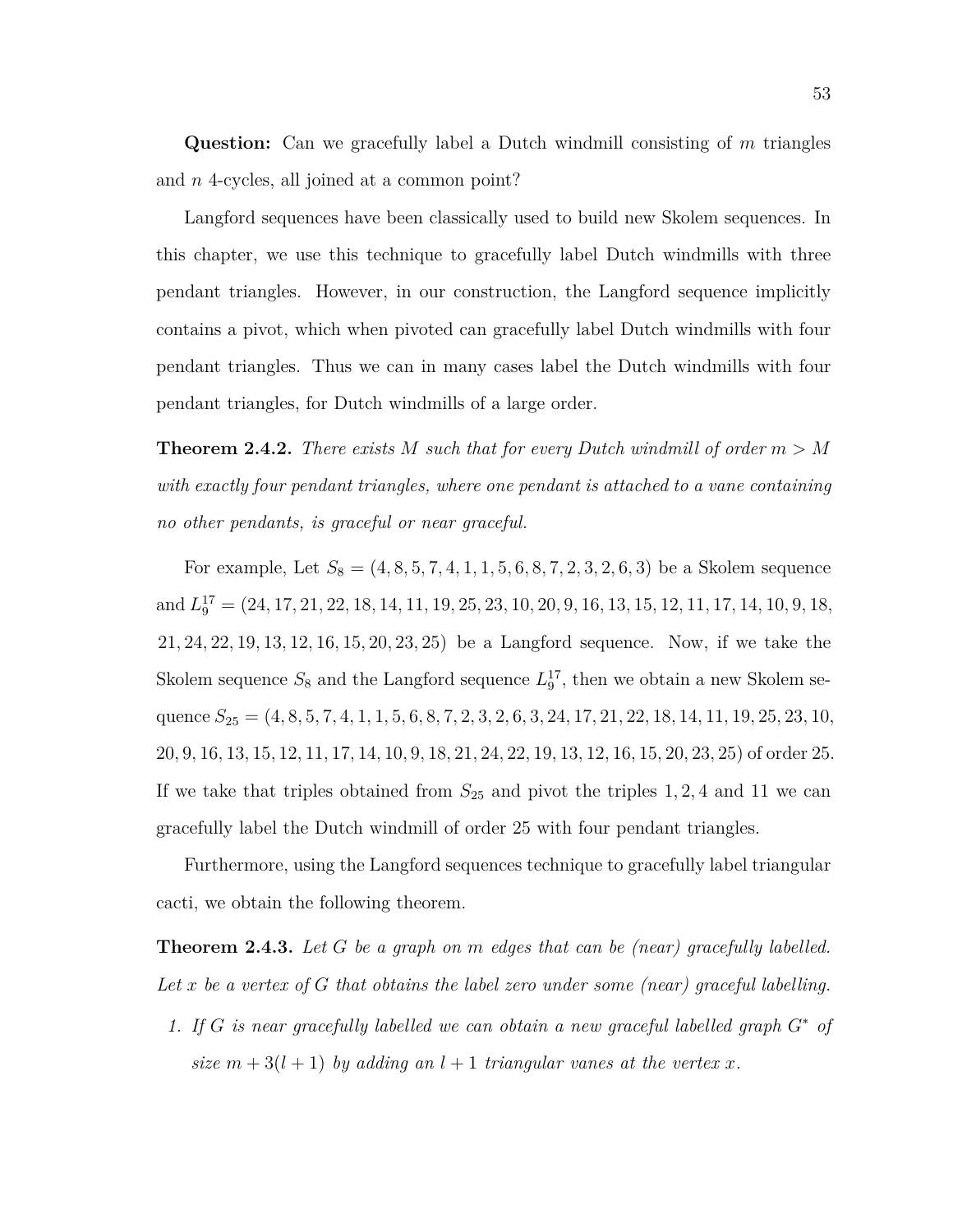- *2. If G is gracefully labelled we can obtain a new graceful labelled graph G<sup>∗</sup> of size*  $m + 3l$  *edges by adding an l triangular vanes at the vertex x.*
- *3. If G is gracefully labelled we can obtain a new near graceful labelled graph G<sup>∗</sup> of size*  $m + 3l$  *by adding an l triangular vanes at the vertex x.*
- *4. If G is near gracefully labelled we can obtain a new near graceful labelled graph*  $G^*$  *of size*  $m + 3(l + 1)$  *by adding an*  $l + 1$  *triangular vanes at the vertex x*.

In[[6\]](#page-69-6) Linek and Jiang studied *p*-extended Langford sequences. Here we will present the definition of a *p*-extended Langford sequence because we will use it in the proof of Theorem [2.4.3](#page-65-0).

A *p-extended Langford sequence* of defect *d* and *m* differences is a sequence *S* =  $(s_1, s_2, \ldots, s_{2m+1})$  which satisfies these conditions:

- 1. for every  $k \in \{d, d+1, \ldots, d+m-1\}$ , there exist exactly two elements  $s_i, s_j \in S$ such that  $s_i = s_j = k$ ;
- 2. if  $s_i = s_j = k$ , with  $i < j$ , then  $j i = k$ ;
- 3.  $s_p = 0$ , for some  $1 \le p \le 2m + 1$ .

Now we will present the proof of Theorem [2.4.3.](#page-65-0)

**Proof.** We present a proof for the first case. The proof of the other three cases will be similar.

Let *G* be a near gracefully labelled graph whose vertex labels are a subset of  ${0, 1, 2, \ldots, m + 1}$  and whose edge labels are exactly  ${1, 2, \ldots, m - 1, m + 1}$ .

Form a *p*-extended Langford sequence (*ELS*) with defect *d* = *m* + 2 and the differences  $d, d + 1, \ldots, d + l - 1$  and the extended position at the place  $p = s_{2l+1} -$ (*m−*1). Following the constructions in [[7\]](#page-69-7), form a *p*-extended Langford sequence with  $d = m + 2$ . Form a new sequence  $ELS^*$  with all of the elements from  $ELS$  along with the element *m* at the position *k* and  $s_{2l+2}$ . Then from  $ELS^*$  we can construct triples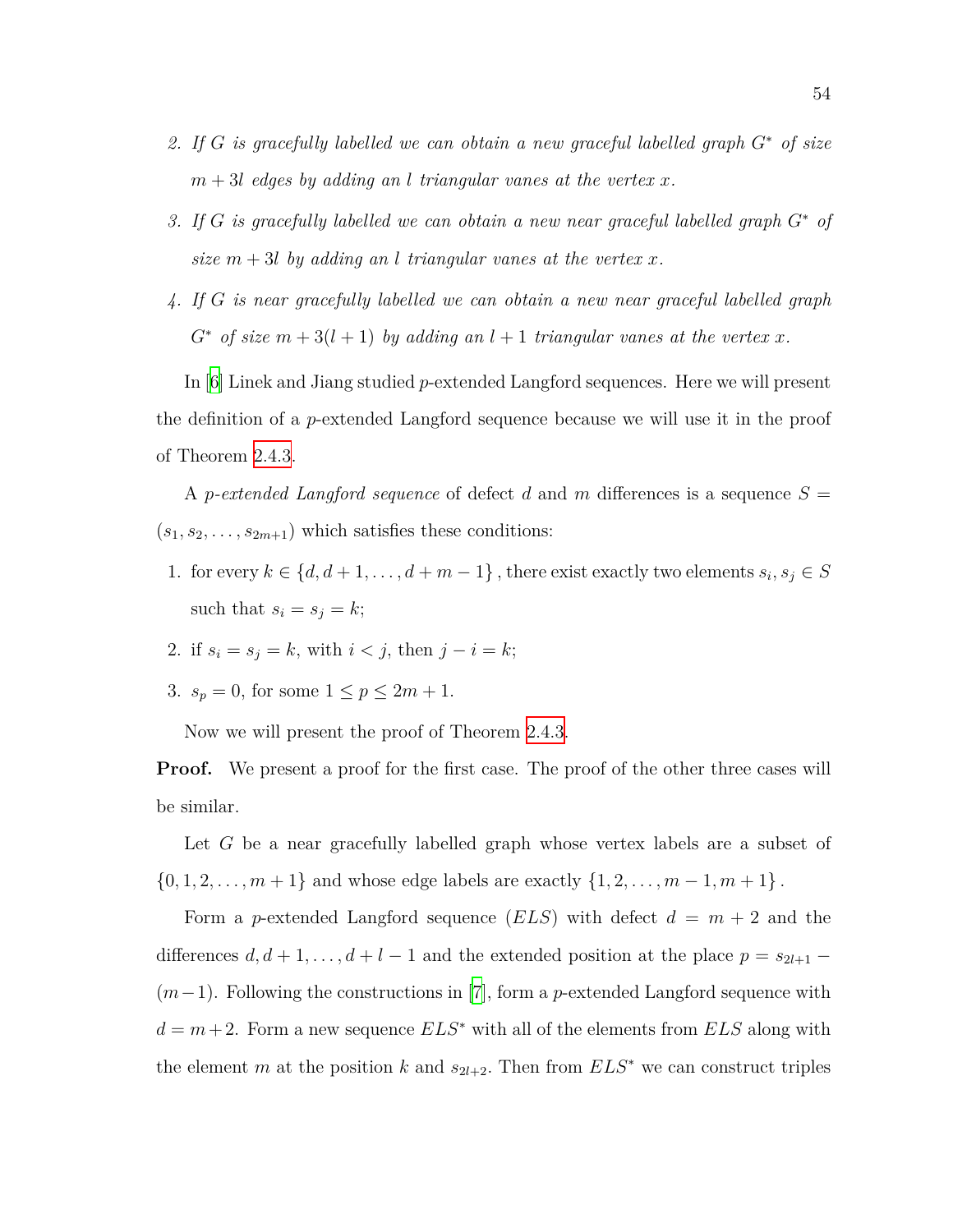of the form  $D = \{0, a_i + d + l - 1, b_i + d + l - 1\}$ ,  $1 \le i \le d + l - 1$ . These base blocks give the vertex labels for  $l+1$  triangles, where 0 is repeated  $l+1$  times, as a common vertex. We obtain the vertex labels from the set  $\{0, d+l, d+l+1, \ldots, d+3l-1\}$ , where 0 is a common vertex and edge labels exactly are  $\{d + l, d + l + 1, \ldots, d + 3l - 1\} \cup \{m\}$ .

The base blocks formed by the *ELS<sup>∗</sup>* sequence with the original labelling of the graph *G* give a graceful labelling for a new graph  $G^*$ , formed by attaching  $l + 1$ triangles at 0 on the graph *G*.

For the second statement, we use the same technique as in the first with *L* as a Langford sequence with defect  $d = m + 1$  and order *l*. For the third statement, we use the same technique as in the first with *hL* as a hooked Langford sequence with defect  $d = m + 1$  and order *l*. For the fourth statement, we use the same technique as in the first with *W* as a hooked extended Langford sequence with defect  $d = m + 2$ and order *l* and use *W<sup>∗</sup>* .

In fact, by using Theorem [2.4.3](#page-65-0), we can (near) gracefully label new graphs. For instance, let  $G = C<sub>5</sub>$  be a nearly gracefully labelled graph where the edge labels are exactly  $\{1, 2, 3, 4, 6\}$ ; see Figure [2.1.](#page-43-1) Let  $ELS_7^{13} = (11, 14, 15, 16, 17, 18, 19, 7,$ 8*,* 9*,* 10*,* 11*,* 12*,* 13*,* 7*,* 14*,* 8*,* 15*,* 9*,* 16*,* 10*,* 17*,* 0*,* 18*,* 12*,* 19*,* 13) be an extended Langford sequence and  $ELS_7^{*13} = (11, 14, 15, 16, 17, 18, 19, 7, 8, 9, 10, 11, 12, 13, 7, 14, 8, 15, 9, 16, 10,$ 17*,* **5***,* 18*,* 12*,* 19*,* 13*,* **5**) be a modified extended Langford sequence.

This sequence,  $ELS_7^{*13}$ , gives triples of the form  $(0, a_i + 19, b_i + 19)$  as follows: (0*,* 42*,* 47), (0*,* 27*,* 34), (0*,* 28*,* 36), (0*,* 29*,* 38), (0*,* 30*,* 40), (0*,* 20*,* 31), (0*,* 32*,* 44), (0*,* 33*,* 46), (0*,* 21*,* 35), (0*,* 22*,* 37), (0*,* 23*,* 39), (0*,* 24*,* 41), (0*,* 25*,* 43), (0*,* 26*,* 45). The base blocks formed by the  $ELS_7^{*13}$  sequence with the original labelling of the graph  $G = C_5$  give a graceful labelling for a new graph *G<sup>∗</sup>* , formed by attaching 14 triangles at 0 on the graph *G*.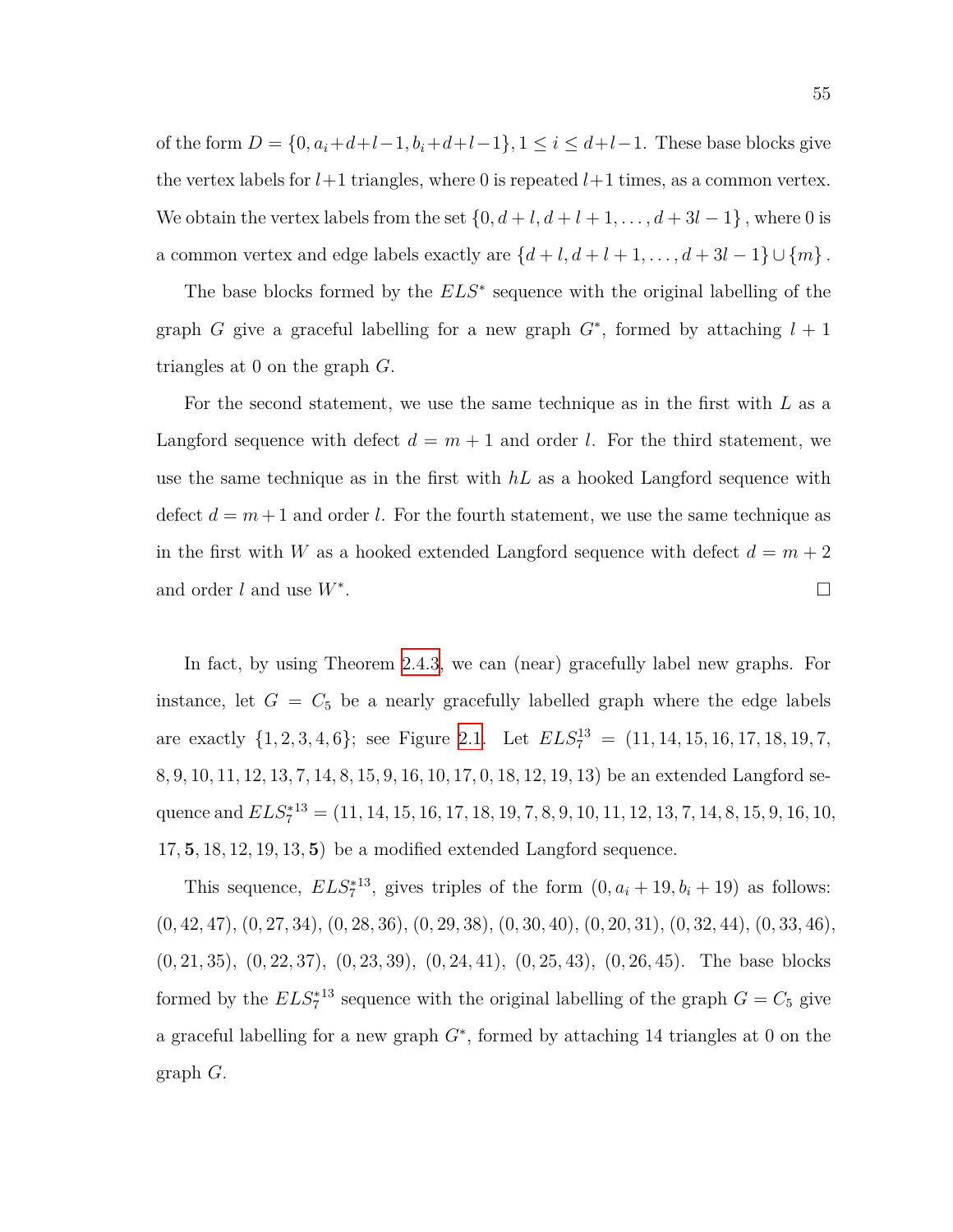In 1989, Moulton [\[8\]](#page-69-1) proved Rosa's conjecture for a triangular snake, a type of triangular cactus whose block cutpoint graph is a path. Finally we pose the following question.

**Question:** Can we use Skolem type sequences to gracefully label triangular snakes? Can we use them to gracefully label triangular snakes with pendant triangles?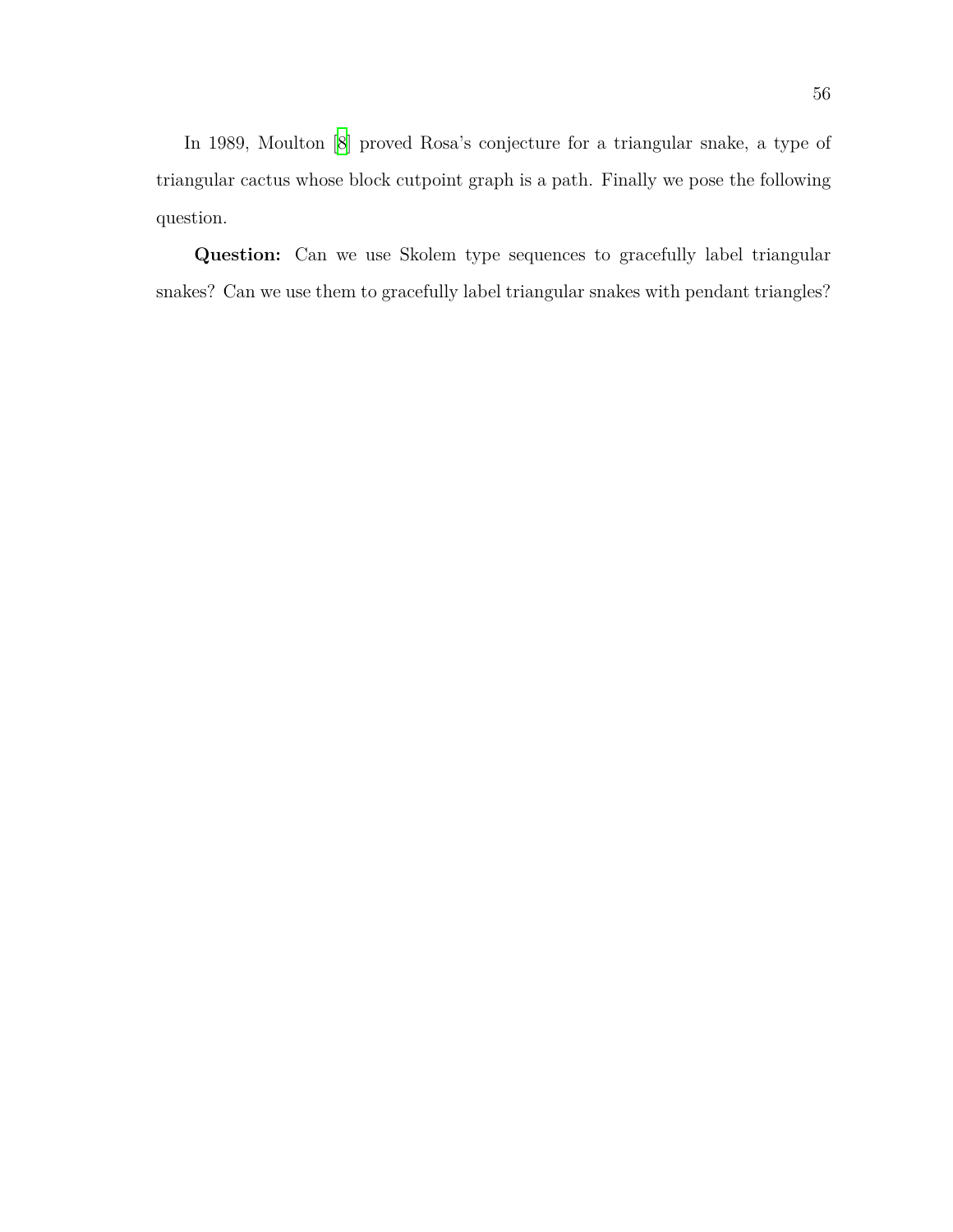## **References**

- <span id="page-69-0"></span>[1] J. C. Bermond, Graceful Graphs, Radio Antennae and French Windmills, *Graph Theory and Combinatorics (ed. R.J. Wilson)*, Pitman, London (1979), 18–37.
- <span id="page-69-4"></span>[2] C. J. Colbourn, J.H. Dinitz (editors), *The CRC Handbook of Combinatorial Designs*, CRC Press, 2007, 612–616.
- <span id="page-69-2"></span>[3] D. Dyer, I. Payne, N. Shalaby, and B. Wicks, On the Graceful Conjecture for Triangular Cacti, *Australas. J. Combin.* 53 (2012), 151–170.
- <span id="page-69-3"></span>[4] J. A. Gallian, A Dynamic Survey of Graph Labelling, *Electron. J. Combin.*, 5 (1998), 6–34.
- <span id="page-69-5"></span>[5] L. Heffter, Uber Tripelsystemes, *Math. Ann.* 49 (1897), 101–112.
- <span id="page-69-6"></span>[6] V. Linek and Z. Jiang, Extended Langford Sequences with Small Defects, *J. Combin. Theory Ser.* A 84 (1998), 38–54.
- <span id="page-69-7"></span>[7] V. Linek and S. J. Mor, On partitions of  $\{1, \ldots, 2m+1\} \setminus \{k\}$  into differences in  $d, \ldots, d+m-1$ : Extended Langford sequences of large defect, *J. Combin. Designs*, 12 (2004), 421–442.
- <span id="page-69-1"></span>[8] D. Moulton, Graceful Labellings of Triangular Snakes, *Ars Combinatoria*, 28 (1989), 2–13.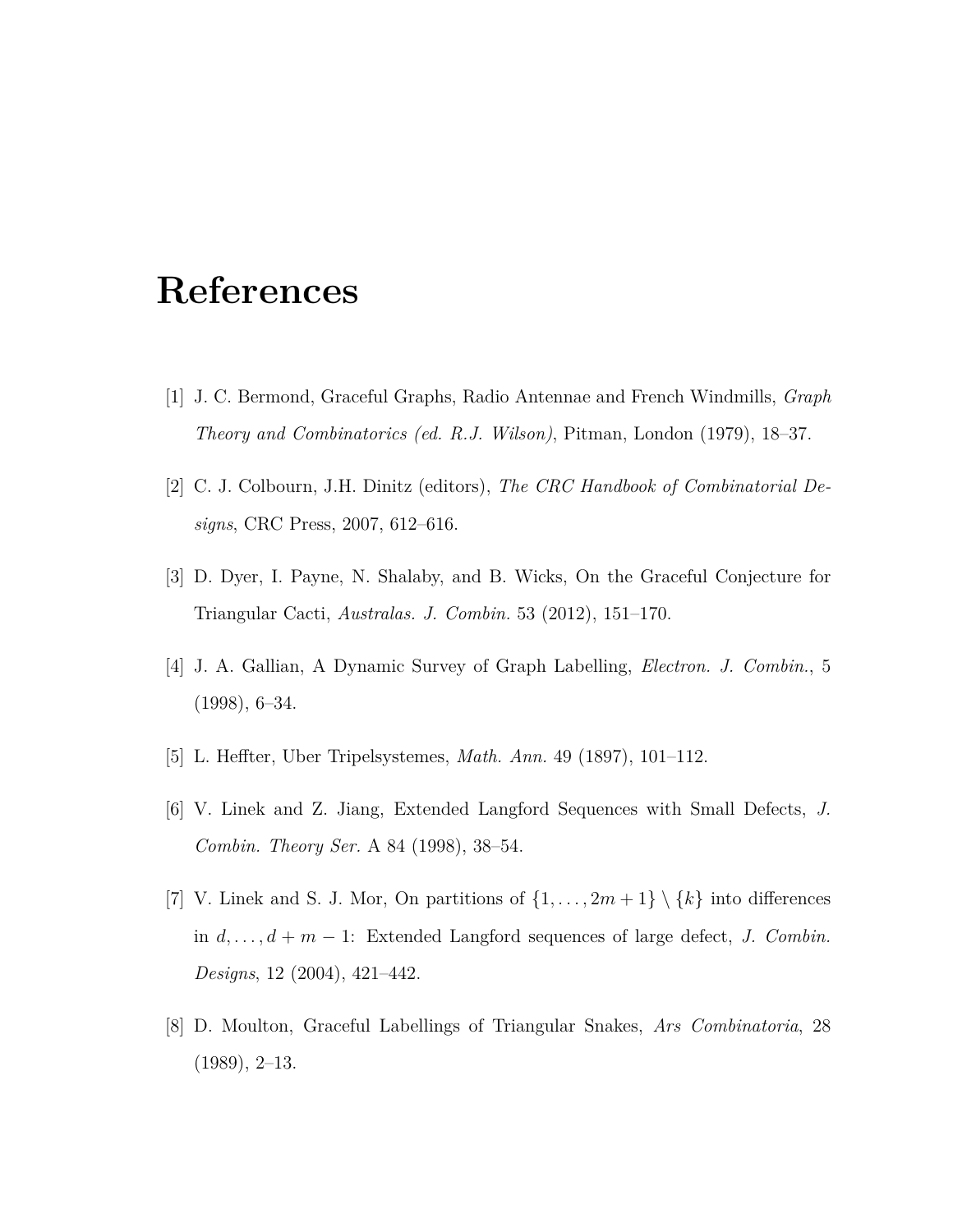- <span id="page-70-3"></span>[9] E. S. O'Keefe, Verification of a conjecture of Th. Skolem, *Math. Scand.* 9 (1961), 80–82.
- <span id="page-70-0"></span>[10] G. Ringel, problem 25, Theory of Graphs and its Applications, (Proceedings of the Symposium, Smolenice 1963, Czech. Acad. Sci., 162, 1964.
- [11] A. Rosa, On certain valuations of the vertices of a graph, Theory of Graphs (Internat. Symposium, Rome, July 1966), Gordon and Breach, N. Y. and Dunod Paris (1967), 349–355.
- <span id="page-70-1"></span>[12] A. Rosa, Cyclic Steiner Triple Systems and Labellings of Triangular Cacti, *Scientia Series A: Mathematical Sciences*, 1 (1988), 87–95.
- <span id="page-70-4"></span>[13] J. E. Simpson, Langford Sequences; Perfect and Hooked, *Discrete Mathematics* 44 (1983), 97–104.
- <span id="page-70-2"></span>[14] Th. Skolem, On Certain Distributions of Integers in Pairs with Given Differences, *Math. Scand.* 5 (1957), 57–68.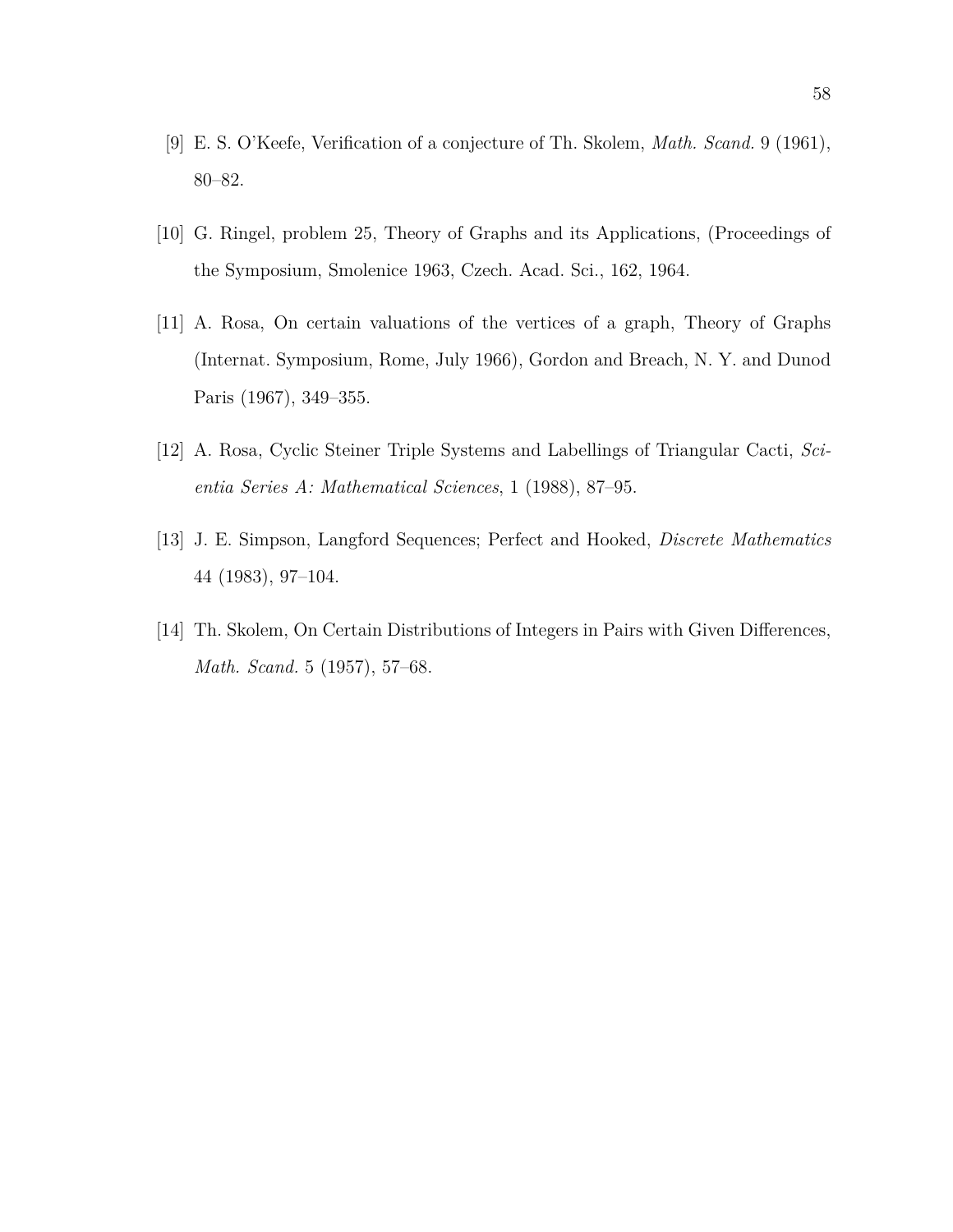## **Chapter 3**

# **Graceful Labellings of Variable Windmills Using Skolem Sequences**

#### **3.1 Introduction**

In [[13](#page-108-0)], Rosa introduced a new type of graph labelling known as a *β*-labelling, or graceful labelling, as it was renamed later. Let  $G = (V, E)$  be a graph with  $m$ edges. Let  $f: V(G) \to \{0, 1, 2, \ldots, m\}$  be a labelling of *V* of *G* and let  $g: E(G) \to$  ${1, 2, ..., m}$  be the induced edge labelling defined by  $g(uv) = |f(u) - f(v)|$ , for all  $uv \in E$ . The labelling f is said to be a *graceful labelling* if and only if f is an injective mapping and  $q$  is a bijection. If a graph  $G$  has a graceful labelling then we say  $G$  is graceful.

A near graceful labelling of a graph  $G = (V, E)$  with  $m$  edges is defined in a similar way. Let  $f: V(G) \to \{0, 1, 2, \ldots, m+1\}$  be a labelling of *V* of *G* and let *g* : *E*(*G*) → *A* be the induced edge labelling defined by  $g(uv) = |f(u) - f(v)|$ , for all  $uv \in E$ , where *A* is  $\{1, 2, \ldots, m-1, m\}$  or  $\{1, 2, \ldots, m-1, m+1\}$ . The labelling *f* is said to be a *near graceful labelling* if and only if *f* is an injective mapping and *g* is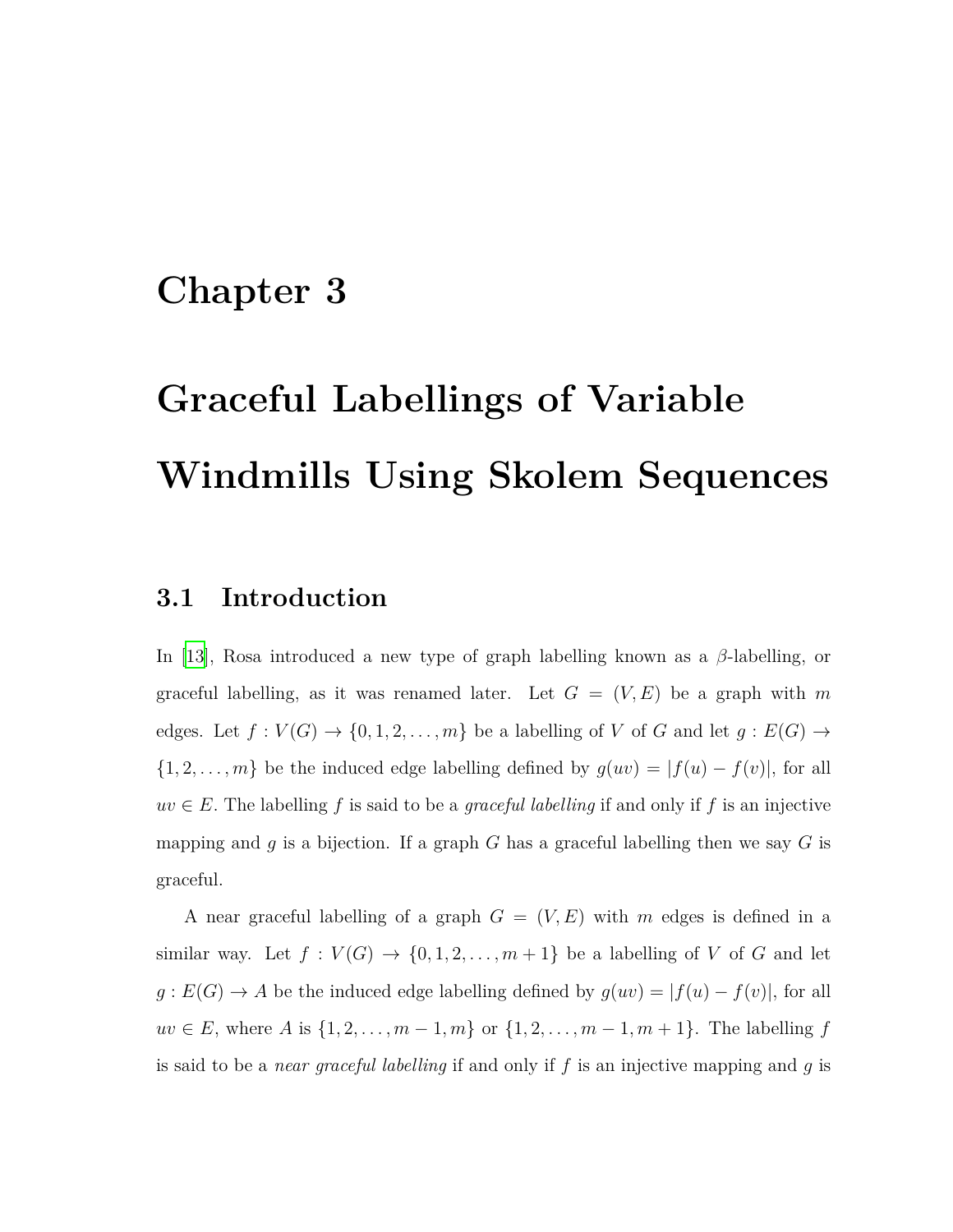a bijection. If a graph *G* has a near graceful labelling then we say *G* is near graceful. In this chapter, all near graceful labellings constructed will omit the vertex label *m* and the edge label *m*.

In this chapter, we adopt the convention that 0 is a natural number. So, when we write  $[a, b]$  with  $a, b \in \mathbb{N}$  and  $a < b$ , we are indicating the set  $\{x \in \mathbb{N} | a \le x \le b\}$ .

Bermond, in [\[4](#page-107-0)], proved that Dutch windmills (the graphs consisting of *t* copies of *K*<sub>3</sub> with one vertex in common) are graceful. Let  $C_n$  be a cycle of length  $n \geq 3$ , and  $C_n^t$  be the graph obtained from the union of  $t$  *n*-cycles with one vertex in common that we will call the *central vertex*. In [\[10\]](#page-108-0), the authors stated the following conjecture.

## **Conjecture 3.1.1.** [\[10](#page-108-0)]  $C_n^t$  is graceful if and only if  $nt \equiv 0, 3 \pmod{4}$ .

This conjecture has been shown to hold for  $n = 3, n = 4, n = 5$ , and  $n = 6$ and  $n = 4k$  ( $k$  any positive integer) in [\[5](#page-107-1)], [[9\]](#page-108-1), [\[19\]](#page-109-0), and [\[10\]](#page-108-0), respectively. Also, in [[17](#page-108-2), [18](#page-108-3), [20,](#page-109-1) [21](#page-109-2)], the authors show that the graceful labellings exist for the  $C_n^t$  with  $n = 7, 9, 11, 13$ , respectively. In 2012, Dyer, et al. [[6](#page-107-2)], use Skolem sequences to prove that all Dutch windmills with zero, one or two pendant triangles are (near) graceful. A comprehensive survey of graceful labelling can be found in [\[7](#page-107-3)].

We define an  $m, n$ -windmill to be a graph  $G = C_m^s C_n^t$  obtained from identifying the central vertices of  $C_m^s$  and  $C_n^t$ , where  $m \neq n$ . In other words, the graph  $C_m^s C_n^t$ is a windmill with *s m*-cycle vanes and *t n*-cycle vanes. More generally, we call any windmill made up of two or more cycle lengths a *variable windmill*.

In this chapter we use Skolem-type sequences to show (near) graceful labellings exist for the  $G = C_n^t C_m^s$  graphs where  $n = 3$  and  $m = 4, 5, 6$ . An example of a graceful labelling of  $C_3^4 C_4^3$  is given in Figure [3.1.](#page-73-0)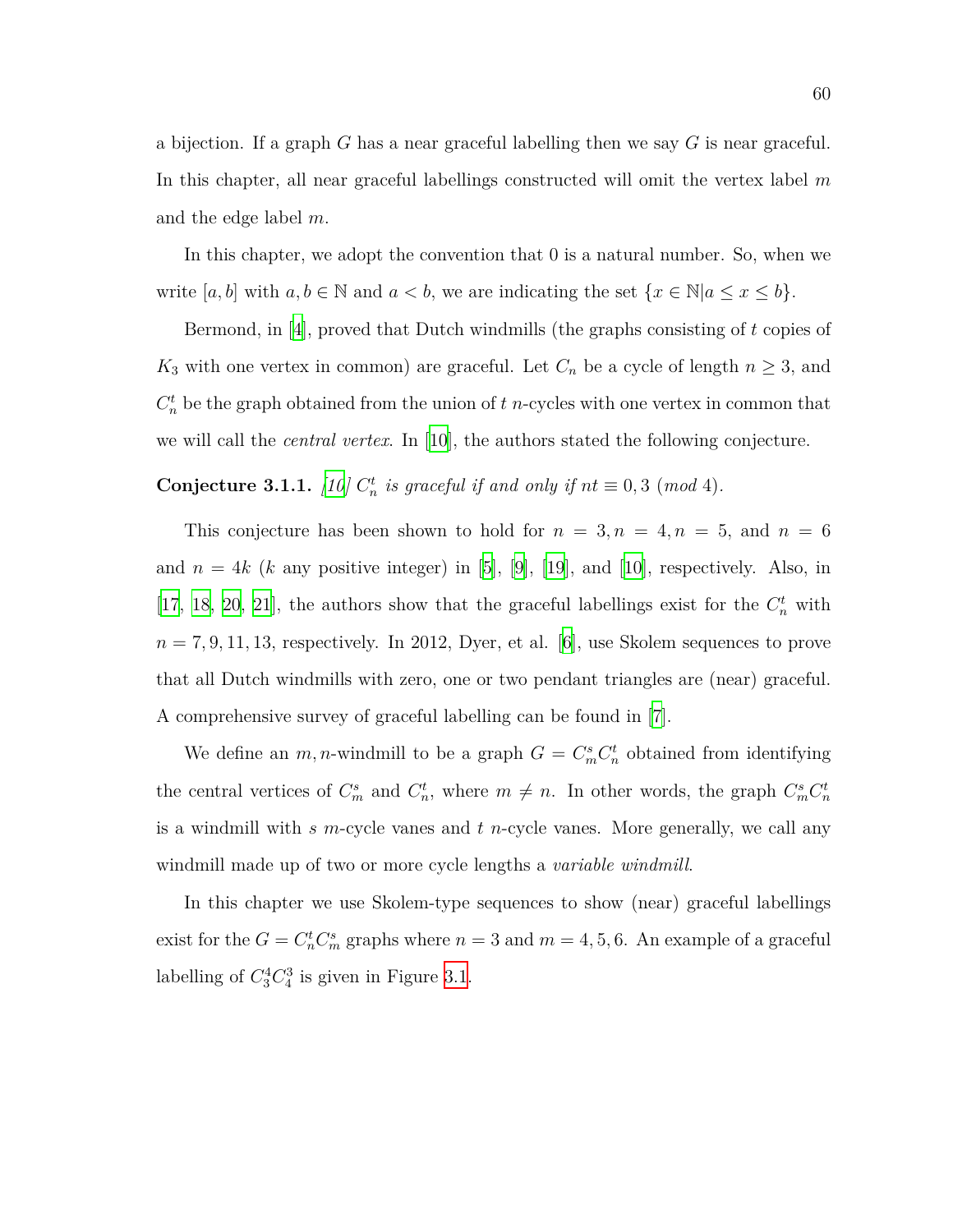<span id="page-73-0"></span>

Figure 3.1: Graceful labelling of  $C_3^4 C_4^3$ .

## **3.2 Skolem-type Sequences**

In this section we begin by defining a Skolem-type sequence, and then present several definitions and known results for Skolem and Langford sequences.

A *Skolem-type sequence* of order *n* is a sequence  $K = (s_1, s_2, \ldots, s_{2n})$  of 2*n* integers satisfying the conditions:

- 1. for some set *H* of *n* distinct positive integers,  $\forall k \in H$ ,  $\exists s_i, s_j \in K$  such that  $s_i = s_j = k;$
- 2. if  $s_i = s_j = k$ , with  $i < j$ , then  $j i = k$ .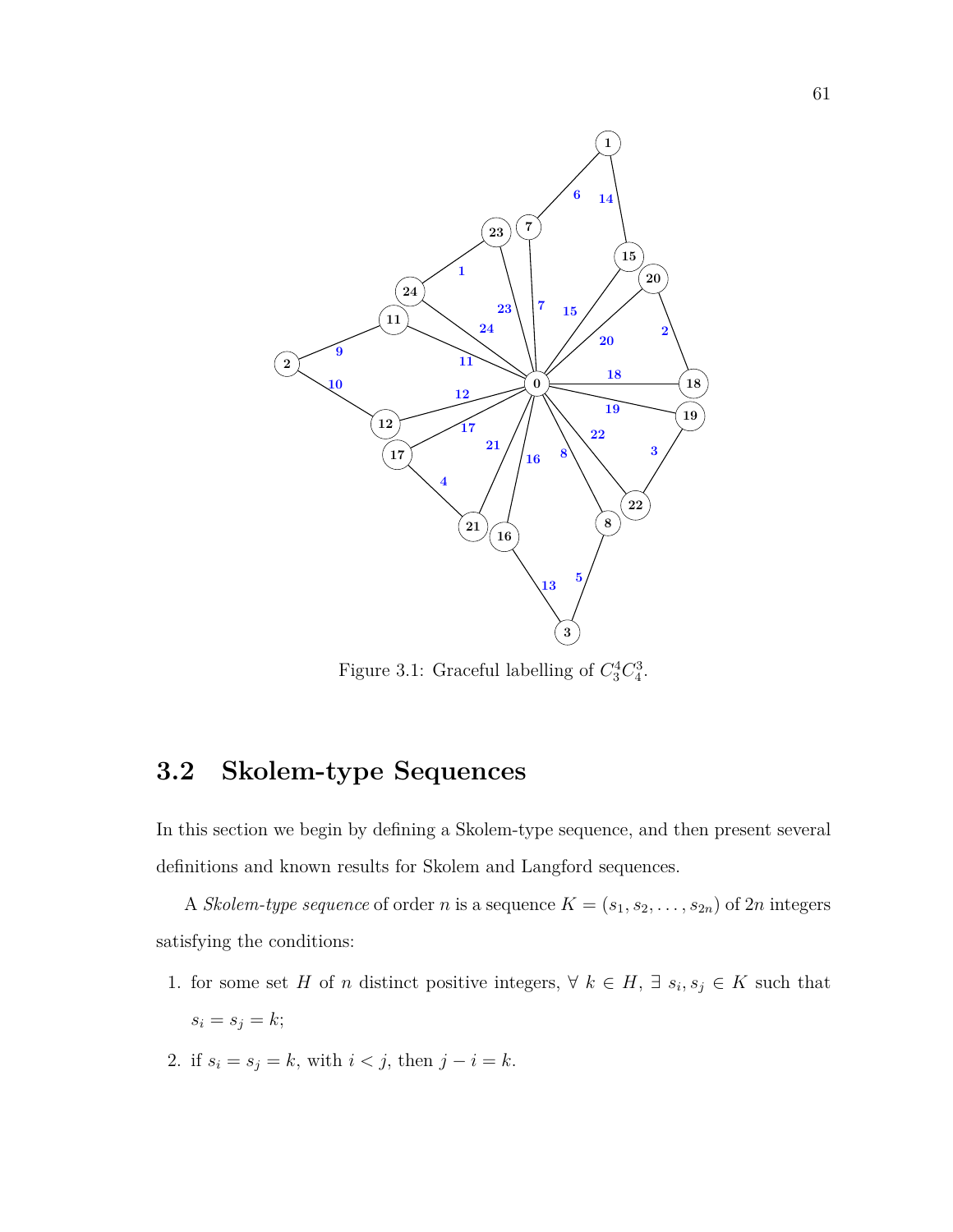For example,  $(6, 4, 1, 1, 3, 4, 6, 3)$  is a Skolem-type sequence of order 4 with  $H =$ *{*1*,* 3*,* 4*,* 6*}*. We can also write Skolem-type sequences by specifying the ordered pairs where identical elements of *H* occur, as follows  $\{(a_i, b_i) : i \in H, b_i - a_i = i\}$ . So, we could equivalently write the sequence  $\{(3,4), (5,8), (2,6), (1,7)\}$ . In the Skolemtype sequences if  $b_i > a_i$  we call  $b_i$  *right endpoint*. The definition of the Skolem-type sequence introduced in [\[2](#page-107-4)].

A *hooked Skolem-type sequence* of order *n* is a sequence  $hK = (s_1, s_2, \ldots, s_{2n+1})$  of 2*n*+1 integers satisfying the conditions of a Skolem-type sequence with the added condition that  $s_{2n} = 0$ . For example,  $(5, 3, 1, 1, 3, 5, 2, 0, 2)$  or equivalently  $\{(3, 4), (7, 9),$  $(2, 5), (1, 6)$ } is a hooked Skolem-type sequence of order 4 with  $H = \{1, 2, 3, 5\}$ .

A *(hooked) Langford sequence* with defect *d* and order *l* is a (hooked) Skolem-type sequence with  $H = [d, d + l - 1]$ . Necessary and sufficient conditions for the existence of Langford sequences are given in [[15](#page-108-4)].

Note that in this chapter, in the constructions,  $a_i$  and  $b_i$  or  $c_j$  and  $d_j$  or  $e_j$  and  $f_j$ represent the two positions in the Skolem-type sequence of the element *i* and *j*, with  $a_i < b_i, c_j < d_j$  and  $e_j < f_j$  with  $1 \leq i, j \leq n$ . When written in this form, we say that  $a_i, c_j,$  and  $e_j$  are left endpoints, and  $b_i, d_j,$  and  $f_j$  are right endpoints.

<span id="page-74-1"></span><span id="page-74-0"></span>**Construction 3.2.1.** *From Table [3.1](#page-74-0), we can construct a Langford sequence with defect*  $d \geq 1$  *and order*  $2d - 1$ *, (omitting row* 2 *when*  $d = 1$ *). We define*  $L_d^{2d-1}$  *to be exactly this sequence for*  $d \geq 1$ *.* 

|                                                    | $a_i$ |                                                                |
|----------------------------------------------------|-------|----------------------------------------------------------------|
| $\begin{array}{ c c } \hline 1 & d+2r \end{array}$ |       | $\begin{vmatrix} d-r & 2d+r & 0 \leq r \leq d-1 \end{vmatrix}$ |
|                                                    |       | $ 2 d+2r+1 2d-1-r 3d+r 0 \leq r \leq d-2$                      |

Table 3.1: Langford sequence,  $L_d^{2d-1}$ .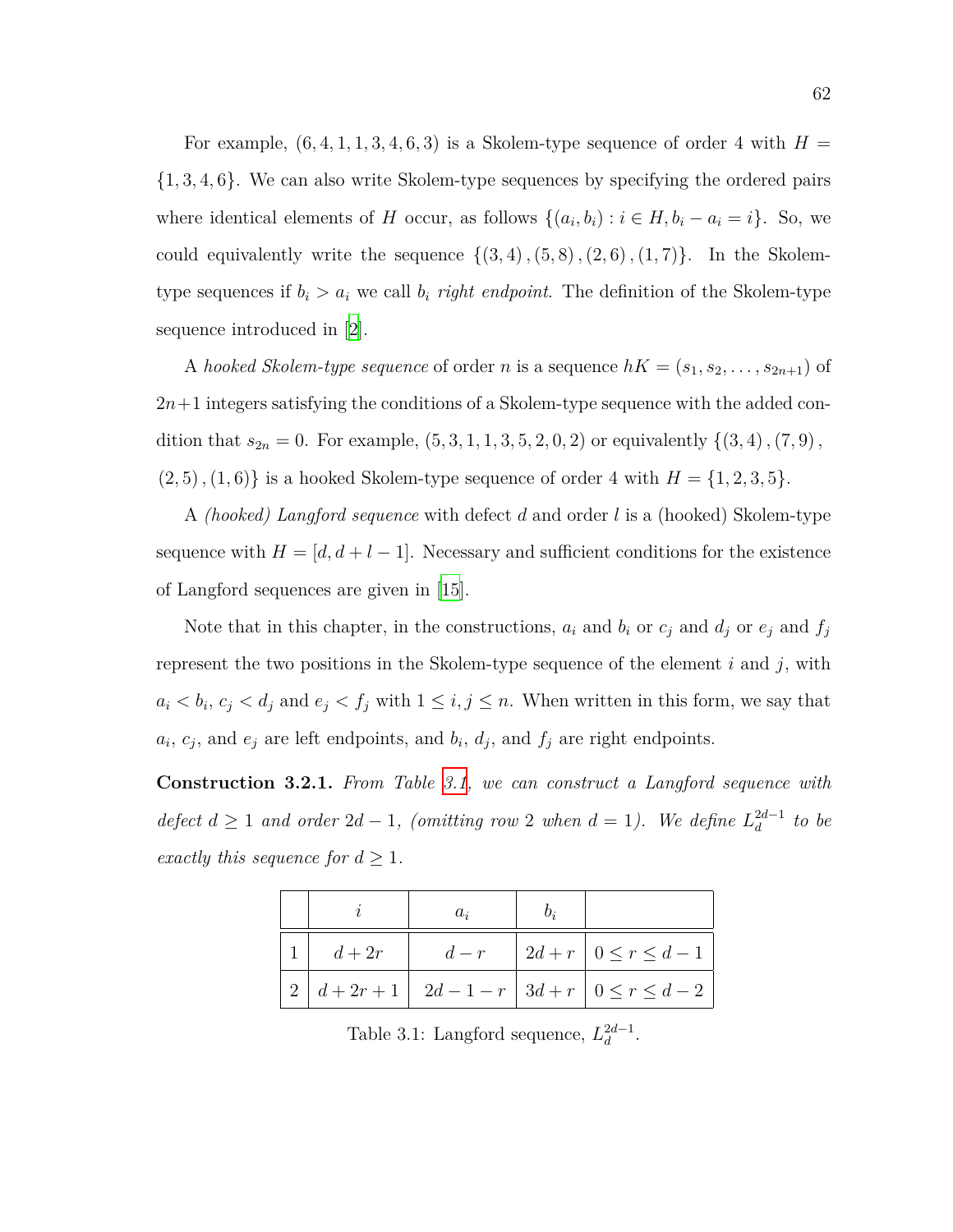Construction [3.2.1](#page-74-1) is new and it is straightforward to check that Construction [3.2.1](#page-74-1) gives a Langford sequence.

A *(hooked) Skolem sequence* of order *n* is a (hooked) Skolem-type sequence of order *n* with  $H = [1, n]$ . Necessary and sufficient conditions for the existence of Skolem sequences are given in [[16](#page-108-5)].

Let *m* and *n* be positive integers, with  $m \leq n$ . A *(hooked) near-Skolem sequence* of order *n* and defect *m* is a sequence  $nSm = (s_1, s_2, \ldots, s_{2n-2})$  is a (hooked) Skolem-type sequence of order  $n-1$  with  $H = [1, m-1] \cup [m+1, n]$ . For example,  $(1, 1, 6, 3, 7, 5, 3, 2, 6, 2, 5, 7)$  is a 4-near-Skolem sequence of order 7 and  $(2, 5, 2, 4, 6, 7, 5, 7)$ 4*,* 1*,* 1*,* 6*,* 0*,* 7) is a hooked 3-near-Skolem sequence of order 7. Necessary and sufficient conditions for the existence of near-Skolem sequences are given in[[14\]](#page-108-6).

Notice that there is a different use of defect in Langford and near-Skolem sequences. In Langford sequences the defect (*d*) is the smallest integer in the sequence, but in near-Skolem sequences the defect (*m*) is the integer omitted from the sequence.

<span id="page-75-1"></span>**Construction 3.2.2.** *From Table [3.2,](#page-75-0) we can construct a hooked near-Skolem sequence of order*  $n = 4m + 1$  *with*  $m \geq 3$  *and defect*  $n - 1$ *, (omitting row* 5 *when*  $m = 3$ .

<span id="page-75-0"></span>

|                | $\overline{\imath}$ | $a_i$        | $b_i$        |                     |
|----------------|---------------------|--------------|--------------|---------------------|
|                | $2r+1$              | $2m + 1 - r$ | $2m + 2 + r$ | $1 \leq r \leq 2m$  |
| $\overline{2}$ | $4m-4$              | $2m+2$       | $6m-2$       |                     |
| 3              | $4m-2$              | $2m+1$       | $6m-1$       |                     |
| 4              | $2m+2r$             | $5m-r$       | $7m+r$       | $0 \leq r \leq m-3$ |
| $\mathbf{5}$   | $2r+4$              | $6m-r-3$     | $6m + r + 1$ | $0 \leq r \leq m-4$ |
| 6              | $2m-2$              | 6m           | $8m-2$       |                     |
| 7              |                     | $7m-2$       | $7m-1$       |                     |
| 8              | 2                   | $8m-1$       | $8m+1$       |                     |

Table 3.2: Hooked near-Skolem sequence from Construction [3.2.2.](#page-75-1)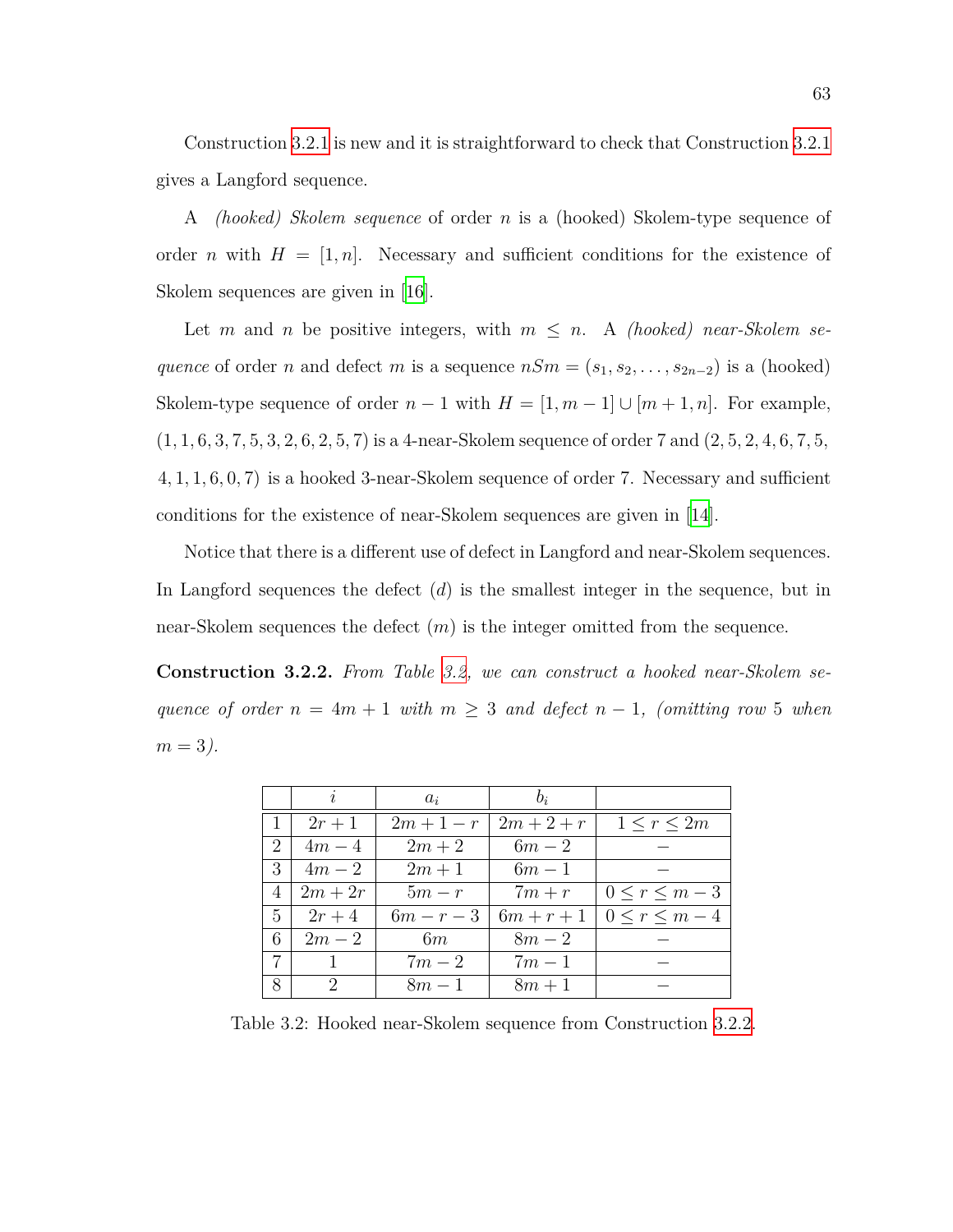|                | i             | $a_i$        | $b_i$        |                     |
|----------------|---------------|--------------|--------------|---------------------|
|                | $2r+1$        | $2m + 2 - r$ | $2m + 3 + r$ | $1\leq r\leq 2m+1$  |
| $\overline{2}$ | 4m            | $2m+2$       | $6m+2$       |                     |
| 3              | $4m-2$        | $2m+3$       | $6m+1$       |                     |
| 4              | $2m + 2 + 2r$ | $5m + 2 - r$ | $7m + 4 + r$ | $0 \leq r \leq m-3$ |
| 5              | $2r+4$        | $6m-r$       | $6m + 4 + r$ | $0 \leq r \leq m-3$ |
| 6              |               | $7m+2$       | $7m+3$       |                     |
| 7              | 2m            | $6m+3$       | $8m+3$       |                     |
| 8              | 2             | $8m+2$       | $8m+4$       |                     |

<span id="page-76-1"></span><span id="page-76-0"></span>**Construction 3.2.3.** *From Table [3.3,](#page-76-0) we can construct a near-Skolem sequence of order*  $n = 4m + 3$  *with*  $m \geq 2$  *and defect*  $n - 1$ *, (omitting row* 4*,* 5 *when*  $m = 2$ *).* 

Table 3.3: Near-Skolem sequence from Construction [3.2.3.](#page-76-1)

It is straightforward to check that Constructions [3.2.2](#page-75-1) and [3.2.3](#page-76-1) both produce the desired sequences. These constructions establish Lemma [3.2.4,](#page-76-2) which will be useful in Section [3.3](#page-79-0) and [3.5](#page-96-0) when labelling  $C_5^p$  $C_5^p$  and  $C_3^t C_5^p$  $^p_5.$ 

<span id="page-76-2"></span>**Lemma 3.2.4.** *If*  $n = 2k + 1$ *, with*  $k \geq 5$ *, then there exists a (hooked) near-Skolem sequence of order n, with defect*  $n-1$ *, which has no right endpoints in the positions*  $[1, k + 2]$ .

We now extend our definition of Skolem-type sequences to sequences where every pair of elements in *H* occurs exactly twice. A *two-fold Skolem-type sequence* of order *n* is a sequence  $(s_1, s_2, \ldots, s_{4n})$  of  $4n$  positive integers such that the following conditions hold:

1. for a set *H* of *n* distinct positive integers, for every  $p \in H$ , there exist exactly 2 disjoint pairs  $(s_i, s_j)$  and  $(s_{i'}, s_{j'})$  where  $s_i, s_j, s_{i'}, s_{j'} \in K_n^2$  such that  $s_i = s_j =$  $s_{i'} = s_{j'} = p$ ,

2. if  $s_i = s_j = p$  and  $s_{i'} = s_{j'} = p$  with  $i < j$  and  $i' < j'$ , then  $j - i = p$  and  $j' - i' = p$ . For example, (2*,* 3*,* 2*,* 3*,* 3*,* 2*,* 3*,* 2) is a two-fold Skolem-type sequence of order 2 with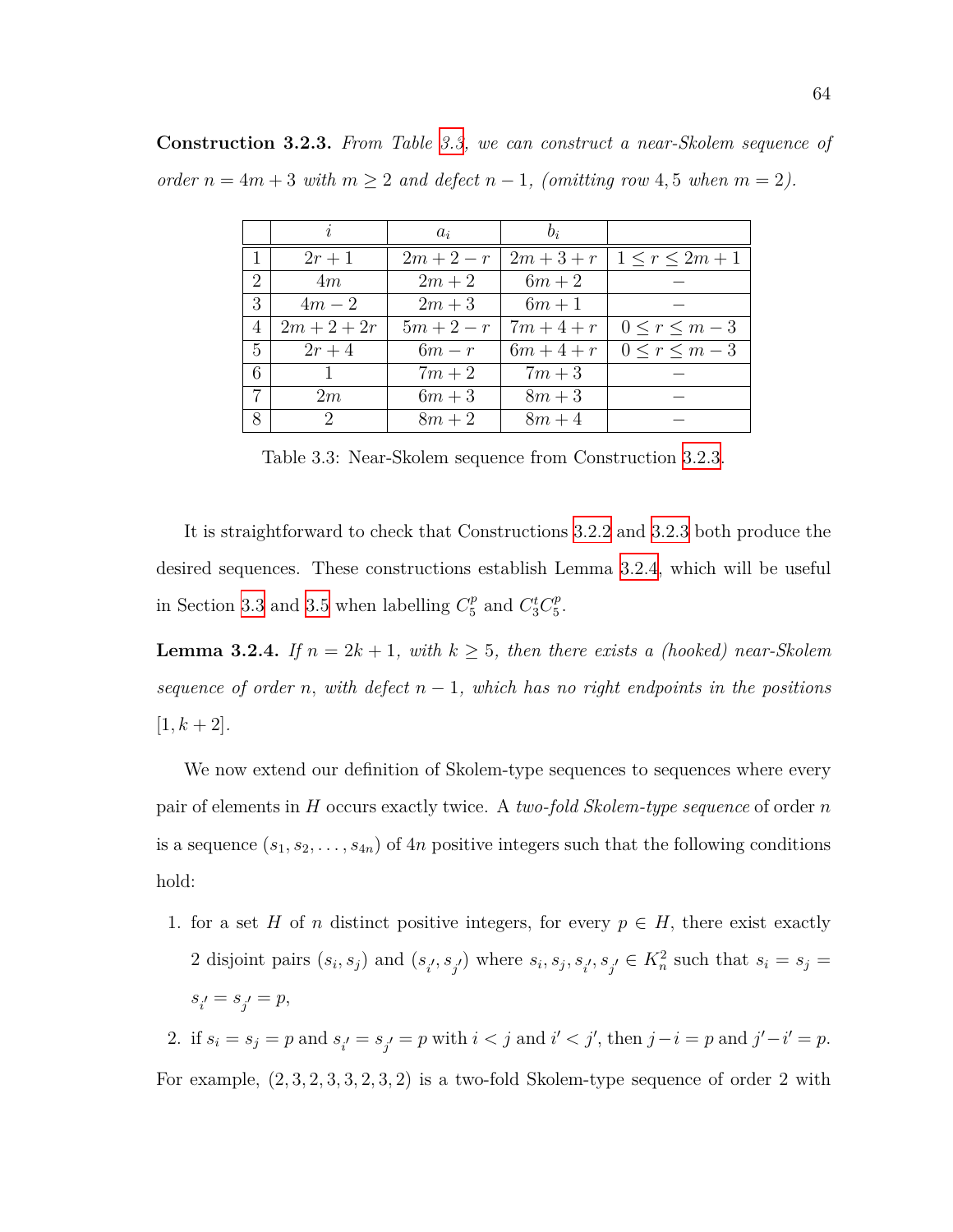<span id="page-77-1"></span> $H = \{2, 3\}.$ 

**Construction 3.2.5.** *From Table [3.4](#page-77-0), we can construct a two-fold Skolem-type sequence construction of order*  $n \geq 1$ *, where*  $H = \{1\} \cup \{4i | 1 \leq i \leq n-1\}$ *.* 

<span id="page-77-0"></span>

|  | $(c_i, d_i)$                                                                                             | $(e_i, f_i)$   |  |
|--|----------------------------------------------------------------------------------------------------------|----------------|--|
|  | $(2n-1, 2n)$                                                                                             | $(4n - 1, 4n)$ |  |
|  | $\left  2 \right  4r \left  (2n - 2r - 1, 2n + 2r - 1) \right  (2n - 2r, 2n + 2r)   1 \leq r \leq n - 1$ |                |  |

Table 3.4: Two-fold Skolem-type sequence from Construction [3.2.5](#page-77-1).

For example,  $(8, 8, 4, 4, 1, 1, 4, 4, 8, 8, 1, 1)$  is a two-fold Skolem-type sequence of order 3 with  $H = \{1, 4, 8\}$ , created using Construction [3.2.5.](#page-77-1)

A  $(2n+1, 2n+2)$ -extended two-fold Skolem-type sequence of order *n* is a sequence  $(\hat{s}_1, \hat{s}_2, \ldots, \hat{s}_{4n+2})$  of  $4n+2$  positive integers that satisfies the above conditions as well as  $\hat{s}_{2n+1} = \hat{s}_{2n+2} = 0$ .

<span id="page-77-2"></span>**Proposition 3.2.6.** *The following sequences are two-fold Skolem-type sequences:*

 $C^0 = \emptyset$ , (the sequence of length 0),  $C^1 = (2, 2, 2, 2)$ *, where*  $H = \{2\}$ *,*  $C^2 = (2, 3, 2, 3, 3, 2, 3, 2)$ *, where*  $H = \{2, 3\}$ *,*  $C^3 = (2, 2, 2, 2, 5, 3, 5, 3, 3, 5, 3, 5)$ *, where*  $H = \{2, 3, 5\}$ *, and*  $C^4 = (6, 6, 2, 2, 2, 2, 6, 6, 5, 3, 5, 3, 3, 5, 3, 5),$  where  $H = \{2, 3, 5, 6\},$ .

By placing restrictions on the nature of *H*, we can define two-fold Skolem and Langford sequences, similar to the way we defined the Skolem and Langford sequences.

A *double Skolem-type sequence* of order *l* and defect *d* is a sequence obtained by concatenating two existing Skolem-type sequences with the same defect and order, or by interlacing a hooked Skolem-type sequence with its reverse. For example,  $(4, 2, 3, 2, 4, 3)$  is a Langford sequence with  $d = 2$  and  $l = 3$  and  $(4, 2, 3, 2, 4, 3, 4, 2,$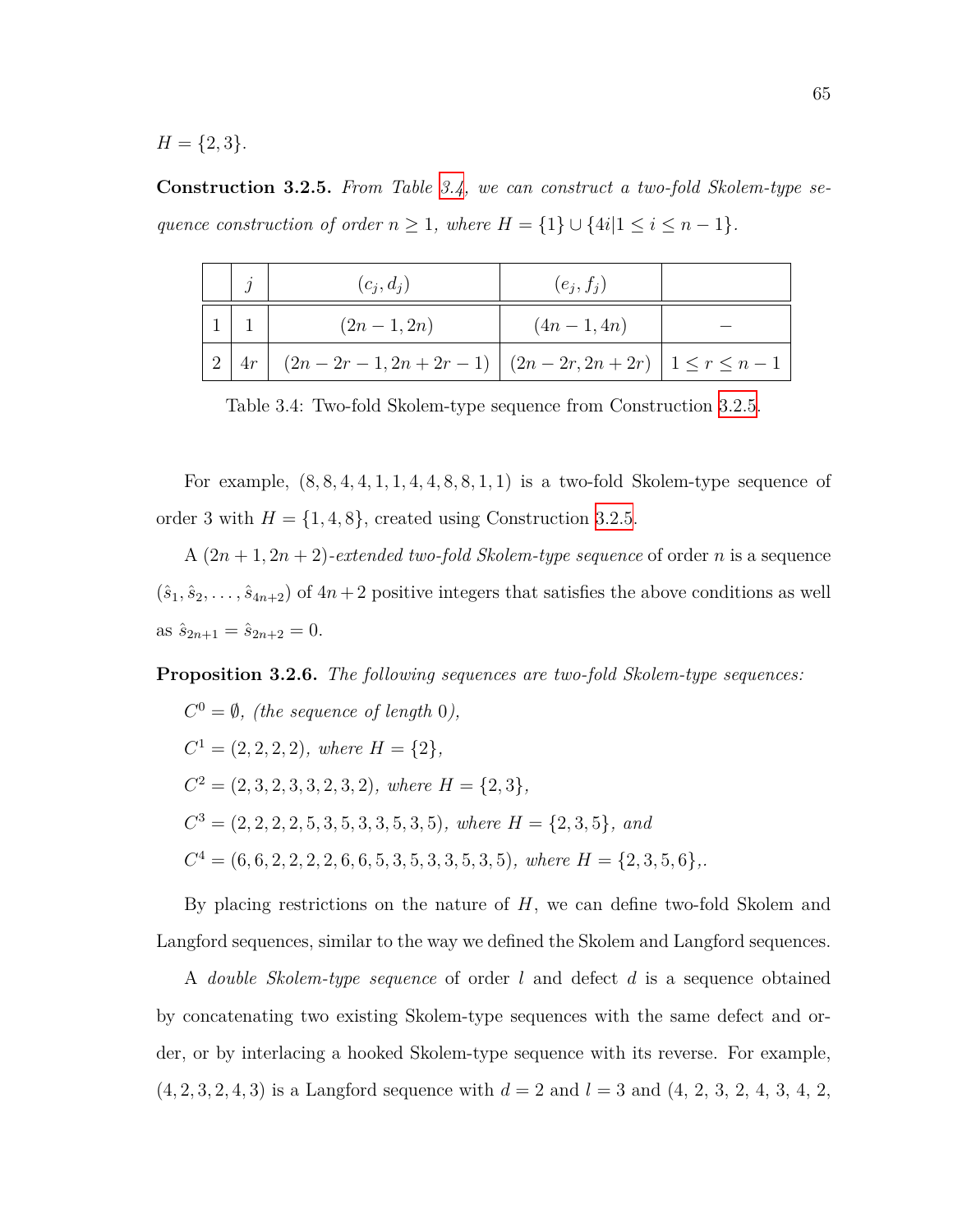3, 2, 4, 3) is a double Langford sequence with *d* = 2 and *l* = 3. Also, (8, 4, 7, 3, 6, 4, 3, 5, 8, 7, 6, 0, 5) is a hooked Langford sequence with  $d = 3$  and  $l = 6$ , and  $(8, 4, 7, ...)$ 3, 6, 4, 3, 5, 8, 7, 6, 5, 5, 6, 7, 8, 5, 3, 4, 6, 3, 7, 4, 8) is a double Langford sequence with  $d = 3$  and  $l = 6$ .

A *two-fold Skolem sequence* of order *n* is a two-fold Skolem-type sequence  $S_n^2 =$  $(s_1, s_2, \ldots, s_{4n})$  with  $H = [1, n]$ . The sequence  $(3, 1, 1, 3, 2, 2, 2, 2, 3, 1, 1, 3)$  is an example of a two-fold Skolem sequence of order 3. It is straightforward to show that two-fold Skolem sequences exist for any order *n* by concatenating Skolem sequences (possibly interlacing their hooks). However, in Tables [3.5](#page-78-0) and [3.6](#page-78-1) we introduce a different construction for two-fold Skolem sequences which will be useful later.

<span id="page-78-0"></span>

|                                 | $(c_i, d_i)$                                                                                                                                             | $(e_i, f_i)$                                     |                               |
|---------------------------------|----------------------------------------------------------------------------------------------------------------------------------------------------------|--------------------------------------------------|-------------------------------|
| $2r+1$                          | $\left(\frac{n+1}{2}-r,\frac{n+3}{2}+r\right)$                                                                                                           | $\left(\frac{3n+3}{2}-r,\frac{3n+5}{2}+r\right)$ | $0 \leq r \leq \frac{n-1}{2}$ |
| $\left\lfloor n-1\right\rfloor$ | $(2n+3,3n+2)$                                                                                                                                            | $\left(\frac{5n+5}{2}, \frac{7n+3}{2}\right)$    |                               |
|                                 | $3\left 2r+2\right $ $\left(\frac{5n+3}{2}-r,\frac{5n+3}{2}+r+2\right)$ $\left(\frac{7n+1}{2}-r,\frac{7n+1}{2}+r+2\right)$ $0 \leq r \leq \frac{n-5}{2}$ |                                                  |                               |

Table 3.5: Two-fold Skolem sequence construction of odd order *n*.

<span id="page-78-1"></span>

|                                                             | $(c_i, d_i)$                                                                                                                                                   | $(e_j, f_i)$                                                                  |  |
|-------------------------------------------------------------|----------------------------------------------------------------------------------------------------------------------------------------------------------------|-------------------------------------------------------------------------------|--|
| $\mid 1 \mid 2r+1$                                          | $\left(\frac{n}{2}-r,\frac{n+2}{2}+r\right)$                                                                                                                   | $\left(\frac{3n}{2}-r, \frac{3n+2}{2}+r\right)$ $0 \leq r \leq \frac{n-2}{2}$ |  |
| $\begin{array}{ c c c } \hline 2 & n \\ \hline \end{array}$ | $(2n+1,3n+1)$                                                                                                                                                  | $\left(\frac{5n+2}{2}, \frac{7n+2}{2}\right)$                                 |  |
|                                                             | $\left 3\right 2r+2\left  \left(\frac{5n}{2}-r,\frac{5n}{2}+r+2\right)\right  \left(\frac{7n}{2}-r,\frac{7n}{2}+r+2\right)\right  0 \leq r \leq \frac{n-4}{2}$ |                                                                               |  |

Table 3.6: Two-fold Skolem sequence construction of even order *n*.

A *two-fold Langford sequence* of order *l* and defect *d* is a two-fold Skolem-type sequence of order *l*,  $(l_1, l_2, \ldots, l_{4l})$  with  $H = [d, d + l - 1]$ . The sequence  $(7, 5, 7, 5, 6, 6, 5,$ 7*,* 5*,* 7*,* 6*,* 6) is an example of a two-fold Langford sequence with defect 5 and order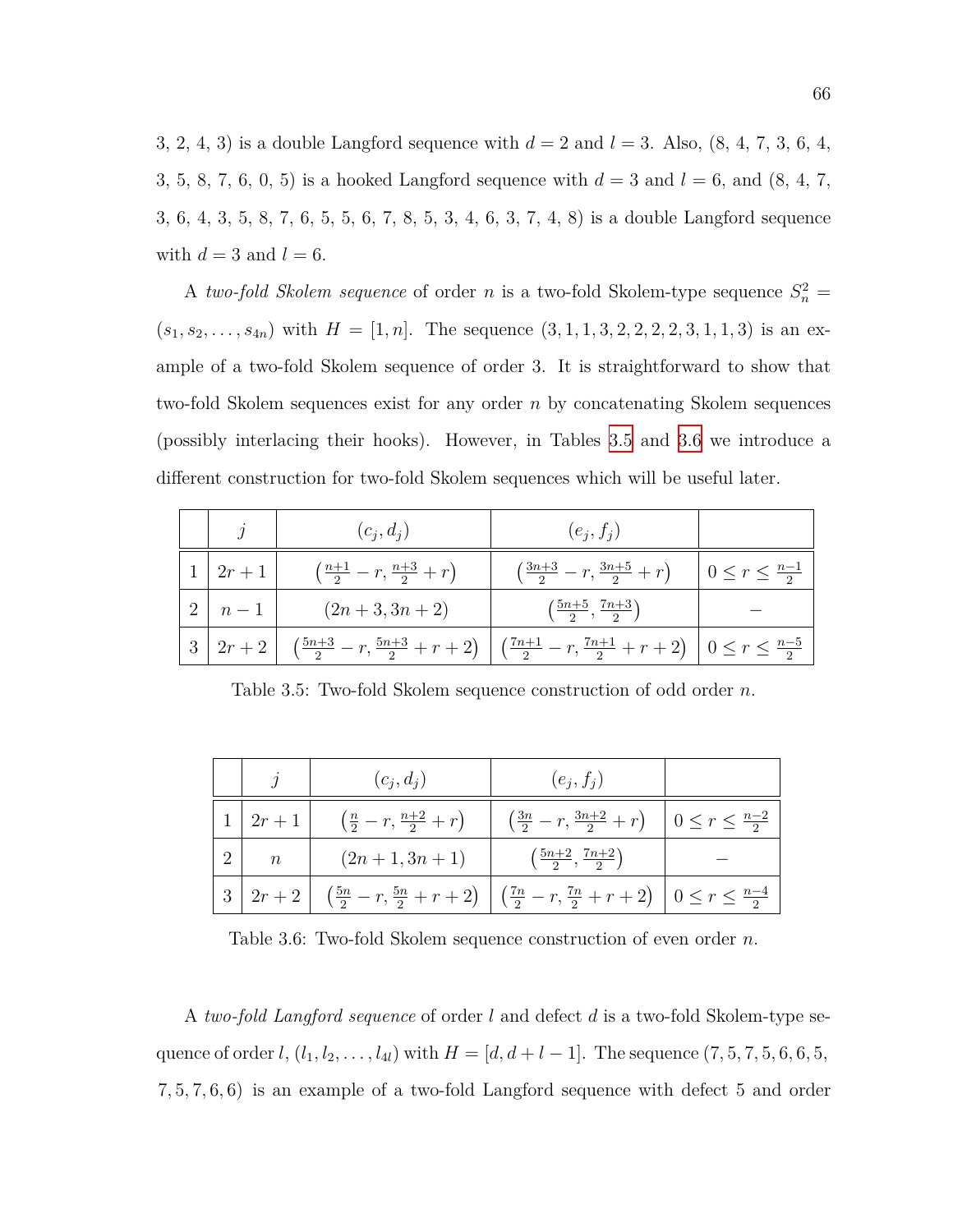3. Again, it is straightforward to show that a two-fold Langford sequence can be obtained by concatenating (hooked) Langford sequences. In Construction [3.2.7,](#page-79-1) we give a two-fold Langford sequence that is not constructed by concatenation that will be useful later.

<span id="page-79-1"></span>**Construction 3.2.7.** *From Table [3.7,](#page-79-2) we can construct a two-fold Langford sequence with defect*  $6k - 1$  *and order*  $4k - 1$ *, where*  $k \geq 1$ *.* 

<span id="page-79-2"></span>

|  | $(c_i, d_i)$                                                        | $(e_i, f_i)$                                          |  |
|--|---------------------------------------------------------------------|-------------------------------------------------------|--|
|  | $\begin{vmatrix} 1 & 10k - 2 - 2r \end{vmatrix}$ $(r, 10k - 2 - r)$ | $\left  (2k-1+r, 12k-3-r) \right  1 \leq r \leq 2k-1$ |  |
|  |                                                                     |                                                       |  |

Table 3.7: Two-fold Langford sequence with defect  $6k - 1$  and order  $4k - 1$ , where  $k \geq 1$ .

We summarize necessary and sufficient conditions for the existence of various useful Skolem-type sequences in Table [3.8](#page-80-0) as an aid for the reader.

## <span id="page-79-0"></span>**3.3 Labellings from Skolem-type sequences**

In this section, we use Skolem-type sequences to label variable windmills of different orders.

## **3.3.1 Constructions using Skolem-type sequences**

To begin, we discuss how to label  $C_3^t$  and  $C_5^p$  by using Skolem-type sequences. In [[19\]](#page-109-0), Yang et al. proved that the  $C_5^p$  $j_5^p$ is graceful when  $p \equiv 0,3 \pmod{4}$ . Bermond in [[4\]](#page-107-0) proved that the  $C_3^t$  is graceful when  $t \equiv 0, 1 \pmod{4}$ .

<span id="page-79-3"></span>**Construction 3.3.1.** *From a Skolem-type sequence or a hooked Skolem-type sequence* of order t, construct the pairs  $(a_i, b_i)$  such that  $b_i - a_i = i$  for  $1 \leq i \leq t$ . From these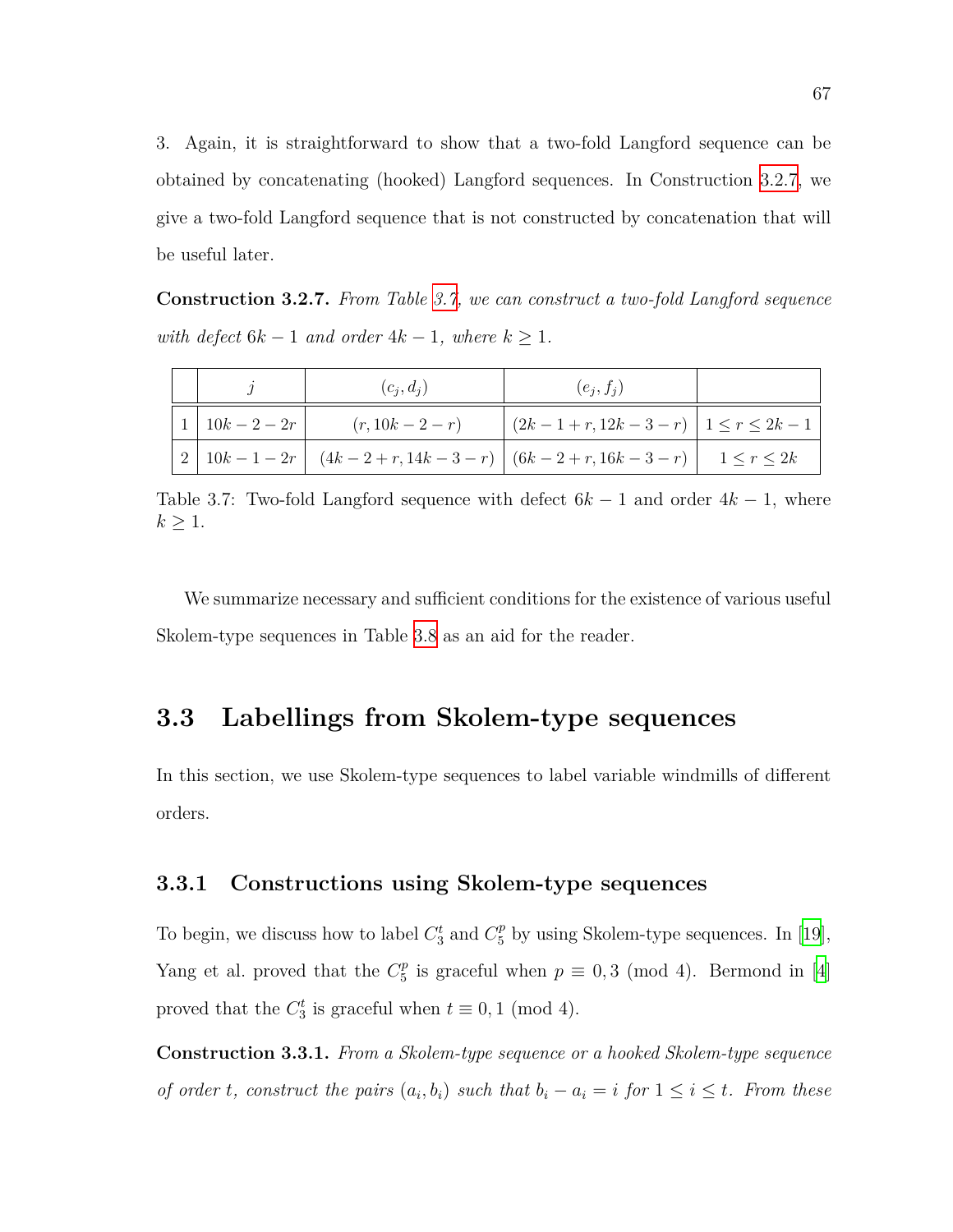<span id="page-80-0"></span>

| Sequence                                                  | Necessary and Sufficient conditions                                                                    | Reference                                                                                                                                                  |
|-----------------------------------------------------------|--------------------------------------------------------------------------------------------------------|------------------------------------------------------------------------------------------------------------------------------------------------------------|
| Skolem sequence of order $n$                              | $n \equiv 0, 1 \pmod{4}$                                                                               | 16                                                                                                                                                         |
| hooked Skolem sequence of order $n$                       | $n \equiv 2,3 \pmod{4}$                                                                                | $[12]$                                                                                                                                                     |
| Langford sequence of order $l$ and<br>defect $d$          | $l \geq 2d-1$ , $l \equiv 0,1 \pmod{4}$ and d is odd,<br>or $l \equiv 0, 3 \pmod{4}$ and d is even     | $\vert 15 \vert$                                                                                                                                           |
| hooked Langford sequence of order<br>$l$ and defect d     | $l(l-2d+1)+2\geq 0, l\equiv 2,3 \pmod{4}$<br>and d is odd, or $l \equiv 1,2 \pmod{4}$ and d is<br>even | $\left[15\right]$                                                                                                                                          |
| $m$ -near-Skolem sequence of order $n$                    | $n \equiv 0, 1 \pmod{4}$ and m is odd, or<br>$n \equiv 2,3 \pmod{4}$ and m is even                     | 14                                                                                                                                                         |
| hooked $m$ -near-Skolem sequence of<br>$\alpha$ order $n$ | $n \equiv 0, 1 \pmod{4}$ and m is even, or<br>$n \equiv 2,3 \pmod{4}$ and m is odd                     | $\left[14\right]$                                                                                                                                          |
| $m$ -fold Skolem sequence of order $n$                    | $n \equiv 0, 1 \pmod{4}$ and any m, or $n \equiv 2, 3$<br>(mod 4) and $m$ is even                      | $[3] % \includegraphics[width=0.9\columnwidth]{figures/fig_1a} \caption{Schematic diagram of the top of the top of the top of the right.} \label{fig:1} %$ |
| hooked $m$ -fold Skolem sequence of<br>$\alpha$ order $n$ | $n \equiv 2,3 \pmod{4}$ and m is odd                                                                   | $[3] % \includegraphics[width=0.9\columnwidth]{figures/fig_1a} \caption{Schematic diagram of the top of the top of the top of the right.} \label{fig:1} %$ |

Table 3.8: Summary of necessary and sufficient conditions for the existence of various Skolem-type sequences.

*pairs, along with an arbitrary positive integer <i>c*, form the triples  $(0, a_i + c, b_i + c)$ ,  $1 \leq i \leq t$ . The triples give a labelling of a  $C_3^t$ , with the central vertex labelled 0.

<span id="page-80-1"></span>**Lemma 3.3.2.** *Let*  $c \geq t$  *be an arbitrary positive integer.* 

- *1. Using any Skolem sequence of order t, with Construction [3.3.1](#page-79-3) gives the edge labels*  $[1, t] ∪ [c + 1, c + 2t]$ *, and the vertex labels from*  $\{0\} ∪ [c + 1, c + 2t]$ *, such that each nonzero label occurs exactly once, and*
- *2. using any hooked Skolem sequence of order t, with Construction [3.3.1](#page-79-3) gives the edge labels*  $[1, t]$  ∪  $[c + 1, c + 2t - 1]$  ∪  $\{c + 2t + 1\}$ *, and the vertex labels*  $\{0\}$  ∪  $[c+1, c+2t-1] \cup \{c+2t+1\}$ *, such that each nonzero label occurring exactly once.*

**Proof.** Start with a Skolem sequence  $S_t$  of order *t*, and construct the triples  $(0, a_i + c,$  $b_i + c \big)_{i=1}^t$  by using Construction [3.3.1.](#page-79-3) Since  $1 \le a_i \le 2t - 1$  and  $2 \le b_i \le 2t$ , and all *a*<sub>*i*</sub> and *b*<sub>*i*</sub> are distinct, the vertex labels are  $\{0\} \cup [c+1, c+2t]$ , where no vertex label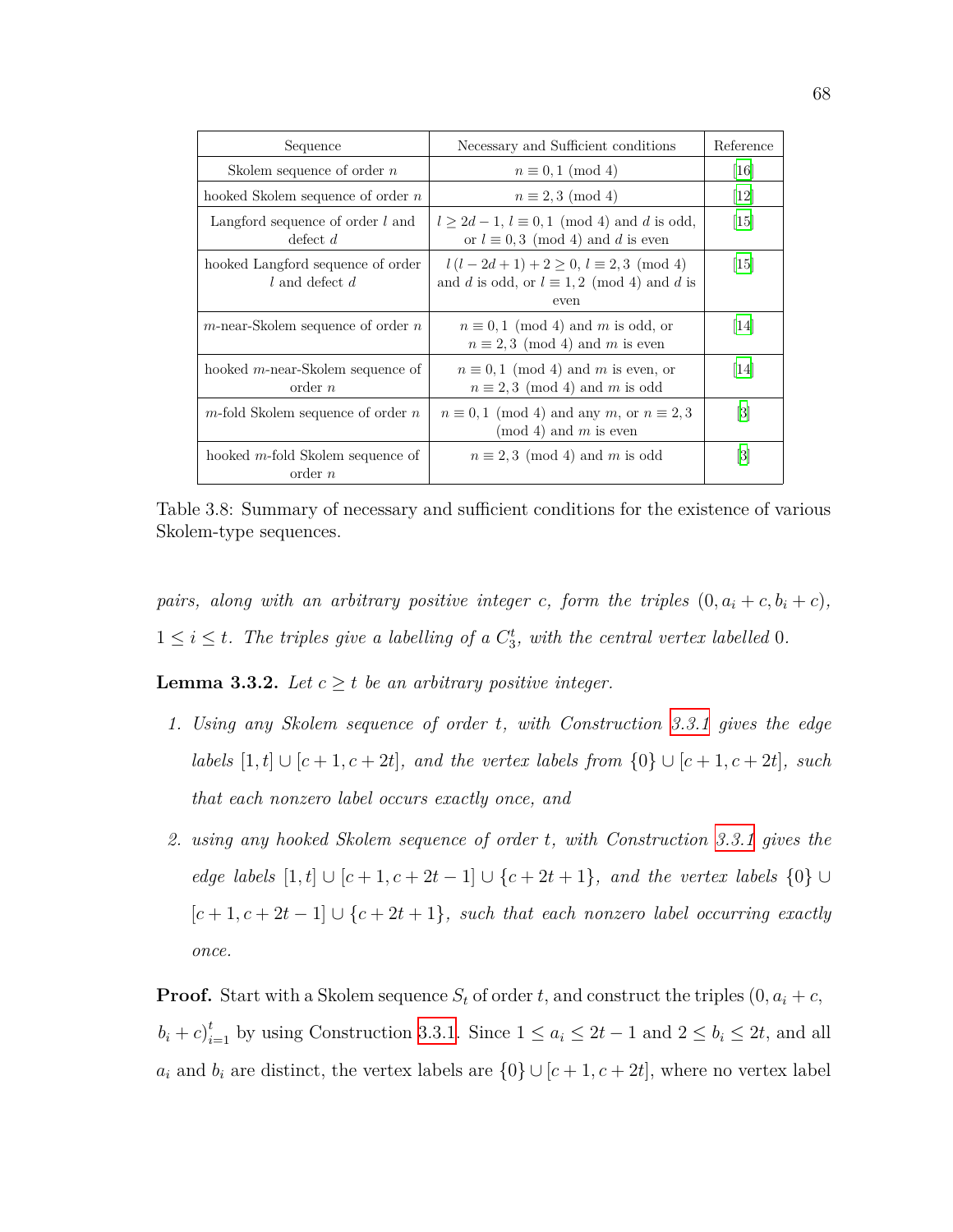other than 0 is repeated. Considering the edge labels, we see that they are  $b_i - a_i = i$ ,  $a_i + c$ , and  $b_i + c$ . Since by construction,  $1 \leq i \leq t$  and all the  $a_i$  and  $b_i$  are distinct, we obtain edge labels  $[1, t] \cup [c + 1, c + 2t]$ , a union of disjoint sets since  $c \geq t$ , all of which are distinct.

A similar argument holds for hooked Skolem sequences.

<span id="page-81-1"></span>**Construction 3.3.3.** *From a Skolem-type sequence or a hooked Skolem-type sequence* of order t, construct the pairs  $(a_i, b_i)$  such that  $b_i - a_i = i$ , for  $1 \leq i \leq t$ . From these *pairs, along with an arbitrary positive integer <i>c*, form the triples  $(0, i, b_i + c)$ ,  $1 \le i \le t$ . *The triples give a labelling of a*  $C_3^t$ *, with the central vertex labelled* 0*.* 

In the same fashion as Lemma [3.3.2,](#page-80-1) we obtain Lemma [3.3.4](#page-81-0).

### <span id="page-81-0"></span>**Lemma 3.3.4.**

- *1. Using any Skolem sequence with Construction [3.3.3](#page-81-1) and c ≥ t gives the edge labels* [1*, t*] *∪* [*c* + 1*, c* + 2*t*] *and the vertex labels from {*0*} ∪* [1*, t*] *∪* [*c* + 2*, c* + 2*t*]*, each nonzero label occurring exactly once, and*
- *2. using any hooked Skolem sequence with Construction [3.3.3](#page-81-1) and c ≥ t gives the edge labels*  $[1, t] ∪ [c + 1, c + 2t − 1] ∪ {c + 2t + 1}$  *and the vertex labels from*  ${0} ∪ ∪$ [1*, t*]*∪*[*c* + 2*, c* + 2*t −* 1*,* ]*∪{c* + 2*t* + 1*}, each nonzero label occurring exactly once.*

To illustrate Construction [3.3.1](#page-79-3) and [3.3.3,](#page-81-1) consider for example, (3, 1, 1, 3, 2, 0, 2), a hooked Skolem sequence of order 3 which yields the pairs (2*,* 3), (5*,* 7), (1*,* 4). Letting  $c = 3$ , these pairs yield the triples to near gracefully label a  $C_3^3$ :

1. (0*,* 5*,* 6)*,*(0*,* 8*,* 10), and (0*,* 4*,* 7) by Construction [3.3.1,](#page-79-3)

2. (0*,* 1*,* 6)*,*(0*,* 2*,* 10), and (0*,* 3*,* 7) by Construction [3.3.3.](#page-81-1)

Taking *c* = *t* and considering only Skolem and hooked Skolem sequences in Constructions [3.3.1](#page-79-3) and [3.3.3](#page-81-1), we can use the resulting triples to (near) gracefully label Dutch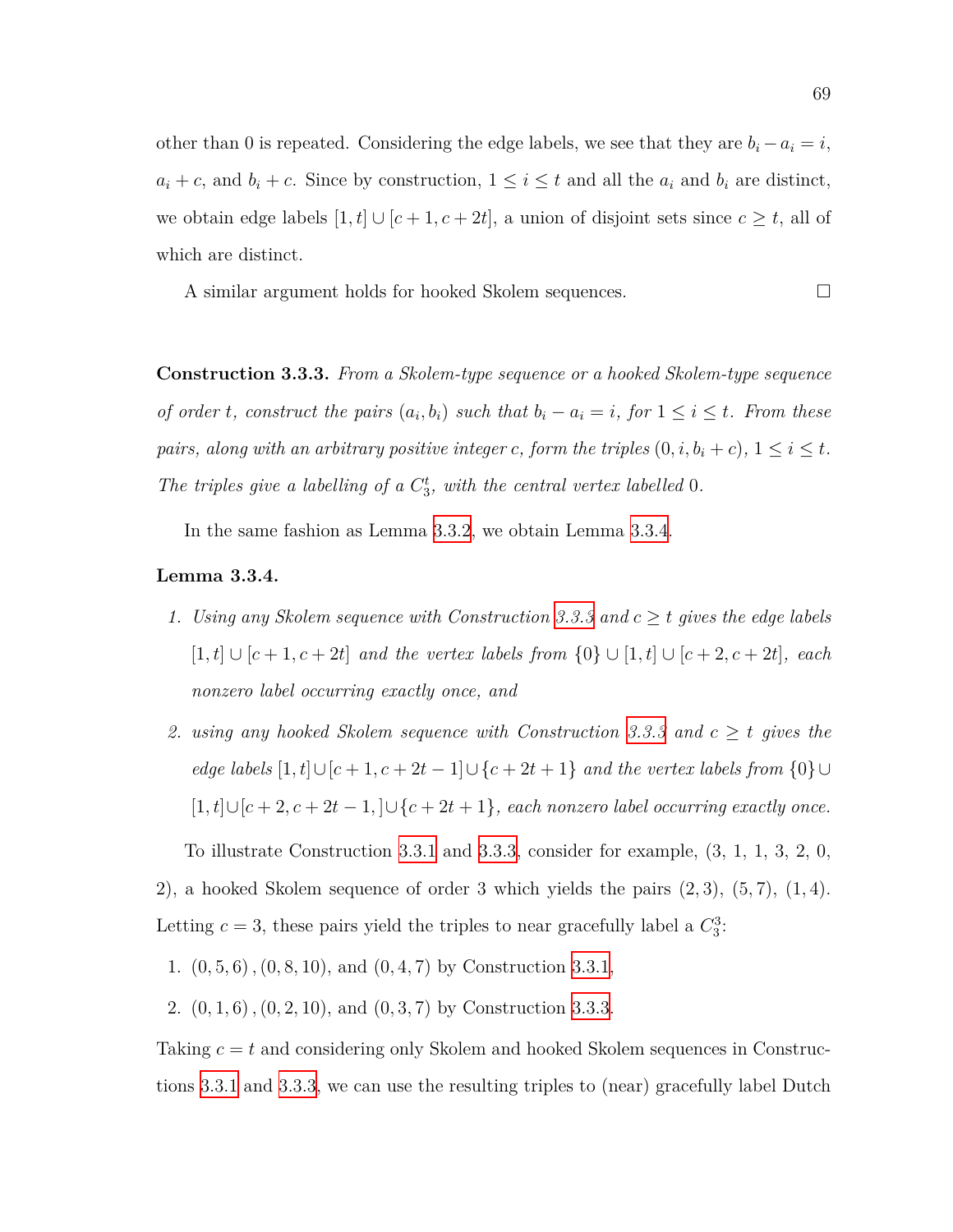windmills  $(C_3^t)$  for any  $t \geq 1$  $t \geq 1$ , as well as some related graphs. See [[6](#page-107-2)] and [1].

We make note of one more special case of a Skolem-type sequence used with Construction [3.3.1.](#page-79-3)

<span id="page-82-1"></span>**Lemma 3.3.5.** *Using a Langford sequence with Construction* [3.3.1](#page-79-3) and  $c \geq d + l - 1$ *gives edge labels*  $[d, d+l-1] \cup [c+1, c+2l]$  *and vertex labels from*  $\{0\} \cup [c+1, c+2l]$ *, each nonzero label occurring exactly once.*

Koh, Rogers, Lee, and Toh [[10](#page-108-0)] conjectured that  $C_n^t$  is graceful if and only if  $nt \equiv 0,3 \pmod{4}$ . In 2005, Yang et al. in [\[19\]](#page-109-0) have shown the conjecture true for  $n = 5$ . In Theorem [3.3.7](#page-83-0), we prove that  $G = C_5^p$  $j_5^p$  is near graceful when  $p \equiv 1, 2 \pmod{4}$ , and verify that *G* is graceful when  $p \equiv 0, 3 \pmod{4}$  through the use of (hooked) Skolem and (hooked) near-Skolem sequences. Then, in Section 5, we use this construction to prove (near) graceful labellings exist for families of  $C_3^t C_5^p$  $_5^p$ . In Construction [3.3.6](#page-82-0) we will use (hooked) Skolem and (hooked) near-Skolem sequences together to form the 5-tuples to label a  $C_5^p$  $^p_5.$ 

<span id="page-82-0"></span>**Construction 3.3.6.** *Let*  $p > 0$ *. Given a (hooked) Skolem sequence*  $S_1$  *of order*  $p = 4m + k$  where  $0 \leq k \leq 3$ , construct the pairs  $(a_i, b_i)$  such that  $b_i - a_i = i$  for  $1 \leq i \leq p$ . Select Skolem sequence  $S_2$  and construct the pairs  $(c_j, d_j)$  as follows.

- *1. For k* = 0*, select the Skolem sequence of order* 2*p using Table [3.12](#page-109-3), in Appendix A.*
- *2. For k* = 1*, select the hooked Skolem sequence of order* 2*p using Table [3.14,](#page-110-0) in Appendix A.*
- *3. For k* = 2*, select the hooked near-Skolem sequence of order* 2*p*+1 *using Table [3.2](#page-75-0).*
- *4. For k* = 3*, select the near-Skolem sequence of order* 2*p* + 1 *using Table [3.3.](#page-76-0)*

*Then form the* 5*-tuple*  $(0, d_{b_i} + p, b_i, a_i, d_{a_i} + p)$  *for each*  $1 \leq i \leq p$ *.* 

Note that by construction, for  $k = 0$  and  $k = 1$ , no right endpoints occur in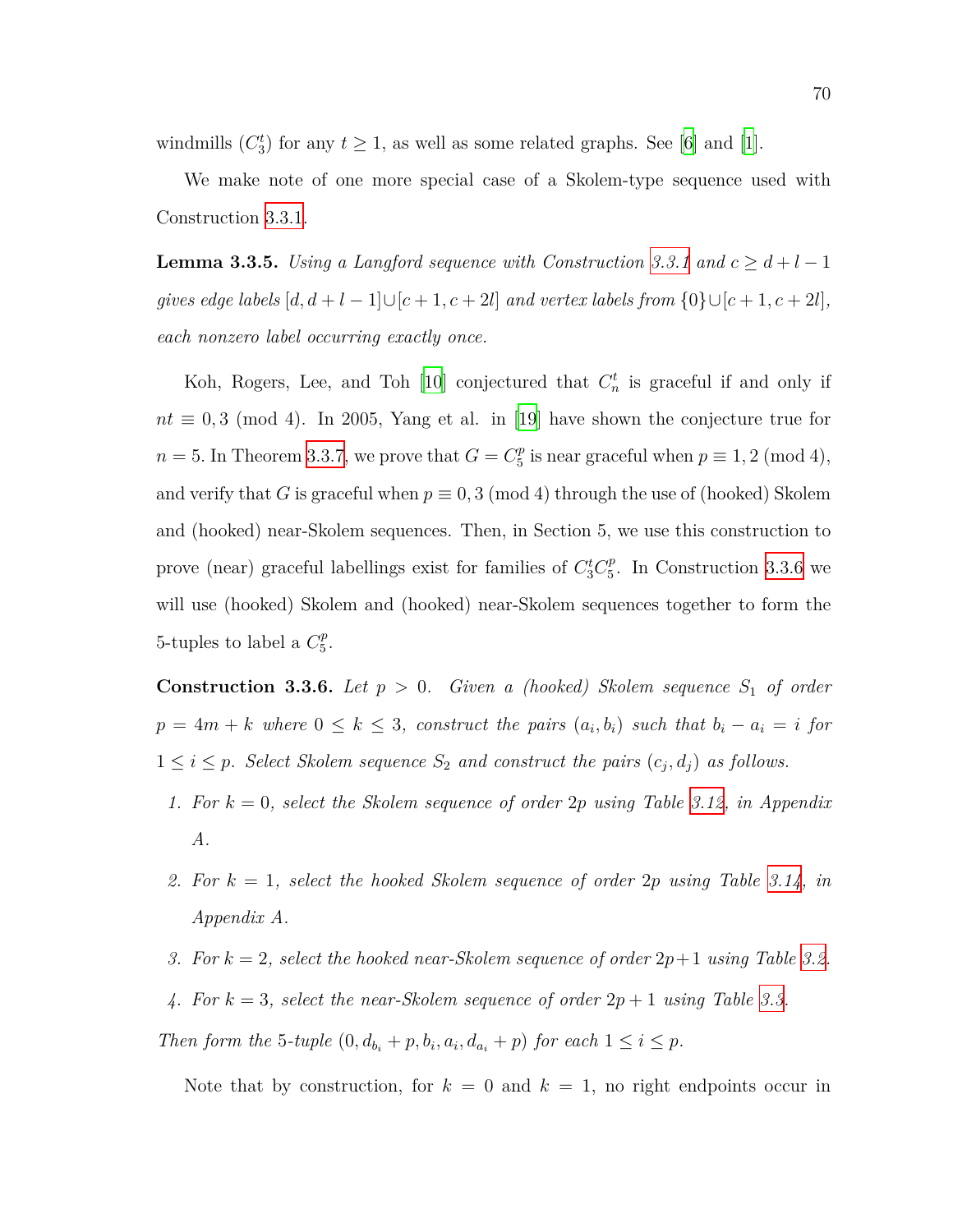positions 1 to *p* of  $S_2$ . Similarly,  $S_2$  has no right endpoints in positions  $1, 2, \ldots, p-1$ , nor in  $p + 1$  when  $k = 2$  and  $k = 3$ .

<span id="page-83-0"></span>**Theorem 3.3.7.** *If*  $G = C_5^p$  $E_5^p$ , then *G* is near graceful when  $p \equiv 1, 2 \pmod{4}$  and *G* is *graceful when*  $p \equiv 0, 3 \pmod{4}$ .

### **Proof.**

**Case 1:** Let  $p \equiv 1 \pmod{4}$ . Form the 5-tuples  $(0, d_{b_i} + p, b_i, a_i, d_{a_i} + p)$  for each  $1 \leq i \leq p$  as indicated in Construction [3.3.6.](#page-82-0) We begin by considering the vertex labels used by the 5-tuples.

Note that from the Skolem sequence  $S_1$  the entries  $a_i$  and  $b_i$  in the third and fourth entries of the 5-tuples give the distinct numbers [1*,* 2*p*]. As we know, there are no right endpoints  $(d_i)$  in the first  $p$  positions in the hooked Skolem sequence. The first right endpoint is in position  $p + 1$ , so the set of possible positions for right endpoints are  $[p+1, 4p-1] \cup \{4p+1\}$ . Thus, the second and fifth entries of the 5-tuples are all elements of  $[2p + 1, 5p - 1] \cup \{5p + 1\}$ . In Skolem sequences,  $a_i$  and  $b_i$  are distinct, so in the hooked Skolem sequence,  $d_{a_i}$  and  $d_{b_i}$  are distinct. Further, we know that the entries  $a_i$  and  $b_i$  on the third and fourth entries of the 5-tuples give the distinct numbers [1, 2*p*], and  $d_{a_i}, d_{b_i} \geq p+1$  so the minimum value of the second and fifth entries of the 5-tuples is  $2p + 1$ . Therefore, all the nonzero entries of the 5-tuples are distinct.

From the above discussion, it is clear that the only vertex label repeated is 0 (*p* times), and that all vertices are distinct and come from the set  $[0, 5p - 1] \cup \{5p + 1\}$ .

We now consider the edge labels defined by the difference between subsequent entries (taken cyclically) in the 5-tuple  $(0, d_{b_i} + p, b_i, a_i, d_{a_i} + p)$ .

Since  $b_i - a_i = i$ , these differences are all distinct and comprise the set [1*, p*]. Based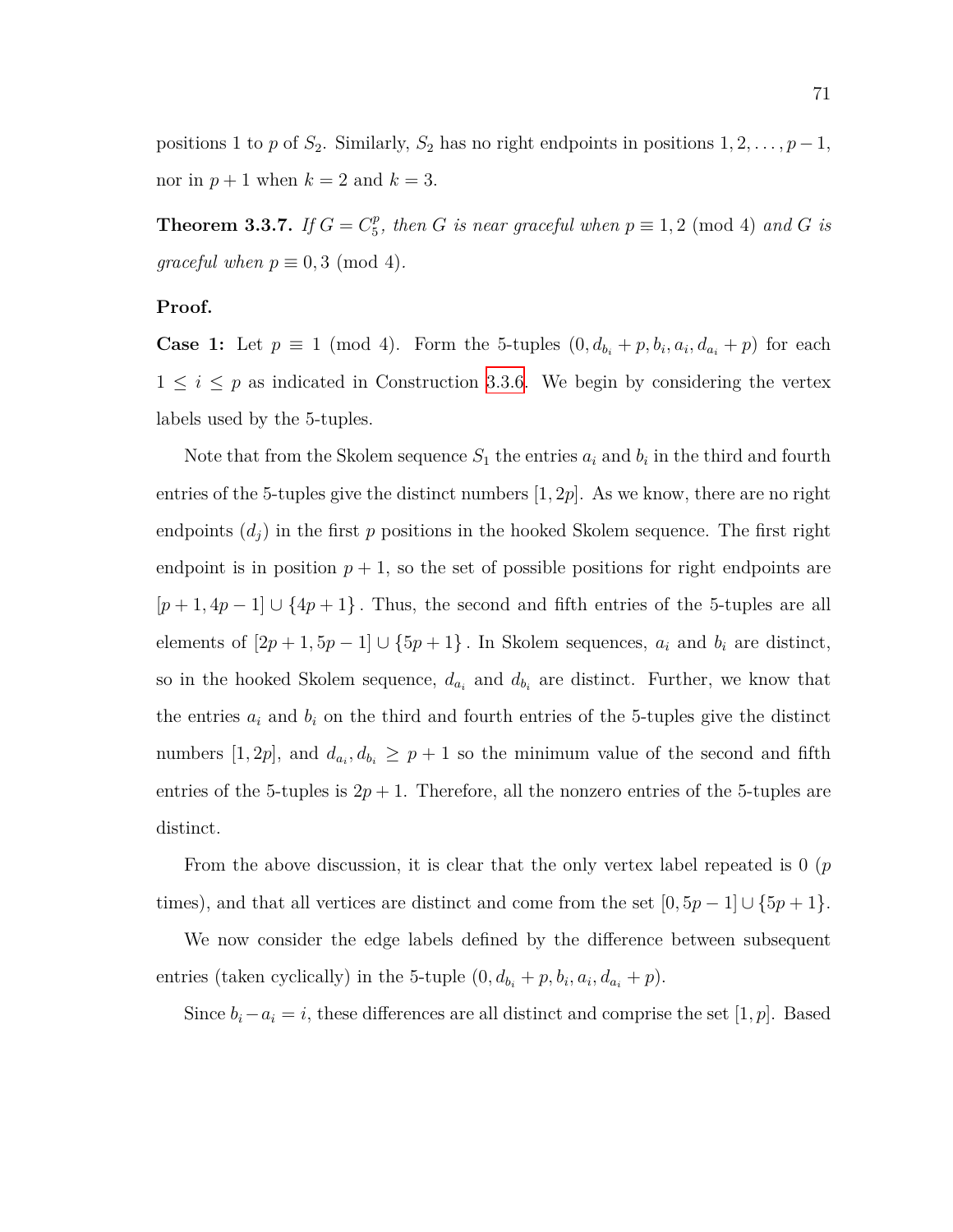on our previous discussion, the differences between  $d_{b_i} + p$  and 0 and the differences between  $d_{a_i} + p$  and 0 give distinct numbers from the set  $[2p + 1, 5p - 1] \cup \{5p + 1\}$ . Considering the remaining differences, we see that  $(d_{b_i} + p) - b_i = (d_{b_i} - b_i) + p = c_{b_i} + p$  and  $(d_{a_i} + p) - a_i = (d_{a_i} - a_i) + p = c_{a_i} + p$ . These differences are all distinct numbers in the set  $[p+1, 5p-1]$ . Since  $\bigcup^{p}$ *i*=1  ${a_i, b_i} = [1, p]$ , then  $\bigcup^p$ *i*=1 *{c<sup>a</sup><sup>i</sup> , c<sup>b</sup><sup>i</sup> , d<sup>a</sup><sup>i</sup> , d<sup>b</sup><sup>i</sup> }* = [1*,* 4*p −* 1] *∪*  $\{4p+1\}$ , and hence  $\bigcup^{p}$ *i*=1 {*c*<sub>*ai*</sub> + *p, c*<sub>*bi*</sub> + *p, d*<sub>*ai*</sub> + *p, d*<sub>*bi*</sub> + *p*} is exactly  $[p + 1, 5p - 1]$  ∪  $\{5p+1\}$ , since all the  $c_j$  and  $d_j$  are distinct.

From the above discussion, it is clear that all edges are distinct and are exactly the set  $[1, 5p - 1] \cup \{5p + 1\}$ . We can conclude that since the vertex labels are a subset of  $[0, 5p - 1] \cup \{5p + 1\}$ , each nonzero label occurring exactly once, and the edge labels are exactly  $[1, 5p - 1] \cup \{5p + 1\}$ ,  $C_5^p$  $\frac{p}{5}$  can be near gracefully labelled when  $p \equiv 1 \pmod{4}$ .

**Case 2:** The case  $p \equiv 0 \pmod{4}$ , is proved similarly to Case 1. Use a Skolem sequence to construct the pairs  $a_i$  and  $b_i$ . Instead of a hooked Skolem sequence, use a Skolem sequence to construct the pairs  $d_{a_i}$  and  $d_{b_i}$ . The resulting  $C_5^p$  $\frac{p}{5}$  can be gracefully labelled when  $p \equiv 0 \pmod{4}$ .

**Case 3:** If  $p \equiv 2 \pmod{4}$  and  $p > 2$ , the statement is proved similarly to Case 1. Instead of a Skolem sequence, use a hooked Skolem sequence to construct the pairs  $a_i$  and  $b_i$ . Instead of a hooked Skolem sequence, use a hooked near-Skolem sequence to construct the pairs  $d_{a_i}$  and  $d_{b_i}$ . We know such a sequence exists by Lemma [3.2.4.](#page-76-2) For  $p = 2$ , use the 5-tuples  $(0, 11, 2, 9, 1)$  and  $(0, 6, 3, 7, 5)$ . Therefore,  $C_5^p$  $_5^p$  can be near gracefully labelled when  $p \equiv 2 \pmod{4}$ .

**Case 4:** If  $p \equiv 3 \pmod{4}$  and  $p > 3$ , the statement is proved similarly to Case 1. Instead of a Skolem sequence, use a hooked Skolem sequence to construct the pairs *a<sup>i</sup>* and *b<sup>i</sup>* . Instead of a hooked Skolem sequence, use a near-Skolem sequence to construct the pairs  $d_{a_i}$  and  $d_{b_i}$ . We know such a sequence exists by Lemma [3.2.4.](#page-76-2) For  $p = 3$ ,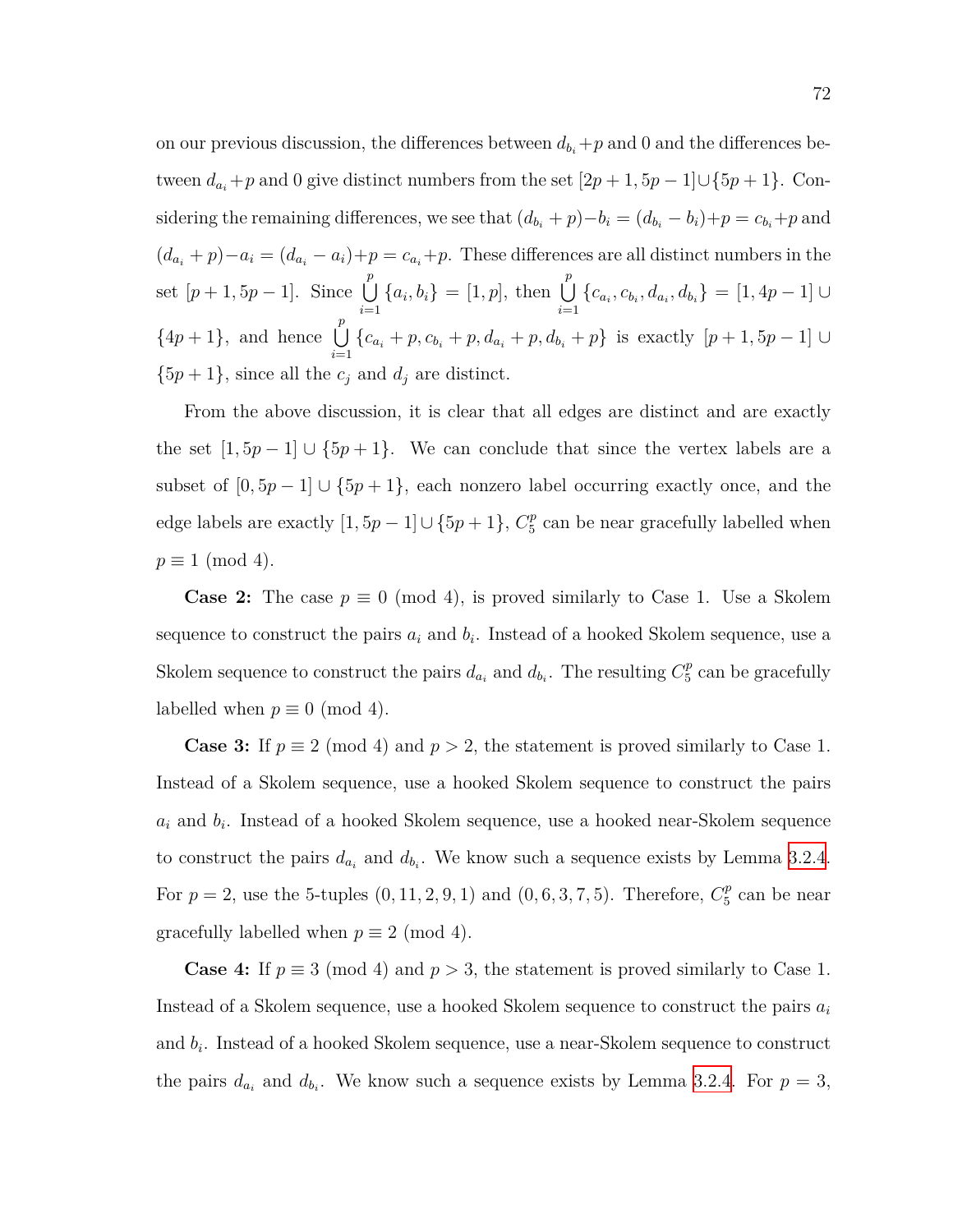use the 5-tuples  $(0, 15, 1, 14, 12)$ ,  $(0, 5, 6, 3, 10)$  and  $(0, 9, 13, 2, 8)$ . Therefore,  $C_5^p$  $_5^p$  can be gracefully labelled when  $p \equiv 3 \pmod{4}$ .

## **3.3.2 Constructions using two-fold Skolem-type sequences**

<span id="page-85-0"></span>In this section we discuss how to label  $C_4^s$  using two-fold Skolem-type sequences.

**Construction 3.3.8.** *From a two-fold Skolem-type sequence of order s, construct the* pairs of the form  $(c_j, d_j)$  and  $(e_j, f_j)$  where  $c_j, d_j, e_j$ , and  $f_j$  are the entries where *j occurs in the two-fold Skolem-type sequence,*  $c_j < d_j, e_j < f_j$ , with  $j \in H$  and  $d_j - c_j = f_j - e_j = j$ . From these pairs we can obtain *s* quadruples of the form  $(0, d_j + c, j, f_j + c)$ , where *c* is a fixed positive integer. These quadruples admit a *labelling of*  $C_4^s$ .

In this chapter, we will use Construction [3.3.8](#page-85-0) with a variety of two-fold Skolemtype sequences which will produce edge and vertex labels as given in Table [3.9](#page-86-0). The symbols *t* and *c* are constants, *s* and *l* are the order of the sequences, and *d* is the defect of the Langford sequence.

**Lemma 3.3.9.** *The results in Table [3.9](#page-86-0) are correct, with each nonzero label occurring exactly once.*

**Proof.** We will prove that the result in the first row of Table [3.9](#page-86-0) is correct. The other rows follow similarly.

From a two-fold Skolem sequence  $S_s^2$  made up of pairs  $(c_j, d_j)$  and  $(e_j, f_j)$ , construct the quadruples  $(0, d_j + c, j, f_j + c)_{j=1}^s$  as given by Construction [3.3.8](#page-85-0) with  $c \geq s - 1$ . As we know  $2 \le d_j \le 4s - 1$  and  $4 \le f_j \le 4s$  and  $1 \le j \le s$ , all the vertex labels will be distinct and from the set  $[1, s] \cup [c + 2, c + 4s]$ , except 0, which will be repeated *s* times. Considering the differences of these quadruples, we see that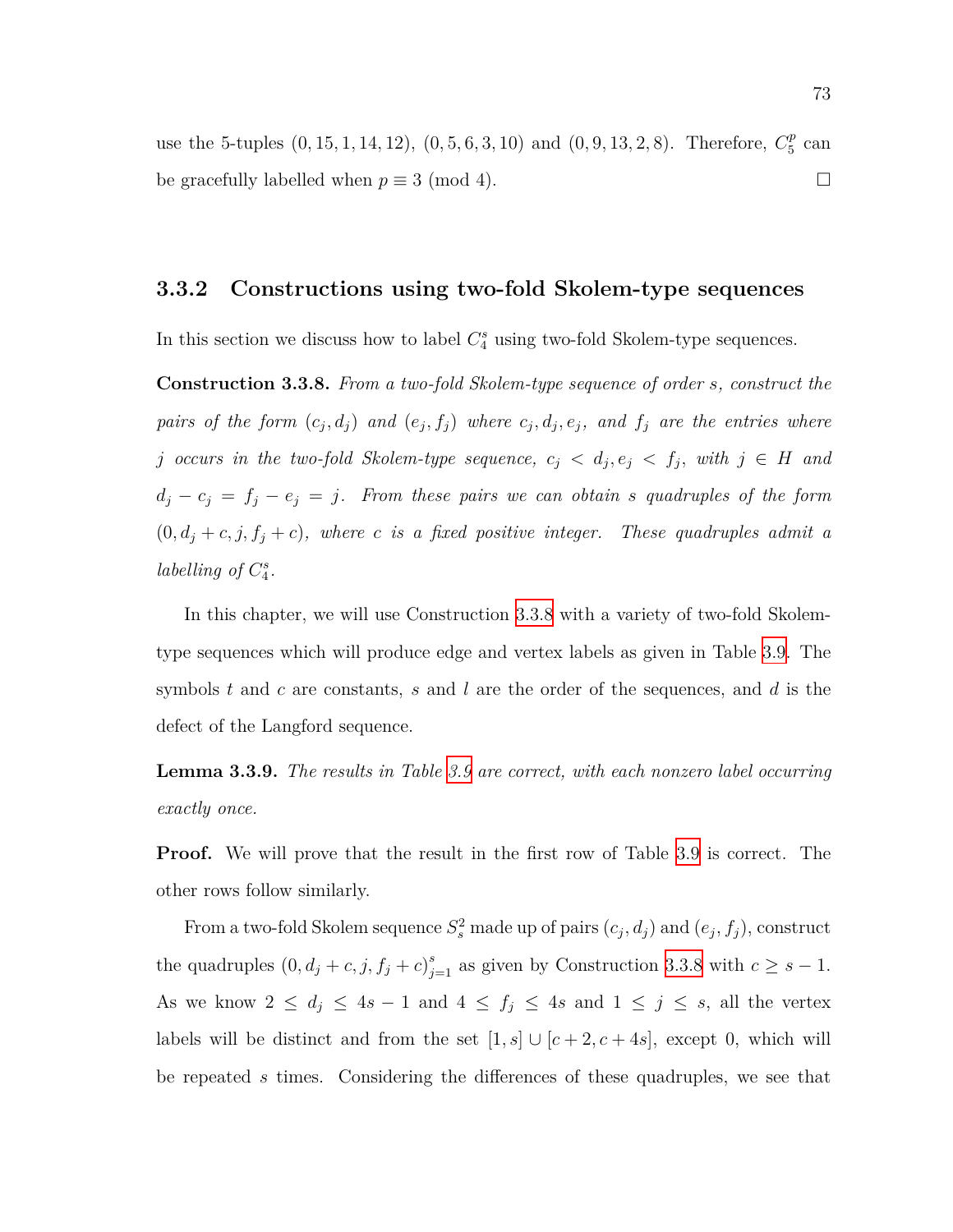<span id="page-86-0"></span>

| Sequence                                                                                                  | Edge labels are: | Vertex labels from:                                   |
|-----------------------------------------------------------------------------------------------------------|------------------|-------------------------------------------------------|
| Two-fold Skolem sequences of order<br>$s \leq c+1$                                                        | $[c+1, c+4s]$    | $[0, s] \cup [c+2, c+4s]$                             |
| Two-fold Skolem sequences from Table 3.5<br>of order $s \leq 2c + 1$ and s is odd                         | $[c+1, c+4s]$    | $[0,s] \cup [c + \frac{s+3}{2}, c + 4s]$              |
| Two-fold Skolem sequences from Table 3.6<br>of order $s \leq 2c$ and s is even                            | $[c+1, c+4s]$    | $[0,s] \cup [c + \frac{s+2}{2}, c + 4s]$              |
| Double Langford sequence from Table 3.1<br>with defect $d \leq c+1$ and order l                           | $[c+1, c+4l]$    | $\{0\} \cup [d, 3d - 2] \cup [c + 2d, c + 4l]$        |
| Double Skolem sequences of order<br>$s \le 2c + 2$ from Table 3.12, 3.14                                  | $[c+1, c+4s]$    | $[0,s] \cup [c + \frac{s+4}{2}, c + 4s]$              |
| Double Skolem sequences of order<br>$s \leq 2c + 1$ from Table 3.13, 3.15                                 | $[c+1, c+4s]$    | $[0,s] \cup [c + \frac{s+3}{2}, c + 4s]$              |
| Two-fold Skolem-type sequence of order<br>$s \leq (c+4)/2$ from Table 3.4                                 | $[c+1, c+4s]$    | $\{0\} \cup [c+2s+1, c+4s] \cup H$                    |
| Two-fold Skolem-type sequence $C^1$ , with<br>$c \geq 0$                                                  | $[c+1, c+4]$     | $\{0,2\} \cup [c+3,c+4]$                              |
| Two-fold Skolem-type sequence $C^2$ , with<br>$c \geq 1$                                                  | $[c+1, c+8]$     | $\{0,2,3\} \cup \{c+3,c+5,c+7,c+8\}$                  |
| Two-fold Skolem-type sequence $C^3$ , with<br>$c \geq 3$                                                  | $[c+1, c+12]$    | $\{0, 2, 3, 5\} \cup [c+3, c+4] \cup [c+9, c+12]$     |
| Two-fold Skolem-type sequence $C^4$ , with<br>$c \geq 2$                                                  | $[c+1, c+16]$    | $\{0, 2, 3, 5, 6\} \cup [c+5, c+8] \cup [c+13, c+16]$ |
| Two-fold Langford sequences from<br>Table 3.7 with $d = 6k - 1$ and $l = 4k - 1$ ,<br>and $c \geq 2k - 1$ | $[c+1, c+16k-4]$ | $\{0\} \cup [6k-1, 10k-3] \cup [c+8k-1, c+16k-4]$     |

Table 3.9: Summary of results of Construction [3.3.8](#page-85-0) with a variety of two-fold Skolemtype sequences.

 $(d_j + c) - j = c_j + c$ ,  $(f_j + c) - j = e_j + c$ ,  $d_j + c - 0 = d_j + c$ , and  $f_j + c - 0 = f_j + c$ . Since, by construction,  $c_j$ ,  $d_j$ ,  $e_j$ ,  $f_j$  are all distinct, we obtain  $[c + 1, c + 4s]$  as the set of distinct edge labels.  $\Box$ 

Note that for the result in the first row of Table [3.9](#page-86-0) there are no restrictions on the sequence so the set of vertex labels is large. If we restrict the sequence, as in the second and third rows of Table [3.9,](#page-86-0) we will refine the set of vertex labels.

In Constructions [3.3.10](#page-87-0)[–3.3.13](#page-87-1), we will give labellings of  $C_3^t C_4^s$  when  $2t < s \leq$  $(13t+37)/2$ , with the central vertex labelled 0.

Let  $P_x$  be the two-fold Skolem-type sequence of order  $x$  given by Construction [3.2.5](#page-77-1). Let  $P'_x$  be the the sequence obtained from  $P_x$  by removing the pair  $(1, 1)$  from the end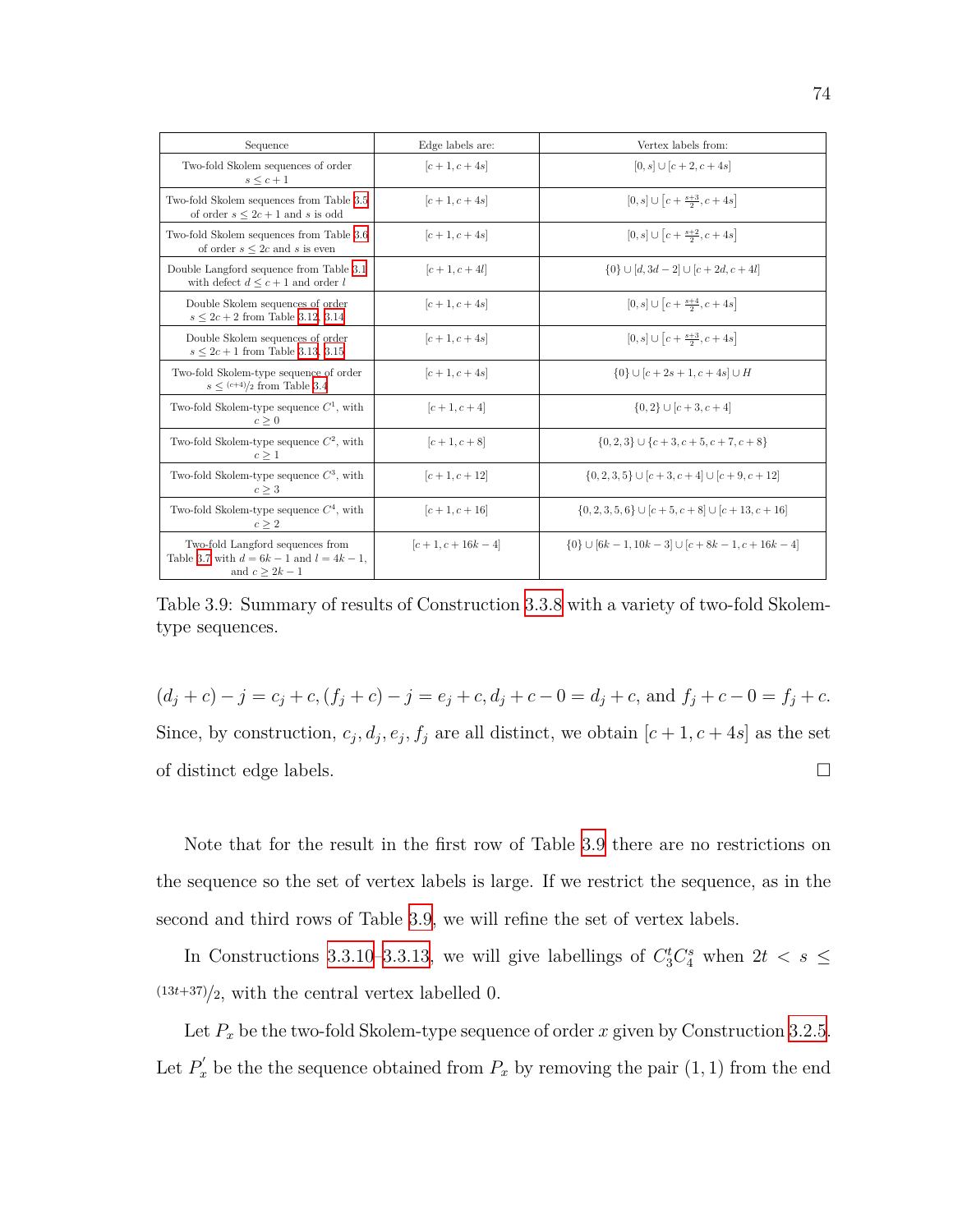<span id="page-87-0"></span>of the sequence. Define  $P'_0$  to be the sequence  $(1, 1)$ .

**Construction 3.3.10.** From a double Langford sequence with defect  $d = t + 1$  and *order*  $l = 2t + 1$ *, construct the quadruples of the form*  $(0, d_j + c, j, f_j + c)$  *as indicated in Construction* [3.3.8](#page-85-0) *with*  $c = t$ *. From a Skolem sequence of order t, construct the triples*  $(0, a_i + c, b_i + c)$  *as indicated in Construction [3.3.1](#page-79-3) with*  $c = 4l + t$ *. These triples and quadraples give a labelling for a*  $C_3^t C_4^s$  *where*  $s = 2t + 1$ *, with the central vertex labelled* 0*.*

<span id="page-87-3"></span>**Construction 3.3.11.** *By concatenating a double Langford sequence with defect*  $d = t + 1$  *and order*  $l = 2t + 1$ *, with a two-fold Skolem sequence of order*  $k$  ( $k \leq t$ )*, construct the quadruples of the form*  $(0, d_j + c, j, f_j + c)$  *with*  $c = t$  *as indicated in Construction [3.3.8](#page-85-0). From a Skolem sequence of order t, construct the triples*  $(0, a_i + c, b_i + c)$  *as indicated in Construction [3.3.1](#page-79-3) with*  $c = 4k + 4l + t$ *. These triples* and quadruples give a labelling for a  $C_3^t C_4^s$  where  $2t + 2 \leq s \leq 3t + 1$ , with the central *vertex labelled* 0*.*

<span id="page-87-2"></span>**Construction 3.3.12.** *By concatenating a two-fold Skolem-type sequence*  $P'_{x-1}$  *of order*  $x - 1$  *and*  $1 ≤ x ≤ (t+3)/2$ *, with a double Langford sequence with defect*  $d =$  $t + 4x - 1$  *and order*  $l = 2t + 8x - 3$ *, with the sequence*  $P'_{0}$ *, and a two-fold Skolem-type sequence from Proposition* [3.2.6](#page-77-2) *of order y*, for  $0 \le y \le 4$ , construct the quadruples *of the form*  $(0, d_j + c, j, f_j + c)$  *with*  $c = t$  *as indicated in Construction [3.3.8.](#page-85-0) From a Skolem sequence of order t construct the triples*  $(0, a_i + c, b_i + c)$  *as indicated in Construction* [3.3.1](#page-79-3) with  $c = 4l + t + 4x + 4y + 4$ . These triples and quadruples give a labelling for a  $C_3^t C_4^s$  where  $s = 2t + 9x + y - 3$  and  $3t + 2 \leq s \leq (13t + 37)/2$ , with the *central vertex labelled* 0*.*

<span id="page-87-1"></span>**Construction 3.3.13.** *By concatenating a two-fold Skolem-type sequence P<sup>x</sup> of order x with*  $1 \leq x \leq (t+3)/2$ *, with a double Langford sequence with defect*  $d = t + 4x + 1$  *and*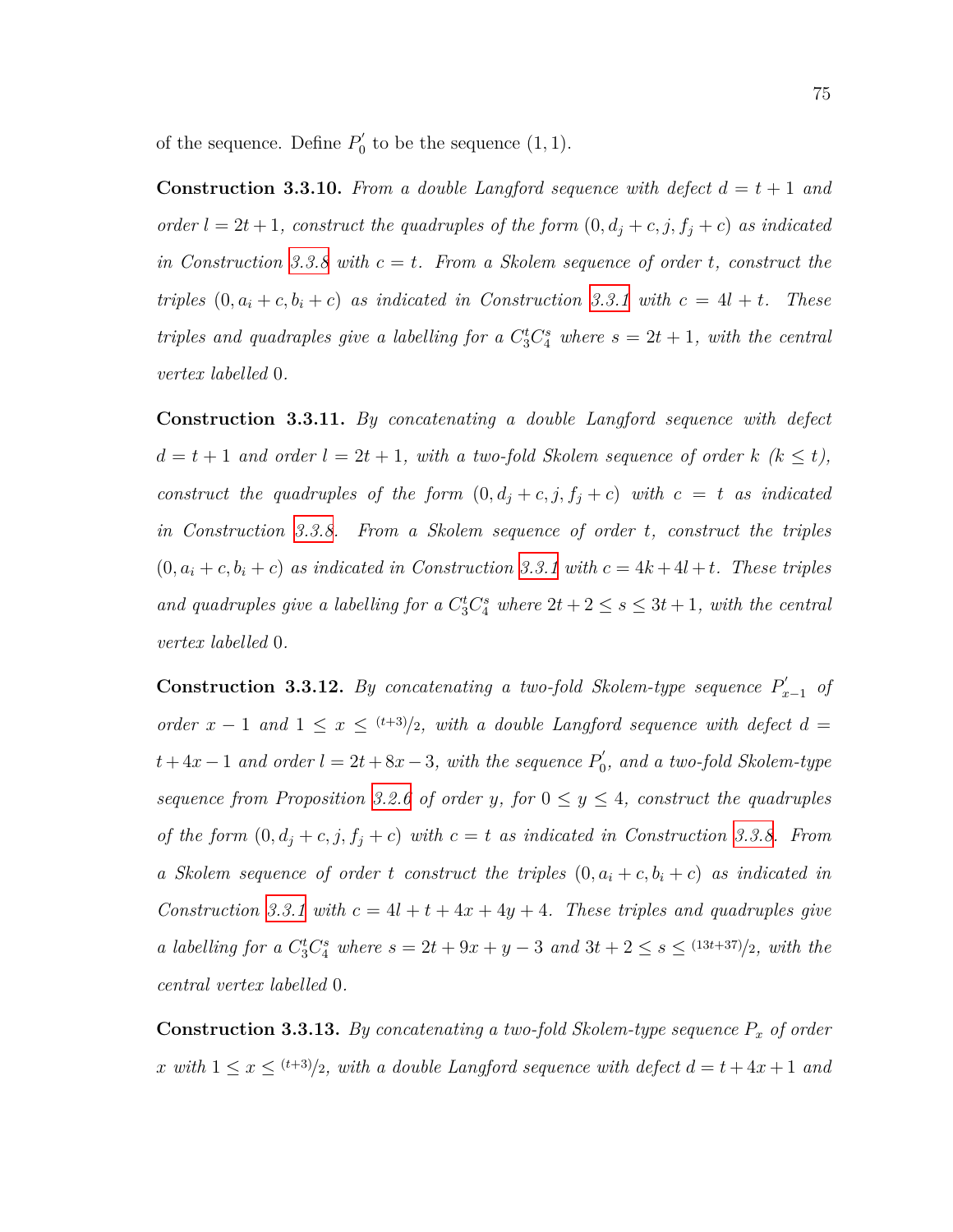*order*  $l = 2t + 8x + 1$ , with a two-fold Skolem-type sequence from Proposition [3.2.6](#page-77-2) of *order y*, with  $0 \leq y \leq 4$ , construct the quadruples of the form  $(0, d_j + c, j, f_j + c)$  with *c* = *t as indicated in Construction [3.3.8.](#page-85-0) From a Skolem sequence of order t construct the triples*  $(0, a_i + c, b_i + c)$  *as indicated in Construction* [3.3.1](#page-79-3) *with*  $c = 4l + t + 4x + 4y$ . *These triples and quadruples give a labelling for a*  $C_3^t C_4^s$  where  $s = 2t + 9x + y + 1$ *and*  $3t + 2 \leq s \leq (13t + 37)/2$ *, with the central vertex labelled* 0*.* 

Note that Constructions [3.3.12](#page-87-2) and [3.3.13](#page-87-1) will cover all the values of  $s \in [3t + 2, 1]$  $(13t+37)/2$ .

The bound  $s \leq \frac{(13t+37)}{2}$  comes from Constructions [3.3.12](#page-87-2) and [3.3.13](#page-87-1) as we know  $s = 2t + 9x + z$  or  $x = (s-2t-z)/9$ . Since  $t \geq 2x - 3$  then  $s \leq (13t+2z+27)/2$  and since *z* ∈ [−3, 5] we obtain that *s*  $\leq$  (13*t*+37)/<sub>2</sub>.

<span id="page-88-0"></span>**Lemma 3.3.14.** In the labellings of  $C_3^tC_4^s$  given by Constructions [3.3.10](#page-87-0) - [3.3.13](#page-87-1) for 4 *≤ t ≤ s ≤* (13*t*+37)*/*2*, and t ≥* 2*x −* 3 *when s ≥* 3*t* + 2*,*

- *1. if*  $t \equiv 0, 1 \pmod{4}$ *, then the edge labels used are*  $[1, 4s + 3t]$  *and the vertex labels*  $used\ are\ from\ 0\} ∪ [1, 4s + 3t],\ where\ each\ nonzero\ label\ occurs\ exactly\ once,$
- *2. if*  $t \equiv 2, 3 \pmod{4}$  *then the edge labels used are*  $[1, 4s + 3t 1] \cup \{4s + 3t + 1\}$ *and the vertex labels used are from*  $\{0\} \cup [1, 4s + 3t - 1] \cup \{4s + 3t + 1\}$ , where *each nonzero label occurs exactly once.*

**Proof.** We will prove these results for Construction [3.3.13](#page-87-1). The proof for Construction [3.3.12](#page-87-2) follows in the same fashion as Construction [3.3.13.](#page-87-1) For Constructions [3.3.10](#page-87-0) and [3.3.11](#page-87-3) the proofs also follow in the same fashion as Construction [3.3.13](#page-87-1), but with no Skolem-type sequences.

Let  $t \equiv 0, 1 \pmod{4}$ . We begin by considering the edge labels. Consider the quadruples formed by the concatenated sequence in Construction [3.3.13,](#page-87-1) with  $c = t$ . Those quadruples corresponding to  $P_x$  yield edge labels  $[t + 1, t + 4x]$ , by Table [3.9](#page-86-0)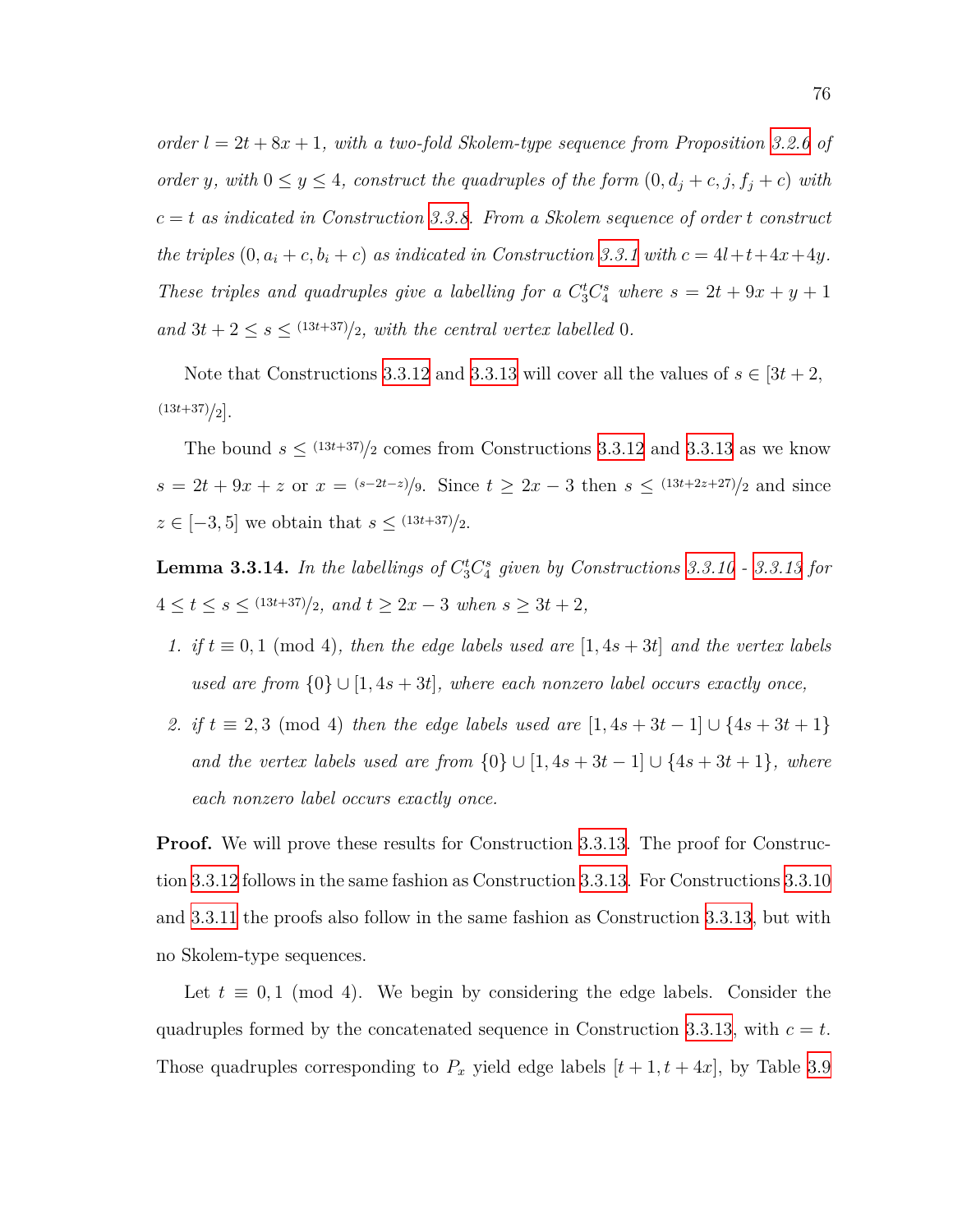(row 7). For the quadruples corresponding to the double Langford sequence, we obtain the edge labels  $[t + 4x + 1, 4l + t + 4x]$ , by Table [3.9](#page-86-0) (row 4), by considering  $c = t + 4x$ (the length of  $P_x$ ). For the quadruples corresponding to the two-fold Skolem-type se-quence from Proposition [3.2.6,](#page-77-2) we obtain the edge labels  $[4l + t + 4x + 1, 4l + t + 4x]$ +4*y*], by Table [3.9](#page-86-0) (rows 9-12), by considering  $c = 4l + t + 4x$  (the length of  $P_x$  and the double Langford sequence). Note that if  $y = 0$ , then we are considering  $C^0$ , the empty sequence, and hence produce no edge labels.

Consider the triples formed by the Skolem sequence of order *t* with  $c = 4l +$  $t + 4x + 4y$  (the length of  $P_x$ , the double Langford sequence, and the two-fold Skolem-type sequence). By Lemma [3.3.2\(](#page-80-1)1), this construction yields edge labels  $[1, t] \cup [4l + t + 4x + 4y + 1, 4l + 3t + 4x + 4y].$ 

From the above discussion, it is clear that all edges are distinct and are exactly the set  $[1, 4s + 3t]$ , where  $s = l + x + y$ .

We now consider the vertex labels. Consider the quadruples formed by the con-catenated sequence in Construction [3.3.13,](#page-87-1) with  $c = t$ . Those quadruples corresponding to  $P_x$  yield vertex labels that are a subset of  $\{0,1\} \cup [t+2x, t+4x] \cup$  $\{4i|1 \leq i \leq x-1\}$ , by Table [3.9](#page-86-0) (row 7) and since  $t \geq 2x-3$  there are no vertices repeated. For the quadruples corresponding to the double Langford sequence, we obtain vertex labels from  $\{0\} \cup [t + 4x + 1, 9t + 36x + 4]$ , by Table [3.9](#page-86-0) (row 4), by considering  $c = t + 4x$  (the length of  $P_x$ ). For the quadruples corresponding to the two-fold Skolem-type sequence from Proposition [3.2.6](#page-77-2), we obtain vertex labels from *{*0*,* 2*,* 3*,* 5*,* 6*} ∪* [9*t* + 36*x* + 7*,* 9*t* + 36*x* + 4*y* + 4], by Table [3.9](#page-86-0) (rows 9-12), by considering  $c = 4l + t + 4x$  (the length of  $P_x$  and double Langford sequence). The labels *{*0*,* 2*,* 3*,* 5*,* 6*}* are only used once so they do not conflict with any other vertex labels, since  $t + 2x \ge 6$  and none of these labels is a multiple of four. Note that if  $y = 0$ , then we are considering  $C^0$ , the empty sequence, and hence produce no vertex labels.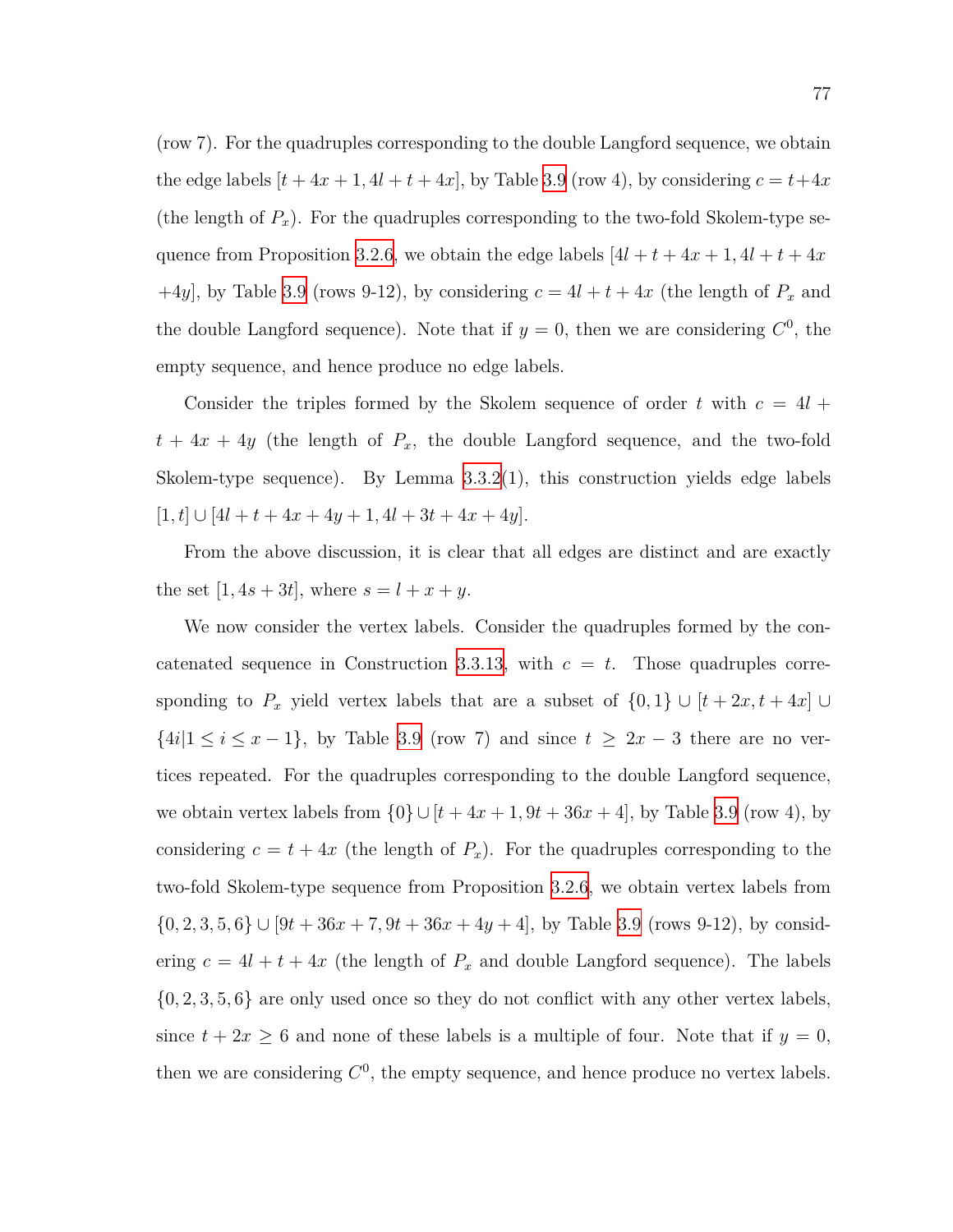Consider the triples formed by the Skolem sequence of order  $t$  with  $c = 4l + t +$  $4x + 4y$  (the length of  $P_x$ , double Langford sequence, and the two-fold Skolem-type sequence). By Lemma [3.3.2\(](#page-80-1)1), this construction yields vertex labels from *{*0*} ∪*  $[9t + 36x + 4y + 5, 11t + 36x + 4y + 4].$ 

From the above discussion, it is clear that all vertex labels are distinct and are from the set  $[0, 4s + 3t]$  where  $s = l + x + y$ .

If  $t \equiv 2, 3 \pmod{4}$ , we proceed similarly to the proof for the case  $t \equiv 0, 1 \pmod{4}$ , but use a hooked Skolem sequence instead of Skolem sequence with Construction [3.3.1](#page-79-3) and Lemma [3.3.2\(](#page-80-1)2).

#### <span id="page-90-1"></span>**3.4** *C t* 3*C s* 4

<span id="page-90-0"></span>In this section, we prove (near) graceful labellings exist for  $C_3^t C_4^s$ .

**Theorem 3.4.1.** If  $G = C_3^t C_4^s$ , where  $t \geq s \geq 1$ , then G is graceful when  $t \equiv$ 0, 1 (mod 4) *and near graceful when*  $t \equiv 2, 3 \pmod{4}$ .

**Proof.** Case 1:  $t \equiv 0, 1 \pmod{4}$ .

Use a two-fold Skolem sequence of order *s*, with Construction [3.3.8](#page-85-0) and with  $c = t$ , to get  $(0, d_j + c, j, f_j + c)$ ,  $1 \leq j \leq s$ . Using a Skolem sequence of order *t* in Construction [3.3.1](#page-79-3) with  $c = 4s + t$  and  $t \geq s$ , gives  $(0, a_i + c, b_i + c)$ ,  $1 \leq i \leq t$ . These sequences are known to exist; see Table [3.8](#page-80-0).

These two constructions give the vertex labels and the induced edge labels of *G*. By Table [3.9](#page-86-0) (row 1) the quadruples use vertex labels in  $[0, s] \cup [t + 2, 4s + t]$ and edge labels  $[t + 1, 4s + t]$  and by Lemma [3.3.2](#page-80-1)(1) the triples use vertex labels in *{*0*} ∪* [4*s* + *t* + 1*,* 4*s* + 3*t*] and edge labels [1*, t*] *∪* [4*s* + *t* + 1*,* 4*s* + 3*t*]. Thus, this is a graceful labelling.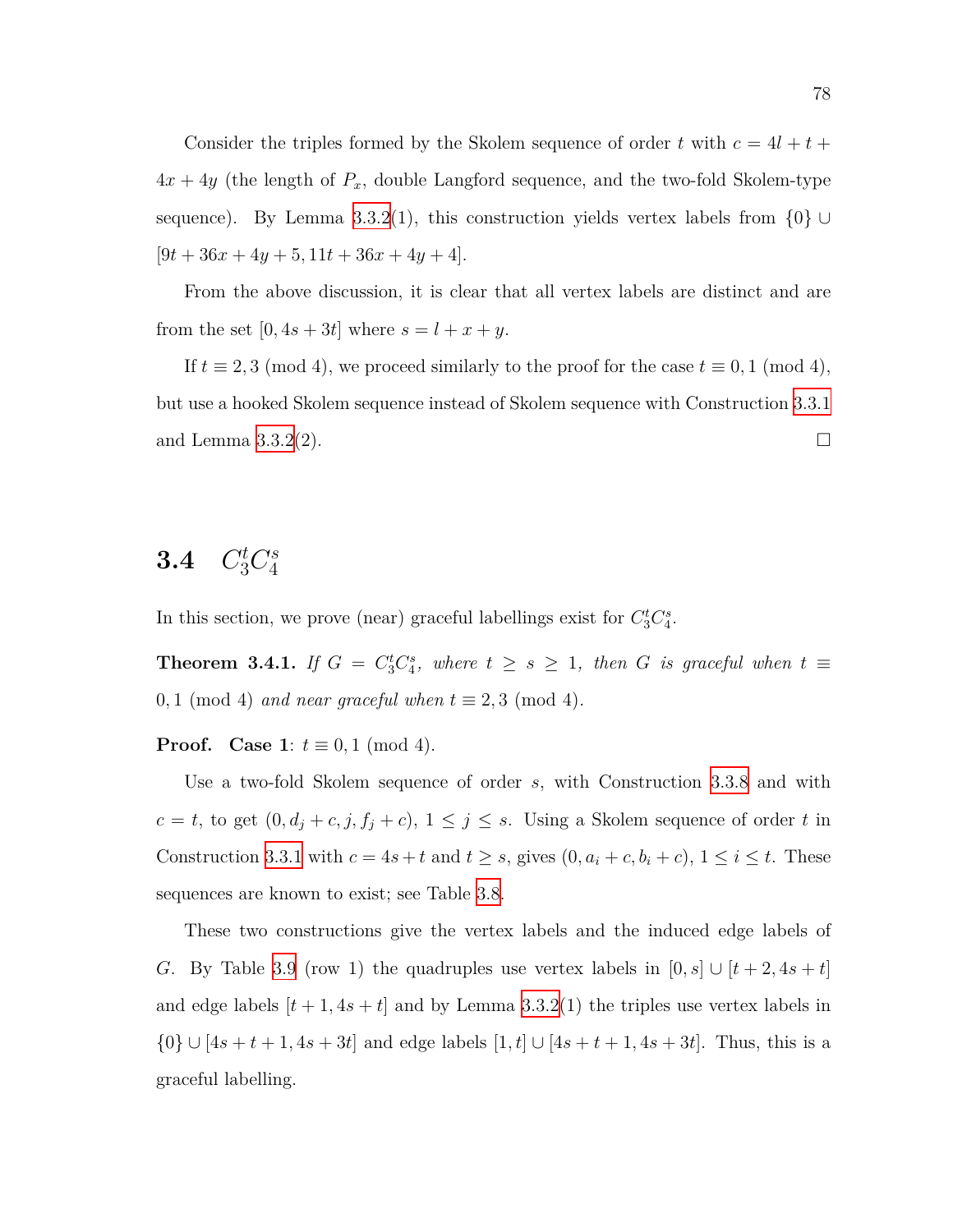**Case 2**:  $t \equiv 2, 3 \pmod{4}$ .

This is similar to Case 1 using a hooked Skolem sequence and Lemma [3.3.2](#page-80-1)(2) instead of a Skolem sequence and Lemma [3.3.2\(](#page-80-1)1).  $\Box$ 

As an example, by using a two-fold Skolem sequence of order 3 with a Skolem sequence of order 4 we can label  $G = C_3^4 C_4^3$ . Consider the two-fold Skolem sequence  $(3, 1, 1, 3, 2, 2, 2, 2, 3, 1, 1, 3)$ . This sequence gives quadruples  $(0, 7, 1, 15)$ ,  $(0, 11, 2, 12)$ , (0*,* 8*,* 3*,* 16). Consider the Skolem sequence (4*,* 2*,* 3*,* 2*,* 4*,* 3*,* 1*,* 1)*.* This sequence gives triples (0*,* 23*,* 24), (0*,* 18*,* 20), (0*,* 19*,* 22), (0*,* 17*,* 21). These quadruples and triples together gracefully label  $G = C_3^4 C_4^3$  (see Figure [3.1\)](#page-73-0).

<span id="page-91-0"></span>**Theorem 3.4.2.** *If*  $G = C_3^t C_4^s$ *, where*  $4 \le t \le s \le \frac{(13t+37)}{2}$ *, then G is graceful when*  $t \equiv 0, 1 \pmod{4}$  *and is near graceful when*  $t \equiv 2, 3 \pmod{4}$ *.* 

**Proof.** Case 1:  $t \equiv 0, 1 \pmod{4}$ .

For  $4 \leq t \leq s \leq 2t$  and *s* odd, use a two-fold Skolem sequence of order *s* as given in Table [3.5,](#page-78-0) with Construction [3.3.8](#page-85-0) and with  $c = t$ , to get  $(0, d_j + c, j, f_j + c)$ ,  $1 \leq j \leq s$ . Using a Skolem sequence of order *t* in Construction [3.3.1](#page-79-3) with  $c = 4s + t$ and  $t < s$ , gives  $(0, a_i + c, b_i + c)$ ,  $1 \le i \le t$ . These sequences exist, as detailed in Table [3.8](#page-80-0).

These two constructions give the vertex labels and the induced edge labels of *G*. By Table [3.9](#page-86-0) (row 2) the quadruples use vertex labels in  $[0, s] \cup [^{(s+3)/2} + t, 4s + t]$ and edge labels  $[t + 1, 4s + t]$  and by Lemma [3.3.2](#page-80-1)(1) the triples use vertex labels in *{*0*} ∪* [4*s* + *t* + 1*,* 4*s* + 3*t*] and produce edge labels [1*, t*] *∪* [4*s* + *t* + 1*,* 4*s* + 3*t*]. Thus, this is a graceful labelling.

For  $4 \le t < s \le 2t$  and *s* even, use a two-fold Skolem sequence of order *s* as given in Table [3.6,](#page-78-1) with Construction [3.3.8](#page-85-0) and  $c = t$ , to get  $(0, d_j + c, j, f_j + c)$ ,  $1 \le j \le s$ . Using a Skolem sequence of order *t* in Construction [3.3.1](#page-79-3) with  $c = 4s + t$  and  $t < s$ ,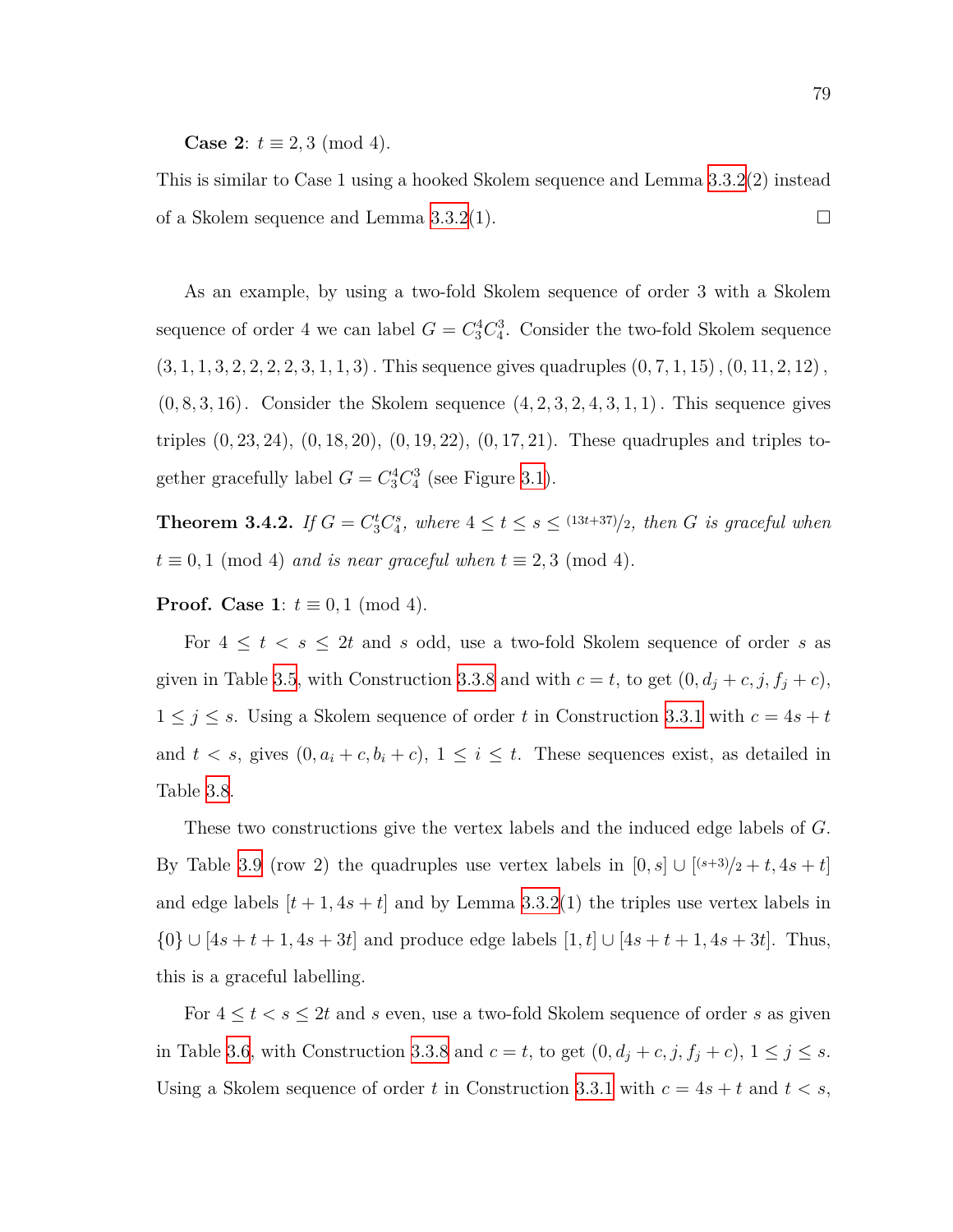gives  $(0, a_i + c, b_i + c)$ ,  $1 \leq i \leq t$ . These sequences exist, as detailed in Table [3.8](#page-80-0).

These two constructions give the vertex labels and the induced edge labels of *G*. By Table [3.9](#page-86-0) (row 2) the quadruples use vertex labels in  $[0, s] \cup [(s+2)/2 + t, 4s + t]$ and edge labels  $[t + 1, 4s + t]$  and by Lemma [3.3.2](#page-80-1)(1) the triples use vertex labels in *{*0*} ∪* [4*s* + *t* + 1*,* 4*s* + 3*t*] and edge labels [1*, t*] *∪* [4*s* + *t* + 1*,* 4*s* + 3*t*]. Thus, this is a graceful labelling.

For  $4 \le t < s = 2t + 1$  use Construction [3.3.10](#page-87-0), and for  $2t + 2 \le s \le 3t + 1$ use Construction [3.3.11](#page-87-3). These constructions give the vertex labels and the induced edge labels of *G*. By Lemma [3.3.14](#page-88-0)(1) the quadruples and triples use vertex labels in  $[0, 4s + 3t]$  and edge labels  $[1, 4s + 3t]$ . Thus, this is a graceful labelling.

We now consider the case  $3t+2 \le s \le (13t+37)/2$ . Define  $I_x = [2t + 9x - 3, 2t + 9x + 9]$ 1], and  $J_x = [2t + 9x + 1, 2t + 9x + 5]$  for  $x \ge 1$  and fixed *t*. Define  $K_x = [2t + 9x - 3,$  $2t + 9x + 5$  =  $I_x \cup J_x$ . Note that  $K_x \cap K_{x+1} = \emptyset$ , but for any interval  $K_x$  the largest element is  $2t + 9x + 5$  and the smallest element in  $K_{x+1}$  is  $2t + 9x + 6$ . Note  $\bigcup_{x\geq 1} K_x = [2t + 6, \infty)$ , and so for all integers  $s \in [2t + 6, \infty)$ , there exists *x* such that  $s \in K_x$ , and hence  $s \in I_x$  or  $s \in J_x$ . That is, *s* can be written either in the form *s* = 2*t* + 9*x* + *y* − 3 or the form *s* = 2*t* + 9*x* + *y* + 1, where  $0 ≤ y ≤ 4$ , for some *x*.

For  $s = 2t + 9x + y - 3$ , and  $3t + 2 \le s \le \frac{(13t + 37)}{2}$  use Construction [3.3.12,](#page-87-2) and for  $s = 2t + 9x + y + 1$ , and  $3t + 2 \le s \le (13t + 37)/2$  use Construction [3.3.13.](#page-87-1) These constructions give the vertex labels and the induced edge labels of *G*. By Lemma [3.3.14](#page-88-0)(1) the quadruples and triples use vertex labels in  $[0, 4s + 3t]$  and edge labels  $[1, 4s + 3t]$ . Thus, this is a graceful labelling.

**Case 2**:  $t \equiv 2, 3 \pmod{4}$ .

Similar to Case 1, but use a hooked Skolem sequence, Lemma [3.3.2](#page-80-1)(2), and Lemma  $3.3.14(2)$  $3.3.14(2)$  instead of a Skolem sequence, Lemma  $3.3.2(1)$  $3.3.2(1)$  and Lemma  $3.3.14(1)$  $3.3.14(1)$ . Then, this is a near graceful labelling.  $\square$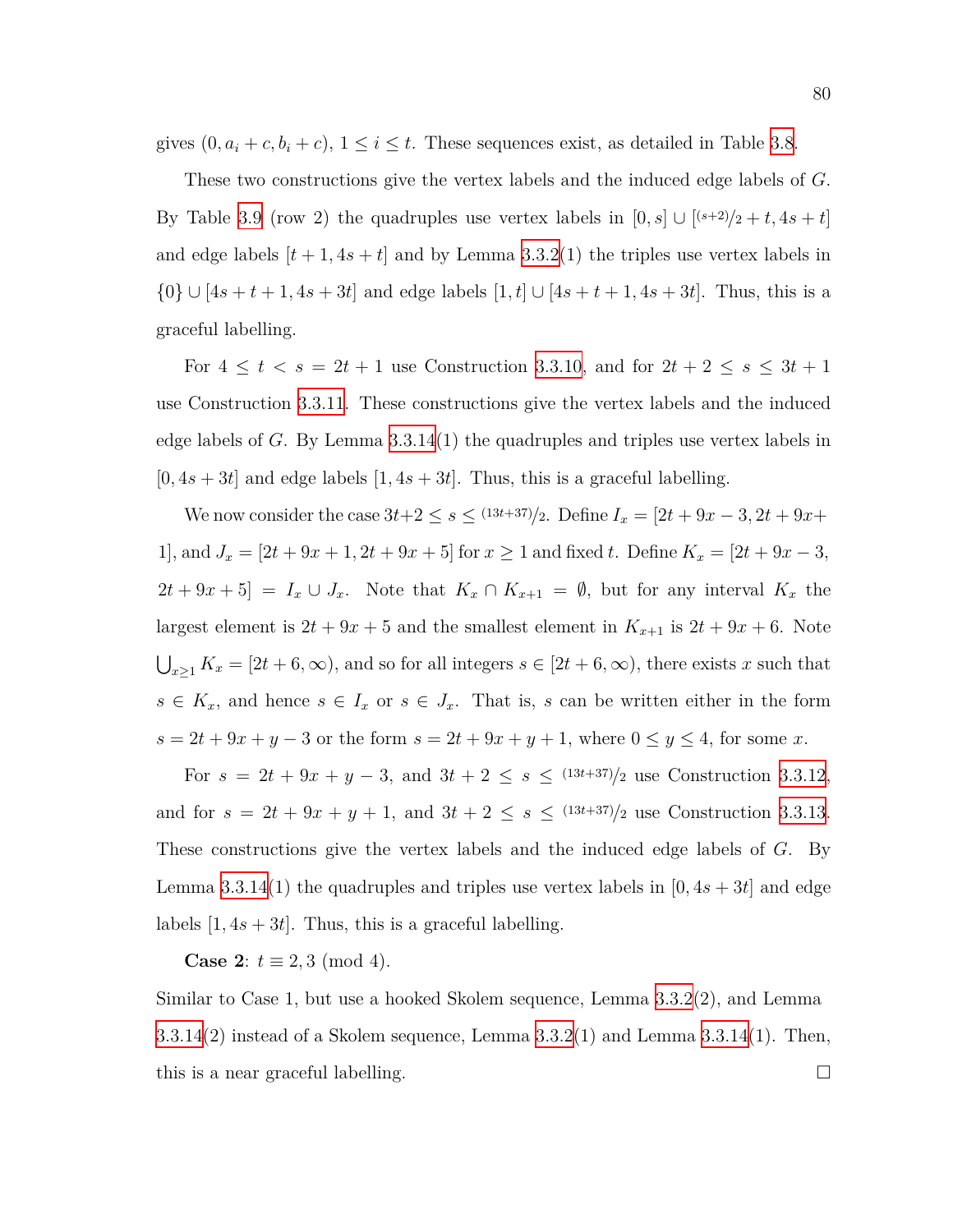In Theorem [3.4.1](#page-90-0) and Theorem [3.4.2](#page-91-0) we proved (near) graceful labellings exist for  $C_3^t C_4^s$  if  $1 \le s \le t$  or  $4 \le t \le s \le (13t+37)/2$ , omitting the cases for  $t = 1, 2, 3$ . So, in the following lemmas we consider those cases.

<span id="page-93-0"></span>**Lemma 3.4.3.** For  $k \geq 2$ , if  $(k-2)/2 \leq s \leq (6k-5)/4$  and a graceful labelling of  $C_3^1C_4^s$ *exists, then a graceful labelling of*  $C_3^1 C_4^{s+4k-1}$  *exists.* 

**Proof.** Suppose that  $k \geq 2$ , with  $(k-2)/2 \leq s \leq (6k-5)/4$  such that a graceful labelling of  $C_3^1 C_4^s$  exists. As we know the labelling of  $C_3^1 C_4^s$  uses edge labels  $[1, 4s + 3]$  and vertex labels from  $[0, 4s + 3]$ .

By using a two-fold Langford sequence with defect  $d = 6k - 1$  and order  $l =$  $4k - 1$  from Table [3.7](#page-79-2) with Construction [3.3.8](#page-85-0),  $c = 4s + 3$ , we can label a  $C_4^{4k-1}$ with edge labels  $[4s + 4, 16k + 4s - 1]$  and vertex labels from  $\{0\} \cup [6k - 1, 10k - 3] \cup$  $[8k + 4s + 2, 16k + 4s - 1].$ 

Note that to make sure any vertex label is only used at most once, 6*k −*1 must be greater than  $4s + 3$  and since  $(6k-5)/4 \geq s$ , we have no vertex labels used twice. Also, to avoid a conflict in vertex labelling,  $8k + 4s + 2 > 10k − 3$  and since  $s ≥ (k−2)/2$ , we have no vertex labels used twice.

By identifying the vertices with label zero in  $C_3^1C_4^s$  and  $C_4^{4k-1}$ , the labelling we obtain is a graceful labelling of  $C_3^1 C_4^{s+4k-1}$  with edge labels  $[1, 16k + 4s - 1]$  and vertex labels from  $[0, 16k + 4s - 1]$ . □

**Lemma 3.4.4.** *For k ≥* 3*, if* (2*k−*5)*/*<sup>4</sup> *≤ s ≤* (3*k−*3)*/*<sup>2</sup> *and a near graceful labelling of*  $C_3^2C_4^s$  exists which contains a triangle  $(0, 4s + 5, 4s + 7)$ , then a near graceful labelling  $of C_3^2 C_4^{s+4k-1}$  exists which contains a triangle  $(0, 16k + 4s + 1, 16k + 4s + 3)$ .

**Proof.** Suppose that  $k \geq 2$ , with  $\frac{(2k-5)}{4} \leq s \leq \frac{(3k-3)}{2}$  such that a graceful labelling of  $C_3^2 C_4^s$  exists with the specified triangle. As we know the labelling of  $C_3^2 C_4^s$  uses edge labels [1*,* 4*s* + 5] *∪ {*4*s* + 7*}* and vertex labels from [0*,* 4*s* + 5] *∪ {*4*s* + 7*}*.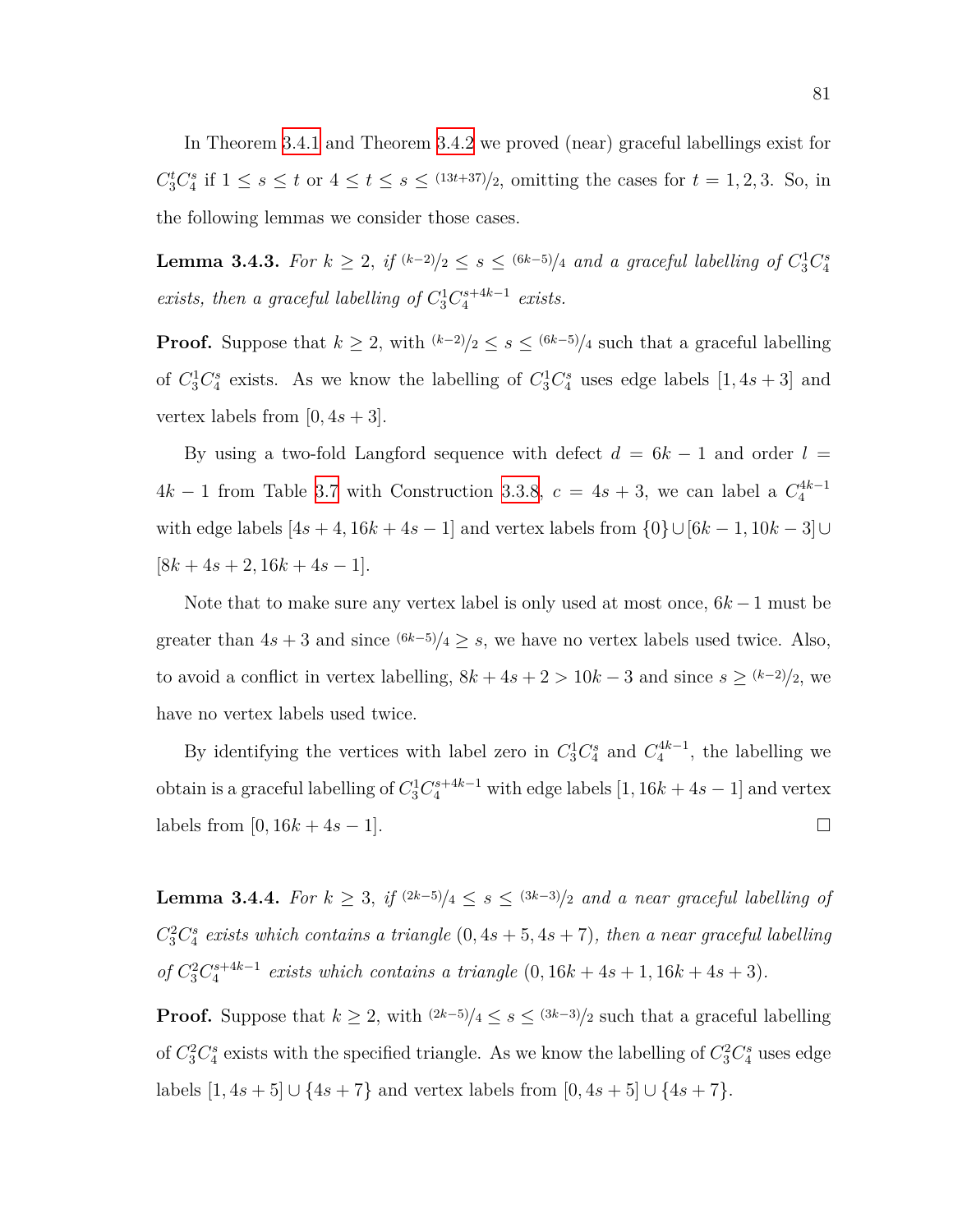By using a two-fold Langford sequence with defect  $d = 6k - 1$  and order  $l =$  $4k - 1$  from Table [3.7](#page-79-2) with Construction [3.3.8](#page-85-0),  $c = 4s + 4$ , we can label a  $C_4^{4k-1}$ with edge labels  $[4s + 5, 16k + 4s]$  and vertex labels from  $\{0\}$  ∪  $[6k - 1, 10k - 3]$  ∪  $[8k + 4s + 3, 16k + 4s].$ 

Note that to make sure any vertex label only used once, 6*k −* 1 must be greater than  $4s + 4$  and since  $(3k-3)/2 \geq s$ , we have no vertices are used twice. Also, to avoid a conflict in vertex labelling,  $8k + 4s + 3 > 10k − 3$  and since  $s ≥ (2k-5)/4$ , we have no vertices are used twice.

If we replace the triangle containing edge length 2,  $(0, 4s + 5, 4s + 7)$ , by  $(0, 16k +$  $4s + 1$ ,  $16k + 4s + 3$ ) and identify the vertices with label zero in the  $C_3^2C_4^s$  and the  $C_4^{4k-1}$  labelling, then we obtain a near graceful labelled  $C_3^2 C_4^{s+4k-1}$  with edge labels [1*, . . . ,* 16*k* + 4*s* + 1]*∪ {*16*k* + 4*s* + 3*}* and vertex labels from [0*,* 16*k* + 4*s* + 1]*∪*  $\{16k + 4s + 3\}.$ 

**Lemma 3.4.5.** For  $k \geq 4$ , if  $(k-4)/2 \leq s \leq (6k-7)/4$  and a near graceful labelling of  $C_3^3C_4^s$ *exists which contains triangles*  $(0, 4s + 7, 4s + 8)$  *and*  $(0, 4s + 6, 4s + 10)$ *, then a near*  $g$ raceful labelling of  $C_3^3 C_4^{s+4k-1}$  exists which contain triangles  $(0, 16k + 4s + 3, 16k + 4s)$  $+4$ ) *and*  $(0, 16k + 4s + 2, 16k + 4s + 6)$ .

**Proof.** Suppose that  $k \geq 2$ , with  $(k-4)/2 \leq s \leq (6k-7)/4$  such that a graceful labelling of  $C_3^3 C_4^s$  exists with the specified triangles. As we know the labelling of  $C_3^3 C_4^s$  uses edge labels  $[1, 4s + 8]$  *∪*  $\{4s + 10\}$  and vertex labels from  $[0, 4s + 8]$  *∪*  $\{4s + 10\}$ .

By using a two-fold Langford sequence with defect  $d = 6k - 1$  and order  $l =$  $4k - 1$  from Table [3.7](#page-79-2) with Construction [3.3.8](#page-85-0),  $c = 4s + 5$ , we can label a  $C_4^{4k-1}$ with edge labels  $[4s + 6, 16k + 4s + 1]$  and vertex labels from  $\{0\} \cup [6k - 1, 10k - 3] \cup$  $[8k + 4s + 4, 16k + 4s + 1].$ 

Note that to make sure any vertex label only used once, 6*k −* 1 must be greater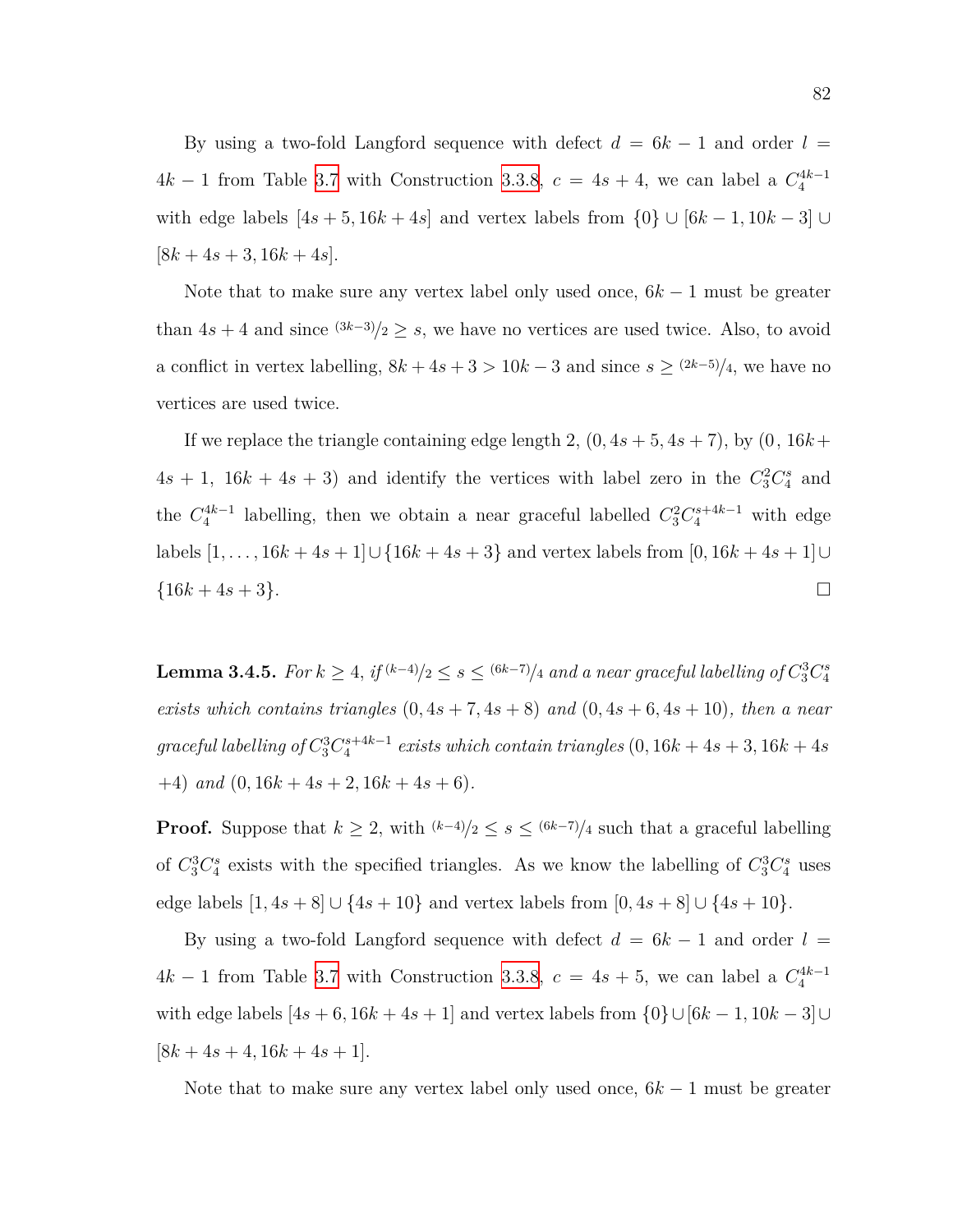than  $4s + 5$  and since  $(6k-7)/4 \geq s$ , we have no vertices are used twice. Also, to avoid a conflict in vertex labelling,  $8k + 4s + 4 > 10k - 3$  and since  $s \ge (k-4)/2$ , then we have no vertices are used twice.

Replace the triangles containing edge lengths 1 and 4,  $(0, 4s + 7, 4s + 8)$  and  $(0, 4s + 6, 4s + 10)$ , by  $(0, 16k + 4s + 3, 16k + 4s + 4)$  and  $(0, 16k + 4s + 2, 16k + 4s + 4)$ 6). If we then identify the vertices with label zero in the  $C_3^3 C_4^s$  and the  $C_4^{4k-1}$  labelling, we obtain a near graceful labelled  $C_3^3 C_4^{s+4k-1}$  with edge labels  $[1, \ldots, 16k+4s+4]$ *{*16*k* + 4*s* + 6*}* and vertex labels from [0*,* 16*k* + 4*s* + 4] *∪ {*16*k* + 4*s* + 6*}*.

<span id="page-95-0"></span>**Theorem 3.4.6.** *If*  $s \in \mathbb{N}$ , and  $1 \le t \le 3$  *then*  $C_3^t C_4^s$  *can be gracefully labelled if*  $t = 1$ *and near gracefully labelled if*  $t = 2, 3$ *.* 

### **Proof.** Case 1:  $t = 1$ .

For  $C_3^1 C_4^s$  with  $s = 1, 2, ..., 20$ , explicit labellings are given in Appendix B. Define *I*<sup>*k*</sup> to be the real interval  $[$ <sup>(9*k−*4)*/*<sub>2</sub>*,*</sub><sup>(22*k−*9)*/*<sub>4</sub>] for fixed *k*. If *k* ≥ <sup>19</sup>/<sub>4</sub> then  $($ <sup>9(*k*+1)*−*4)/<sub>2</sub> ≤</sup></sup></sup>  $(22k-9)/4$ . That is,  $I_k \cap I_{k+1} \neq \emptyset$ . This implies  $\bigcup_{k \geq 5} I_k = [41/2, \infty)$ , and so for all  $s \in [4\frac{1}{2}, \infty)$ , there exists *k* such that  $s \in I_k$ .

We proceed by induction on *s*. Let *s* be an integer and  $s \geq 21$ . There exists some k such that  $s \in I_k$ . Therefore, letting  $s = 4k + s' - 1$ , then  $(k-2)/2 \leq s' \leq (6k-5)/4$ . By induction, a graceful labelling of  $C_3^1 C_4^{s'}$  exists, and by Lemma [3.4.3](#page-93-0) a graceful labelling of  $C_3^1C_4^s$  exists.

**Case 2:**  $t = 2$ .

This case is proved similarly to Case 1. For  $s = 1, 2, \ldots, 20$ , explicit labellings are given in Appendix C. And, define  $I_k = \left[\frac{(18k-9)}{4}, \frac{(11k-5)}{2}\right]$  with  $s \in \left[\frac{41}{2}, \infty\right)$ , there exists *k* such that  $s \in I_k$ .

### **Case 3**:  $t = 3$ .

This case is proved similarly to Case 1. For  $s = 1, 2, \ldots, 19$ , explicit labellings are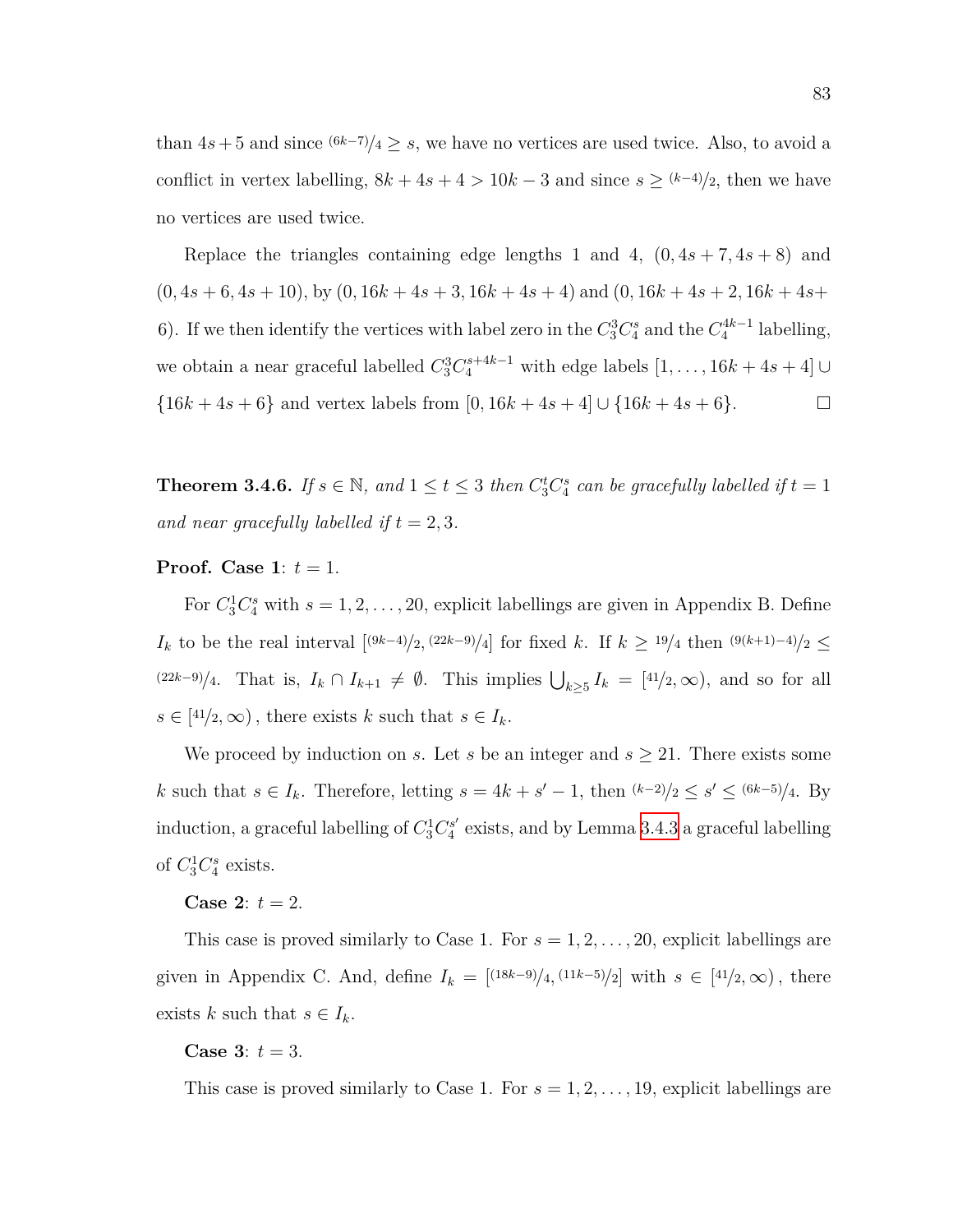given in Appendix D. And, define  $I_k = \frac{[(9k-6)}{2}, \frac{(22k-11)}{4}$  with  $s \in \frac{39}{2}, \infty)$ , there exists *k* such that  $s \in I_k$ .

#### <span id="page-96-0"></span>**3.5** *C t* 3*C p* 5

Using Theorem [3.3.7](#page-83-0) with Langford sequences, we can obtain (near) graceful labellings of  $C_3^t C_5^p$  $^p_5.$ 

In Constructions [3.5.1](#page-96-1) and [3.5.3,](#page-98-0) we will give labellings of  $C_3^t C_5^p$  $_5^p$ , with the central vertex labelled 0.

<span id="page-96-1"></span>**Construction 3.5.1.** *Given a*  $C_5^p$  $\int_{5}^{p}$  gracefully labelled by the 5-tuples  $(0, d_{b_i} + p, b_i, a_i)$  $d_{a_i} + p$  *for each*  $1 \leq i \leq p$  *formed by one of either Construction* [3.3.6\(](#page-82-0)1) *or Construction* [3.3.6](#page-82-0)(4) and  $t \ge 2p + 1$ , replace the 5-tuples with  $(0, d_{bi} + p + 3t, b_i, a_i, d_{ai} +$  $p + 3t$ ) *for each*  $1 \leq i \leq p$ *. From a Langford sequence with defect*  $p + 1$  *and order t, form triples via Construction* [3.3.1](#page-79-3) *with*  $c = p + t$ *. These 5-tuples and triples give a labelling of a*  $C_3^t C_5^p$  $_{5}^{p}$ , with the central vertex labelled 0.

Recall the result of Theorem [3.3.7:](#page-83-0) if  $G = C_5^p$  $_5^p$ , then *G* is near graceful when  $p \equiv 1,2 \pmod{4}$  and *G* is graceful when  $p \equiv 0,3 \pmod{4}$ . In order to apply Construction [3.5.1](#page-96-1) we have two cases:  $p \equiv 0 \pmod{4}$  and  $p \equiv 3 \pmod{4}$ .

<span id="page-96-2"></span>**Lemma 3.5.2.** *The labelling of*  $C_3^t C_5^p$ 5 *given by Construction [3.5.1](#page-96-1) uses edge labels*  $[1, 5p + 3t]$  *exactly once and vertex labels from*  $[0, 5p + 3t]$ *, each nonzero label occurring exactly once.*

**Proof.** We have two cases:  $p \equiv 0 \pmod{4}$  and  $p \equiv 3 \pmod{4}$  because we are using gracefully labelled  $C_5^p$  $^p_5.$ 

**Case 1:** If  $p \equiv 0 \pmod{4}$ , form the 5-tuples  $(0, d_{b_i} + p + 3t, b_i, a_i, d_{a_i} + p + 3t)$  for each  $1 \leq i \leq p$ . We begin by considering vertex labels.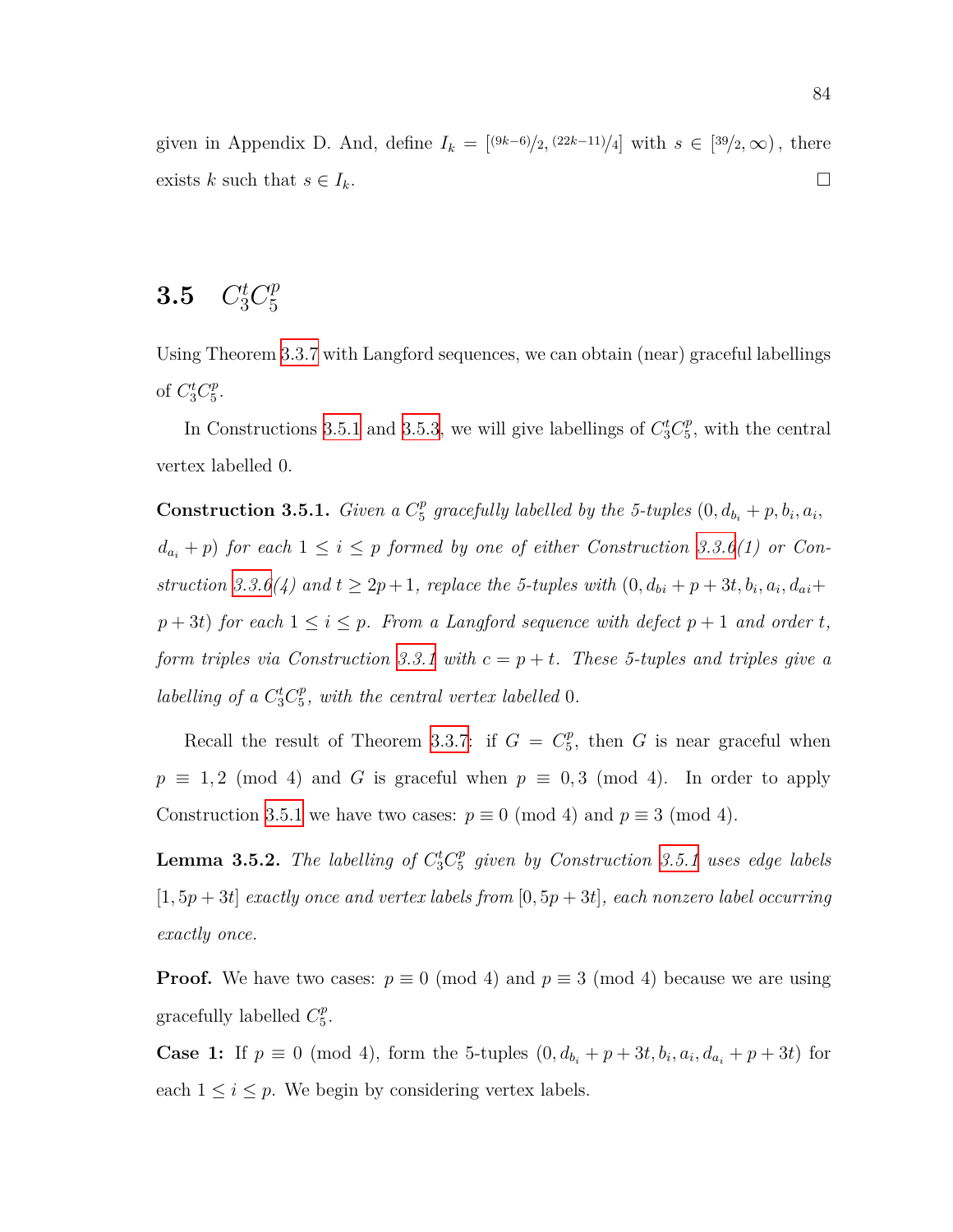In a Skolem-type sequence, the  $a_i, b_i, c_i$  and  $d_i$  are all unique. From the Skolem sequence  $S_1$  of order  $p$  indicated in Construction [3.3.6](#page-82-0), we notice that the entries  $a_i$ and  $b_i$  in the third and fourth entries of the 5-tuples give the distinct numbers  $[1, 2p]$ . Recall that the Skolem sequence  $S_2$  of order  $2p$  used in Construction [3.3.6](#page-82-0) contains no right endpoints in the first *p* positions, with the first right endpoint occurring in position  $p + 1$ . Note  $\bigcup^{p}$  $\bigcup_{i=1}$  { $d_{a_i}, d_{b_i}$ } is the set of all right endpoints, and so a subset of  $[p+1, 4p]$ . From the 5-tuples, we use the right endpoints as indicated in the second and fifth entries. We add  $p + 3t$  to each element based on our construction so we obtain a subset of  $[2p + 3t + 1, 5p + 3t]$ .

Consider the triples of the form  $(0, a_i + p + t, b_i + p + t)$  with  $1 \leq i \leq t$  given by using Construction [3.3.1](#page-79-3) with  $c = p + t$ . These triples give the vertex labels for *t* triangles  $C_3^t$ , where 0 is repeated  $t$  times as a common vertex. Thus by Lemma [3.3.5](#page-82-1) these triples use vertex labels from  $\{0\} \cup [p + t + 1, p + 3t]$ .

Thus, in this labelling, the common vertex 0 is repeated  $p+t$  times. The remaining vertices are all distinct and from the union of disjoint sets  $[1, 2p] \cup [p + t + 1, p + 3t] \cup$  $[2p + 3t + 1, 5p + 3t].$ 

We now examine the edge labels from this construction, by considering the differences between subsequent entries (taken cyclically) in  $(0, d_{b_i} + p + 3t, b_i, a_i, d_{a_i} + p + 3t)$ . The differences between  $b_i$  and  $a_i$  produce the distinct numbers  $[1, p]$ .

The differences  $(d_{b_i} + p + 3t) - 0$  and the differences  $(d_{a_i} + p + 3t) - 0$  produce distinct numbers. Call this set of distinct numbers *A* and observe that *A ⊆*  $[2p + 3t + 1, 5p + 3t]$ . Also, from  $(d_{b_i} + p + 3t) - b_i = (d_{b_i} - b_i) + p + 3t = c_{b_i} + p + 3t$ and  $(d_{a_i} + p + 3t) - a_i = (d_{a_i} - a_i) + p + 3t = c_{a_i} + p + 3t$ , we get distinct numbers. Call this set of distinct numbers *B* and observe that  $B \subseteq [p + 3t + 1, 5p + 3t - 1]$ . We know in a Skolem sequence, the  $c_i$  and  $d_i$  are all unique so  $A$  and  $B$  are disjoint. Note that  $|A \cup B| = 4p$ . Now, we can conclude that all the previous differences give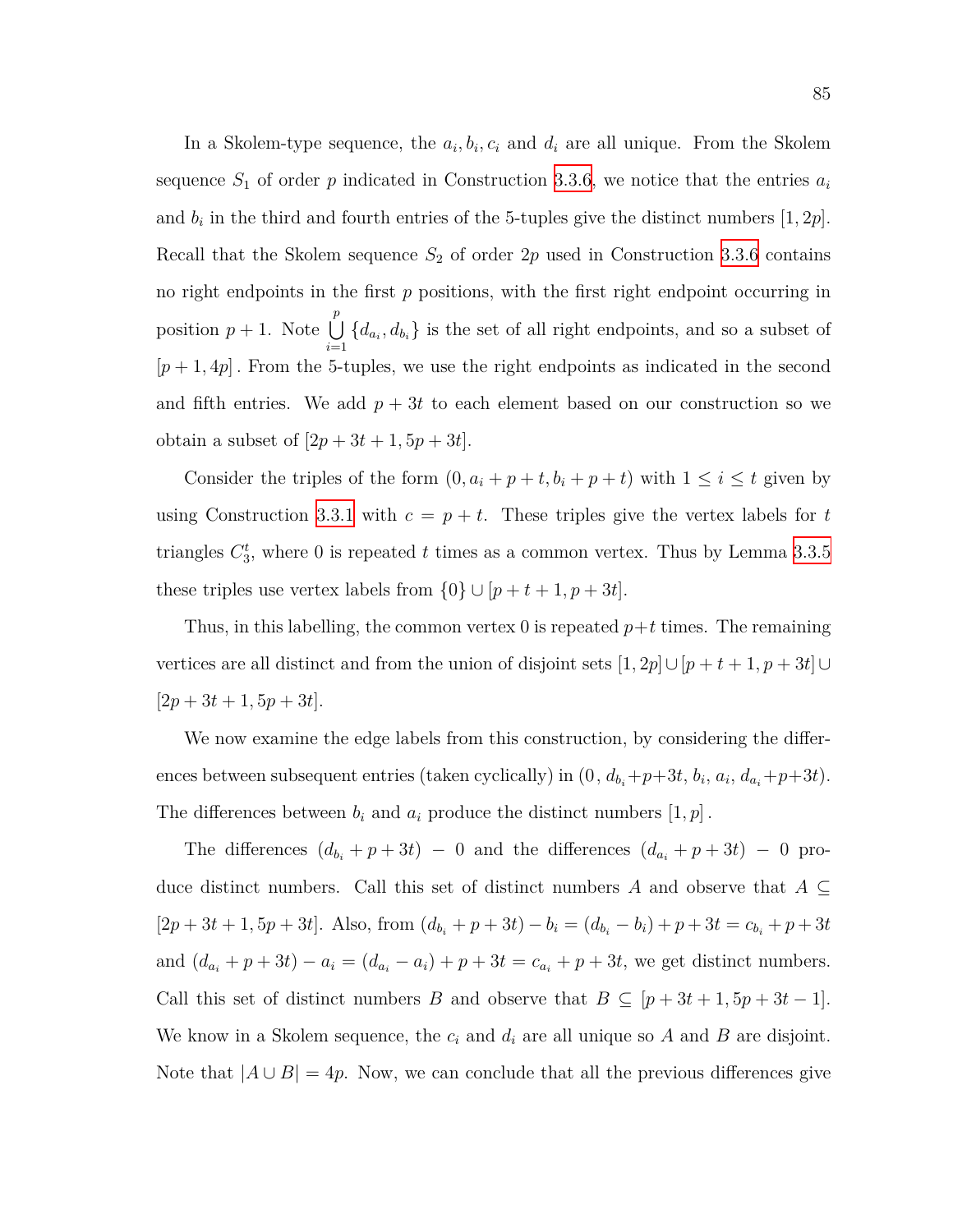exactly the edge labels  $[p+3t+1, 5p+3t]$  exactly once.

Consider the differences from the triples of the form  $(0, a_i + p + t, b_i + p + t)$  with  $1 \leq i \leq t$  given by using Construction [3.3.1](#page-79-3) with  $c = p + t$ . By Lemma [3.3.5](#page-82-1) these triples use edge labels  $[p+1, p+3t]$ . If we take the union of the sets of edge labels, we obtain  $[1, 5p + 3t]$ .

**Case 2:** The case  $p \equiv 3 \pmod{4}$ , is proved similarly to Case 1. Instead of a Skolem sequence for *S*1, use a hooked Skolem sequence of order *p* to construct the entries  $a_i$  and  $b_i$ . Instead of a Skolem sequence for  $S_2$ , use a near-Skolem sequence of order  $2p + 1$  to construct the entries  $d_{a_i}$  and  $d_{b_i}$ . The result follows in a similar fashion.  $\Box$ 

<span id="page-98-0"></span>**Construction 3.5.3.** *Given a near gracefully labelled*  $C_5^p$  $\int_{5}^{p}$  by the 5-tuples  $(0, d_{b_i} + p, b_i)$  $a_i, d_{a_i} + p$  for each  $1 \leq i \leq p$  formed by either of Construction [3.3.6\(](#page-82-0)2) or Construc*tion* [3.3.6](#page-82-0)(3) and  $t \ge 2p+1$ , replace the 5-tuples with  $(0, d_{bi} + p + 3t, b_i, a_i, d_{ai} + p + 3t)$ *for each*  $1 \leq i \leq p$ *. Form a Langford sequence with defect*  $p + 1$  *and order t, then use this sequence to form triples via Construction [3.3.1](#page-79-3) with*  $c = p + t$ *. These 5-tuples* and triples give a labelling of a  $C_3^t C_5^p$  $\binom{p}{5}$ , with the central vertex labelled 0.

In order to apply Construction [3.5.3](#page-98-0) we will consider two cases:  $p \equiv 1 \pmod{4}$ and  $p \equiv 2 \pmod{4}$ .

<span id="page-98-1"></span>**Lemma 3.5.4.** *The labelling of*  $C_3^t C_5^p$ 5 *given by Construction [3.5.3](#page-98-0) uses edge labels* [1*,* 5*p* + 3*t −* 1] *∪ {*5*p* + 3*t* + 1*} exactly once and vertex labels from* [0*,* 5*p* + 3*t −* 1] *∪*  ${5p+3t+1}$ *, each nonzero label occurring exactly once.* 

**Proof.** The proof is similar to the proof of Lemma [3.5.2](#page-96-2), except the type of sequence used is as follows.

If  $p \equiv 1 \pmod{4}$ , use a hooked Skolem sequence of order p for  $S_1$  to obtain the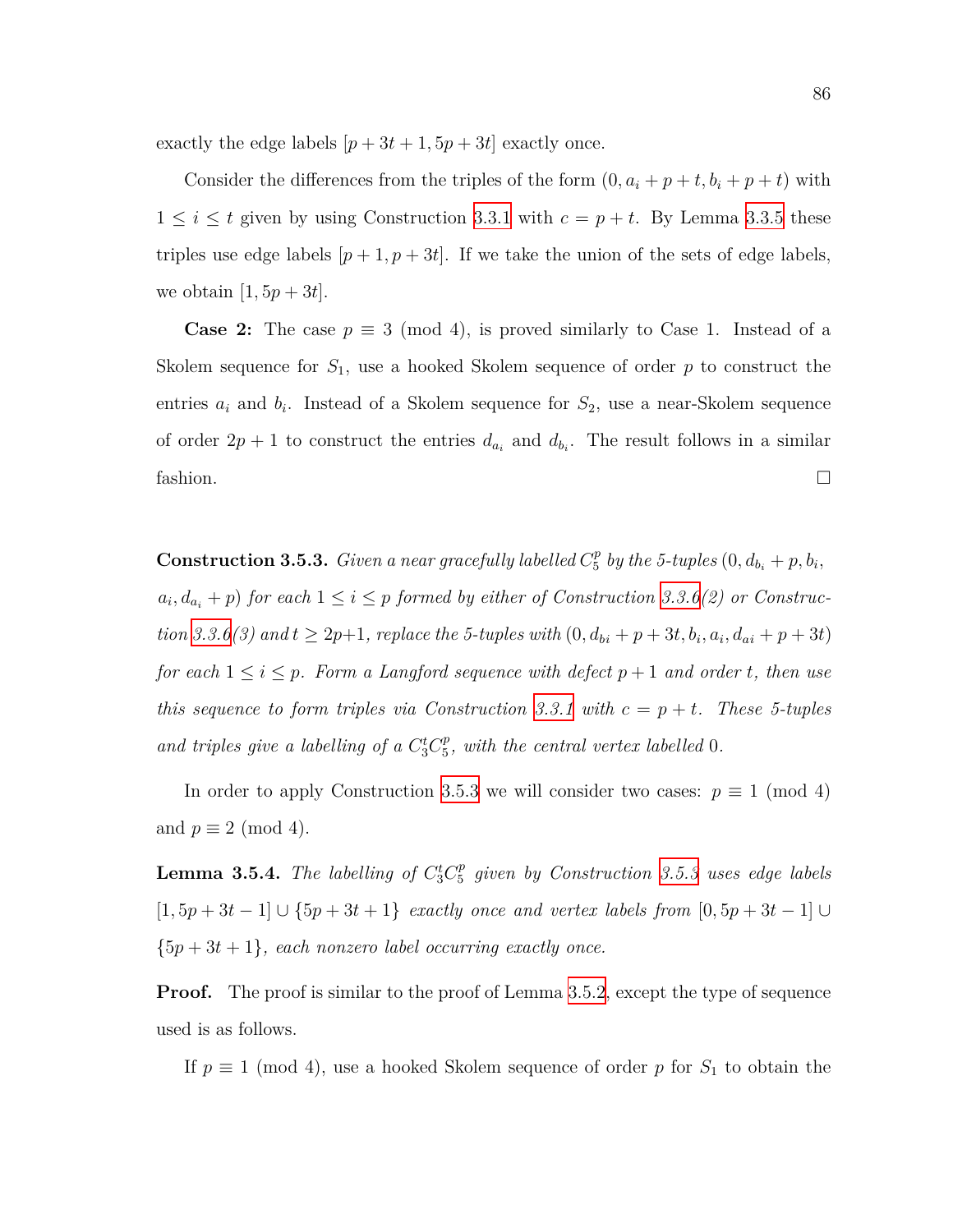entries  $a_i$  and  $b_i$  and use a hooked Skolem sequence of order  $2p$  for  $S_2$  to obtain the entries  $d_{a_i}$  and  $d_{b_i}$ .

If  $p \equiv 2 \pmod{4}$ , use a hooked Skolem sequence of order p for  $S_1$  to obtain the entries  $a_i$  and  $b_i$  and use a hooked near-Skolem sequence of order  $2p + 1$  for  $S_2$  to obtain the entries  $d_{a_i}$  and  $d_{b_i}$ .

We give an example of a labelling of  $G = C_3^9 C_5^4$ . Consider the graceful labelling of  $C_5^4$  obtained using Construction [3.3.6](#page-82-0) with the vertices of the vanes labelled by the 5-tuples (0*,* 16*,* 7*,* 8*,* 13), (0*,* 11*,* 4*,* 2*,* 10), (0*,* 17*,* 3*,* 6*,* 12), (0*,* 19*,* 1*,* 5*,* 20). Use *t* = 9 with Construction [3.5.1](#page-96-1) to obtain (0*,* 43*,* 7*,* 8*,* 40), (0*,* 38*,* 4*,* 2*,* 37), (0*,* 44*,* 3*,* 6*,* 39),  $(0, 46, 1, 5, 47)$  as the vertex labels of  $C_5$  vanes in  $C_3^9C_5^4$ . Apply Construction [3.3.1](#page-79-3) with the Langford sequence,  $L_5^9 = (13, 11, 9, 7, 5, 12, 10, 8, 6, 5, 7, 9, 11, 13, 6, 8, 10, 12)$ , and *c* = 13 to construct the triples (0*,* 18*,* 23), (0*,* 22*,* 28), (0*,* 17*,* 24), (0*,* 21*,* 29), (0*,* 16*,* 25), (0*,* 20*,* 30), (0*,* 15*,* 26), (0*,* 19*,* 31), (0*,* 14*,* 27). Use these triples to label the vertices of the  $C_3$  vanes in  $C_3^9C_5^4$ . Together, the labellings of  $C_5$  and  $C_3$  vanes give a graceful labelling the graph *G*.

<span id="page-99-0"></span>**Theorem 3.5.5.** *If*  $G = C_3^t C_5^p$  *and*  $t \ge 2p + 1$  *then* 

- *1. G is graceful when*  $p \equiv 0 \pmod{4}$  *and*  $t \equiv 0, 1 \pmod{4}$ ,
- 2. *G* is graceful when  $p \equiv 3 \pmod{4}$  and  $t \equiv 0, 3 \pmod{4}$ ,
- *3. G is near graceful when*  $p \equiv 1 \pmod{4}$  *and*  $t \equiv 0, 3 \pmod{4}$ ,
- *4. G is near graceful when*  $p \equiv 2 \pmod{4}$  *and*  $t \equiv 0, 1 \pmod{4}$ *.*

**Proof.** The (near) graceful  $C_5^p$  $_5^p$  exists by Theorem [3.3.7](#page-83-0). Construction [3.5.1](#page-96-1) gives the edge and vertex labels of *G* when  $p \equiv 0,3 \pmod{4}$  and in these cases *G* is graceful by Lemma [3.5.2](#page-96-2). Also Construction [3.5.3](#page-98-0) gives the edge and vertex labels of *G* when  $p \equiv 1, 2 \pmod{4}$  and in these cases *G* is near graceful by Lemma [3.5.4](#page-98-1)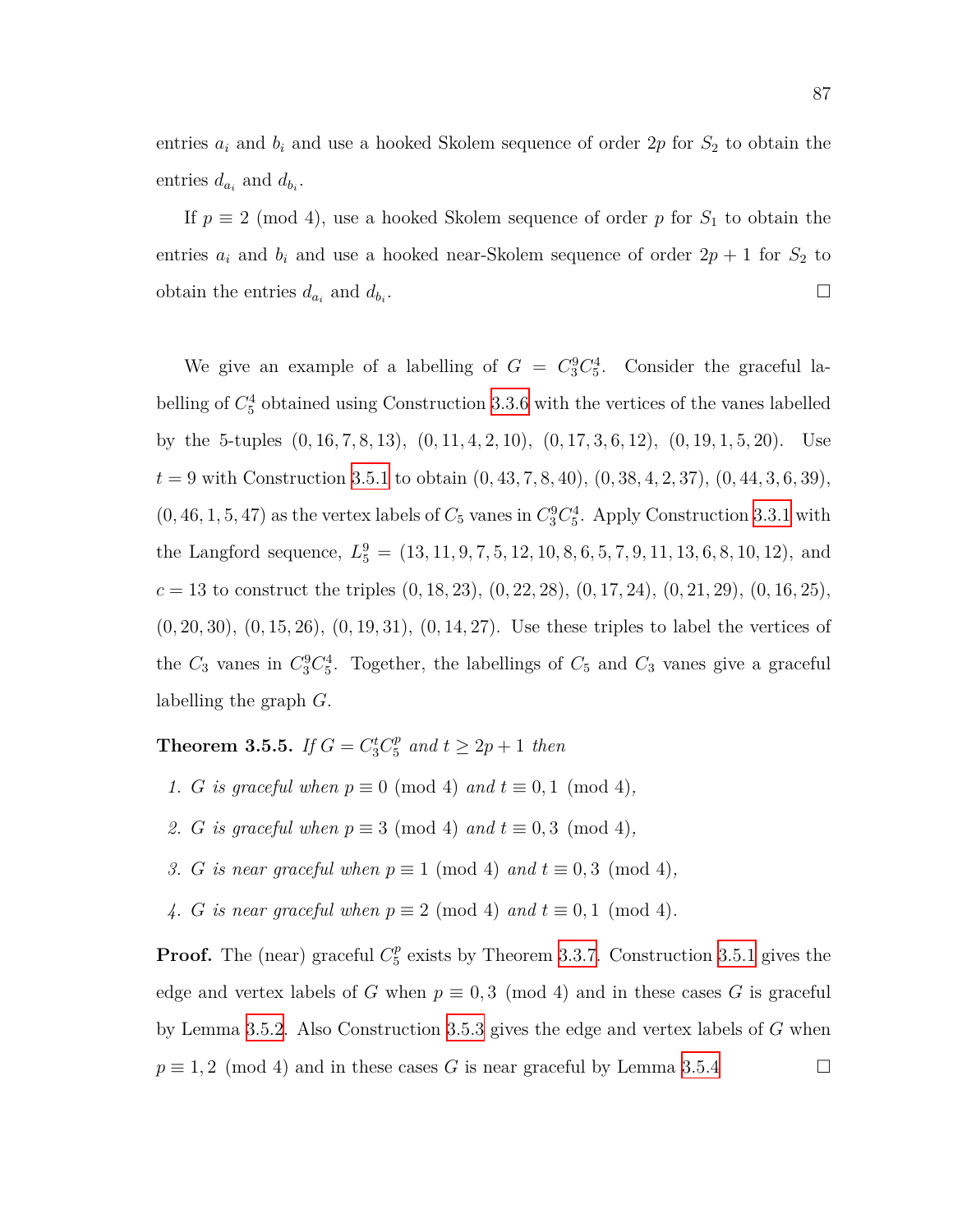Theorem [3.5.5](#page-99-0) only contains results for half of the possible combinations of *p* and *t* and only for large *t*. That is not to say the other cases are not (near) graceful. For example, the case  $p = t = 1$  does not lend itself to our construction. However the labelling of  $C_3^1C_5^1$  with the vertices of the vanes labelled by  $(0, 5, 7)$  and  $(0, 8, 4, 3, 6)$ is graceful.

#### <span id="page-100-2"></span>**3.6** *C t* 3*C h* 6

<span id="page-100-1"></span>In this section, we extend the technique of [[4\]](#page-107-0) to obtain labellings for  $C_3^t C_6^h$ .

**Lemma 3.6.1.** *Suppose there exists a labelling of a windmill with two triangles labelled*  $(0, i, b_i + n)$  and  $(0, j, b_j + n)$ , where  $(a_i, b_i)$  and  $(a_j, b_j)$  are the positions of i and j in *a Skolem sequence. If these two triangles are removed and replaced by a C*<sup>6</sup> *with vertex labels*  $(0, b_i + n, i, i + j, j, b_j + n)$ *, for*  $1 \leq i, j \leq n$  *and*  $i \neq j$ *, then the edge labels are preserved.*

**Proof.** The edge labels induced by the triples  $(0, i, b_i + n)$  and  $(0, j, b_j + n)$  are  $\{i, j, a_j + n, b_j + n, a_i + n, b_i + n\}$ . The edge labels induced by  $(0, b_i + n, i, i + j,$  $j, b_j + n$  are the same.

<span id="page-100-0"></span>**Construction 3.6.2.** *From a (near) gracefully labelled*  $C_3^n$  *labelled* by  $(0, i, b_i + n)$  *with*  $1 \leq i \leq n$  *formed by one of the (hooked) Skolem sequences of order n in Table* [3.12](#page-109-3) *- [3.15,](#page-111-0) in Appendix A as in Construction [3.3.3,](#page-81-1) replace* 2*h triples*  $(h \leq \lfloor (2n+1)/5 \rfloor)$ *with h 6-tuples* by replacing the pair of triples  $(0, i, b_i + n)$  and  $(0, j, b_j + n)$  with  $(0, b_i + n, i, i + j, j, b_j + n)$ , with pairs indicated as in Table [3.10.](#page-102-0)

Table [3.10](#page-102-0) gives a family of possible pairs  $(i, j)$  corresponding to triples  $(0, i, b_i + n)$ and  $(0, j, b_j + n)$  with  $1 \leq i, j \leq n$  that may be paired to form hexagons of the form  $(0, b_i + n, i, i + j, j, b_j + n)$  using the vertex label  $i + j$ . If the value of  $i + j$  does not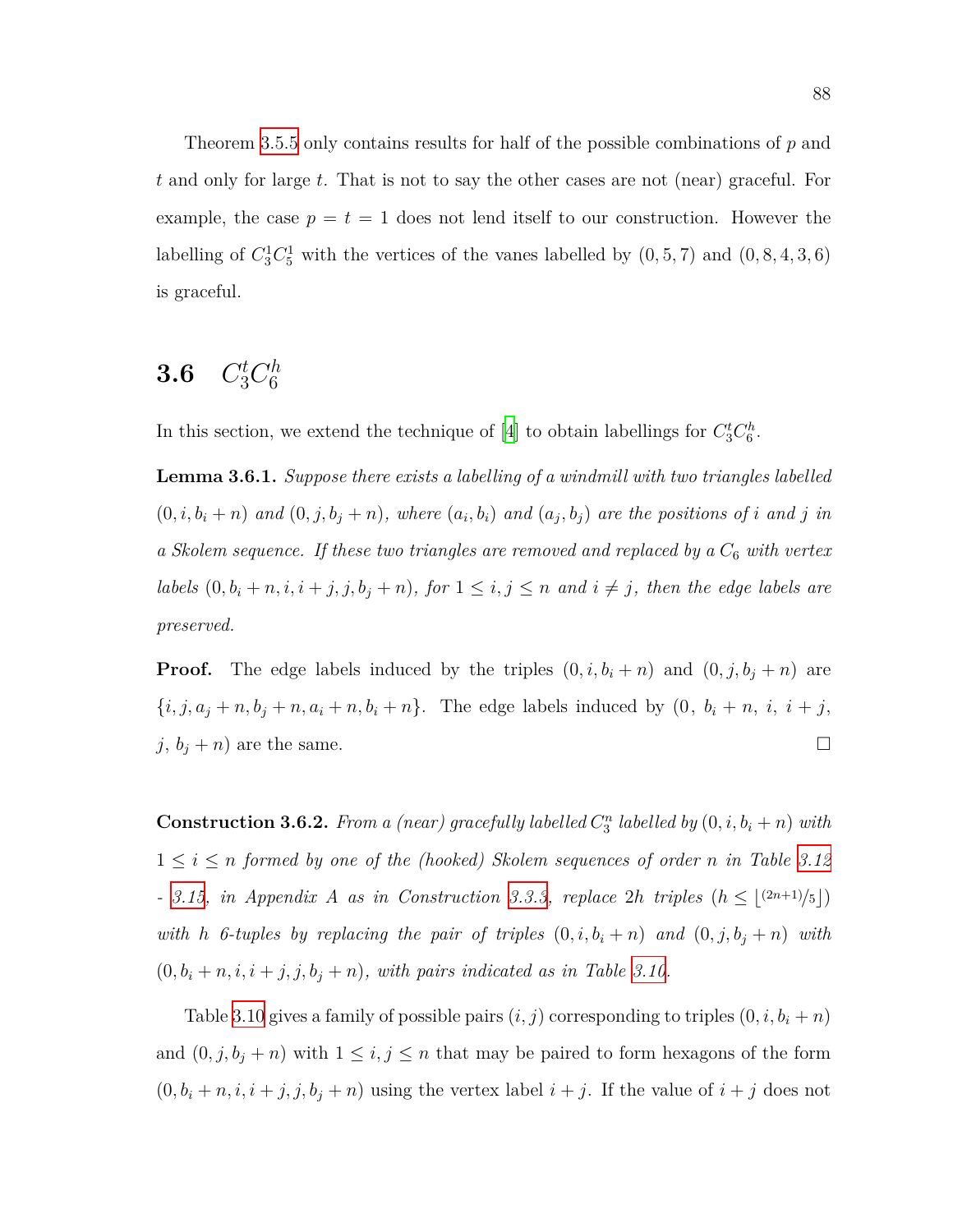conflict with any other vertex labels, we obtain a (near) graceful labelling of  $C_3^t C_6^h$ , where  $n = t + 2h$  and  $1 \le t, h \le n$ .

We notice from Table [3.10,](#page-102-0) when  $n \in \{5k, 5k+1\}$  with  $k \geq 1$ , we can obtain up to 2*k* distinct values of  $i + j$ . By way of contradiction for  $n = 5k$  suppose there are  $2k+m$  pairs where  $1 \leq m \leq \left\lfloor \frac{k}{2} \right\rfloor$  $\frac{k}{2}$ . We use  $2k+m$  pairs to provide a bound. If we have  $2k + m$  pairs then we can use  $4k + 2m$  elements. The maximum sum of the  $4k + 2m$ elements used in these pairs is

<span id="page-101-0"></span>
$$
\sum_{i=k-2m+1}^{5k} i = 12k^2 + 2km + 2k - 2m^2 + m.
$$
 (3.1)

Now we compute the minimum sum of the sums of the pairs. In Construction [3.6.2,](#page-100-0) before any 6-tuples have been constructed, we have used the vertex labels [1*,* 5*k*]. Thus, the smallest possible sum of the  $2k + m$  pairs is

<span id="page-101-2"></span><span id="page-101-1"></span>
$$
\sum_{i=5k+1}^{7k+m} i = 12k^2 + 7km + k + \frac{m^2}{2} + \frac{m}{2}.
$$
 (3.2)

Now subtracting Equation [3.1](#page-101-0) from Equation [3.2](#page-101-1) we obtain

$$
5km - k + \frac{5m^2}{2} - \frac{m}{2} = k(5m - 1) + m\left(\frac{5m - 1}{2}\right) > 0.
$$
 (3.3)

From Equation [3.3](#page-101-2) notice that the minimum sum of the 2*k*+*m* pairs is greater than the maximum sum of the  $4k + 2m$  elements used in pairs; hence we have a contradiction. So for  $n = 5k$ , the maximum number of pairs of triples of this form that can be replaced by hexagons is 2*k*. In a similar way, for  $n = 5k + 1$  we can obtain up to 2*k* distinct values of  $i + j$  and for  $n \in \{5k + 2, 5k + 3, 5k + 4\}$ , it can be shown that  $2k+1$  is the maximum number of pairs that can be achieved. Thus, the construction in Table [3.10](#page-102-0) is best possible using this method of generating hexagons.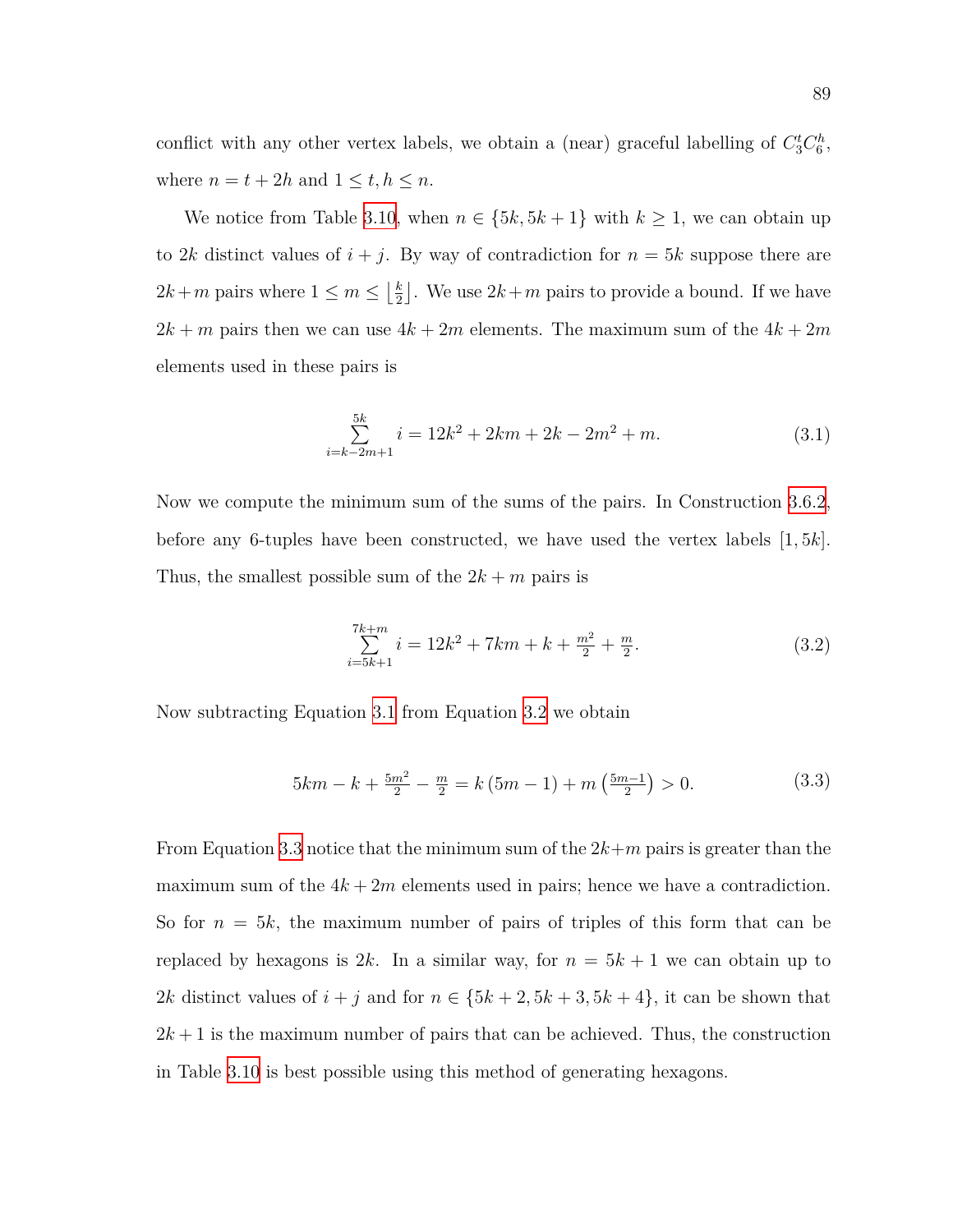The bound  $h \leq \lfloor (2n+1)/5 \rfloor$  comes from the maximum number of possible pairs of triples formed by using the method of Table [3.10.](#page-102-0) Combining this with the fact  $n = t + 2h$ , it is straightforward to show these restrictions are equivalent to  $h \leq 2t + 1$ .

<span id="page-102-0"></span>

| $\eta$ | (i, j)                                                                               |                         |
|--------|--------------------------------------------------------------------------------------|-------------------------|
| 5k     | $(k + z, 4k + z + 1), (2k + z' + 1, 3k + z' + 1)$                                    | $0 \leq z, z' \leq k-1$ |
|        | $5k+1$ $(k+z+1, 4k+z+1)$ , $(2k+z'+2, 3k+z'+1)$ $0 \le z \le k$ , $0 \le z' \le k-2$ |                         |
|        | $5k+2$ $(k+z+1,4k+z+2), (2k+z'+2,3k+z'+2)$ $0 \le z \le k, 0 \le z' \le k-1$         |                         |
|        | $5k+3$ $(k+z+1, 4k+z+3)$ , $(2k+z'+2, 3k+z'+3)$ $0 \le z \le k$ , $0 \le z' \le k-1$ |                         |
|        | $5k+4$ $(k+z+1, 4k+z+4)$ , $(2k+z'+3, 3k+z'+3)$ $0 \le z \le k$ , $0 \le z' \le k-1$ |                         |

Table 3.10: Possible pairs of triples corresponding to *i* and *j* that may be paired to form hexagons with  $i + j$ .

Recall the following example from Section [3.3.](#page-79-0) From the hooked Skolem sequence  $(3, 1, 1, 3, 2, 0, 2)$  consider the pairs  $(2, 3), (5, 7), (1, 4)$ . These pairs yield the triples  $(0, 1, 6)$ ,  $(0, 2, 10)$ , and  $(0, 3, 7)$ , to near gracefully label  $C_3^3$ , by Construction [3.3.3.](#page-81-1) Pair the triples  $(0, 1, 6)$  and  $(0, 3, 7)$  corresponding to  $i = 1$  and  $j = 3$  to form the 6-tuple  $(0, 6, 1, 4, 3, 7)$  using the label  $i + j = 4$ . The label 4 has not already been used, so we obtain a near graceful labelling of  $C_3^1 C_6^1$ . We cannot pair  $(0, 1, 6)$  with  $(0, 2, 10)$  because  $1 + 2 = 3$  which duplicates another vertex label.

In the following example we will present how we can use Construction [3.6.2](#page-100-0) with Table [3.10](#page-102-0) to get a family of possible pairs of triples corresponding to *i* and *j* that may be paired to form hexagons with  $i + j$ .

Start with  $(8, 6, 4, 2, 7, 2, 4, 6, 8, 3, 5, 7, 3, 1, 1, 5)$  the Skolem sequence of order  $n = 8$ constructed from Table [3.12](#page-109-3), in Appendix A. Take the triples of the form  $(0, i, b_i + 8)$ , where  $1 \leq i \leq 8$  as follows:  $(0, 1, 23)$ ,  $(0, 2, 14)$ ,  $(0, 3, 21)$ ,  $(0, 4, 15)$ ,  $(0, 5, 24)$ ,  $(0, 6, 16)$ ,  $(0, 7, 20)$ ,  $(0, 8, 17)$ . Since  $n = 8 = 5(1) + 3$ , from Table [3.10](#page-102-0), we can get up to three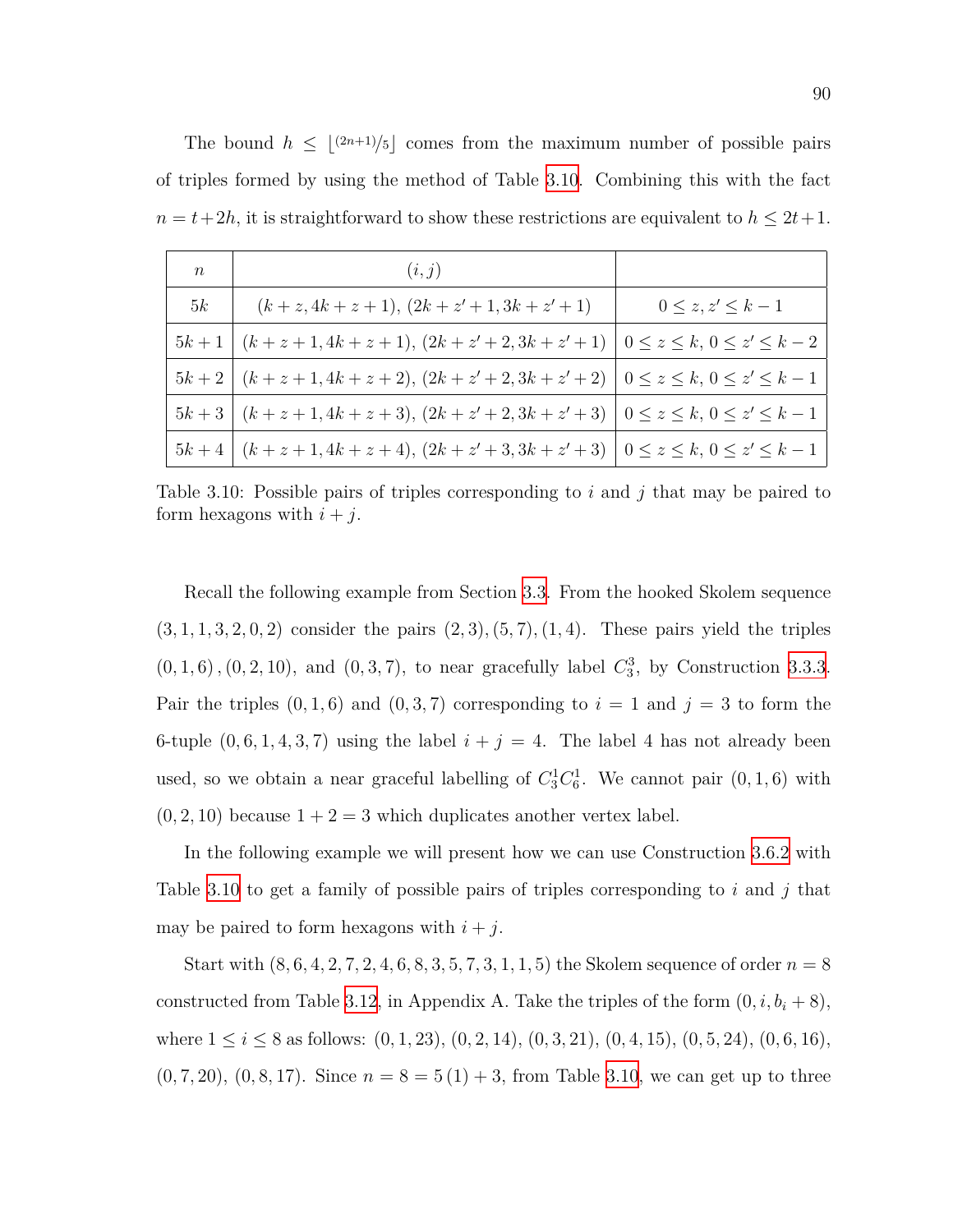pairs (2*,* 7)*,*(3*,* 8), and (4*,* 6) which give three different gracefully labelled graphs. We have three possible replacements: replace  $(0, 2, 14)$  and  $(0, 7, 20)$  by  $(0, 14, 2, 9, 7, 20)$ ; replace (0*,* 3*,* 21) and (0*,* 8*,* 17) by (0*,* 21*,* 3*,* 11*,* 8*,* 17); and replace (0*,* 4*,* 15) and (0*,* 6*,* 16) by  $(0, 15, 4, 10, 6, 16)$ . We can gracefully label  $C_3^6 C_6^1$  by using any one of these replacements,  $C_3^4 C_6^2$  by using any two, and  $C_3^2 C_6^3$  by simultaneously using all three.

Note that the first right endpoint in the Skolem sequences of order *n* described in Tables [3.12](#page-109-3)–[3.15,](#page-111-0) in Appendix A, is always at  $\lceil (n+3)/2 \rceil$ . This fact will be useful later in the proof of Theorem [3.6.3.](#page-103-0)

<span id="page-103-1"></span>In Theorem [3.6.3,](#page-103-0) we use Construction [3.6.2](#page-100-0) with the appropriate Skolem sequence of order *n* which will give (near) graceful labellings for  $C_3^t C_6^h$  and  $h \leq 2t + 1$  as given in Table [3.11](#page-103-1).

| $n=t+2h$ | Graceful                 | Near graceful            |
|----------|--------------------------|--------------------------|
| 5k       | $k \equiv 0, 1 \pmod{4}$ | $k \equiv 2,3 \pmod{4}$  |
| $5k+1$   | $k \equiv 0,3 \pmod{4}$  | $k \equiv 1,2 \pmod{4}$  |
| $5k+2$   | $k \equiv 2,3 \pmod{4}$  | $k \equiv 0, 1 \pmod{4}$ |
| $5k+3$   | $k \equiv 1,2 \pmod{4}$  | $k \equiv 0,3 \pmod{4}$  |
| $5k+4$   | $k \equiv 0, 1 \pmod{4}$ | $k \equiv 2,3 \pmod{4}$  |

Table 3.11: Summary of results of (near) graceful labelling  $C_3^t C_6^h$  and  $h \leq 2t + 1$ .

<span id="page-103-0"></span>**Theorem 3.6.3.** *If*  $G = C_3^t C_6^h$  *with*  $h \leq 2t + 1$ *, then G is graceful or near graceful.* **Proof.** Let  $n = 2h + t$ . We begin by considering  $n = 5k$ . Proofs for other *n* follow in the same fashion.

Start with a (near) gracefully labelled  $C_3^n$  with  $n = 5k$  with  $k \equiv 0, 1 \pmod{4}$ labelled by  $(0, i, b_i + n)$  with  $1 \leq i \leq n$  formed by a Skolem sequence as indicated in Construction [3.6.2](#page-100-0), where  $2h + t = n$  and  $h \leq 2t + 1$ . By Construction 3.6.2, we replace 2*h* triples with *h* 6-tuples by  $(0, b_i + n, i, i + j, j, b_j + n)$ . By Lemma [3.6.1](#page-100-1) the edge labels will not be changed. Therefore, in this new labelling we use the edge labels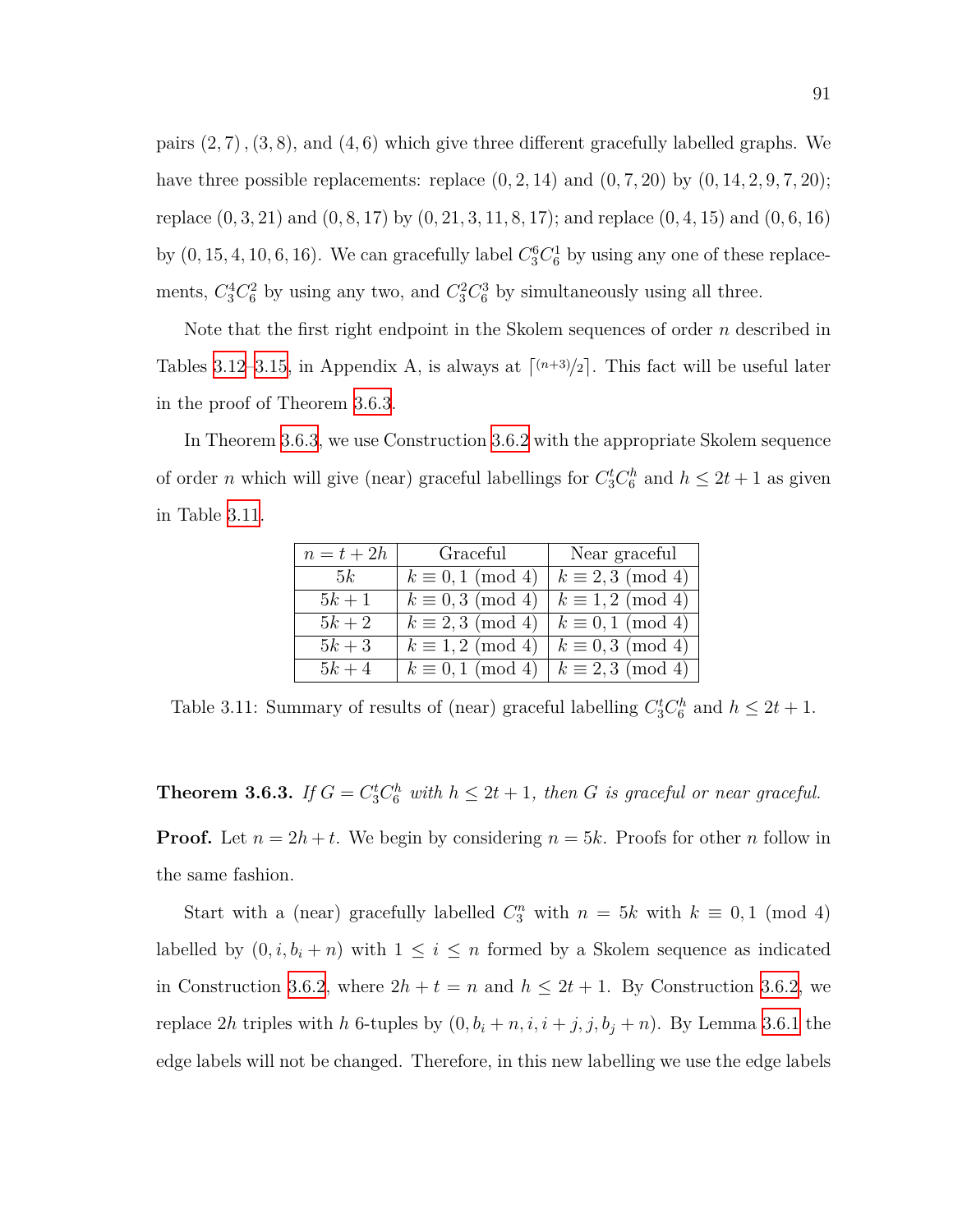[1*,* 3*n*]. The new labelling uses the same vertex labels, as well as some new labels of the form  $i + j$ .

We constructed  $(0, i, b_i + n)$  with  $1 \leq i \leq n$  by using Table [3.12](#page-109-3) or Table [3.13](#page-110-1), in Appendix A. These triples use the elements  $i$  in the interval  $[1, n]$  and use the elements  $b_i + n$  in the interval  $\left[\frac{(3n+3)}{2}\right], 3n$ . Thus any subset of these triples do not use any vertex labels in the interval  $[n+1, \lceil (3n+3)/2 \rceil - 1].$ 

By construction, the sums  $i + j$  are all distinct and in the interval  $[n+1,\lceil(3n+3)/2\rceil-1]$ . The new vertex labels do not duplicate any previously used labels; this new vertex labelling is injective and uses labels from the set [1*,* 3*n*].

Finally, we can conclude that since the vertex labels are a subset of [0*,* 3*n*] and the edge labels are exactly [1,3*n*], that  $G = C_3^t C_6^h$  with  $2h + t = n$  and  $h \leq 2t + 1$  can be gracefully labelled when  $k \equiv 0, 1 \pmod{4}$ .

The case  $n = 5k$  with  $k \equiv 2,3 \pmod{4}$ , works in the same way except the construction of  $(0, i, b_i + n)$  with  $1 \leq i \leq n$  is by using Table [3.14](#page-110-0) or Table [3.15](#page-111-0), in Appendix A. This construction then uses the edge labels  $[1, 3n - 1] \cup \{3n + 1\}$  and vertex labels from  $[0, 3n - 1] \cup \{3n + 1\}$ . We conclude that  $G = C_3^t C_6^h$  with  $2h + t = 5k$ and  $h \leq 2t + 1$  can be near gracefully labelled when  $k \equiv 2, 3 \pmod{4}$ .

Theorem [3.6.3](#page-103-0) only contains results for  $h \leq 2t + 1$ . We cannot (near) gracefully label  $G = C_3^t C_6^h$  with  $h > 2t + 1$  by our construction, so these problems remain open.

## **3.7 Discussion**

In Section [3.4](#page-90-1), we proved (near) graceful labellings exist for the  $C_3^t C_4^s$  for positive integers *s* and *t* with  $t \geq s$  by Theorem [3.4.1;](#page-90-0) for  $t = 1, 2, 3$  and any *s* by Theorem [3.4.6;](#page-95-0) and for any positive integer *t* with  $4 \le t \le s \le \frac{(13t+37)}{2}$ , by Theorem [3.4.2](#page-91-0). But for  $t \geq 4$  and  $s > \frac{(13t+37)}{2}$  the problem is still open.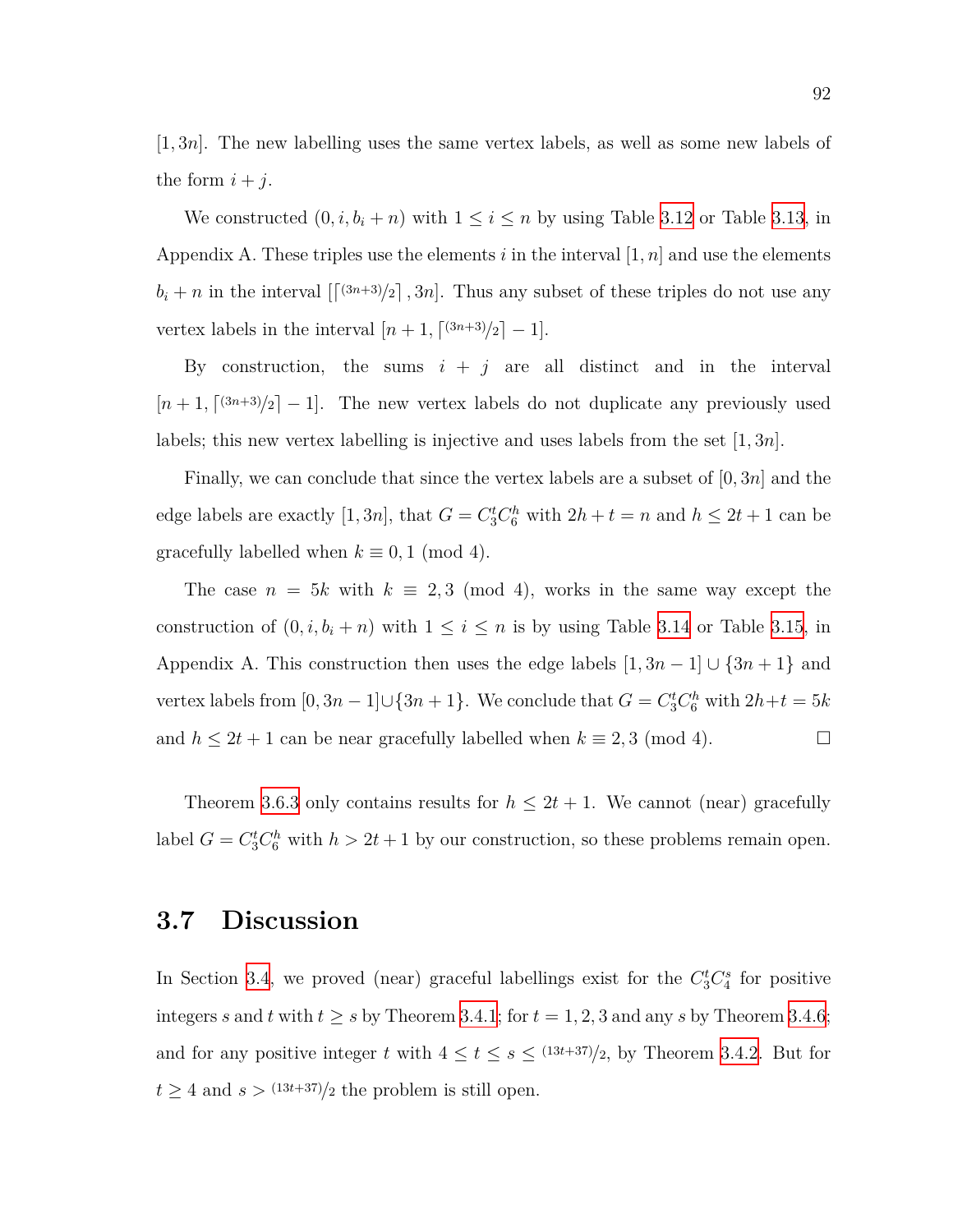Also in Section [3.3](#page-79-0), we found a new solution showing that  $C_5^t$  is near graceful when  $t \equiv 1,2 \pmod{4}$ , which let us prove in Section [3.5](#page-96-0) that (near) graceful labellings exist for  $C_3^t C_5^p$  $\frac{p}{5}$  for  $t \ge 2p+1$ , by using Skolem, Langford and near-Skolem sequences except when  $p \equiv 0 \pmod{4}$  and  $t \equiv 2, 3 \pmod{4}$ , when  $p \equiv 3 \pmod{4}$  and  $t \equiv 1, 2 \pmod{4}$ , when  $p \equiv 1 \pmod{4}$  and  $t \equiv 1, 2 \pmod{4}$ , and when  $p \equiv 2 \pmod{4}$  and  $t \equiv 2, 3$ (mod 4). By Theorem 4.3(2) in [[1](#page-107-6)], we could prove that graceful labellings exist for the  $C_3^tC_5^p$  with *t* sufficiently larger than *p*, but our work in this chapter gives a nice lower bound for half of the cases. Finally, in Section [3.6](#page-100-2), we proved (near) graceful labellings exist for the  $C_3^t C_6^h$  for  $h \leq 2t + 1$ , by using Skolem sequences.

Besides the cases indicated above, finding graceful labellings for  $C_3^t C_5^p$  windmills when  $t \leq 2p + 1$  and for  $C_3^t C_6^h$  when  $2t + 1 \leq h$  remains open.

Many of the techniques of this chapter can be combined. From the example in Section [3.5](#page-96-0) we gracefully labelled  $C_3^9 C_5^4$ . If we replace the triples  $(0, 16, 25)$  ,  $(0, 20, 30)$ , (0*,* 19*,* 31) by (0*,* 9*,* 25)*,*(0*,* 10*,* 30)*,*(0*,* 12*,* 31), we notice that the edge labels are the same and the new vertex labels do not appear elsewhere in the labelling of  $C_3^9C_5^4$ . Thus we have obtained another graceful labelling of  $C_3^9C_5^4$ . Now by the same technique we used in Section [3.6,](#page-100-2) we can obtain a graceful labelling for  $C_3^7 C_5^4 C_6^1$  by replacing (0*,* 9*,* 25)*,*(0*,* 10*,* 30) with (0*,* 25*,* 9*,* 19*,* 10*,* 30).

**Question:** What windmills of cycles using one, two, or three different lengths are graceful or near graceful?

In [\[17,](#page-108-2) [18,](#page-108-3) [20](#page-109-1), [21](#page-109-2)], it was proved that graceful labellings exist for  $C_7^e, C_9^e, C_{11}^e$ , and  $C_{13}^e$  respectively. By Theorem 4.3(2) in [\[1](#page-107-6)], we can prove that graceful labellings exist for the  $C_3^t C_7^e, C_3^t C_9^e, C_3^t C_{11}^e$ , and  $C_3^t C_{13}^e$ , respectively with t sufficiently larger than e.

In this chapter, we were using several types of Skolem-type sequences to gracefully label variable windmills. Frequently, our constructions relied on the positions of the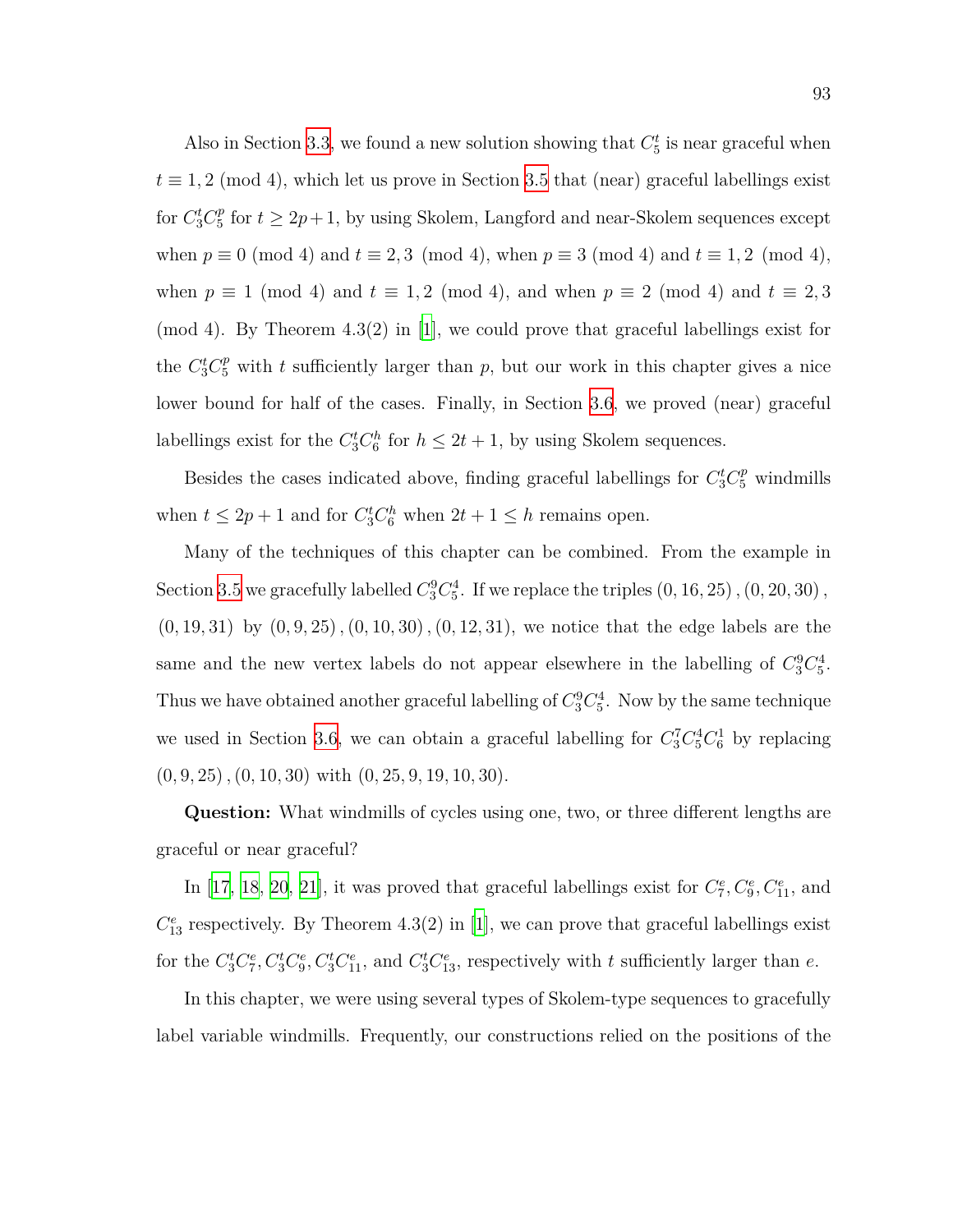right endpoints of these sequences, and particularly where the first right endpoint occurs, such as in the proof of Theorem [3.3.7](#page-83-0). For example, let (4*,* 1*,* 1*,* 2*,* 4*,* 2*,* 4*,* 1*,* 1*,* 2*,* 4*,* 2) be a 2-fold Skolem-type sequence of order 3 with  $H = \{1, 2, 4\}$ . By Construction [3.3.8](#page-85-0) we can obtain 3 quadruples (0*,* 3*,* 1*,* 9)*,*(0*,* 6*,* 2*,* 12), and (0*,* 5*,* 4*,* 11). These quadruples gracefully label a  $C_4^3$  windmill. In this example the set  $H$  is exactly the same as of the set of left endpoints in the sequence that is used to gracefully label the  $C_4^3$  windmill. That leads us to the following questions.

**Question:** Can we use Skolem-type sequences to gracefully label all  $C_4$  windmills?

**Question:** Can we find a family of *m*-fold Skolem-type sequences with first right endpoint as large as possible?

In the process of finding some of the constructions in this chapter, the authors became interested in *m*-fold Langford sequences. While it is straightforward to concatenate Langford sequences, it is actually possible to find sequences of much smaller order than would be possible by concatenation. For example, a Langford sequence with defect 5 must have order at least 9, so a 2-fold Langford sequence formed by concatenation would obviously have the same restrictions. However, we were capable of finding 2-fold Langford sequences of defect 5 and order 3, for example: (7*,* 5*,* 7*,* 5*,* 6*,* 6*,* 5*,* 7*,* 5*,* 7*,* 6*,* 6). Thus, we pose the following question.

**Question:** What are necessary and sufficient conditions for the existence of *m*-fold Langford sequences with  $m \geq 2$ ?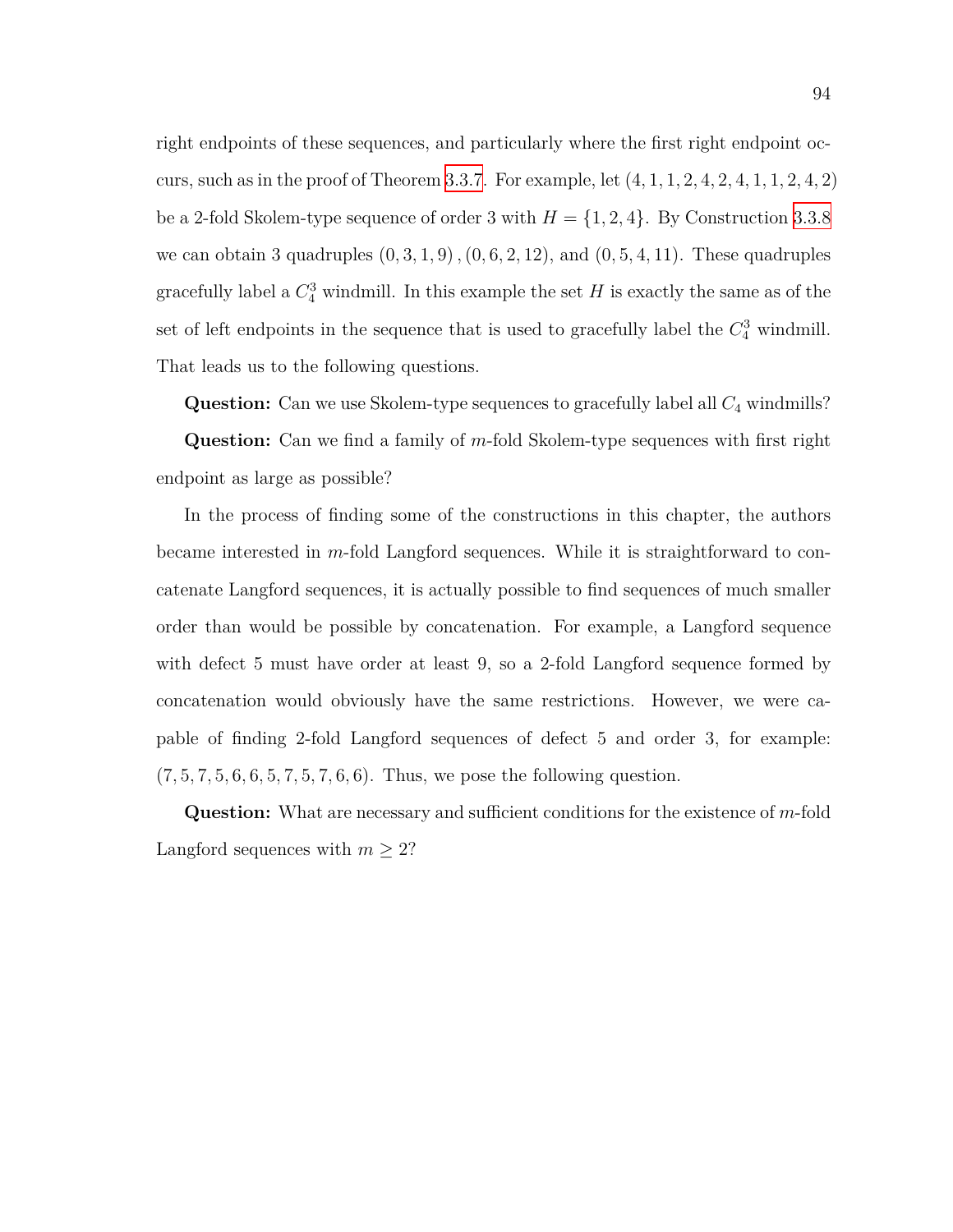# **References**

- <span id="page-107-6"></span>[1] A. Alkasasbeh, D. Dyer, and N. Shalaby, Applying Skolem Sequences to Gracefully Label New Families of Triangular Windmills, submitted, *Discrete Applied Mathematics*.
- <span id="page-107-4"></span>[2] C. Baker, and J. D. A. Manzer, Skolem-labeling of generalized three-vane windmills, *Australas. J. Combin.* 41 (2008), 175–204.
- <span id="page-107-5"></span>[3] C. Baker, R. Nowakowski, N. Shalaby, and A. Sharary, *M*-fold and extended *M*-fold Skolem sequences, *Utilitas Mathematica*, 45 (1994), 153–167.
- <span id="page-107-0"></span>[4] J. C. Bermond, Graceful graphs, radio antennae and French windmills, *Graph Theory and Combinatorics (ed. R.J. Wilson)*, Pitman, London (1979), 18–37.
- <span id="page-107-1"></span>[5] J. C. Bermond, A.E. Brouwer, A. Germa, Systémes de triplets et différences associées. Problémes combinatoires et théorie des graphes (Colloq. Internat. CNRS, Univ. Orsay, Orsay, 1976), pp. 35–38, Colloq. Internat. CNRS, 260, CNRS, Paris, 1978.
- <span id="page-107-2"></span>[6] D. Dyer, I. Payne, N. Shalaby, and B. Wicks, On the graceful conjecture for triangular cacti, *Australas. J. Combin.* 53 (2012), 151–170.
- <span id="page-107-3"></span>[7] J. A. Gallian, A Dynamic Survey of Graph Labelling, *Electron. J. Combin.*, 5 (1998), 6–34.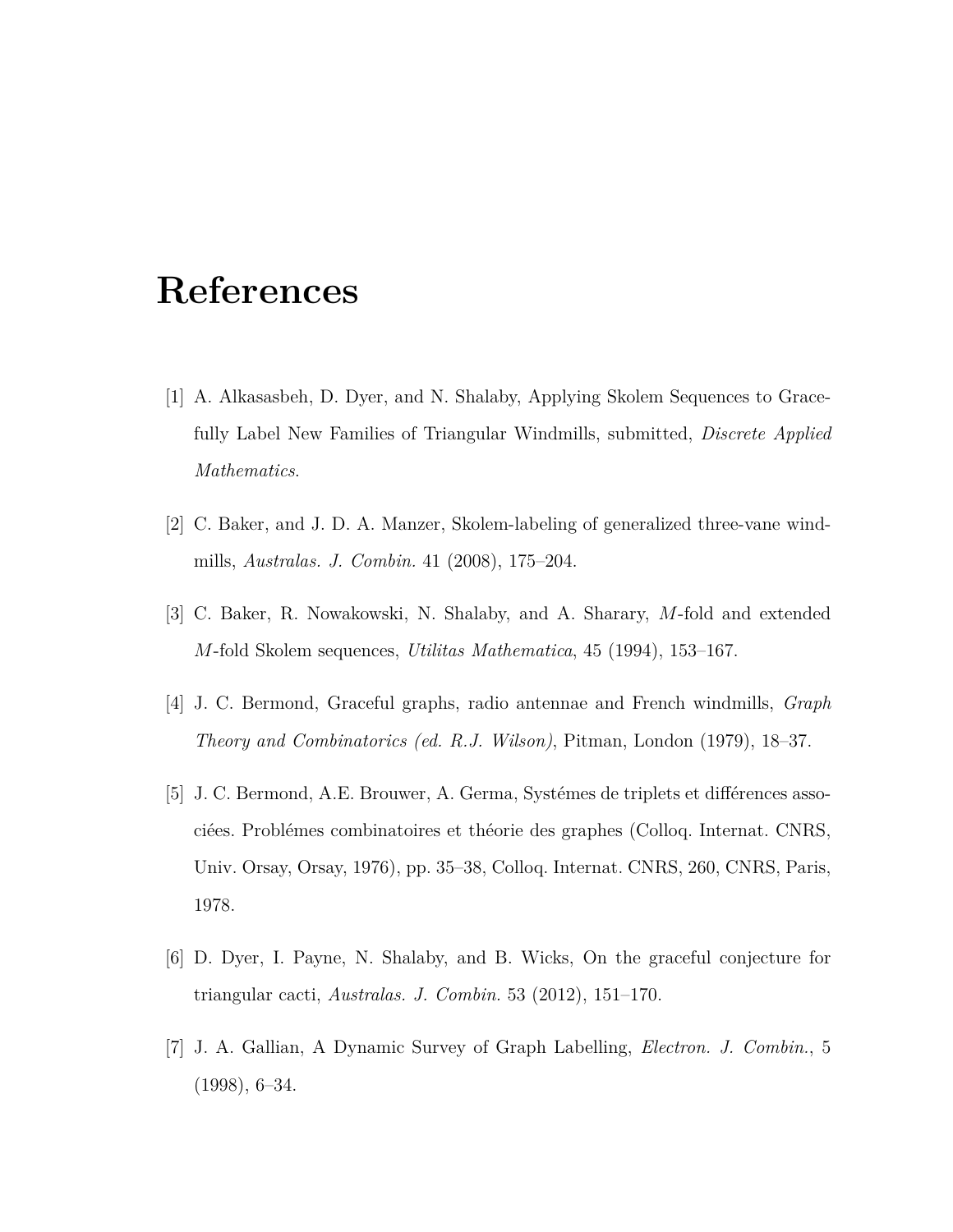- <span id="page-108-2"></span>[8] A. J. W. Hilton, Steiner and similar triple systems, *Mathematica Scandinavica* 24 (1969), 208–216.
- [9] M. Kejie, Gracefulness of  $P(n_1, n_2, \ldots, n_m)$  and  $D_{m,4}$ , Applied Math, 4 (1989), 95–97.
- [10] K. M. Koh, D. G. Rogers, P. Y. Lee, and C. W. Toh, On graceful graphs V: unions of graphs with one vertex in common, *Nanta Math.*, 12 (1979), 133–136.
- <span id="page-108-1"></span>[11] D. C. B. Marsh, Solution of Problem E1845, *Amer. Math. Monthly* 74 (1967), 591–592.
- [12] E. S. O'Keefe, Verification of a conjecture of Th. Skolem, *Math. Scand.* 9 (1961), 80–82.
- [13] A. Rosa, On certain valuations of the vertices of a graph, Theory of Graphs (Internat. Symposium, Rome, July 1966), Gordon and Breach, N. Y. and Dunod Paris (1967), 349–355.
- [14] N. Shalaby, The existence of near-Skolem and hooked near-Skolem sequences, *Discrete Math.* 135 (1994), 303–319.
- [15] J. E. Simpson, Langford Sequences; Perfect and Hooked, *Discrete Math.* 44 (1983), 97–104.
- <span id="page-108-0"></span>[16] T. Skolem, On Certain Distributions of Integers in Pairs with Given Differences, *Math. Scand.* 5 (1957), 57–68.
- [17] X. Xu, Y. Yang, H. Li, and Y. Xi, The graphs  $C_{11}^t$  are graceful for  $t \equiv 0, 1 \pmod{4}$ , *Ars Combin.* 88 (2008), 429–435.
- [18] X. Xu, Y. Yang, L. Han, and H. Li, The graphs  $C_{13}^t$  are graceful for  $t \equiv$ 0*,* 3 (mod 4), *Ars Combin.* 90 (2009), 25–32.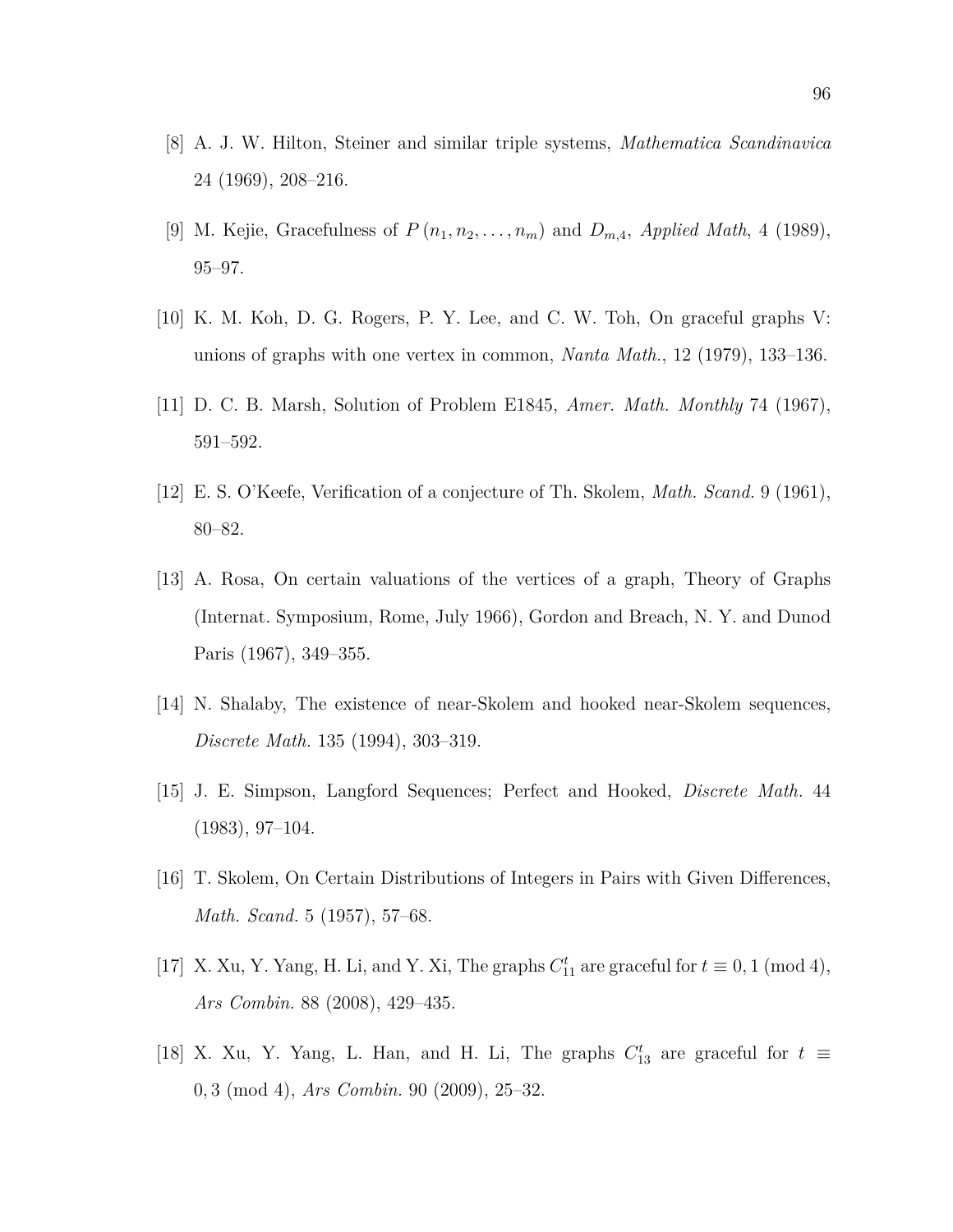- [19] Y. Yang, X. Lin, and C. Yu, The graphs  $C_5^t$  are graceful for  $t \equiv 0, 3 \pmod{4}$ , *Ars Combin.* 74 (2005), 239–244.
- [20] Y. Yang, X. Xu, Y. Xi, H. Li, and K. Haque, The graphs  $C_7^t$  are graceful for *t ≡* 0*,* 1 (mod 4), *Ars Combin.* 79 (2006), 295–301.
- [21] Y. Yang, X. Xu, Y. Xi, and H. Huijun, The graphs  $C_9^t$  are graceful for  $t \equiv$ 0*,* 3 (mod 4), *Ars Combin.* 85 (2007), 361–368.

#### **Appendix A: Skolem Constructions**

For  $n \equiv 0 \pmod{4}$ , we recall the following construction which is the reverse of Skolem's solution [[16\]](#page-108-0). For  $n = 4m$  and  $m \geq 1$ , follow the construction given in Table [3.12](#page-109-0).

<span id="page-109-0"></span>

|                | $\dot{i}$     | $a_i$  | $b_i$  |                                           |
|----------------|---------------|--------|--------|-------------------------------------------|
| 1              | $2r+2$        | $2m-r$ |        | $2m+2+r$   $0 \leq r \leq 2m-1$           |
| $\overline{2}$ | $\mathbf{1}$  | 7m     | $7m+1$ |                                           |
| 3              | $4m-1$        | $2m+1$ | 6m     |                                           |
| $\overline{4}$ | $2m + 2r + 1$ |        |        | $5m+1-r$   $7m+r+2$   $0 \leq r \leq m-2$ |
| 5              | $2m-1$        | $4m+2$ | $6m+1$ |                                           |
| 6              | $2m-3-2r$     |        |        | $5m+2+r$   $7m-1-r$   $0 \leq r \leq m-3$ |

Table 3.12: Skolem sequence construction of order  $n = 4m$ .

For  $n \equiv 1 \pmod{4}$ , we recall the following construction which was introduced by Marsh [[11](#page-108-1)]. For  $n = 4m + 1$  and  $m \ge 2$ , follow the construction given in Table [3.13](#page-110-0).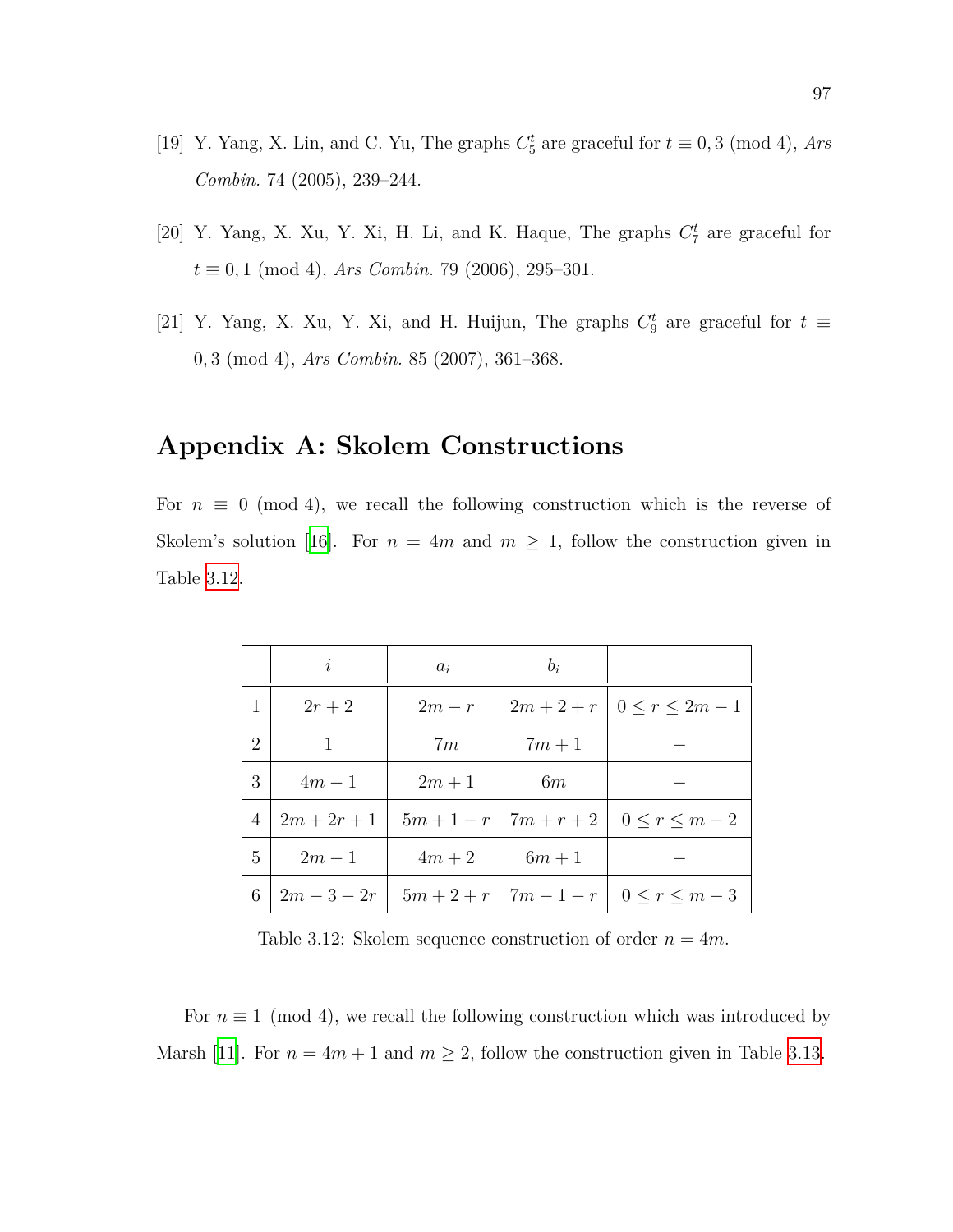<span id="page-110-0"></span>

|   | $\dot{i}$     | $a_i$  | $b_i$               |                                           |
|---|---------------|--------|---------------------|-------------------------------------------|
| 1 | 2r            |        | $2m+1-r$   $2m+1+r$ | $1 \leq r \leq 2m$                        |
| 2 | $4m+1$        | $2m+1$ | $6m+2$              |                                           |
| 3 | $2m - 1 + 2r$ |        | $5m+2-r$   $7m+1+r$ | $1 \leq r \leq m$                         |
| 4 | $2m-1$        | $6m+3$ | $8m+2$              |                                           |
| 5 | 1             | $5m+2$ | $5m+3$              |                                           |
| 6 | $2r+1$        |        |                     | $6m+2-r$   $6m+3+r$   $1 \leq r \leq m-2$ |

Table 3.13: Skolem sequence construction of order  $n = 4m + 1$ .

For  $n \equiv 2 \pmod{4}$ , we recall the following construction which was introduced by Hilton [[8\]](#page-108-2). For  $n = 4m + 2$  and  $m \ge 2$ , follow the construction given in Table [3.14](#page-110-1).

<span id="page-110-1"></span>

|   | $\dot{i}$     | $a_i$  | $b_i$               |                                            |
|---|---------------|--------|---------------------|--------------------------------------------|
| 1 | 2r            |        |                     | $2m+2-r$   $2m+2+r$   $1 \leq r \leq 2m+1$ |
| 2 | 1             | $7m+4$ | $7m+5$              |                                            |
| 3 | $1+2r$        |        | $6m+2-r$   $6m+3+r$ | $1 \leq r \leq m$                          |
| 4 | $2m + 3$      | $6m+2$ | $8m+5$              |                                            |
| 5 | $2m + 3 + 2r$ |        | $5m+2-r$   $7m+5+r$ | $1 \leq r \leq m-2$                        |
| 6 | $4m+1$        | $2m+2$ | $6m+3$              |                                            |

Table 3.14: Hooked Skolem sequence construction of order  $n = 4m + 2$ .

For  $n \equiv 3 \pmod{4}$ , we recall the following construction which was introduced by Hilton [[8\]](#page-108-2). For  $n = 4m + 3$  and  $m \ge 1$ , follow the construction given in Table [3.15](#page-111-0).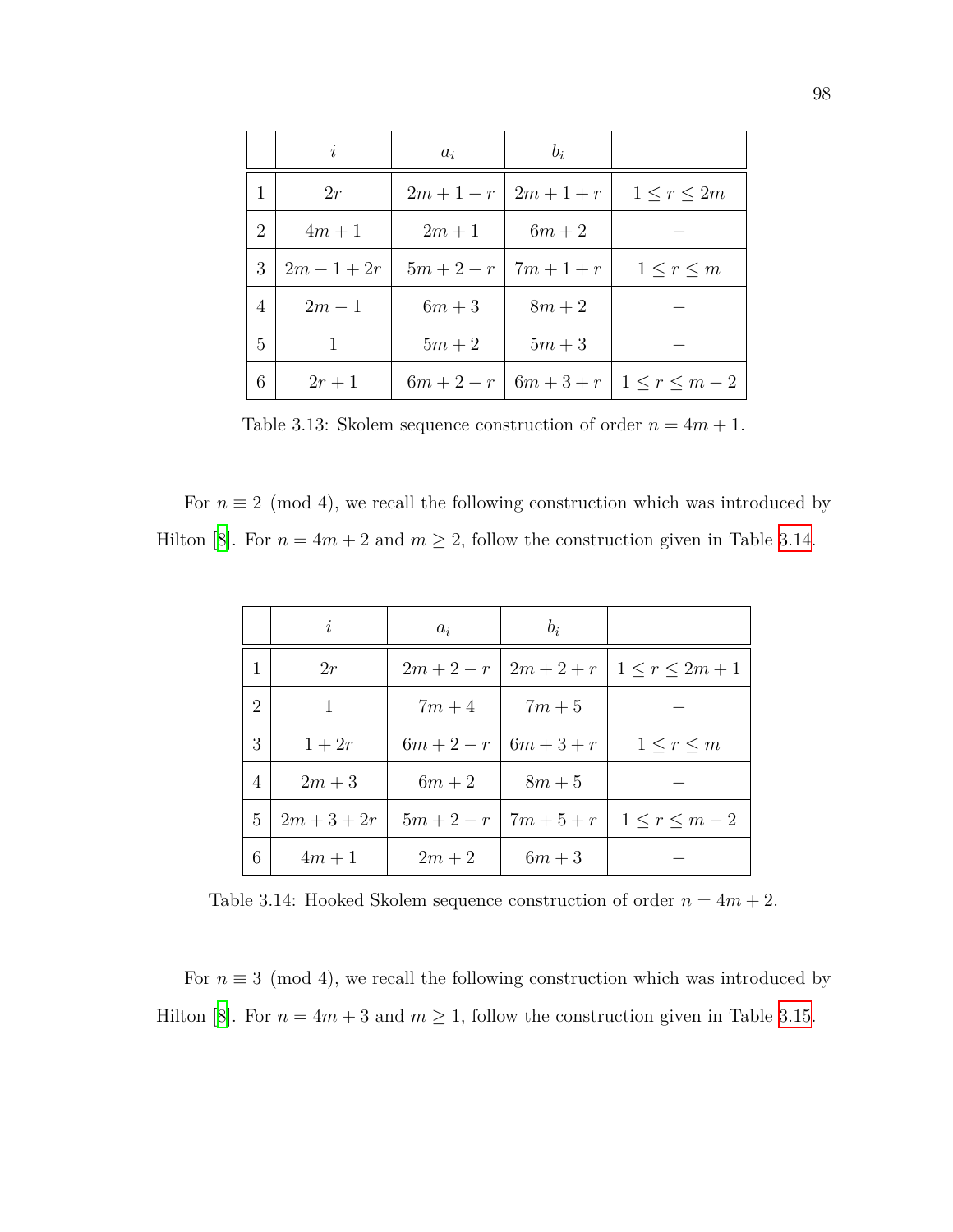<span id="page-111-0"></span>

|   | $\dot{i}$     | $a_i$    | $b_i$                             |                                            |
|---|---------------|----------|-----------------------------------|--------------------------------------------|
| 1 | 2r            |          |                                   | $2m+2-r$   $2m+2+r$   $1 \leq r \leq 2m+1$ |
| 2 | 1             | $5m+4$   | $5m+5$                            |                                            |
| 3 | $1+2r$        |          | $6m + 5 - r \mid 6m + 6 + r \mid$ | $1 \le r \le m - 1$                        |
| 4 | $2m+1$        | $6m+6$   | $8m+7$                            |                                            |
| 5 | $2m + 1 + 2r$ |          | $5m+4-r$   $7m+5+r$               | $1 \leq r \leq m$                          |
| 6 | $4m+3$        | $2m + 2$ | $6m+5$                            |                                            |

Table 3.15: Hooked Skolem sequence construction of order  $n = 4m + 3$ .

#### **Appendix B**

We include here graceful labellings of  $C_3^1 C_4^s$ , were where  $1 \leq s \leq 20$ .

For  $s = 1$ , use  $(0, 3, 2, 6)$ ,  $(0, 5, 7)$ .

For  $s = 2$ , use  $(0, 9, 1, 11)$ ,  $(0, 3, 2, 6)$ ,  $(0, 5, 7)$ .

For *s* = 3, use (0*,* 11*,* 1*,* 15), (0*,* 12*,* 4*,* 13), (0*,* 3*,* 2*,* 6), (0*,* 5*,* 7).

For *s* = 4, use (0*,* 13*,* 1*,* 19), (0*,* 14*,* 4*,* 15), (0*,* 16*,* 8*,* 17), (0*,* 3*,* 2*,* 6),

$$
(0,5,7).
$$

For *s* = 5, use (0*,* 15*,* 1*,* 19), (0*,* 16*,* 4*,* 17), (0*,* 20*,* 11*,* 22), (0*,* 21*,* 13*,* 23),

(0*,* 3*,* 2*,* 6), (0*,* 5*,* 7).

For *s* = 6, use (0*,* 17*,* 1*,* 21), (0*,* 18*,* 4*,* 19), (0*,* 22*,* 12*,* 25), (0*,* 23*,* 14*,* 26),

(0*,* 24*,* 16*,* 27), (0*,* 3*,* 2*,* 6), (0*,* 5*,* 7).

For *s* = 7, use (0*,* 19*,* 1*,* 21), (0*,* 22*,* 10*,* 27), (0*,* 23*,* 12*,* 28), (0*,* 24*,* 14*,* 29), (0*,* 25*,* 16*,* 30), (0*,* 26*,* 18*,* 31), (0*,* 3*,* 2*,* 6), (0*,* 5*,* 7). For *s* = 8, use (0*,* 24*,* 16*,* 27), (0*,* 23*,* 14*,* 26), (0*,* 22*,* 12*,* 25), (0*,* 31*,* 17*,* 35),

(0*,* 30*,* 15*,* 34), (0*,* 29*,* 13*,* 33), (0*,* 28*,* 11*,* 32), (0*,* 3*,* 2*,* 6), (0*,* 5*,* 7).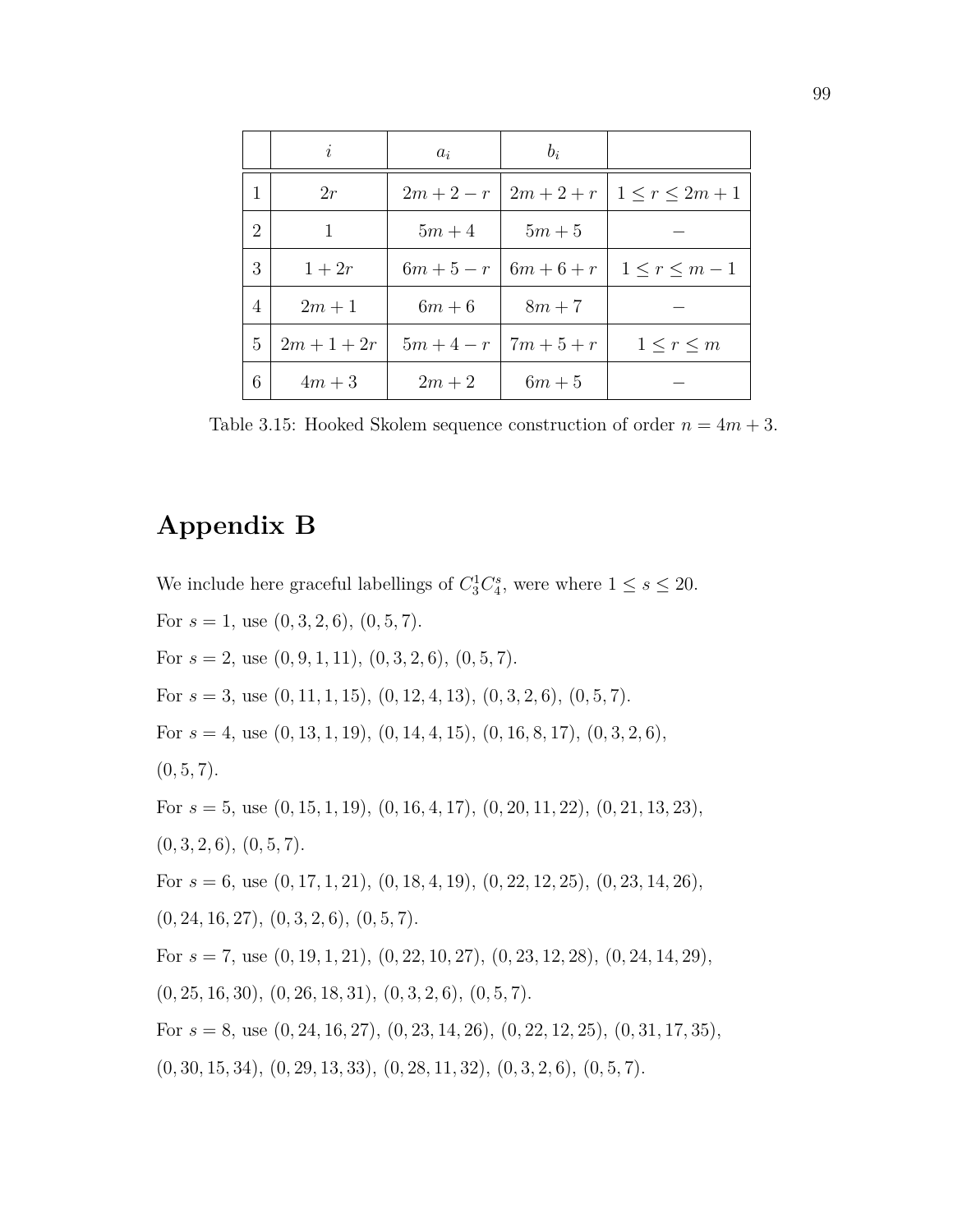For *s* = 9, use (0*,* 23*,* 1*,* 39), (0*,* 24*,* 10*,* 31), (0*,* 25*,* 12*,* 32), (0*,* 26*,* 14*,* 33), (0*,* 27*,* 16*,* 34), (0*,* 28*,* 18*,* 35), (0*,* 29*,* 20*,* 36), (0*,* 30*,* 22*,* 37), (0*,* 3*,* 2*,* 6),  $(0, 5, 7)$ .

For *s* = 10, use (0*,* 23*,* 1*,* 41), (0*,* 42*,* 4*,* 43), (0*,* 24*,* 10*,* 31), (0*,* 25*,* 12*,* 32), (0*,* 26*,* 14*,* 33), (0*,* 27*,* 16*,* 34), (0*,* 28*,* 18*,* 35), (0*,* 29*,* 20*,* 36), (0*,* 30*,* 22*,* 37),

(0*,* 3*,* 2*,* 6). (0*,* 5*,* 7).

For *s* = 11, use (0*,* 28*,* 13*,* 36), (0*,* 29*,* 15*,* 37), (0*,* 30*,* 17*,* 38), (0*,* 44*,* 18*,* 45),

(0*,* 31*,* 19*,* 39), (0*,* 32*,* 21*,* 40), (0*,* 46*,* 22*,* 47), (0*,* 33*,* 23*,* 41), (0*,* 34*,* 25*,* 42),

(0*,* 35*,* 27*,* 43), (0*,* 3*,* 2*,* 6), (0*,* 5*,* 7).

For *s* = 12, use (0*,* 34*,* 26*,* 39), (0*,* 33*,* 24*,* 38), (0*,* 32*,* 22*,* 37), (0*,* 31*,* 20*,* 36),

(0*,* 30*,* 18*,* 35), (0*,* 45*,* 27*,* 51), (0*,* 44*,* 25*,* 50), (0*,* 43*,* 23*,* 49), (0*,* 42*,* 21*,* 48),

(0*,* 41*,* 19*,* 47), (0*,* 40*,* 17*,* 46), (0*,* 3*,* 2*,* 6), (0*,* 5*,* 7).

For *s* = 13, use (0*,* 38*,* 26*,* 43), (0*,* 37*,* 24*,* 42), (0*,* 36*,* 22*,* 41), (0*,* 35*,* 20*,* 40),

(0*,* 34*,* 18*,* 39), (0*,* 49*,* 27*,* 55), (0*,* 48*,* 25*,* 54), (0*,* 47*,* 23*,* 53), (0*,* 46*,* 21*,* 52),

(0*,* 45*,* 19*,* 51), (0*,* 44*,* 17*,* 50), (0*,* 3*,* 2*,* 6), (0*,* 5*,* 7).

For *s* = 14, use (0*,* 42*,* 26*,* 47), (0*,* 41*,* 24*,* 46), (0*,* 40*,* 22*,* 45), (0*,* 39*,* 20*,* 44), (0*,* 38*,* 18*,* 43), (0*,* 53*,* 27*,* 59), (0*,* 52*,* 25*,* 58), (0*,* 51*,* 23*,* 57), (0*,* 50*,* 21*,* 56), (0*,* 49*,* 19*,* 55), (0*,* 48*,* 17*,* 54), (0*,* 3*,* 2*,* 6), (0*,* 5*,* 7).

For *s* = 15, use (0*,* 55*,* 1*,* 59), (0*,* 56*,* 4*,* 57), (0*,* 60*,* 10*,* 61), (0*,* 28*,* 13*,* 36), (0*,* 62*,* 14*,* 63), (0*,* 29*,* 15*,* 37), (0*,* 30*,* 17*,* 38), (0*,* 44*,* 18*,* 45), (0*,* 31*,* 19*,* 39), (0*,* 32*,* 21*,* 40), (0*,* 46*,* 22*,* 47), (0*,* 33*,* 23*,* 41), (0*,* 34*,* 25*,* 42), (0*,* 35*,* 27*,* 43), (0*,* 3*,* 2*,* 6), (0*,* 5*,* 7).

For *s* = 16, use (0*,* 44*,* 36*,* 51), (0*,* 43*,* 34*,* 50), (0*,* 42*,* 32*,* 49), (0*,* 41*,* 30*,* 48), (0*,* 40*,* 28*,* 47), (0*,* 39*,* 26*,* 46), (0*,* 38*,* 24*,* 45), (0*,* 59*,* 37*,* 67), (0*,* 58*,* 35*,* 66), (0*,* 57*,* 33*,* 65), (0*,* 56*,* 31*,* 64), (0*,* 55*,* 29*,* 63), (0*,* 54*,* 27*,* 62), (0*,* 53*,* 25*,* 61), (0*,* 52*,* 23*,* 60), (0*,* 3*,* 2*,* 6), (0*,* 5*,* 7).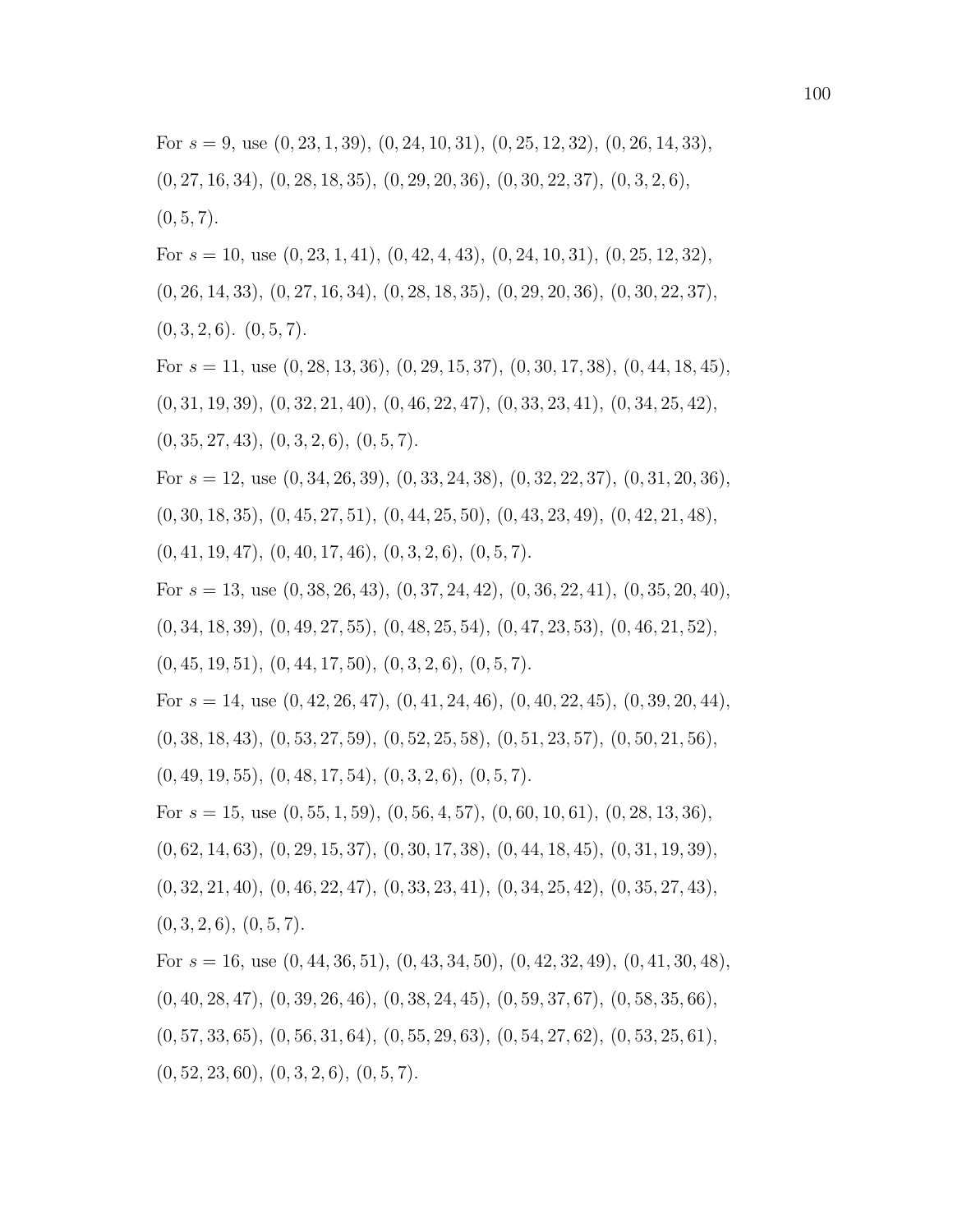For *s* = 17, use (0*,* 48*,* 36*,* 55), (0*,* 47*,* 34*,* 54), (0*,* 46*,* 32*,* 53), (0*,* 45*,* 30*,* 52), (0*,* 44*,* 28*,* 51), (0*,* 43*,* 26*,* 50), (0*,* 42*,* 24*,* 49), (0*,* 63*,* 37*,* 71), (0*,* 62*,* 35*,* 70), (0*,* 61*,* 33*,* 69), (0*,* 60*,* 31*,* 68), (0*,* 59*,* 29*,* 67), (0*,* 58*,* 27*,* 66), (0*,* 57*,* 25*,* 65), (0*,* 56*,* 23*,* 64), (0*,* 3*,* 2*,* 6), (0*,* 5*,* 7). For *s* = 18, use (0*,* 52*,* 36*,* 59), (0*,* 51*,* 34*,* 58), (0*,* 50*,* 32*,* 57), (0*,* 49*,* 30*,* 56), (0*,* 48*,* 28*,* 55), (0*,* 47*,* 26*,* 54), (0*,* 46*,* 24*,* 53), (0*,* 67*,* 37*,* 75), (0*,* 66*,* 35*,* 74), (0*,* 65*,* 33*,* 73), (0*,* 64*,* 31*,* 72), (0*,* 63*,* 29*,* 71), (0*,* 62*,* 27*,* 70), (0*,* 61*,* 25*,* 69), (0*,* 60*,* 23*,* 68), (0*,* 3*,* 2*,* 6), (0*,* 5*,* 7). For *s* = 19, use (0*,* 56*,* 36*,* 63), (0*,* 55*,* 34*,* 62), (0*,* 54*,* 32*,* 61), (0*,* 53*,* 30*,* 60), (0*,* 52*,* 28*,* 59), (0*,* 51*,* 26*,* 58), (0*,* 50*,* 24*,* 57), (0*,* 71*,* 37*,* 79), (0*,* 70*,* 35*,* 78), (0*,* 69*,* 33*,* 77), (0*,* 68*,* 31*,* 76), (0*,* 67*,* 29*,* 75), (0*,* 66*,* 27*,* 74), (0*,* 65*,* 25*,* 73), (0*,* 64*,* 23*,* 72), (0*,* 3*,* 2*,* 6), (0*,* 5*,* 7). For *s* = 20, use (0*,* 61*,* 1*,* 80), (0*,* 81*,* 4*,* 82), (0*,* 73*,* 9*,* 83), (0*,* 65*,* 10*,* 69), (0*,* 66*,* 12*,* 70), (0*,* 75*,* 13*,* 76), (0*,* 67*,* 14*,* 71), (0*,* 68*,* 16*,* 72), (0*,* 40*,* 17*,* 46), (0*,* 30*,* 18*,* 35), (0*,* 41*,* 19*,* 47), (0*,* 31*,* 20*,* 36), (0*,* 42*,* 21*,* 48), (0*,* 32*,* 22*,* 37), (0*,* 43*,* 23*,* 49), (0*,* 33*,* 24*,* 38), (0*,* 44*,* 25*,* 50), (0*,* 34*,* 26*,* 39), (0*,* 45*,* 27*,* 51), (0*,* 3*,* 2*,* 6), (0*,* 5*,* 7).

#### **Appendix C**

We include here near graceful labellings of  $C_3^2 C_4^s$ , were where  $1 \leq s \leq 20$ . For  $s = 1$ , use  $(0, 5, 2, 6)$ ,  $(0, 7, 8)$ ,  $(0, 9, 11)$ . For *s* = 2, use (0*,* 10*,* 1*,* 12), (0*,* 5*,* 2*,* 6), (0*,* 7*,* 8), (0*,* 15*,* 13). For *s* = 3, use (0*,* 12*,* 1*,* 16), (0*,* 13*,* 4*,* 14), (0*,* 5*,* 2*,* 6),(0*,* 7*,* 8), (0*,* 19*,* 17).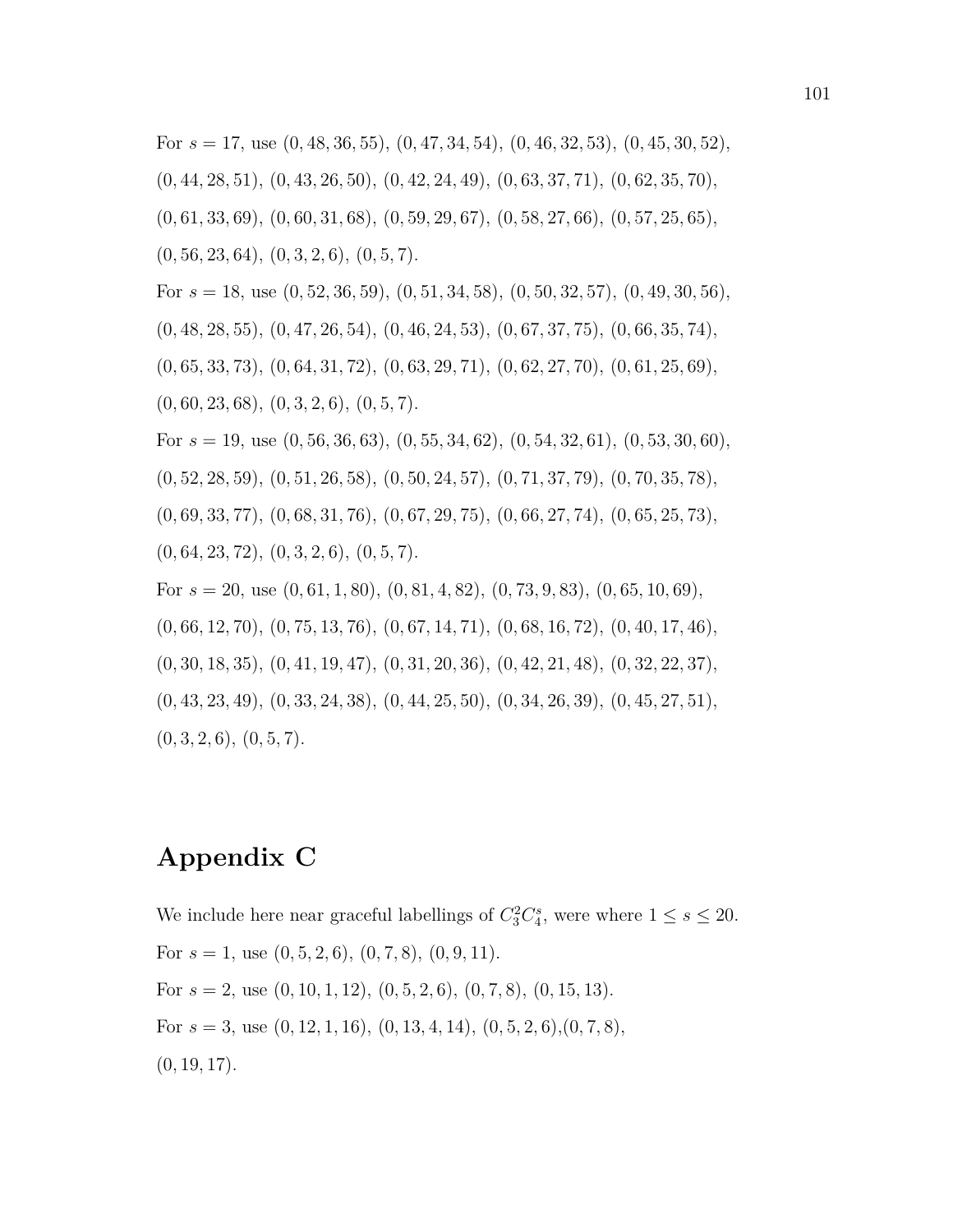For *s* = 4, use (0*,* 14*,* 1*,* 20), (0*,* 15*,* 4*,* 16), (0*,* 17*,* 8*,* 18), (0*,* 5*,* 2*,* 6),

(0*,* 7*,* 8), (0*,* 23*,* 21).

For *s* = 5, use (0*,* 16*,* 1*,* 20), (0*,* 17*,* 4*,* 18), (0*,* 21*,* 11*,* 23), (0*,* 22*,* 13*,* 24),

(0*,* 5*,* 2*,* 6), (0*,* 7*,* 8), (0*,* 27*,* 25).

For *s* = 6, use (0*,* 18*,* 1*,* 22), (0*,* 19*,* 4*,* 20), (0*,* 23*,* 12*,* 26), (0*,* 24*,* 14*,* 27),

(0*,* 25*,* 16*,* 28), (0*,* 5*,* 2*,* 6), (0*,* 7*,* 8), (0*,* 31*,* 29).

For *s* = 7, use (0*,* 20*,* 1*,* 22), (0*,* 23*,* 10*,* 28), (0*,* 24*,* 12*,* 29), (0*,* 25*,* 14*,* 30),

(0*,* 26*,* 16*,* 31), (0*,* 27*,* 18*,* 32), (0*,* 5*,* 2*,* 6), (0*,* 7*,* 8), (0*,* 33*,* 35).

For *s* = 8, use (0*,* 25*,* 16*,* 28), (0*,* 24*,* 14*,* 27), (0*,* 23*,* 12*,* 26), (0*,* 32*,* 17*,* 36),

(0*,* 31*,* 15*,* 35), (0*,* 30*,* 13*,* 34), (0*,* 29*,* 11*,* 33), (0*,* 5*,* 2*,* 6), (0*,* 7*,* 8),

(0*,* 39*,* 37).

For *s* = 9, use (0*,* 24*,* 1*,* 40), (0*,* 25*,* 10*,* 32), (0*,* 26*,* 12*,* 33), (0*,* 27*,* 14*,* 34),

(0*,* 28*,* 16*,* 35), (0*,* 29*,* 18*,* 36), (0*,* 30*,* 20*,* 37), (0*,* 31*,* 22*,* 38), (0*,* 5*,* 2*,* 6),

(0*,* 7*,* 8), (0*,* 43*,* 41).

For *s* = 10, use (0*,* 24*,* 1*,* 42), (0*,* 43*,* 4*,* 44), (0*,* 25*,* 10*,* 32), (0*,* 26*,* 12*,* 33), (0*,* 27*,* 14*,* 34), (0*,* 28*,* 16*,* 35), (0*,* 29*,* 18*,* 36), (0*,* 30*,* 20*,* 37), (0*,* 31*,* 22*,* 38), (0*,* 5*,* 2*,* 6), (0*,* 7*,* 8),

(0*,* 47*,* 45).

For *s* = 11, use (0*,* 29*,* 13*,* 37), (0*,* 30*,* 15*,* 38), (0*,* 31*,* 17*,* 39), (0*,* 45*,* 18*,* 46), (0*,* 32*,* 19*,* 40), (0*,* 33*,* 21*,* 41), (0*,* 47*,* 22*,* 48), (0*,* 34*,* 23*,* 42), (0*,* 35*,* 25*,* 43), (0*,* 36*,* 27*,* 44), (0*,* 5*,* 2*,* 6), (0*,* 7*,* 8), (0*,* 51*,* 49).

For *s* = 12, use (0*,* 35*,* 26*,* 40), (0*,* 34*,* 24*,* 39), (0*,* 33*,* 22*,* 38), (0*,* 32*,* 20*,* 37), (0*,* 31*,* 18*,* 36), (0*,* 46*,* 27*,* 52), (0*,* 45*,* 25*,* 51), (0*,* 44*,* 23*,* 50), (0*,* 43*,* 21*,* 49), (0*,* 42*,* 19*,* 48), (0*,* 41*,* 17*,* 47), (0*,* 5*,* 2*,* 6), (0*,* 7*,* 8), (0*,* 55*,* 53).

For *s* = 13, use (0*,* 39*,* 26*,* 44), (0*,* 38*,* 24*,* 43), (0*,* 37*,* 22*,* 42), (0*,* 36*,* 20*,* 41), (0*,* 35*,* 18*,* 40), (0*,* 50*,* 27*,* 56), (0*,* 49*,* 25*,* 55), (0*,* 48*,* 23*,* 54), (0*,* 47*,* 21*,* 53),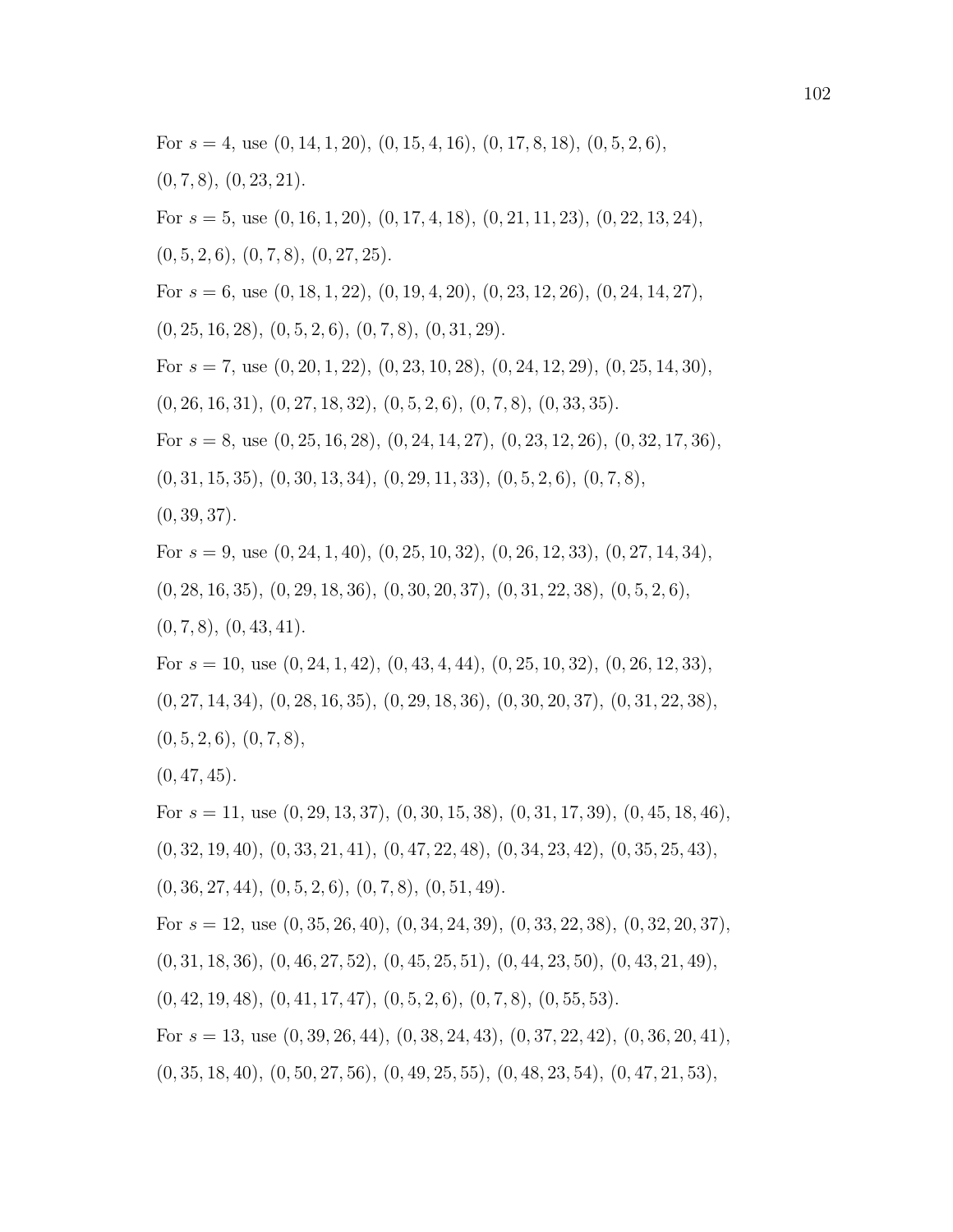(0*,* 46*,* 19*,* 52), (0*,* 45*,* 17*,* 51), (0*,* 10*,* 1*,* 12), (0*,* 5*,* 2*,* 6), (0*,* 7*,* 8),

 $(0, 59, 57)$ .

For *s* = 14, use (0*,* 43*,* 26*,* 48), (0*,* 42*,* 24*,* 47), (0*,* 41*,* 22*,* 46), (0*,* 40*,* 20*,* 45),

(0*,* 39*,* 18*,* 44), (0*,* 54*,* 27*,* 60), (0*,* 53*,* 25*,* 59), (0*,* 52*,* 23*,* 58), (0*,* 51*,* 21*,* 57),

(0*,* 50*,* 19*,* 56), (0*,* 49*,* 17*,* 55), (0*,* 12*,* 1*,* 16), (0*,* 13*,* 4*,* 14), (0*,* 5*,* 2*,* 6),

(0*,* 7*,* 8), (0*,* 63*,* 61).

For *s* = 15, use (0*,* 56*,* 1*,* 60), (0*,* 57*,* 4*,* 58), (0*,* 61*,* 10*,* 62), (0*,* 29*,* 13*,* 37), (0*,* 63*,* 14*,* 64), (0*,* 30*,* 15*,* 38), (0*,* 31*,* 17*,* 39), (0*,* 45*,* 18*,* 46), (0*,* 32*,* 19*,* 40), (0*,* 33*,* 21*,* 41), (0*,* 47*,* 22*,* 48), (0*,* 34*,* 23*,* 42), (0*,* 35*,* 25*,* 43), (0*,* 36*,* 27*,* 44), (0*,* 5*,* 2*,* 6), (0*,* 7*,* 8), (0*,* 67*,* 65).

For *s* = 16, use (0*,* 45*,* 36*,* 52), (0*,* 44*,* 34*,* 51), (0*,* 43*,* 32*,* 50), (0*,* 42*,* 30*,* 49), (0*,* 41*,* 28*,* 48), (0*,* 40*,* 26*,* 47), (0*,* 39*,* 24*,* 46), (0*,* 60*,* 37*,* 68), (0*,* 59*,* 35*,* 67), (0*,* 58*,* 33*,* 66), (0*,* 57*,* 31*,* 65), (0*,* 56*,* 29*,* 64), (0*,* 55*,* 27*,* 63), (0*,* 54*,* 25*,* 62), (0*,* 53*,* 23*,* 61), (0*,* 5*,* 2*,* 6), (0*,* 7*,* 8), (0*,* 71*,* 69).

For *s* = 17, use (0*,* 49*,* 36*,* 56), (0*,* 48*,* 34*,* 55), (0*,* 47*,* 32*,* 54), (0*,* 46*,* 30*,* 53), (0*,* 45*,* 28*,* 52), (0*,* 44*,* 26*,* 51), (0*,* 43*,* 24*,* 50), (0*,* 64*,* 37*,* 72), (0*,* 63*,* 35*,* 71), (0*,* 62*,* 33*,* 70), (0*,* 61*,* 31*,* 69), (0*,* 60*,* 29*,* 68), (0*,* 59*,* 27*,* 67), (0*,* 58*,* 25*,* 66),

(0*,* 57*,* 23*,* 65), (0*,* 10*,* 1*,* 12), (0*,* 5*,* 2*,* 6), (0*,* 7*,* 8), (0*,* 75*,* 73).

For *s* = 18, use (0*,* 53*,* 36*,* 60), (0*,* 52*,* 34*,* 59), (0*,* 51*,* 32*,* 58), (0*,* 50*,* 30*,* 57), (0*,* 49*,* 28*,* 56), (0*,* 48*,* 26*,* 55), (0*,* 47*,* 24*,* 54), (0*,* 68*,* 37*,* 76), (0*,* 67*,* 35*,* 75),

(0*,* 66*,* 33*,* 74), (0*,* 65*,* 31*,* 73), (0*,* 64*,* 29*,* 72), (0*,* 63*,* 27*,* 71), (0*,* 62*,* 25*,* 70),

(0*,* 61*,* 23*,* 69), (0*,* 12*,* 1*,* 16), (0*,* 13*,* 4*,* 14), (0*,* 5*,* 2*,* 6), (0*,* 7*,* 8),

(0*,* 79*,* 77).

For *s* = 19, use (0*,* 57*,* 36*,* 64), (0*,* 56*,* 34*,* 63), (0*,* 55*,* 32*,* 62), (0*,* 54*,* 30*,* 61), (0*,* 53*,* 28*,* 60), (0*,* 52*,* 26*,* 59), (0*,* 51*,* 24*,* 58), (0*,* 72*,* 37*,* 80), (0*,* 71*,* 35*,* 79), (0*,* 70*,* 33*,* 78), (0*,* 69*,* 31*,* 77), (0*,* 68*,* 29*,* 76), (0*,* 67*,* 27*,* 75), (0*,* 66*,* 25*,* 74),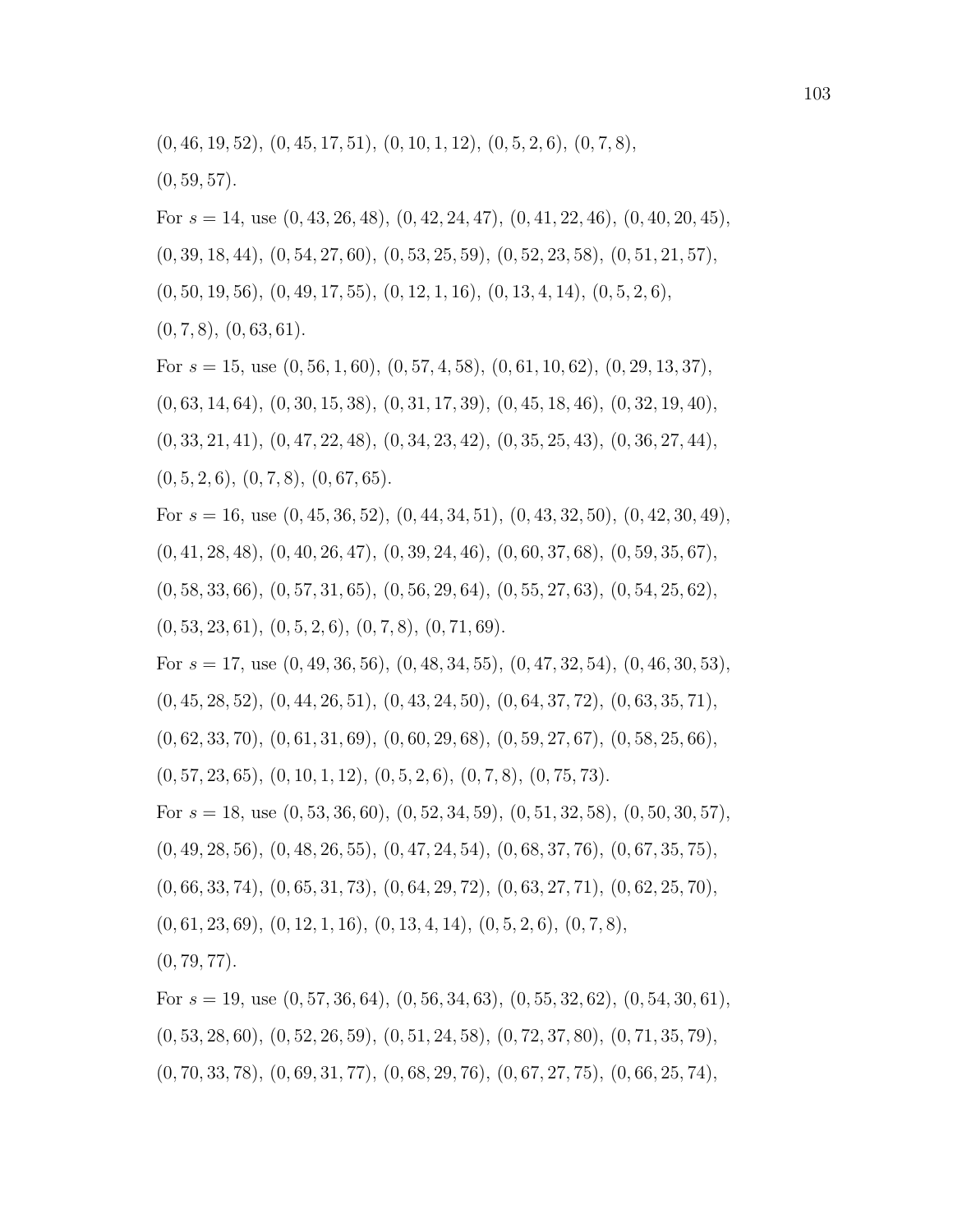(0*,* 65*,* 23*,* 73), (0*,* 14*,* 1*,* 20), (0*,* 15*,* 4*,* 16), (0*,* 17*,* 8*,* 18), (0*,* 5*,* 2*,* 6), (0*,* 7*,* 8), (0*,* 83*,* 81). For *s* = 20, use (0*,* 62*,* 1*,* 81), (0*,* 82*,* 4*,* 83), (0*,* 74*,* 9*,* 84), (0*,* 66*,* 10*,* 70), (0*,* 67*,* 12*,* 71), (0*,* 76*,* 13*,* 77), (0*,* 68*,* 14*,* 72), (0*,* 69*,* 16*,* 73), (0*,* 41*,* 17*,* 47), (0*,* 31*,* 18*,* 36), (0*,* 42*,* 19*,* 48), (0*,* 32*,* 20*,* 37), (0*,* 43*,* 21*,* 49), (0*,* 33*,* 22*,* 38), (0*,* 44*,* 23*,* 50), (0*,* 34*,* 24*,* 39), (0*,* 45*,* 25*,* 51), (0*,* 35*,* 26*,* 40), (0*,* 46*,* 27*,* 52), (0*,* 5*,* 2*,* 6), (0*,* 7*,* 8), (0*,* 87*,* 85).

#### **Appendix D**

We include here near graceful labellings of  $C_3^3 C_4^s$ , were where  $1 \leq s \leq 19$ . For *s* = 1, use (0*,* 8*,* 2*,* 9), (0*,* 3*,* 5), (0*,* 11*,* 12), (0*,* 10*,* 14). For *s* = 2, use (0*,* 11*,* 1*,* 13), (0*,* 8*,* 2*,* 9), (0*,* 3*,* 5), (0*,* 14*,* 18), (0*,* 15*,* 16). For *s* = 3, use (0*,* 13*,* 1*,* 17), (0*,* 14*,* 4*,* 15), (0*,* 8*,* 2*,* 9), (0*,* 3*,* 5), (0*,* 22*,* 18), (0*,* 20*,* 19). For *s* = 4, use (0*,* 15*,* 1*,* 19), (0*,* 16*,* 4*,* 17), (0*,* 20*,* 10*,* 21), (0*,* 8*,* 2*,* 9), (0*,* 3*,* 5), (0*,* 26*,* 22), (0*,* 24*,* 23). For *s* = 5, use (0*,* 17*,* 1*,* 21), (0*,* 18*,* 4*,* 19), (0*,* 22*,* 11*,* 24), (0*,* 23*,* 13*,* 25), (0*,* 8*,* 2*,* 9), (0*,* 3*,* 5), (0*,* 30*,* 26), (0*,* 28*,* 27). For *s* = 6, use (0*,* 19*,* 1*,* 23), (0*,* 20*,* 4*,* 21), (0*,* 24*,* 12*,* 27), (0*,* 25*,* 14*,* 28), (0*,* 26*,* 16*,* 29), (0*,* 8*,* 2*,* 9), (0*,* 3*,* 5), (0*,* 34*,* 30), (0*,* 32*,* 31). For *s* = 7, use (0*,* 21*,* 1*,* 23), (0*,* 24*,* 10*,* 29), (0*,* 25*,* 12*,* 30),(0*,* 26*,* 14*,* 31), (0*,* 27*,* 16*,* 32), (0*,* 28*,* 18*,* 33), (0*,* 8*,* 2*,* 9), (0*,* 3*,* 5), (0*,* 38*,* 34), (0*,* 36*,* 35). For *s* = 8, use (0*,* 26*,* 16*,* 29), (0*,* 25*,* 14*,* 28), (0*,* 24*,* 12*,* 27), (0*,* 33*,* 17*,* 37),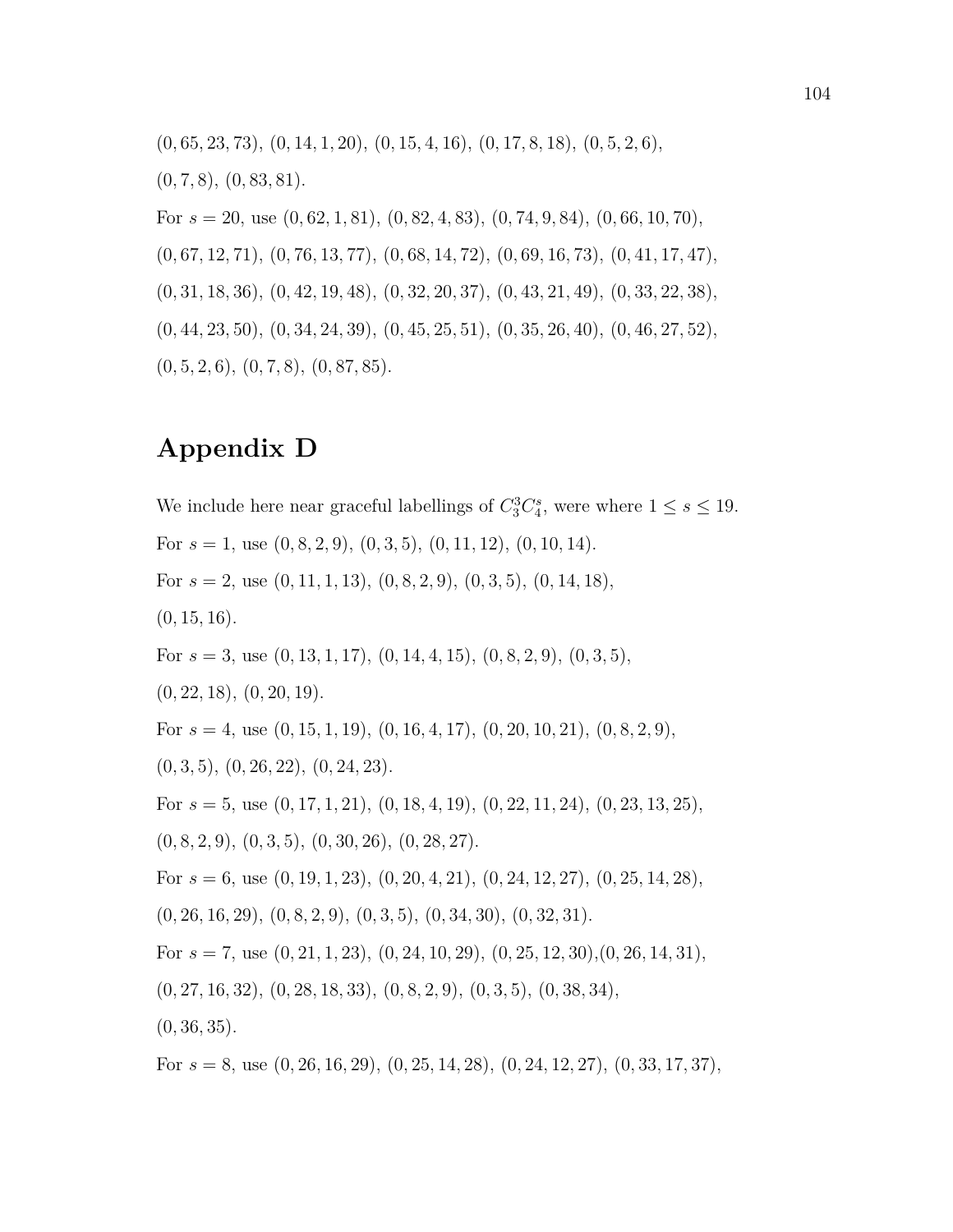(0*,* 42*,* 38), (0*,* 40*,* 39).

For *s* = 9, use (0*,* 25*,* 1*,* 41), (0*,* 26*,* 10*,* 33), (0*,* 27*,* 12*,* 34), (0*,* 28*,* 14*,* 35),

(0*,* 29*,* 16*,* 36), (0*,* 30*,* 18*,* 37), (0*,* 31*,* 20*,* 38), (0*,* 32*,* 22*,* 39), (0*,* 8*,* 2*,* 9),

(0*,* 3*,* 5), (0*,* 46*,* 42), (0*,* 44*,* 43).

For *s* = 10, use (0*,* 25*,* 1*,* 43), (0*,* 44*,* 4*,* 45), (0*,* 26*,* 10*,* 33), (0*,* 27*,* 12*,* 34),

(0*,* 28*,* 14*,* 35), (0*,* 29*,* 16*,* 36), (0*,* 30*,* 18*,* 37), (0*,* 31*,* 20*,* 38), (0*,* 32*,* 22*,* 39),

(0*,* 8*,* 2*,* 9), (0*,* 3*,* 5), (0*,* 50*,* 46), (0*,* 48*,* 47).

For *s* = 11, use (0*,* 30*,* 13*,* 38), (0*,* 31*,* 15*,* 39), (0*,* 32*,* 17*,* 40), (0*,* 46*,* 18*,* 47),

(0*,* 33*,* 19*,* 41), (0*,* 34*,* 21*,* 42), (0*,* 48*,* 22*,* 49), (0*,* 35*,* 23*,* 43), (0*,* 36*,* 25*,* 44),

(0*,* 37*,* 27*,* 45), (0*,* 8*,* 2*,* 9), (0*,* 3*,* 5),(0*,* 54*,* 50), (0*,* 52*,* 51).

For *s* = 12, use (0*,* 36*,* 26*,* 41), (0*,* 35*,* 24*,* 40), (0*,* 34*,* 22*,* 39), (0*,* 33*,* 20*,* 38),

(0*,* 32*,* 18*,* 37), (0*,* 47*,* 27*,* 53), (0*,* 46*,* 25*,* 52), (0*,* 45*,* 23*,* 51), (0*,* 44*,* 21*,* 50),

(0*,* 43*,* 19*,* 49), (0*,* 42*,* 17*,* 48), (0*,* 8*,* 2*,* 9), (0*,* 3*,* 5), (0*,* 58*,* 54),

 $(0, 56, 55)$ .

For *s* = 13, use (0*,* 40*,* 26*,* 45), (0*,* 39*,* 24*,* 44), (0*,* 38*,* 22*,* 43), (0*,* 37*,* 20*,* 42), (0*,* 36*,* 18*,* 41), (0*,* 51*,* 27*,* 57), (0*,* 50*,* 25*,* 56), (0*,* 49*,* 23*,* 55), (0*,* 48*,* 21*,* 54), (0*,* 47*,* 19*,* 53), (0*,* 46*,* 17*,* 52), (0*,* 11*,* 1*,* 13), (0*,* 8*,* 2*,* 9), (0*,* 3*,* 5), (0*,* 59*,* 60), (0*,* 58*,* 62).

For *s* = 14, use (0*,* 55*,* 1*,* 59), (0*,* 56*,* 4*,* 57), (0*,* 60*,* 10*,* 61), (0*,* 30*,* 13*,* 38), (0*,* 31*,* 15*,* 39), (0*,* 32*,* 17*,* 40), (0*,* 46*,* 18*,* 47), (0*,* 33*,* 19*,* 41), (0*,* 34*,* 21*,* 42), (0*,* 48*,* 22*,* 49), (0*,* 35*,* 23*,* 43), (0*,* 36*,* 25*,* 44), (0*,* 37*,* 27*,* 45), (0*,* 8*,* 2*,* 9), (0*,* 3*,* 5), (0*,* 66*,* 62), (0*,* 64*,* 63).

For *s* = 15, use (0*,* 57*,* 1*,* 61), (0*,* 58*,* 4*,* 59), (0*,* 62*,* 10*,* 63), (0*,* 30*,* 13*,* 38), (0*,* 64*,* 14*,* 65), (0*,* 31*,* 15*,* 39), (0*,* 32*,* 17*,* 40), (0*,* 46*,* 18*,* 47), (0*,* 33*,* 19*,* 41), (0*,* 34*,* 21*,* 42), (0*,* 48*,* 22*,* 49), (0*,* 35*,* 23*,* 43), (0*,* 36*,* 25*,* 44), (0*,* 37*,* 27*,* 45),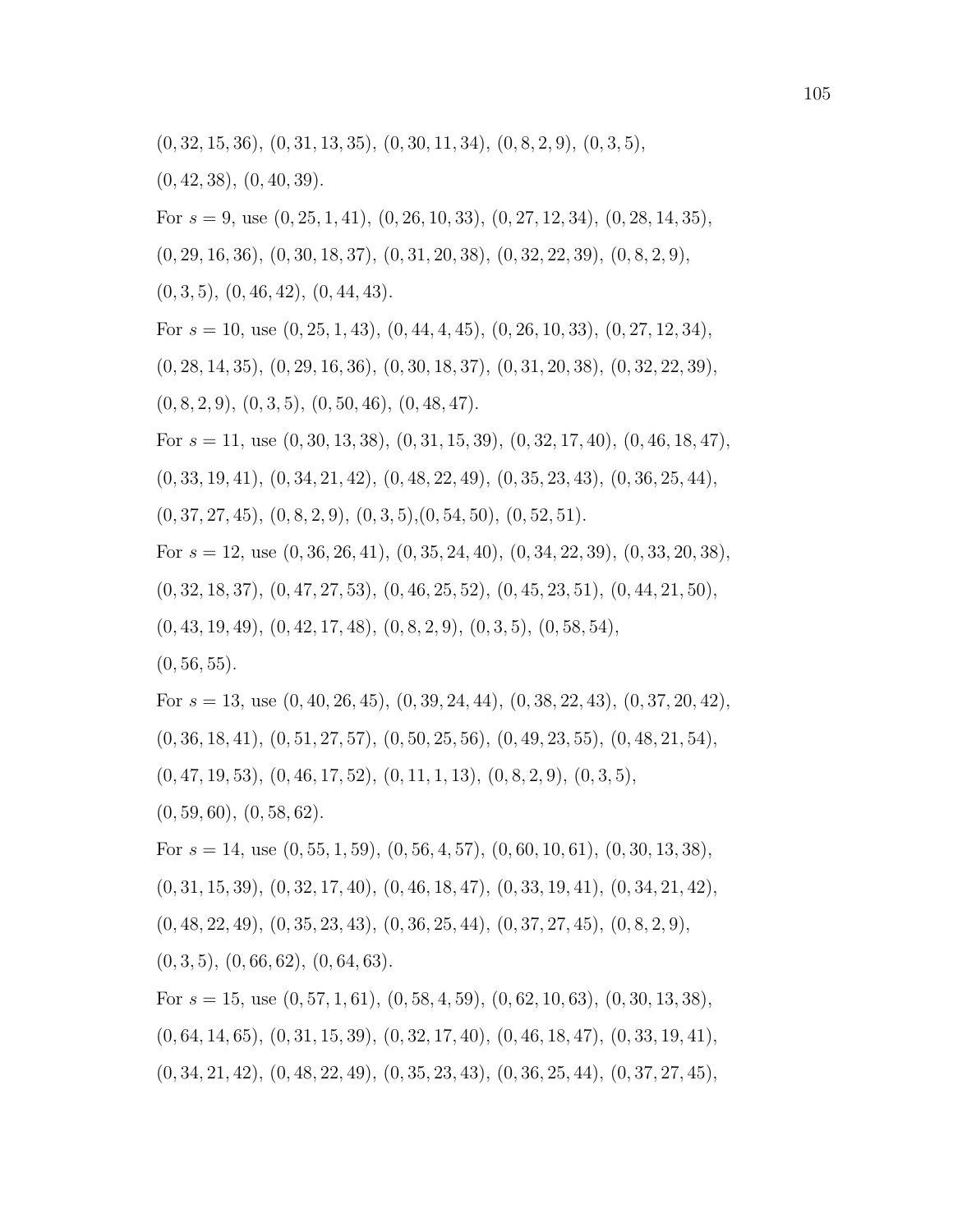(0*,* 8*,* 2*,* 9), (0*,* 3*,* 5), (0*,* 70*,* 66), (0*,* 68*,* 67).

- For *s* = 16, use (0*,* 46*,* 36*,* 53), (0*,* 45*,* 34*,* 52), (0*,* 44*,* 32*,* 51), (0*,* 43*,* 30*,* 50),
- (0*,* 42*,* 28*,* 49), (0*,* 41*,* 26*,* 48), (0*,* 40*,* 24*,* 47), (0*,* 61*,* 37*,* 69), (0*,* 60*,* 35*,* 68),
- (0*,* 59*,* 33*,* 67), (0*,* 58*,* 31*,* 66), (0*,* 57*,* 29*,* 65), (0*,* 56*,* 27*,* 64), (0*,* 55*,* 25*,* 63),
- (0*,* 54*,* 23*,* 62), (0*,* 8*,* 2*,* 9), (0*,* 3*,* 5), (0*,* 71*,* 72), (0*,* 70*,* 74).
- For *s* = 17, use (0*,* 50*,* 36*,* 57), (0*,* 49*,* 34*,* 56), (0*,* 48*,* 32*,* 55), (0*,* 47*,* 30*,* 54),
- (0*,* 46*,* 28*,* 53), (0*,* 45*,* 26*,* 52), (0*,* 44*,* 24*,* 51), (0*,* 65*,* 37*,* 73), (0*,* 64*,* 35*,* 72),
- (0*,* 63*,* 33*,* 71), (0*,* 62*,* 31*,* 70), (0*,* 61*,* 29*,* 69), (0*,* 60*,* 27*,* 68), (0*,* 59*,* 25*,* 67),
- (0*,* 58*,* 23*,* 66), (0*,* 11*,* 1*,* 13), (0*,* 8*,* 2*,* 9), (0*,* 3*,* 5), (0*,* 78*,* 74), (0*,* 76*,* 75).
- For *s* = 18, use (0*,* 54*,* 36*,* 61), (0*,* 53*,* 34*,* 60), (0*,* 52*,* 32*,* 59), (0*,* 51*,* 30*,* 58),
- (0*,* 50*,* 28*,* 57), (0*,* 49*,* 26*,* 56), (0*,* 48*,* 24*,* 55), (0*,* 69*,* 37*,* 77), (0*,* 68*,* 35*,* 76),
- (0*,* 67*,* 33*,* 75), (0*,* 66*,* 31*,* 74), (0*,* 65*,* 29*,* 73), (0*,* 64*,* 27*,* 72), (0*,* 63*,* 25*,* 71),
- (0*,* 62*,* 23*,* 70), (0*,* 13*,* 1*,* 17), (0*,* 14*,* 4*,* 15), (0*,* 8*,* 2*,* 9), (0*,* 3*,* 5),
- (0*,* 78*,* 82), (0*,* 79*,* 80).
- For *s* = 19, use (0*,* 58*,* 36*,* 65), (0*,* 57*,* 34*,* 64), (0*,* 56*,* 32*,* 63), (0*,* 55*,* 30*,* 62), (0*,* 54*,* 28*,* 61), (0*,* 53*,* 26*,* 60), (0*,* 52*,* 24*,* 59), (0*,* 73*,* 37*,* 81), (0*,* 72*,* 35*,* 80), (0*,* 71*,* 33*,* 79), (0*,* 70*,* 31*,* 78), (0*,* 69*,* 29*,* 77), (0*,* 68*,* 27*,* 76), (0*,* 67*,* 25*,* 75), (0*,* 66*,* 23*,* 74), (0*,* 15*,* 1*,* 19), (0*,* 16*,* 4*,* 17), (0*,* 20*,* 10*,* 21), (0*,* 8*,* 2*,* 9), (0*,* 3*,* 5), (0*,* 82*,* 86), (0*,* 84*,* 83).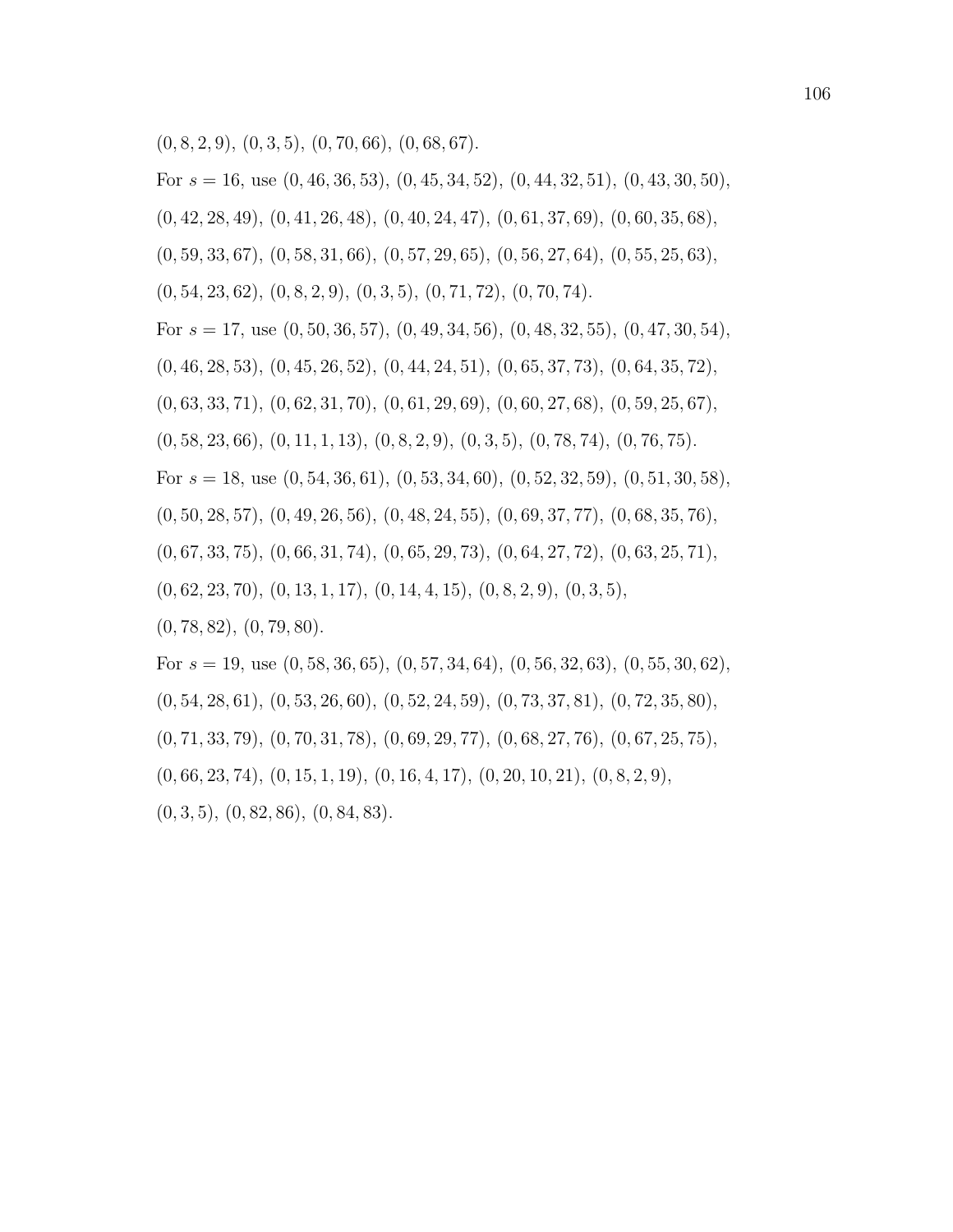# **Chapter 4**

# **Graceful Labellings of Various Cyclic Snakes**

#### **4.1 Introduction**

Let  $G = (V, E)$  be a graph with *m* edges. Let f be a labelling defined from  $V(G)$ to  $\{0, 1, 2, \ldots, m\}$  and let *g* be the induced edge labelling defined from  $E(G)$  to  $\{1, 2, \ldots, m\}$  given by  $g(uv) = |f(u) - f(v)|$ , for all  $uv \in E$ . The labelling *f* is *graceful* if *f* is an injective mapping and *g* is a bijection. If a graph *G* has a graceful labelling, then it is graceful.

Alternatively, let *f* be defined from  $V(G)$  to  $\{0, 1, 2, \ldots, m + 1\}$  and let *g* be the induced edge labelling defined from  $E(G)$  to *A*, where *A* is  $\{1, 2, \ldots, m - 1, m\}$  or  $\{1, 2, ..., m-1, m+1\}$  given by  $g(uv) = |f(u) - f(v)|$ , for all  $uv \in E$ . Then f is *near graceful* if *f* is an injective mapping and *g* is a bijection. If a graph *G* has a near graceful labelling, then it is near graceful. In this chapter, every near graceful labelling we find will omit the vertex label *m* and the edge label *m*; that is the codomain of *f* will be  $\{1, 2, \ldots, m-1, m+1\}$  and the codomain of *g* will be  $\{1, 2, \ldots, m-1, m+1\}$ .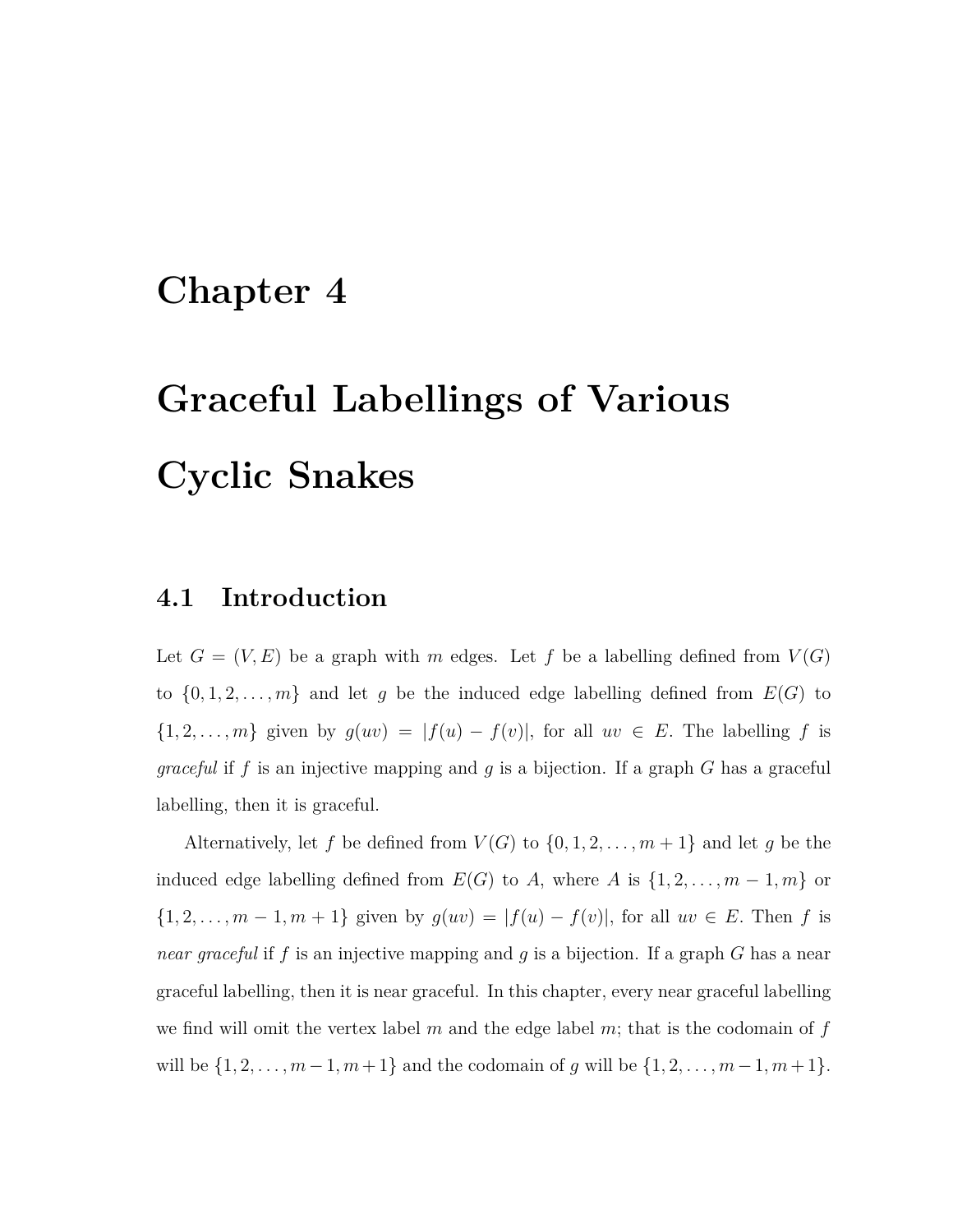A *cyclic snake* is a connected graph whose block-cutpoint graph is a path and each of the blocks is isomorphic to a fixed cycle. We define  $k_n$  to be a cyclic snake with *k* blocks each of which is  $C_n$ . The *string* of a  $kC_n$  is a sequence of integers  $(d_1, d_2, d_3, \ldots, d_{k-2})$  where  $d_i$  is the distance between the *i*<sup>th</sup> and  $(i + 1)$ <sup>th</sup> cut vertex, counting cut vertices from one end of the snake to the other. Certainly, for fixed *n* and *k*, the string is uniquely determined by the snake and vice versa. Note that if  $k = 1$  or  $k = 2$  the snake  $kC_n$  has no string. A  $kC_n$  is *linear* if all entries in its string are  $\frac{n}{2}$  $\frac{n}{2}$ , and it is *even* if all entries in its string are even numbers.

In [[5\]](#page-141-0), Rosa showed that all cycles  $C_n$  with  $n \equiv 0$  or 3 (mod 4) are graceful. Further, he introduced a necessary condition for an Eulerian graph to be graceful, namely if *G* is a graceful Eulerian graph with *n* edges, then  $n \equiv 0$  or 3 (mod 4). A  $kC_n$  is an Eulerian graph, and hence graceful only if  $kn \equiv 0$  or 3 (mod 4).

Moulton, in[[4\]](#page-141-1), proved that a graceful labelling exists for every *kC*3. Barrientos, in [[1\]](#page-141-2), proved that the cycle  $C_n$  has a near graceful labelling if and only if  $n \equiv 1$  or 2 (mod 4). This chapter also showed that a graceful labelling exists for every  $kC_4$ , and for particular cases of snakes for  $C_6$ ,  $C_8$ , and  $C_{12}$ . A complete survey of graph labellings is presented in *A Dynamic Survey of Graph Labelling* [\[2\]](#page-141-3).

We define a variable snake,  $n_1 C_{m_1} n_2 C_{m_2} \ldots n_i C_{m_i}$ , to be a combination of different  $n_j C_{m_j}$ , where  $n_j C_{m_j}$  is connected with  $n_{j+1} C_{m_{j+1}}$  by identifying a vertex in the last cycle of the  $n_j C_{m_j}$  with a vertex in the first cycle of the  $n_{j+1} C_{m_{j+1}}$  (other than the cut vertex). The string for a variable snake is similar to the string for a  $kC_n$ .

We will represent all the cycle labellings in this chapter as *n*-tuples, with the overline elements indicating the cut vertices, when necessary.

In Figure [4.1,](#page-121-0) we have a near gracefully labelled  $5C_6$  with string  $(3, 1, 2)$ . We can represent the labelling of the  $5C_6$  in Figure [4.1](#page-121-0) in five 6-tuples as follows:  $(20, 16, 17, 15,$  $(18,\overline{13}), (\overline{13}, 21, 11, \overline{22}, 10, 19), (\overline{22}, \overline{6}, 25, 8, 23, 9), (\overline{6}, 26, 4, 27, \overline{3}, 24), (\overline{3}, 29, 2, 31, 0, 28).$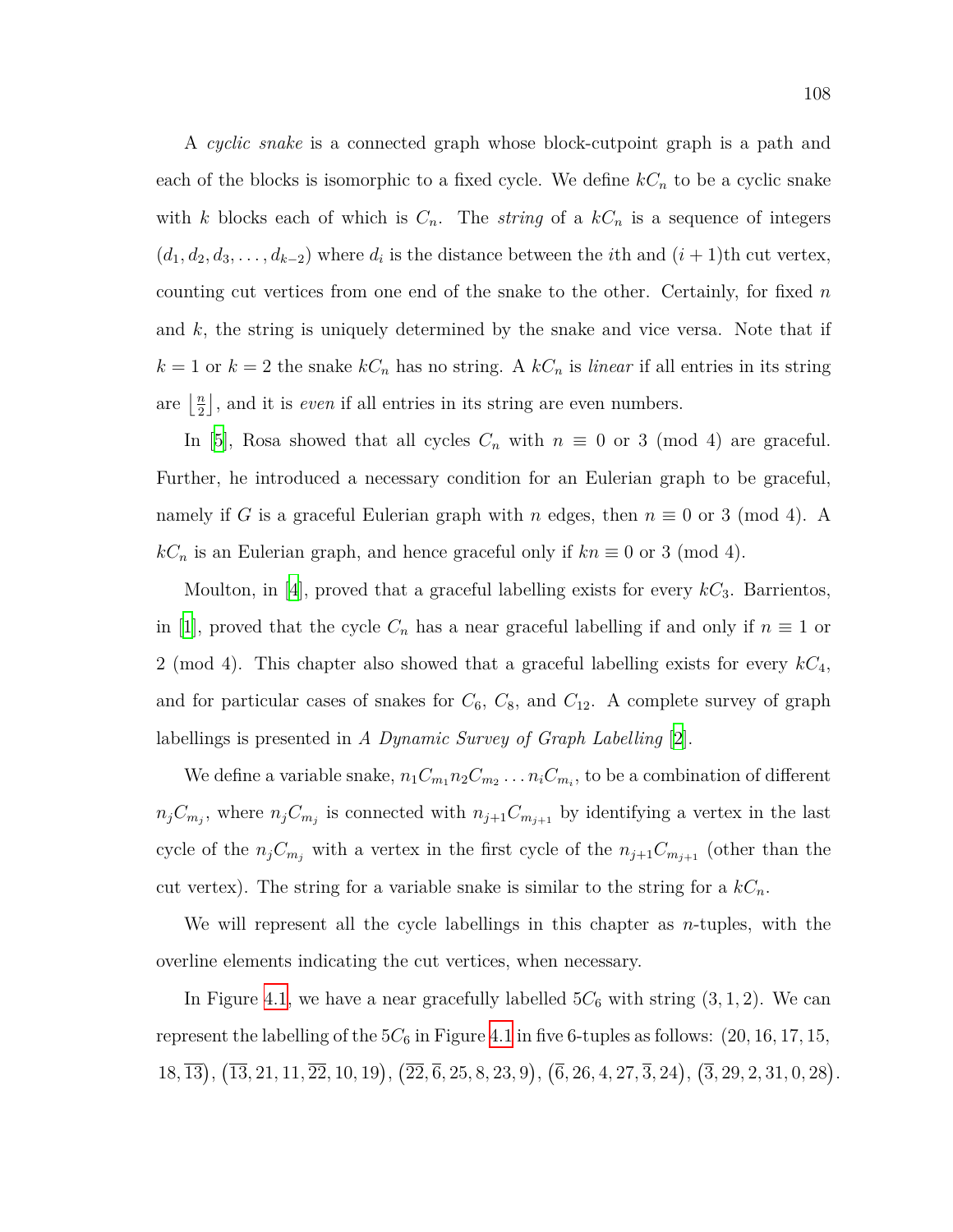<span id="page-121-0"></span>

Figure 4.1: A near gracefully labelled  $5C_6$ .

In [[5\]](#page-141-0), Rosa also introduced an  $\alpha$ -labelling. An  $\alpha$ -labelling of a graph *G* is a graceful labelling with an extra condition which is there exists an integer *w* such that for any edge  $uv \in G$ , either  $f(u) \leq w < f(v)$  or  $f(v) \leq w < f(u)$ . Any graph with an  $\alpha$ -labelling is necessarily bipartite.

We would also like to introduce an analogue of near graceful labellings. An *α*ˆ*labelling* of a graph *G* is a near graceful labelling with an extra condition which is there exists an integer *w* such that for any edge  $uv \in G$ , either  $f(u) \leq w < f(v)$ or  $f(v) \leq w < f(u)$ . Thus the snake in Figure [4.1](#page-121-0) has an  $\hat{\alpha}$ -labelling with  $w = 16$ . In fact, by the nature of our constructions, the main results of this chapter could be given in terms of  $\alpha$ - or  $\hat{\alpha}$ -labellings. While noting this to be true, we choose instead to state our results in the more familiar language of graceful and near graceful labellings.

In Lemmas [4.1.1](#page-122-0) to [4.1.3](#page-122-1), we give some results about (not necessarily graceful) labellings that will be useful later. In this chapter, we adopt the convention that 0 is a natural number. Then, when we write  $[x, y]$  with  $x, y \in \mathbb{N}$  and  $x < y$ , we are indicating the set  $\{z \in \mathbb{N} | x \leq z \leq y\}.$ 

If *G* is any graph and *f* is any labelling *G* then we can relabel *G* by adding a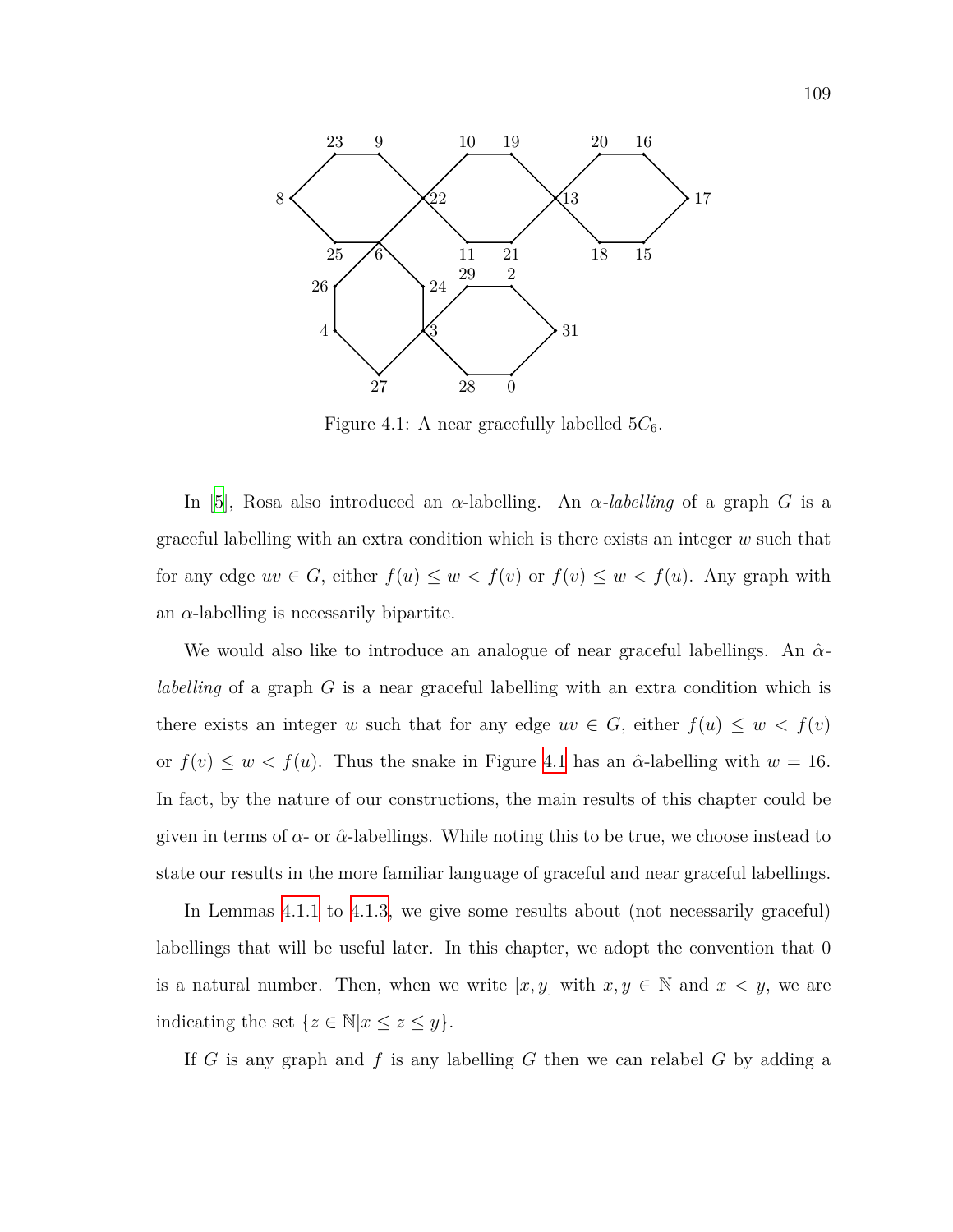constant *c*,  $h(v) = f(v) + c$ . This technique preserves edge labels.

<span id="page-122-0"></span>**Lemma 4.1.1.** If *c* is an arbitrary integer and f is a labelling of a graph  $G = (V, E)$ , *defined by*  $f: V(G) \to [0, m]$  *then*  $h: V \to [c, c+m]$  *defined by*  $h(v) = f(v) + c$ *, is a labelling that preserves edge labels.*

**Proof.** If  $v_1v_2 \in E$  and  $f$  is a labelling then  $f(v_1v_2) = |f(v_1) - f(v_2)|$ . By definition,  $h(v_1v_2) = |h(v_1) - h(v_2)| = |(f(v_1) + c) - (f(v_2) + c)| = |f(v_1) - f(v_2)| = f(v_1v_2).$ Therefore, *h* preserves edge labels. □

<span id="page-122-2"></span>**Lemma 4.1.2.** If c is an arbitrary integer and f is a labelling of a graph  $G = (V, E)$ , defined by  $f: V(G) \to [0, m]$  then  $h: V \to [c-m, c]$  defined by  $h(v) = c - f(v)$ , *is a labelling that preserves edge labels. Further if*  $f$  *is graceful and*  $c = m$ *, then*  $h(v) = m - f(v)$  *is graceful.* 

**Proof.** This proof follows the same argument as Lemma [4.1.1.](#page-122-0)

If *f* is graceful and  $c = m$ , then  $h(v) = m - f(v)$  is graceful. Let  $v_1, v_2 \in V$  such that  $h(v_1) = h(v_2)$ . Then  $m - f(v_1) = m - f(v_2)$  which implies  $f(v_1) = f(v_2)$ ; since *f* is injective, then  $v_1 = v_2$ . Therefore, *h* is injective. Since *h* is also edge-preserving, it is graceful.

In Lemma [4.1.3](#page-122-1) we present a similar result for near graceful labelling; we omit 1 from the range of f and the domain of h, because if  $f(v) = 1$  then  $h(v) = m$ , and this would contradict the definition of a near graceful labelling.

<span id="page-122-1"></span>**Lemma 4.1.3.** *If f is a near graceful labelling of a graph*  $G = (V, E), f : V(G) \rightarrow$ *{*0*,* 2*,* 3*, . . . , m −* 1*, m* + 1*} then h* : *V* (*G*) *→ {*0*,* 2*,* 3*, . . . , m −* 1*, m* + 1*} defined by*  $h(v) = (m + 1) - f(v)$  *is a near graceful labelling.* 

**Proof.** This proof follows the same argument as Lemma [4.1.2.](#page-122-2)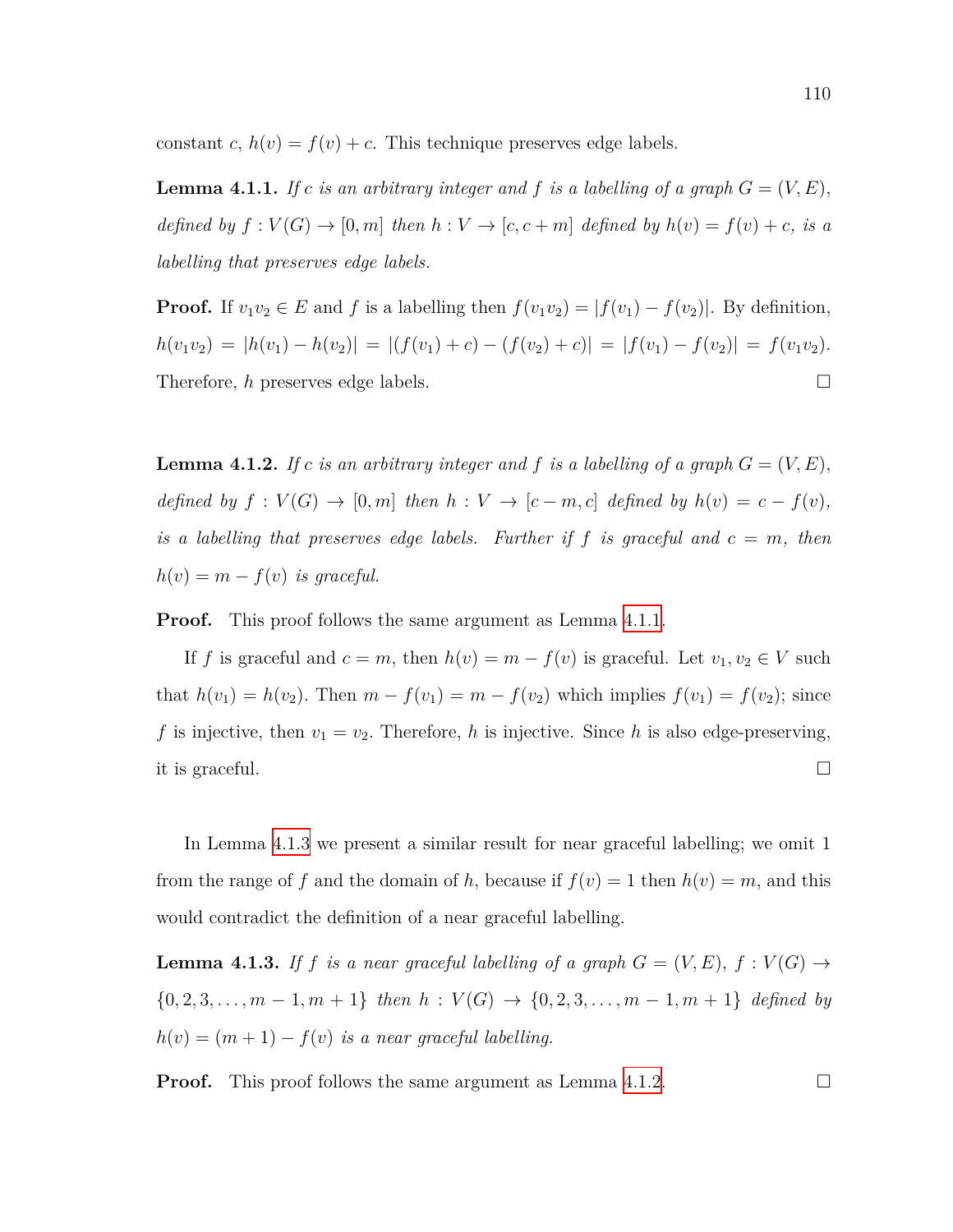We describe the technique in Lemmas [4.1.2](#page-122-2) and [4.1.3](#page-122-1) as taking the complement of a (near) graceful labelling.

In [\[5](#page-141-0)] Rosa introduced a graceful labelling for  $C_{4n}$  with  $n \geq 1$ .

<span id="page-123-2"></span>**Lemma 4.1.4.** [\[5](#page-141-0)] Let  $C_{4n}$  be a cycle with 4*n* edges and vertices  $v_i$ , for  $1 \leq i \leq 4n$ . *Then the following labelling*  $f$  *shows that*  $C_{4n}$  *is graceful:* 

<span id="page-123-3"></span>
$$
f(v_i) = \begin{cases} \frac{i-1}{2} & if \ i \ is \ odd, \\ 4n+1-\frac{i}{2} & if \ i \ is \ even, \ i \le \frac{t}{2}, \\ 4n-\frac{i}{2} & if \ i \ is \ even, \ i > \frac{t}{2}. \end{cases}
$$
(4.1)

Barrientos in[[1\]](#page-141-2) obtained the following results.

<span id="page-123-4"></span><span id="page-123-0"></span>**Theorem 4.1.5.** *[\[1](#page-141-2)] The kC*<sup>4</sup> *has a graceful labelling for any string.*

**Theorem 4.1.6.** [\[1](#page-141-2)] The linear  $kC_6$  is near graceful if k is odd and graceful if k is *even.*

**Theorem 4.1.7.** [\[1](#page-141-2)] The even  $kC_8$  and  $kC_{12}$  are graceful graphs.

**Theorem 4.1.8.** [\[1](#page-141-2)] The even  $kC_{4n}$  with string  $(d_1, d_2, ..., d_{k-2})$ , where  $d_i \in \{2, 4\}$ , *has a graceful labelling.*

<span id="page-123-1"></span>**Theorem 4.[1](#page-141-2).9.** [1] The even  $kC_{4n}$ ,  $4 ≤ n ≤ 5$ *, with string*  $(d_1, d_2, \ldots, d_{k-2})$ *, where*  $d_i \in \{2, 4, 2n\}$  *has a graceful labelling.* 

In this chapter, we introduce a new sufficiency condition to get a graceful labelling for every  $kC_{4n}$ . Then, we extend this result to variable  $n_1C_{m_1}n_2C_{m_2}\ldots n_iC_{m_i}$ . Fur-ther, we extend the results in Theorem [4.1.6](#page-123-0) to [4.1.9](#page-123-1) on (near) gracefully labelled  $kC_n$ where  $n = 6, 8, 12, 16, 20, 24$  for all possible strings. Also, we present new results on the (near) graceful labelling of  $kC_n$  where  $n = 10, 14$  and  $k > 1$ .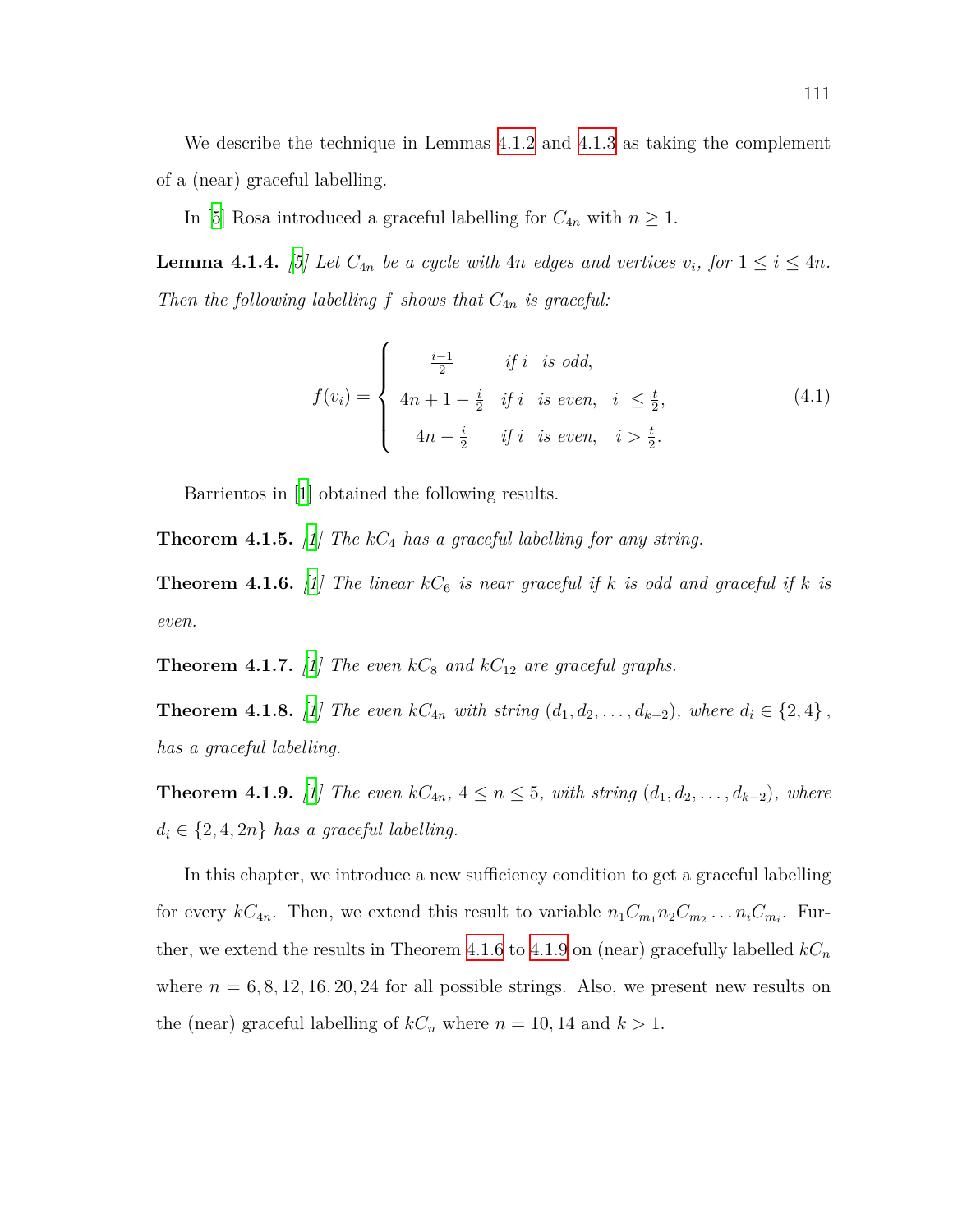#### <span id="page-124-1"></span>**4.2** Graceful Labelling of  $kC_m$  for  $m \equiv 0 \pmod{4}$

Since the size of a  $kC_{4n}$  is  $4kn \equiv 0 \pmod{4}$ , we have the potential to find a graceful labelling for any  $kC_{4n}$ . In Theorem [4.2.1,](#page-124-0) we give a new sufficient condition which, when satisfied, shows there is a graceful labelling of a  $kC_{4n}$  for any string.

For fixed even *t* and an arbitrary fixed positive integer *s*, an *s, t-useful cycle with even distance d* is a *t*-cycle with vertices labelled from  $[0, \frac{t}{2} - 1] \cup [st - \frac{t}{2}]$  $(\frac{t}{2}, st]$  and edge labels  $[st - t + 1, st]$ , with a vertex labelled 0 and a vertex labelled  $\frac{t}{2} - 1$  at distance *d*. Similarly, an *s, t-odd useful cycle with odd distance d* is a *t*-cycle with vertices labelled from  $\left[0, \frac{t}{2}\right]$  $\frac{t}{2}$   $\cup$   $\left[ st - \frac{t}{2} + 1, st \right]$  and edge labels  $[st - t + 1, st]$ , with a vertex labelled 0 and vertex labelled  $st - \frac{t}{2} + 1$  at distance *d*.

A *complete s, t-useful cycle set* is a set of *s, t*-useful cycles of even and odd distances, the union of whose distances is  $\{1, 2, \ldots, \frac{t}{2}\}$  $\left\{ \frac{t}{2} \right\}$ . Let  $C_t^d$  be an element of a complete *s*, *t*useful cycle set such that the distance between the vertices labelled 0 and  $\frac{t}{2} - 1$  is *d* if *d* is even, and the distance between the vertices labelled 0 and  $st - \frac{t}{2} + 1$  is *d* if *d* is odd.

<span id="page-124-0"></span>**Theorem 4.2.1.** *If there is a complete s, 4n-useful cycle set with*  $s \geq 1$ *, then there exists a graceful labelling of any*  $kC_{4n}$ *.* 

**Proof.** To prove this result, we will in fact prove a slightly more complex result: namely, that given a complete *s*, 4*n*-useful cycle set with  $s \ge 1$  and for any  $k \ge 1$ , then there exists a graceful labelling of any  $kC_{4n}$  with 0 in the last cycle in any position except the cut vertex.

If 0 is in the last cycle of a  $kC_{4n}$ , then up to symmetry its position is uniquely determined by the distance from the last cut vertex. These distances, *d*, can only be  $1, 2, \ldots, 2n$ .

We proceed by induction on *k*. For  $k = 1$  use the graceful labelling for  $C_t$  in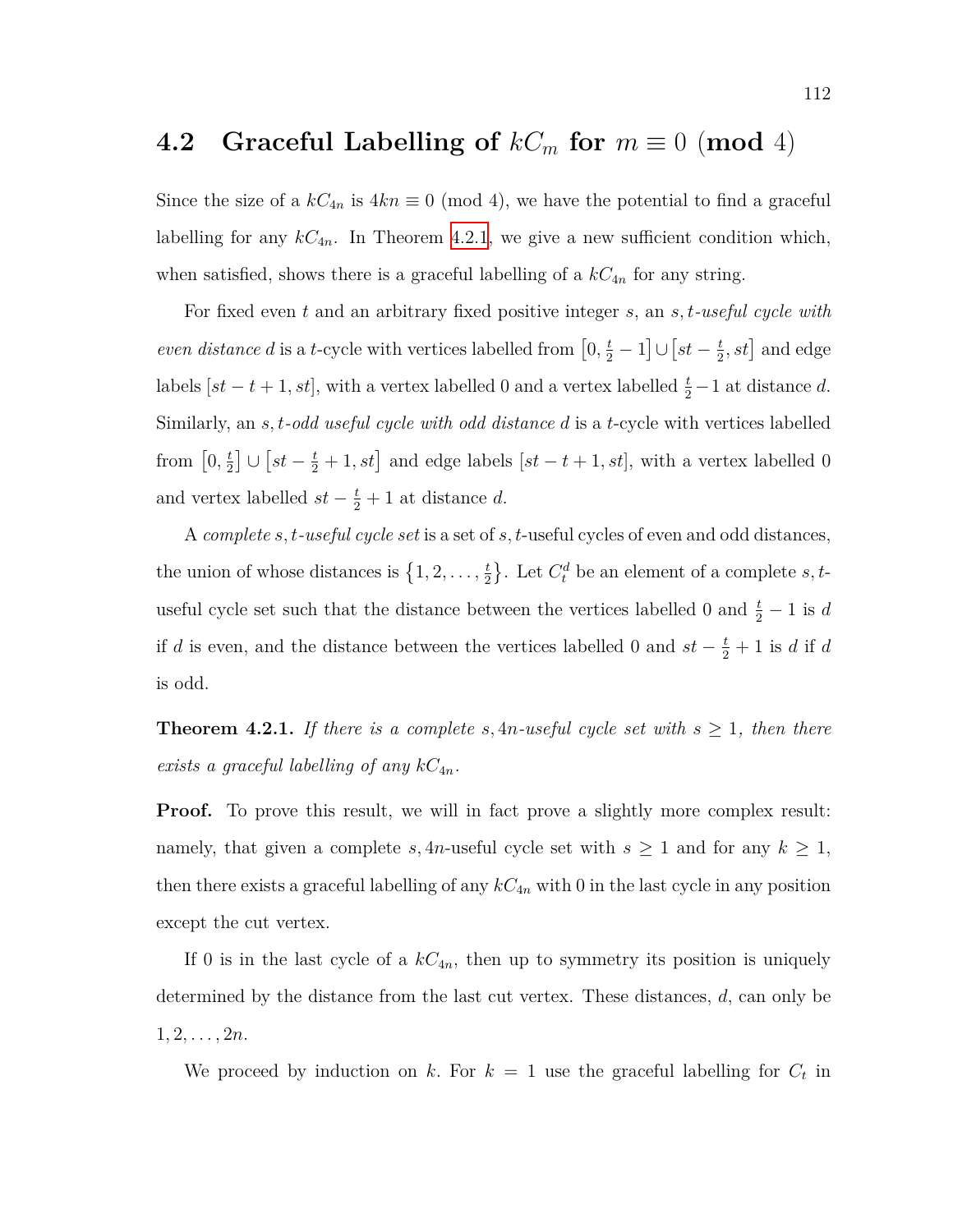For  $k = 2$ , we label  $2C_{4n}$  while obtaining a vertex with label 0 at even distance d from the unique cut vertex as follows. We label one cycle with the labelling used for  $1C_{4n}$ , with  $2n-1$  added to each vertex, so that the vertex formerly labelled 0, and now labelled  $2n - 1$ , is the cut vertex of  $2C_{4n}$ . The vertices have been labelled from the set  $[2n-1, 6n-1]$  and, by Lemma [4.1.1,](#page-122-0) the edge labels are  $[1, 4n]$ . Apply the labelling  $C_{4n}^d$  to the second cycle where *d* is even, with the cut vertex receiving the label  $2n - 1$ . Then this labelling of  $2C_{4n}$  has all vertex labels from [0*,* 8*n*], and the edge labels are exactly [1*,* 8*n*] *,* with no repeated vertex or edge label. That is, it is a graceful labelling of  $2C_{4n}$  with the vertex labelled 0 at even distance d from the cut vertex.

In the same way we label  $2C_{4n}$  while obtaining a vertex with label 0 at odd distance *d* from the unique cut vertex. We label one cycle with the labelling used for 1*C*4*n*, but replace each vertex label x by  $6n + 1 - x$ . The vertices have been labelled from the set  $[2n+1, 6n+1]$  and, by Lemma [4.1.1](#page-122-0), the edge labels are  $[1, 4n]$ . Apply the labelling  $C_{4n}^d$  to the second cycle where *d* is odd, with the cut vertex receiving the label  $6n + 1$ . Then this labelling of  $2C_{4n}$  has all vertex labels from  $[0, 8n]$ , and the edge labels are exactly  $[1, 8n]$ , with no repeated vertex or edge label. That is, it is a graceful labelling of 2*C*4*<sup>n</sup>* with the vertex labelled 0 at odd distance *d* from the cut vertex.

Consider an arbitrary  $kC_{4n}$  with  $k \geq 3$ , with the last entry in its string  $d_{k-2}$ . Let *G* be the  $(k-1)C_{4n}$  obtained by deleting a last cycle from this  $kC_{4n}$ . By the induction hypothesis, there is a graceful labelling of *G* with a 0 on the vertex distance  $d_{k-2}$  from the previous cut vertex. This labelling has vertex labels that are a subset of  $[0, 4nk - 4n]$  and the edge labels are exactly  $[1, 4kn - 4n]$ .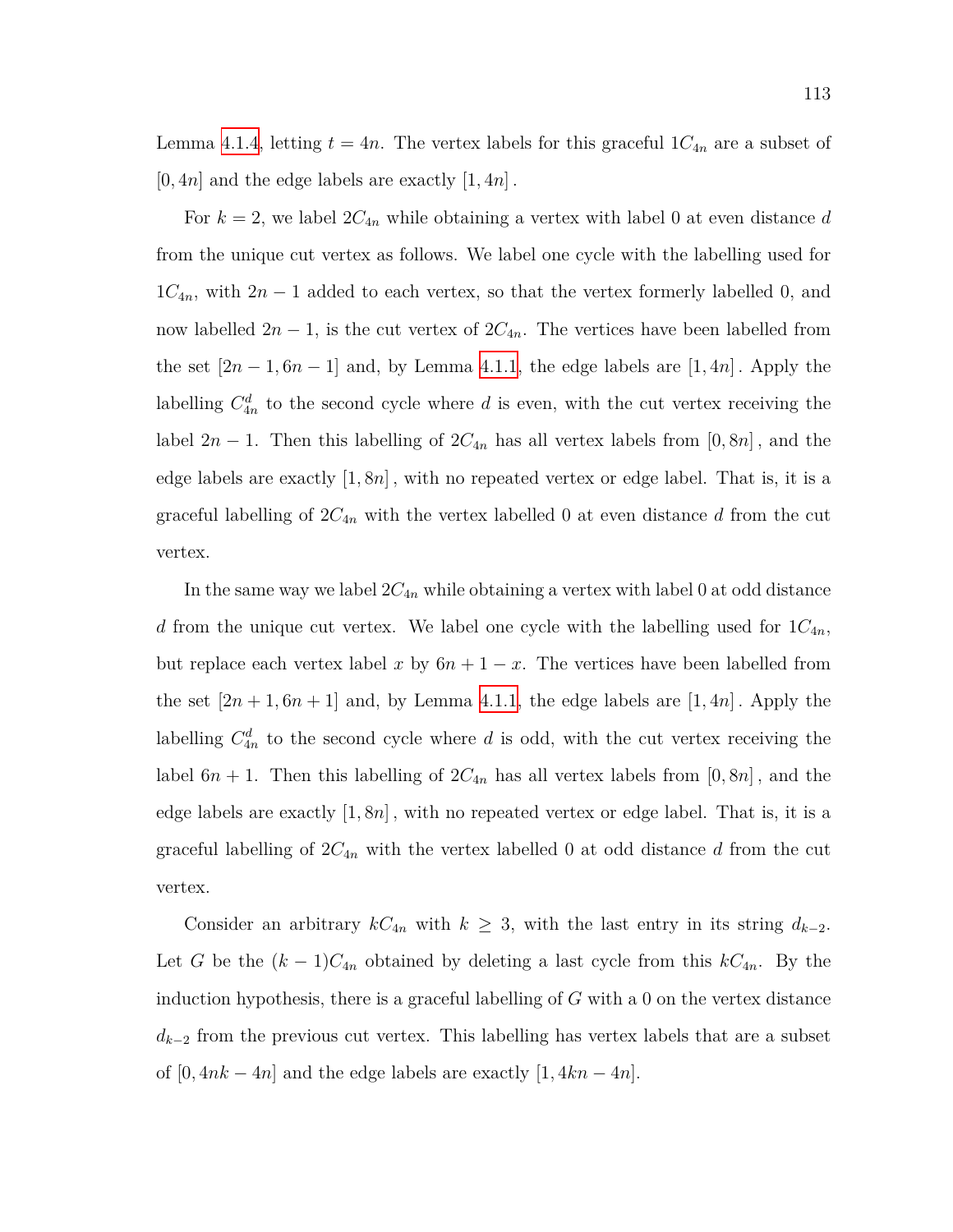We label  $kC_{4n}$  obtaining a vertex with label 0 at even distance  $d$  from the unique cut vertex as follows. For the first  $k-1$  cycles, use the labelling of *G* and add  $2n-1$ to each vertex label, so that the final cut vertex receives label  $2n - 1$ . Thus, the vertices have been labelled from the set  $[2n - 1, 4kn - 2n - 1]$  and by Lemma [4.1.1,](#page-122-0) the edge labels are  $[1, 4kn - 4n]$ . Apply the labelling  $C_{4n}^d$  to the final cycle, with the cut vertex receiving label  $2n - 1$ . Then this labelling of  $kC_{4n}$  has all vertices labelled from [0*,* 4*kn*] *,* and the edge labels are exactly [1*,* 4*kn*] *,* with no repeated vertex or edge label. Thus, there is a graceful labelling of  $kC_{4n}$  with the vertex labelled 0 at even distance *d* from the cut vertex.

We label *kC*4*<sup>n</sup>* obtaining a vertex with label 0 at odd distance *d* from the unique cut vertex as follows. For the first *k−*1 cycles, use the labelling of *G* with a 0 on the vertex distance *d<sup>k</sup>−*<sup>2</sup> from the previous cut vertex. Then subtract each vertex label from  $4kn-2n+1$ . Thus, the vertices have been labelled from the set  $[2n+1, 4kn-2n+1]$ and by Lemma [4.1.1,](#page-122-0) the edge labels are  $[1, 4kn - 4n]$ . Apply the labelling  $C_{4n}^d$  to the final cycle, with the cut vertex receiving label  $4kn - 2n + 1$ . Then this labelling of  $kC_{4n}$  has all vertices labelled from  $[0, 4kn]$ , and the edge labels are exactly  $[1, 4kn]$ , with no repeated vertex or edge label. Thus, there is a graceful labelling of  $kC_{4n}$  with the vertex labelled 0 at odd distance *d* from the cut vertex.

In Table [4.1,](#page-127-0) we give labellings for  $C_{4n}^{2j}$  where  $1 \leq j \leq n$  and  $n \leq 6$ . For each  $C_{4n}^{2j}$ 4*n* , we can use Lemma [4.1.2](#page-122-2) with  $c = t$  to obtain  $C_{4n}^{2j-1}$ . Then,  $\{C_{4n}^{m} | 1 \leq m \leq 2n\}$  is a complete *s,* 4*n*-useful cycle set. Combining these sets with Theorem [4.2.1,](#page-124-0) we obtain the following corollary.

**Corollary 4.2.2.** *If*  $1 \le n \le 6$  *and*  $k \ge 1$  *then every*  $kC_{4n}$  *is graceful.* 

By adding  $t - 4n$  to all even vertices in Equation ([4.1\)](#page-123-3) in Lemma [4.1.4](#page-123-2) we obtain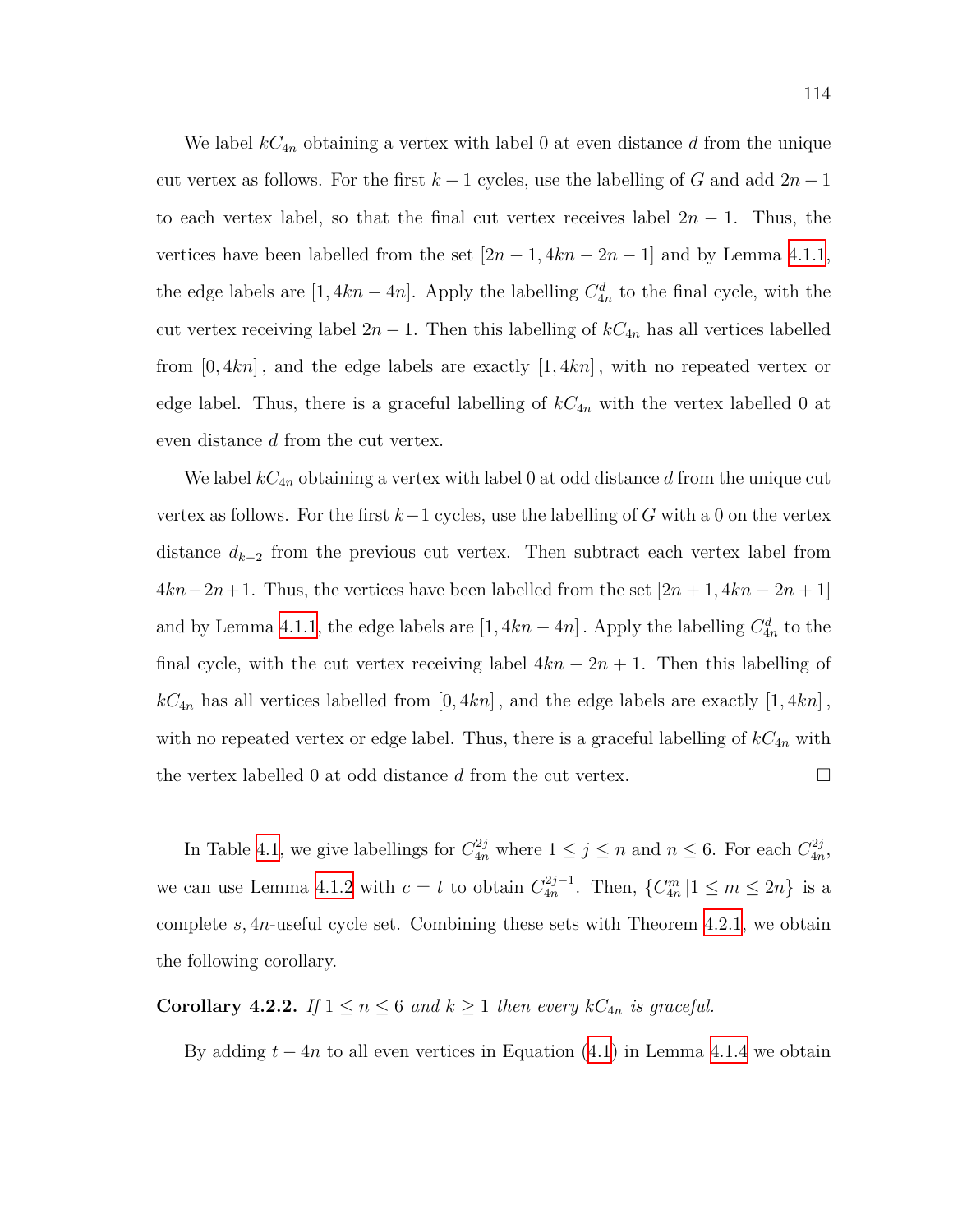<span id="page-127-0"></span>

|                         | Labelling                                                                                                        |        |
|-------------------------|------------------------------------------------------------------------------------------------------------------|--------|
| $C_4^2$                 | $(0,t,\overline{1},t-2)$                                                                                         | [1, 3] |
| $\mathbb{C}^2_8$        | $(0, t, \overline{3}, t - 4, 2, t - 3, 1, t - 1)$                                                                |        |
| $C_8^4$                 | $(0, t, 1, t-1, \overline{3}, t-4, 2, t-3)$                                                                      | $[1]$  |
| $\mathbb{C}^2_{12}$     | $(0, t, \overline{5}, t - 6, 4, t - 5, 3, t - 4, 2, t - 2, 1, t - 1)$                                            | $[1]$  |
| ${\cal C}_{12}^4$       | $(0, t, 4, t-5, \overline{5}, t-6, 2, t-4, 3, t-2, 1, t-1)$                                                      |        |
| $C_{12}^6$              | $(0, t, 1, t-1, 2, t-6, \overline{5}, t-5, 4, t-2, 3, t-4)$                                                      | $[1]$  |
| $\mathcal{C}_{16}^2$    | $(0, t, \overline{7}, t - 8, 6, t - 7, 5, t - 6, 4, t - 5, 3, t - 3, 2, t - 2, 1, t - 1)$                        |        |
| ${\cal C}_{16}^4$       | $(0, t, 1, t-1, \overline{7}, t-8, 6, t-7, 5, t-6, 4, t-5, 2, t-2, 3, t-3)$                                      |        |
| $C_{16}^6\,$            | $(0, t, 1, t-1, 2, t-2, \overline{7}, t-8, 6, t-7, 5, t-6, 4, t-3, 3, t-5)$                                      |        |
| $C_{\rm 16}^{\rm 8}$    | $(0, t, 1, t-1, 2, t-2, 4, t-3, \overline{7}, t-8, 6, t-7, 5, t-6, 3, t-5)$                                      | $[1]$  |
| $\mathbb{C}^2_{20}$     | $(0, t, \overline{9}, t - 10, 8, t - 9, 7, t - 8, 6, t - 7, 5, t - 6, 4, t - 4, 3, t - 3, 2, t - 2, 1, t - 1)$   |        |
| ${\cal C}_{20}^4$       | $(0, t, 1, t-1, \overline{9}, t-10, 8, t-9, 7, t-8, 6, t-7, 5, t-6, 3, t-4, 4, t-2, 2, t-3)$                     |        |
| $C_{20}^6\,$            | $(0, t, 1, t-1, 2, t-10, \overline{9}, t-9, 8, t-8, 7, t-7, 6, t-3, 5, t-6, 4, t-2, 3, t-4)$                     |        |
| $\mathbb{C}_{20}^8$     | $(0, t, 1, t-4, 3, t-6, 8, t-9, \overline{9}, t-10, 6, t-7, 4, t-8, 7, t-3, 5, t-1, 2, t-2)$                     |        |
| $C_{\rm 20}^{\rm 10}$   | $(0, t, 1, t-1, 2, t-2, 3, t-3, 5, t-4, \overline{9}, t-10, 8, t-9, 7, t-8, 6, t-6, 4, t-7)$                     | 11     |
| $\mathbb{C}^2_{24}$     | $(0, t, \overline{11}, t-12, 10, t-11, 9, t-10, 8, t-9, 7, t-8, 6, t-7, 5, t-5, 4, t-4, 3, t-3, 2, t-2, 1, t-1)$ |        |
| $\mathcal{C}_{24}^4$    | $(0, t, 1, t-4, \overline{11}, t-12, 10, t-11, 9, t-10, 8, t-9, 7, t-7, 6, t-3, 5, t-5, 2, t-1, 3, t-8, 4, t-2)$ |        |
| $C_{24}^6\,$            | $(0, t, 1, t-1, 2, t-12, \overline{11}, t-11, 10, t-10, 9, t-9, 8, t-8, 7, t-5, 6, t-7, 3, t-2, 4, t-3, 5, t-4)$ |        |
| $C_{24}^8\,$            | $(0, t, 1, t-4, 2, t-1, 3, t-8, \overline{11}, t-12, 10, t-11, 9, t-7, 8, t-10, 7, t-5, 5, t-9, 4, t-3, 6, t-2)$ |        |
| ${\cal C}^{10}_{24}$    | $(0, t, 1, t-4, 2, t-1, 3, t-8, 4, t-5, \overline{11}, t-12, 10, t-11, 9, t-10, 8, t-9, 6, t-7, 7, t-3, 5, t-2)$ |        |
| $\mathcal{C}^{12}_{24}$ | $(0, t, 1, t-1, 2, t-2, 3, t-3, 4, t-5, 6, t-4, \overline{11}, t-12, 10, t-11, 9, t-10, 8, t-9, 7, t-7, 5, t-8)$ |        |

<span id="page-127-1"></span>Table 4.1: Useful labellings  $C_{4n}^{2j}$  $u_{4n}^{2j}$ , where  $t = 4kn$ .

another labelling.

$$
g(v_i) = \begin{cases} \frac{i-1}{2} & \text{if } i \text{ is odd,} \\ t+1-\frac{i}{2} & \text{if } i \text{ is even,} \quad i \le 2n, \\ t-\frac{i}{2} & \text{if } i \text{ is even,} \quad i > 2n. \end{cases} \tag{4.2}
$$

From Equation [\(4.2](#page-127-1)) we obtain  $C_{4n}^2$  and  $n \geq 1$ , since the distance between the labels 0 and  $2n - 1$  in  $C_{4n}$  is 2. The same labelling also works as  $C_{4n}^3$ , since the distance between the labels 0 and  $t - (2n - 1)$  is 3. Further, applying Lemma [4.1.2](#page-122-2) with  $c = t$  to the labelling  $C_{4n}^2$  gives a new labelling with distance 4 between the labels 0 and  $2n - 1$ ,  $C_{4n}^4$ . Then,  $S = \{C_{4n}^m | 2 \le m \le 4\}$  is a  $s, 4n$ -useful cycle set (though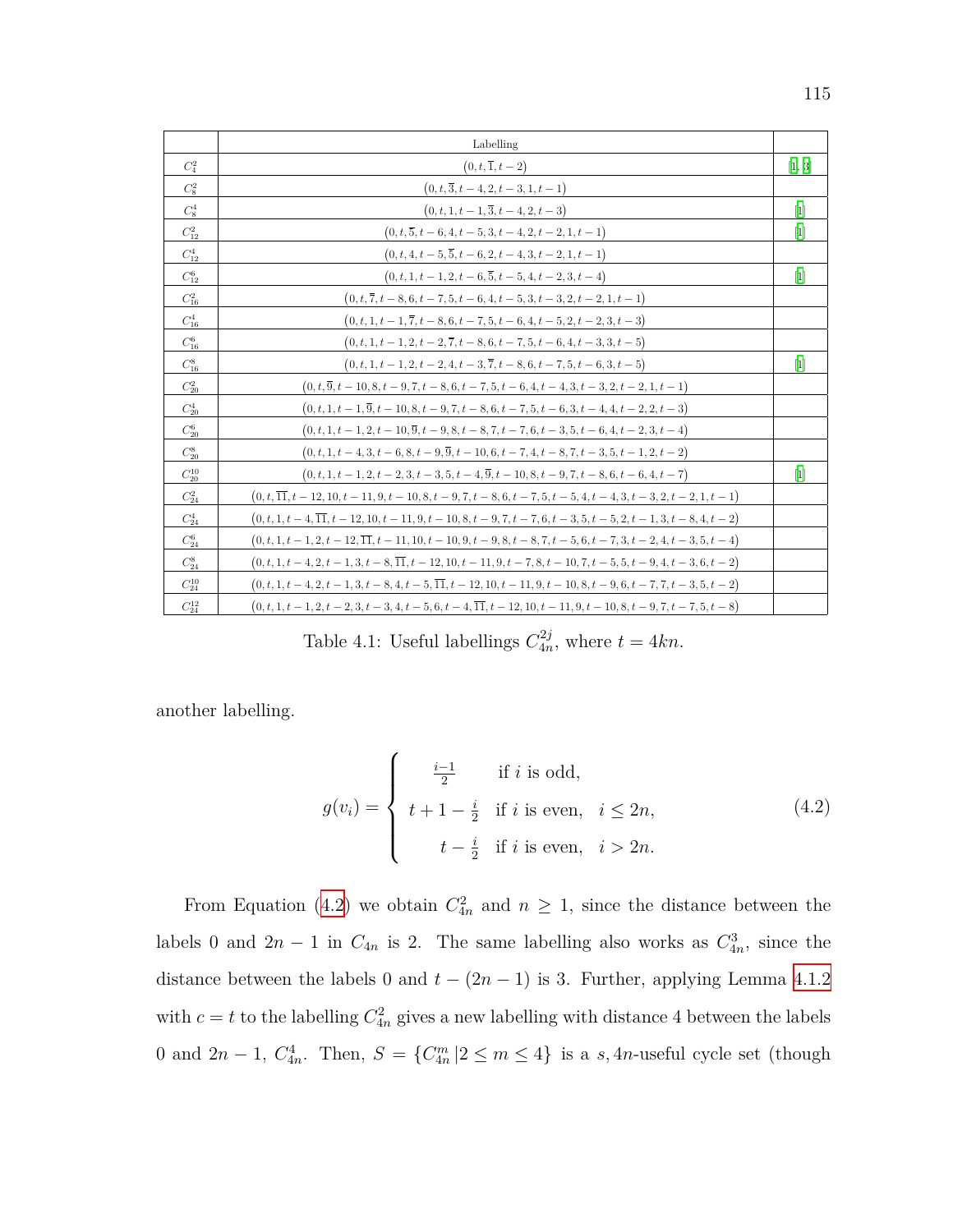not complete). Combining the set *S* with Theorem [4.2.1](#page-124-0), we obtain the following theorem.

**Theorem 4.2.3.** *The snake*  $kC_{4n}$  *with string*  $(d_1, d_2, \ldots, d_{k-2})$  *has a graceful labelling if*  $d_i \in \{2, 3, 4\}$  *for all i.* 

From the previous discussion we can gracefully label a variable snake made from any  $kC_{4n}$  with  $n \leq 6$ . As an example of a variable snake, consider 3 $C_8$ , gracefully labelled via Theorem [4.2.1,](#page-124-0) with the vertices labelled from the set [0*,* 24] and the edge labels  $[1, 24]$ . Then form a new labelling via Lemma [4.1.1](#page-122-0) with  $c = 5$ , so that a vertex in the last cycle obtains the label 5. Then add any  $C_{12}^{2j}$  (from Table [4.1](#page-127-0)) to  $3C_8$ . We obtain a gracefully labelled  $3C_81C_{12}$ . More generally, if we have a complete  $k, 4i$ useful cycle set for all  $1 \leq i \leq n$ , then, by combining these sets with Theorem [4.2.1,](#page-124-0) we obtain the following corollary.

**Corollary 4.2.4.** *If there is a complete*  $s$ ,  $4i$ *-useful cycle set with*  $s \geq 1$  *for all*  $1 \leq i \leq n, j \geq 1, and 1 \leq m_1, m_2, \ldots, m_j \leq n, with n_1, n_2, \ldots, n_j$  positive integers *then every*  $n_1C_{4m_1}n_2C_{4m_2} \ldots n_jC_{4m_j}$  *is graceful.* 

**Proof.** We follow the same method as in the proof of Theorem [4.2.1.](#page-124-0) That is, we will proceed by induction on the number of cycles  $k = n_1 + n_2 + \cdots + n_j$ , and will prove the slightly more complex result that if there is a complete *s,* 4*i*-useful cycle set with *s* ≥ 1 for all  $1 \leq i \leq n, j \geq 1$ , and  $1 \leq m_1, m_2, \ldots, m_j \leq n$ , with positive integers  $n_1, n_2, \ldots, n_j$  then every  $n_1 C_{4m_1} n_2 C_{4m_2} \ldots n_j C_{4m_j}$  is graceful with the label 0 in any position in the last cycle except the cut vertex. For  $k = 1$  we have a  $k$ , 4*i*-useful cycle set from Theorem [4.2.1](#page-124-0), so there exists a graceful labelling of any  $1C_{4n}$  with 0 in any position in the last cycle.

Consider an arbitrary  $n_1 C_{4m_1} n_2 C_{4m_2} \ldots n_j C_{4m_j}$  with  $k > 1$  and  $m = \sum_{i=1}^{j}$ *l*=1 *n<sup>l</sup>* (4*ml*), the total number of edges. Let *G* be the graph obtained by deleting a last  $4m_j$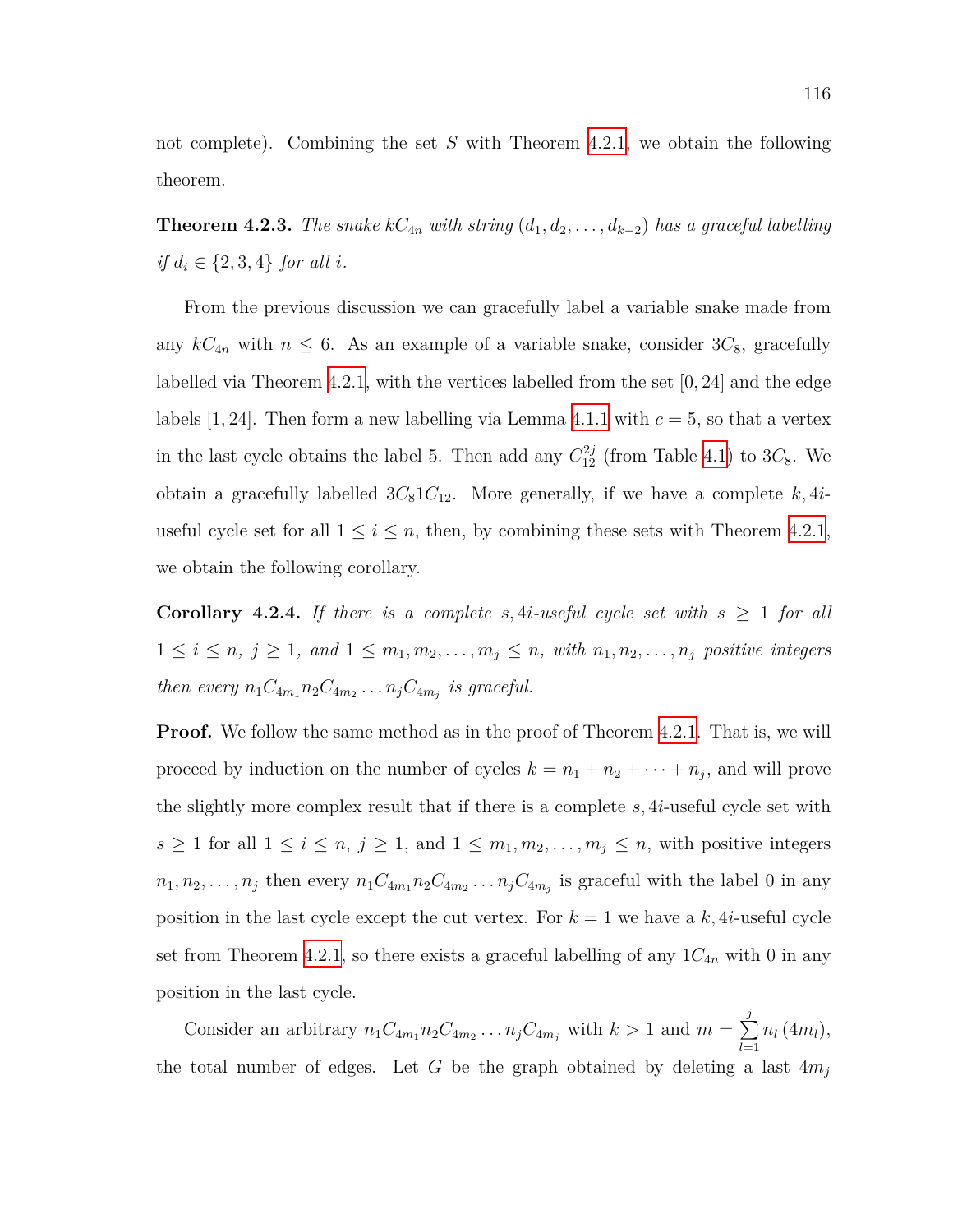cycle from  $n_1 C_{4m_1} n_2 C_{4m_2} \ldots n_j C_{4m_j}$ . By the induction hypothesis, there is a graceful labelling of *G* with a 0 on the vertex distance *d<sup>k</sup>−*<sup>2</sup> from the previous cut vertex. This labelling has vertex labels that are a subset of  $[0, m - 4m_j]$  and the edge labels are exactly  $[1, m - 4m_j]$ .

We label  $n_1 C_{4m_1} n_2 C_{4m_2} \ldots n_j C_{4m_j}$  obtaining a vertex with label 0 at even distance *d* from the last cut vertex as follows. For the first *k −* 1 cycles, use the labelling of *G* and add  $2m_j - 1$  to each vertex label, so that the final cut vertex receives label  $2m_j - 1$ . Thus, the vertices have been labelled from the set  $[2m_j - 1, m + 2m_j - 1]$ and by Lemma [4.1.1](#page-122-0), the edge labels are  $[1, m - 4m_j]$ .

Now the labelling of *G* has the label  $2m_j - 1$  at the last cycle. So apply the labelling of  $C_{4m_j}^d$  to the last cycle of *G*, with the cut vertex receiving label  $2m_j - 1$ and 0 at position *d* (even distance) from the cut vertex. Then this labelling has all vertices labelled from  $[0, m]$ , and edge labels exactly  $[1, m]$ , with no repeated vertex or edge label. Thus, there is a graceful labelling of  $n_1 C_{4m_1} n_2 C_{4m_2} \ldots n_i C_{4m_j}$  with the vertex labelled 0 at even distance *d* from the cut vertex.

We label  $n_1 C_{4m_1} n_2 C_{4m_2} \ldots n_j C_{4m_j}$  to obtain a vertex with label 0 at odd distance *d* from the last cut vertex as follows. For the first *k−*1 cycles, use the labelling of *G* and subtract each vertex label from  $m-2m_j+1$ , so that the final cut vertex receives label *m*−2*m*<sup>*j*</sup>+1. Thus, the vertices have been labelled from the set  $[2m_j - 1, m - 2m_j + 1]$ and by Lemma [4.1.1](#page-122-0), the edge labels are  $[1, m - 2m_j + 1]$ .

Now the labelling of *G* has the label  $m - 2m_j + 1$  at the last cycle. So apply the labelling of  $C_{4m_j}^d$  to the last cycle of *G*, with the cut vertex receiving label  $m-2m_j+1$ and 0 at position *d* (odd distance) from the cut vertex. Then this labelling has all vertices labelled from  $[0, m]$ , and edge labels exactly  $[1, m]$ , with no repeated vertex or edge label. Thus, there is a graceful labelling of  $n_1 C_{4m_1} n_2 C_{4m_2} \ldots, n_i C_{4m_j}$  with the vertex labelled 0 at odd distance *d* from the cut vertex.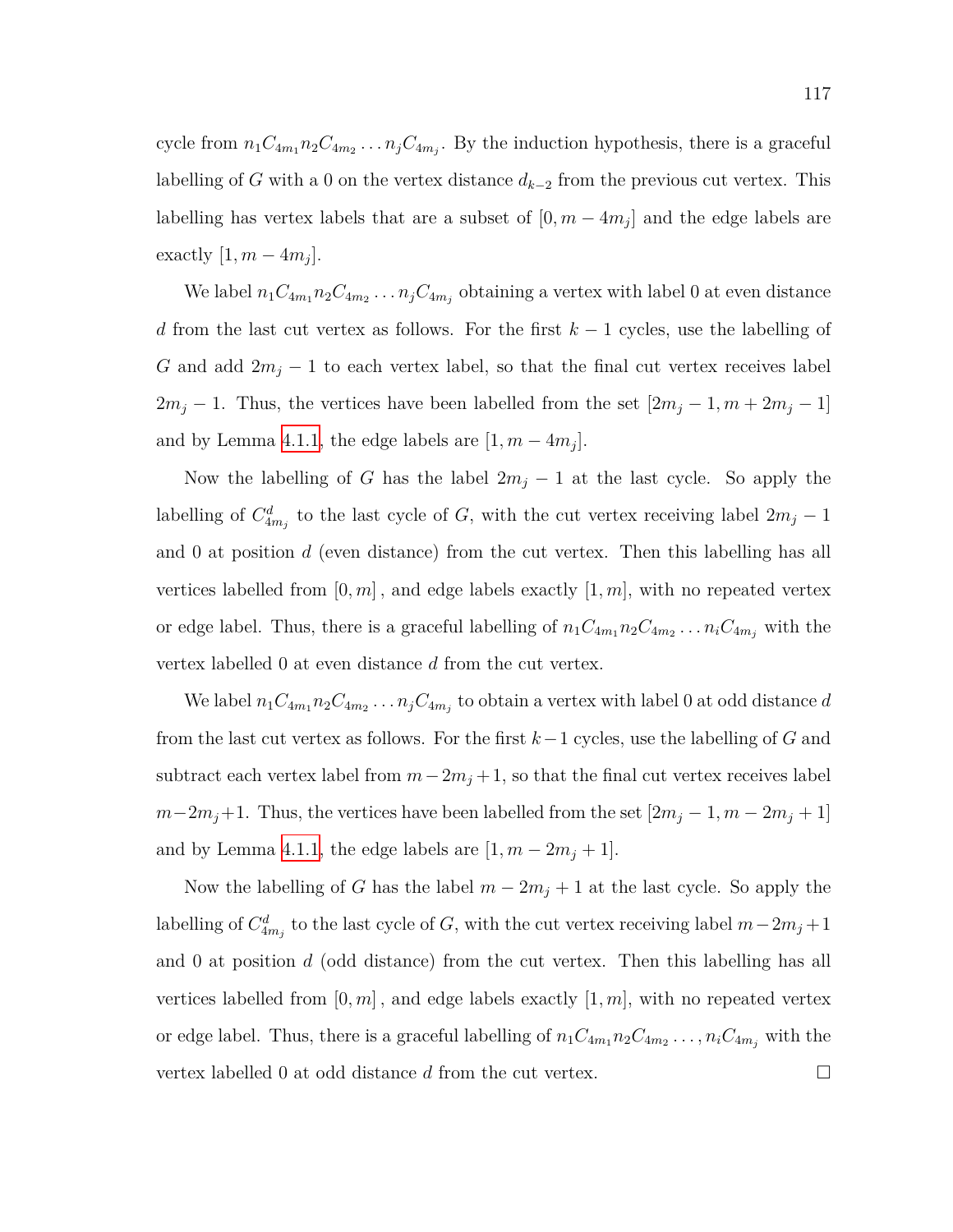#### <span id="page-130-0"></span>**4.3** Graceful Labelling of  $kC_m$  for  $m \equiv 2 \pmod{4}$

In Section [4.2,](#page-124-1) we proved that if there is a complete  $s$ ,  $4n$ -useful cycle set with  $s \geq 1$ , then there exists a graceful labelling of any  $kC_{4n}$  for  $k \geq 1$ . The next natural question is can we prove the same results for  $kC_{4n+2}$ ?

In  $k_{4n}$  we have the nice property that  $k_{4n}$  is always graceful regardless of the parity of *k*. For  $kC_{4n+2}$  we will obtain graceful or near graceful labellings depending on the value of *k*, because the size of a  $kC_{4n+2}$  is  $4kn + 2k$  which is congruent to 0 modulus 4 for *k* even and  $4kn+2k$  which is congruent to 2 modulus 4 for *k* odd. Thus, we would essentially need to find two complete useful cycle sets for  $4n + 2$  because we are trying to change a graceful labelling to a near graceful one, or the reverse.

For  $k_{4n}$  we obtained the complete cycle set by taking the complement as in Lemmas [4.1.2](#page-122-2) to [4.1.3.](#page-122-1) Here for  $kC_{4n+2}$  we need to omit 1 from the labelling of the the near graceful cycles, because if we use 1 and take the complement we will obtain a labelling that is not near graceful. For example, if we take (0*,* 7*,* 3*,* 1*,* 2*,* 5) as a labelling of  $1C_6$ , the complement would have 6 in the resulting vertex labelling and hence would not be near graceful. In this section we prove that there exists a (near) graceful labelling of any *kC*<sup>6</sup> (Theorem [4.3.1\)](#page-131-0), because we found an analogue of a complete *k,* 6-useful cycle set in Table [4.2,](#page-131-1) and did not use 1 for the near graceful useful cycles. An exhaustive analysis shows that no labelling of  $C_{10}$  exists that uses the labels  $[0, 5]$  and  $[t - 5, t + 1] \setminus \{t\}$  that omits the label 1. Thus, despite their effectiveness in the  $4n$ -cycle case, complete cycle sets cannot help us label even  $kC_{10}$ .

In [\[1](#page-141-2)], Barrientos proved that the *kC*<sup>4</sup> has a graceful labelling with any string, as summarized in Theorem [4.1.5](#page-123-4). Recall the result of Barrientos from Theorem [4.1.6:](#page-123-0) that the linear  $k_6$  is near graceful if *k* is odd and graceful if *k* is even. In Theo-rem [4.3.1](#page-131-0) we prove (near) graceful labellings exist for any  $kC_6$ .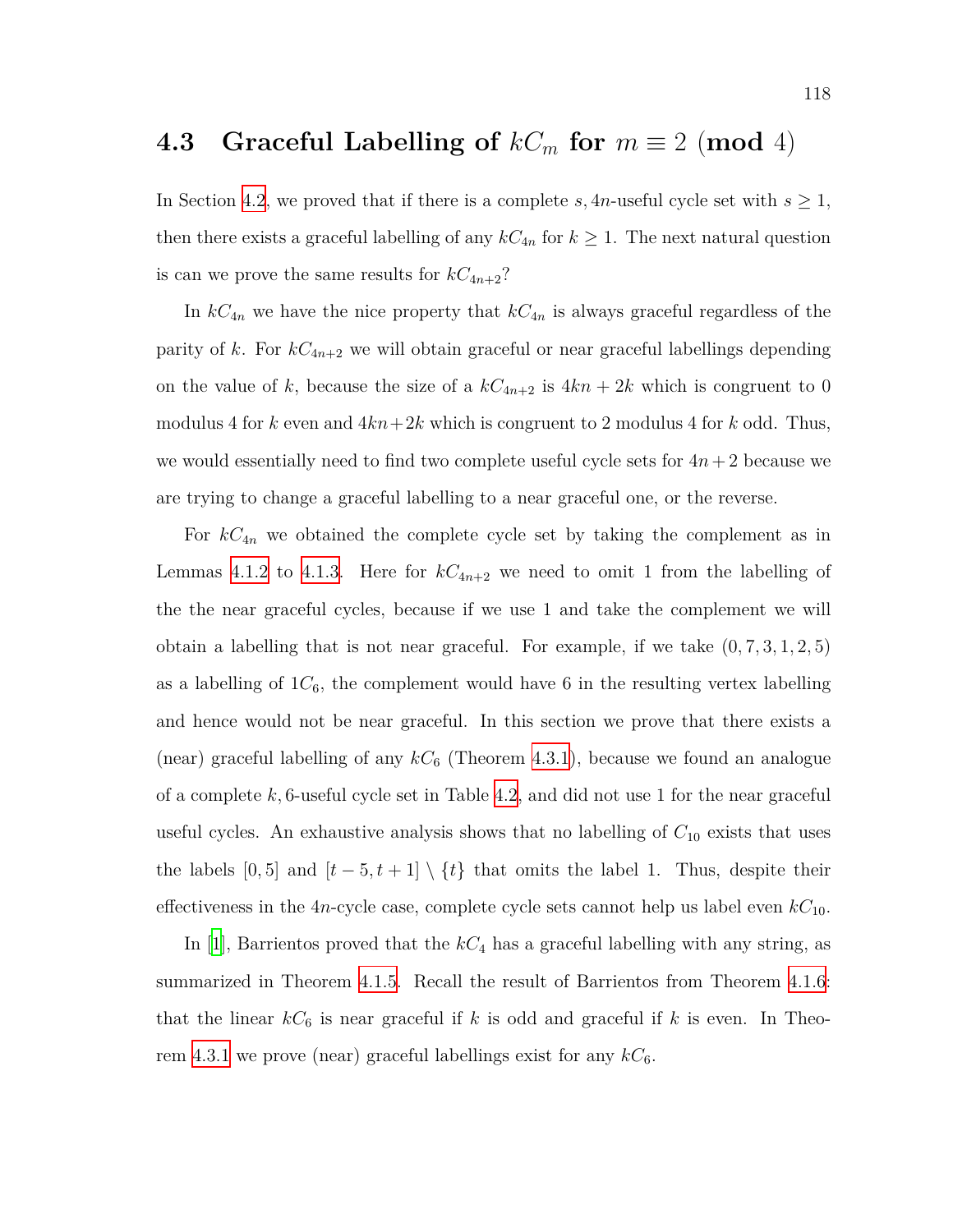<span id="page-131-1"></span>In Table [4.2](#page-131-1) we see four labellings of  $C_6$ . The labellings  $C_6^a$  and  $C_6^b$  use edge labels  $[6k-5, 6k+1] \setminus \{6k\}$ . The labellings  $C_6^c$  and  $C_6^d$  use edge labels  $[6k-6, 6k] \setminus \{6k-5\}$ .

|              | Labelling                                |
|--------------|------------------------------------------|
| $C_6^a$      | $(0, 6k+1, 2, 6k-1, \overline{3}, 6k-2)$ |
| $C_6^b$      | $(0, 6k+1, \overline{3}, 6k-2, 2, 6k-1)$ |
| $C_6^c$      | $(0, 6k, \overline{3}, 6k-3, 1, 6k-1)$   |
| $C^d_\kappa$ | $(0, 6k, 1, 6k-1, \overline{3}, 6k-3)$   |

Table 4.2: Some useful labellings of  $C_6$ .

<span id="page-131-0"></span>**Theorem 4.3.1.** *If*  $k \geq 1$  *then there exists a (near) graceful labelling of any*  $kC_6$ *.* 

**Proof.** As in proof of Theorem [4.2.1](#page-124-0), we prove a slightly more complex result. Namely, we prove that if  $k \geq 1$ , then there exists a (near) graceful labelling of any  $k_6$  with 0 in the last cycle in any position except the cut vertex.

If 0 is in the last cycle of a  $kC_6$ , then up to symmetry its position is uniquely determined by the distance from the last cut vertex. These distances, *d*, can only be 1*,* 2 or 3*.*

We proceed by induction on *k*. For  $k = 1$ , use  $C_6^a$  or  $C_6^b$  in Table [4.2](#page-131-1) with  $k = 1$ which will make it near graceful. For  $k = 2$ , use  $(4, 7, 2, \overline{9}, 5, 6)$  and  $(\overline{9}, 0, 12, 1, 11, 3)$ to obtain a labelling with  $d = 1$ ;  $(8, 5, 10, \overline{3}, 7, 6)$  and  $(\overline{3}, 12, 0, 11, 1, 9)$  to obtain a labelling with  $d = 2$ ; and  $(4, 7, 2, 9, 5, 6)$  and  $(9, 1, 11, 0, 12, 3)$  to obtain a labelling with  $d = 3$ .

**Case 1**: Consider an arbitrary  $kC_6$  with  $k \geq 4$  and  $k$  even, with the last entry in the string  $d_{k-2}$ . Let *G* be the  $(k-1)C_6$  obtained by deleting a last cycle from this  $k\mathbb{C}_6$ . By the induction hypothesis, there is a near graceful labelling of *G* with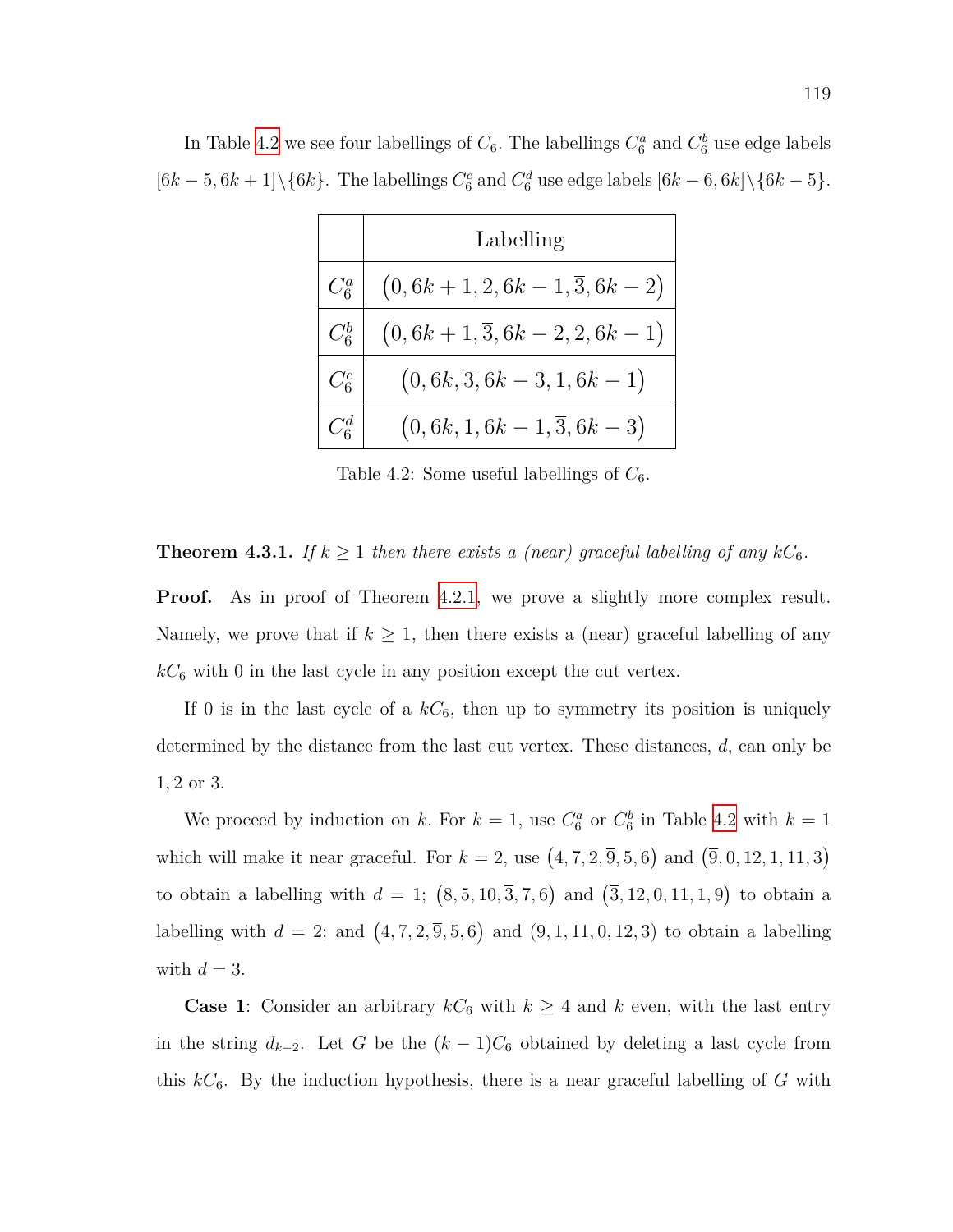a 0 on the vertex distance *d<sup>k</sup>−*<sup>2</sup> from the previous cut vertex. This labelling has vertex labels that are a subset of  $[0, 6k - 5] \setminus \{6k - 6\}$  and the edge labels are exactly [1*,* 6*k −* 5] *\ {*6*k −* 6*}*.

We label  $k_6$  obtaining a vertex with label 0 at distance  $d$  from the cut vertex as follows. For the first  $k-1$  cycles, use the labelling of  $G$  and add 3 to each vertex, so that the final cut vertex receives label 3. Thus, the vertices have been labelled from the set  $[3, 6k - 2] \setminus \{6k - 3\}$  and by Lemma [4.1.1,](#page-122-0) the edge labels are  $[1, 6k - 5] \setminus \{6k - 6\}$ .

Apply the labelling  $C_6^c$  or  $C_6^d$  to the final cycle, with the cut vertex receiving label 3. Then this labelling of  $kC_6$  has all vertices labelled from  $[0, 6k]$ , and the edge labels are exactly [1*,* 6*k*] *,* with no repeated vertex or edge label. Then there is a graceful labelling of  $kC_6$  with 0 in the  $d = 2$  position.

We obtain a labelling with 0 in the  $d = 1$  position by using the previously discussed labelling, ending with the  $C_6^c$ -labelling in the last cycle, then applying Lemma [4.1.2.](#page-122-2) We obtain  $d = 3$  by using the  $C_6^d$ -labelling in the last cycle, and applying Lemma [4.1.2.](#page-122-2)

**Case 2**: Consider an arbitrary  $kC_6$  with  $k \geq 3$  and  $k$  odd, with the last entry in the string  $d_{k-2}$ . We proceed in the same fashion as in Case 1, labelling all vertices except those in the final cycle, with vertices labelled from the set [3*,* 6*k −* 3] and edges labelled  $[1, 6k - 6]$ .

Apply the labelling  $C_6^a$  or  $C_6^b$  to the final cycle, with the cut vertex receiving label 3. Then this labelling of  $kC_6$  has all vertices labelled from  $[0, 6k + 1] \setminus \{1, 6k\}$ , and the edge labels are exactly  $[1, 6k + 1] \setminus \{6k\}$ , with no repeated vertex or edge label. Then there is a graceful labelling of  $kC_6$  with 0 in the  $d = 2$  position.

We obtain a labelling with 0 in the  $d = 1$  position by using the previously discussed labelling, ending with the  $C_6^b$ -labelling in the last cycle, then applying Lemma [4.1.3.](#page-122-1) We obtain  $d = 3$  by using the  $C_6^a$ -labelling in the last cycle, and applying Lemma [4.1.3.](#page-122-1)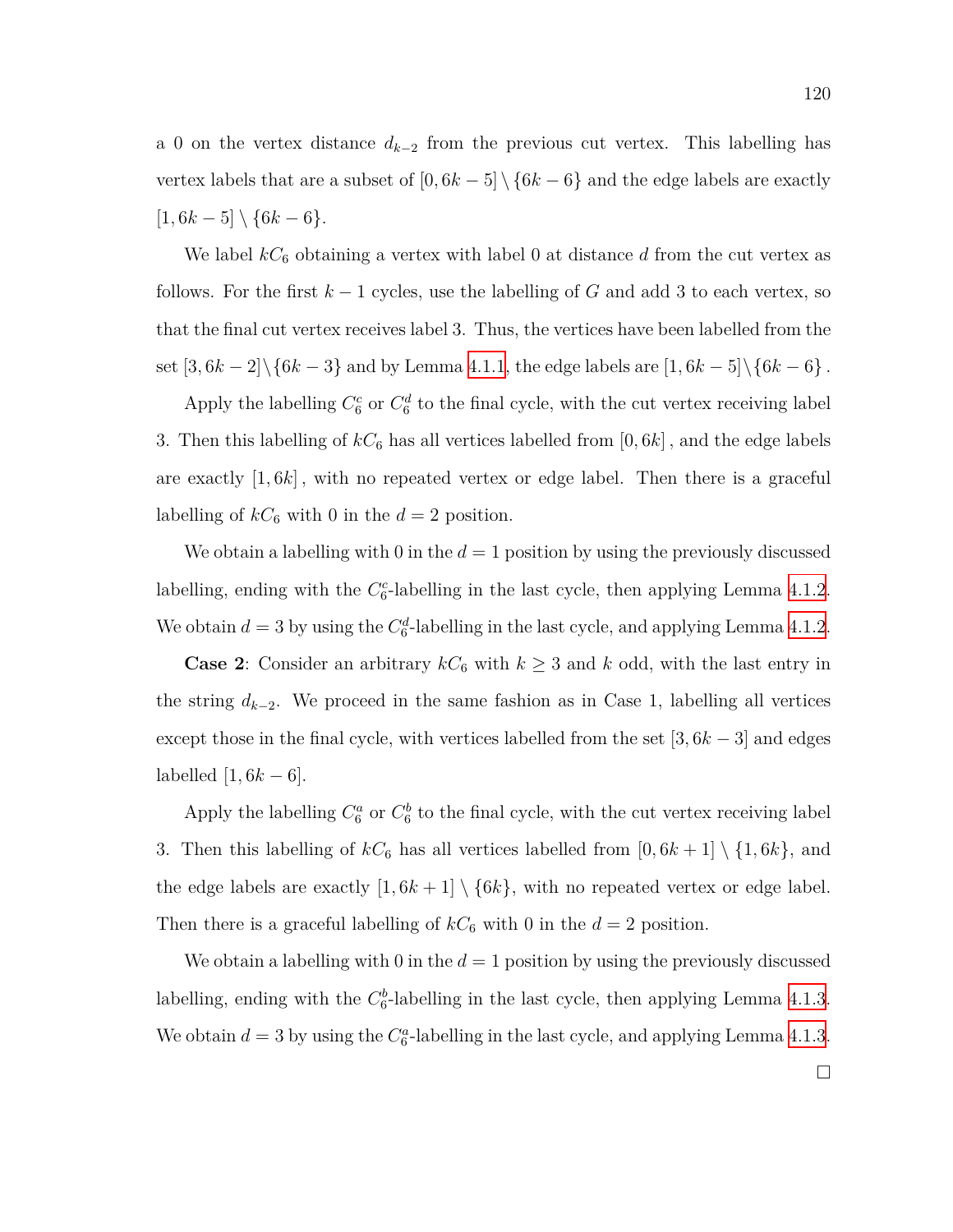In Theorem [4.3.2](#page-133-0) we prove (near) graceful labellings exist for some  $k_0$ . In Table [4.3](#page-133-1) we see 7 labellings of  $C_{10}$ . The labellings of  $C_{10}^a$ ,  $C_{10}^e$ ,  $C_{10}^g$ , and  $C_{10}^h$  use edge  $\text{labels [10}k − 9, 10k + 1]\setminus\{10k\}.$  The labellings of  $C_{10}^b, C_{10}^c, C_{10}^d,$  and  $C_{10}^f$  use edge labels [10*k −* 10*,* 10*k*]*\{*10*k −* 9*}*. Since we cannot rely on the uniformity of a complete cycle set, this theorem uses a variety of different techniques to achieve similar effects.

<span id="page-133-1"></span>

|            | Labelling                                                                 |
|------------|---------------------------------------------------------------------------|
| $C_{10}^a$ | $(0, 10k + 1, 4, 10k - 2, 3, 10k - 4, 5, 10k - 3, 1, 10k - 1)$            |
| $C_{10}^b$ | $(0, 10k, 1, 10k - 7, 3, 10k - 3, \overline{4}, 10k - 1, 2, 10k - 2)$     |
| $C_{10}^c$ | $(0, 10k, 2, 10k - 4, \overline{4}, 10k - 6, 1, 10k - 2, 3, 10k - 1)$     |
| $C_{10}^d$ | $(0, 10k + 1, 3, 10k - 2, 1, 10k - 3, 4, 10k - 4, 5, 10k - 1)$            |
| $C_{10}^e$ | $(0, 10k, 2, 10k - 2, 1, 10k - 7, 3, 10k - 3, 4, 10k - 1)$                |
| $C_{10}^f$ | $(0, 10k + 1, \overline{5}, 10k - 4, 4, 10k - 3, 3, 10k - 2, 1, 10k - 1)$ |
| $C_{10}^g$ | $(0, 10k, \overline{4}, 10k - 6, 2, 10k - 4, 3, 10k - 2, 1, 10k - 1)$     |

Table 4.3: Some useful labellings of  $C_{10}$ .

<span id="page-133-0"></span>**Theorem 4.3.2.** *The*  $kC_{10}$  ( $k \geq 1$ ) with string  $(d_1, d_2, \ldots, d_{k-2})$  is graceful if  $k$  is *even and near graceful if k is odd and one of the following is true:*

- *1.*  $d_i \in \{4, 5\}$  *if i is odd and*  $d_i = 5$  *if i is even, where*  $1 \le i \le k 2$ *,*
- *2.*  $d_i \in \{3, 4\}$  *if i is odd and*  $d_i = 4$  *if i is even, where*  $1 \leq i \leq k 2$ *,*
- *3.*  $d_i \in \{2, 3\}$  *if i i s odd and*  $d_i = 3$  *if i i s even, where*  $1 \le i \le k 2$ *, or*
- *4.*  $d_i \in \{1, 2\}$  *if i is odd and*  $d_i = 2$  *if i is even, where*  $1 \le i \le k 2$ *.*

**Proof.** The proof is similar to the proof of Theorem [4.3.1](#page-131-0) with some changes to the relabelling technique we use on vertex and edge labels.

**Case 1**:  $d_i \in \{4, 5\}$  if *i* is odd and  $d_i = 5$  if *i* even.

As in the proof of Theorem [4.3.1,](#page-131-0) we prove that the  $kC_{10}$   $(k \geq 1)$  with string  $(d_1, d_2, \ldots, d_{k-2})$  satisfying the condition of part one with 0 in the  $d = 4$  or  $d = 5$ position in the last cycle and near graceful if *k* is odd with  $10k + 1$  in the  $d = 5$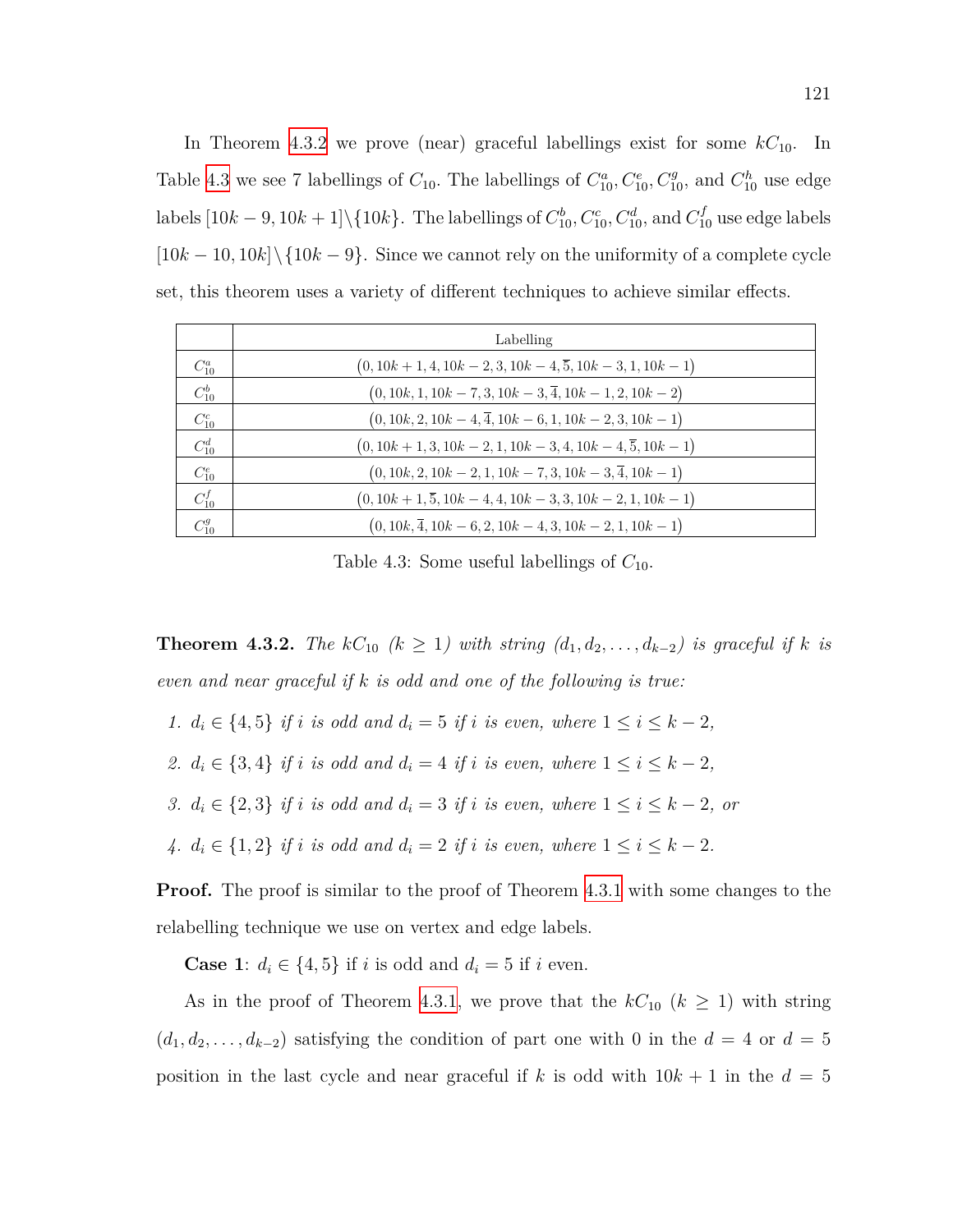position in the last cycle.

We proceed by induction on *k*. For  $k = 1$ , use the labelling of  $C_{10}^a$  in Table [4.3](#page-133-1) with  $k = 1$  which will make it near graceful. For  $k = 2$ , use  $(11, 8, 13, 9, \overline{16}, 5, 14, 6, 12, 10)$ and  $(0, 20, 2, 18, 1, \overline{16}, 3, 17, 7, 19)$  to get  $d = 5$ , and take this labelling with Lemma [4.1.2](#page-122-2) to get  $d = 4$ .

**Case 1a**: The proof is similar to the proof of Case 1 in the proof of Theorem [4.3.1.](#page-131-0) Consider  $kC_{10}$  to be an arbitrary snake with a string as indicated in the condition of Case 1 with  $k \geq 4$  and  $k$  even. The labelling of  $(k-1)C_{10}$  by the induction hypothesis has vertex labels that are a subset of  $[0, 10k - 9] \setminus \{2, 10k - 10\}$  and the edge labels are exactly  $[1, 10k − 9] \ \{10k − 10\}$  with  $10k − 9$  in the vertex distance  $d_{k-2}$  from the previous cut vertex.

We label  $kC_{10}$  as follows. For the first  $k-1$  cycles, use the labelling of  $(k-1)C_{10}$ obtained by induction and then subtract each vertex label from 10*k −* 5. Thus, the vertices have been labelled from the set  $[4, 10k - 5] \setminus \{5, 10k - 7\}$  and by Lemma [4.1.2,](#page-122-2) the edge labels are  $[1, 10k - 9] \setminus \{10k - 10\}.$ 

Apply the labelling  $C_{10}^b$  to the final cycle, with the cut vertex receiving label 4. Then this labelling of *kC*<sup>10</sup> has all vertices labelled from [0*,* 10*k*] *,* and the edge labels are exactly [1*,* 10*k*] *,* with no repeated vertex or edge label. By induction, a graceful labelling of  $k_0$  exists, with 0 in the  $d = 4$  position. (Note that a possible conflict occurs as  $(10k − 5) − 2 = 10k − 7$ , however, in the labelling of the  $(k − 1)C_{10}$  no vertex is labelled 2, therefore we can use  $C_{10}^b$  without any restriction).

We obtain a labelling with 0 in the  $d = 5$  position by using the previously discussed labelling, ending with the  $C_{10}^b$ -labelling in the last cycle, then applying Lemma [4.1.2.](#page-122-2)

**Case 1b:** Consider  $k_0$  to be an arbitrary snake with a string as indicated in the condition of Case 1 with  $k \geq 3$  and  $k$  odd. The proof is similar to the proof of Case 1a, but instead of subtracting each vertex label from 10*k −* 5, add 5 to each vertex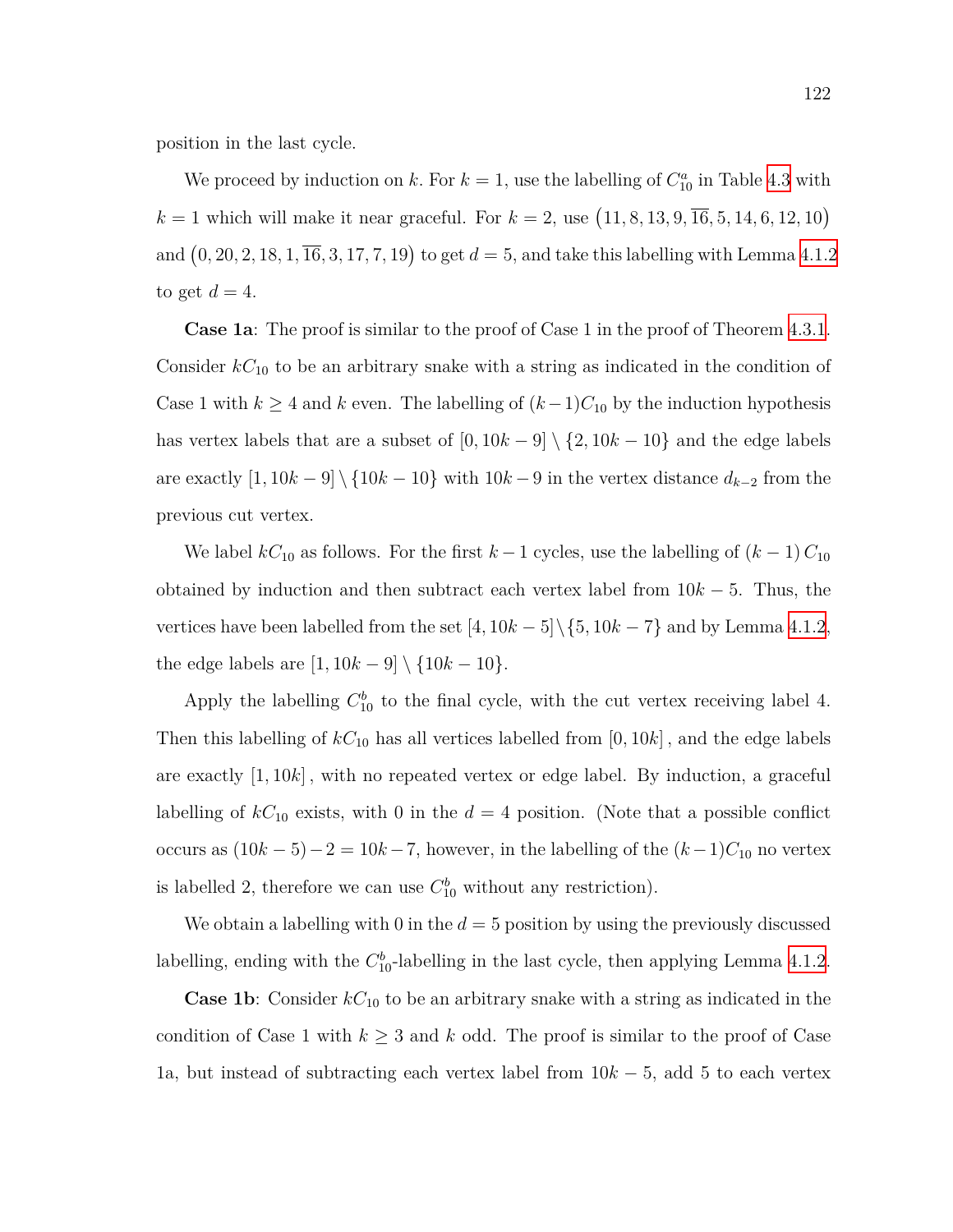and applying the labelling  $C_{10}^a$  to the final cycle, with the cut vertex receiving label 5. Then this labelling of  $kC_{10}$  has all vertices labelled from  $[0, 10k] \setminus \{2\}$  and the edge labels are exactly  $[1, 10k + 1] \setminus \{10k\}$ , with no repeated vertex or edge label. Then we obtain a near graceful labelling of  $kC_{10}$  with  $10k + 1$  in the  $d = 5$  position from the cut vertex.

**Case 2**:  $d_i \in \{3, 4\}$  if *i* is odd and  $d_i = 4$  if *i* is even.

As in the proof of Case 1, we prove that  $kC_{10}$  ( $k \ge 1$ ) with string  $(d_1, d_2, \ldots, d_{k-2})$ satisfying the condition of part two with 0 in the  $d = 3$  or  $d = 4$  position in the last cycle and near graceful if k is odd with 0 in the  $d = 4$  position in the last cycle.

We proceed by induction on *k*. For  $k = 1$ , use the labelling of  $C_{10}^a$  in Table [4.3](#page-133-1) with  $k = 1$  which will make it near graceful. For  $k = 2$ , use  $(10, 9, 11, 5, 13, \overline{4}, 15, 8, 12, 7)$ and  $(0, 20, 2, 16, \overline{4}, 14, 1, 18, 3, 19)$  to get  $d = 4$ , and take this labelling with Lemma [4.1.2](#page-122-2) to get  $d = 3$ .

**Case 2a**: Consider  $k_{10}$  to be an arbitrary snake with a string as indicated in the condition of Case 2 with  $k \geq 4$  and  $k$  even. The proof is similar to the proof of Case 1a.

We label  $kC_{10}$  as follows. For the first  $k-1$  cycles, use the labelling of  $(k-1)C_{10}$ obtained by induction and then add 4 to each vertex label. Thus, the vertices have been labelled from the set  $[4, 10k - 5] \setminus \{6, 10k - 6\}$  and by Lemma [4.1.1](#page-122-0), the edge labels are [1*,* 10*k −* 9] *\ {*10*k −* 10*}*.

Apply the labelling  $C_{10}^c$  to the final cycle, with the cut vertex receiving label 4. Then there is a graceful labelling of  $kC_{10}$  and 0 in the  $d = 4$  position, from the cut vertex. (Note that a possible conflict occurs as  $(10k - 6) + 4 = 10k - 2$ , however, in the labelling of the  $(k-1)C_{10}$  no vertex is labelled  $10k-2$ , therefore we can use  $C_{10}^c$ without any restriction).

We obtain a labelling with 0 in the  $d = 3$  position by using the previously discussed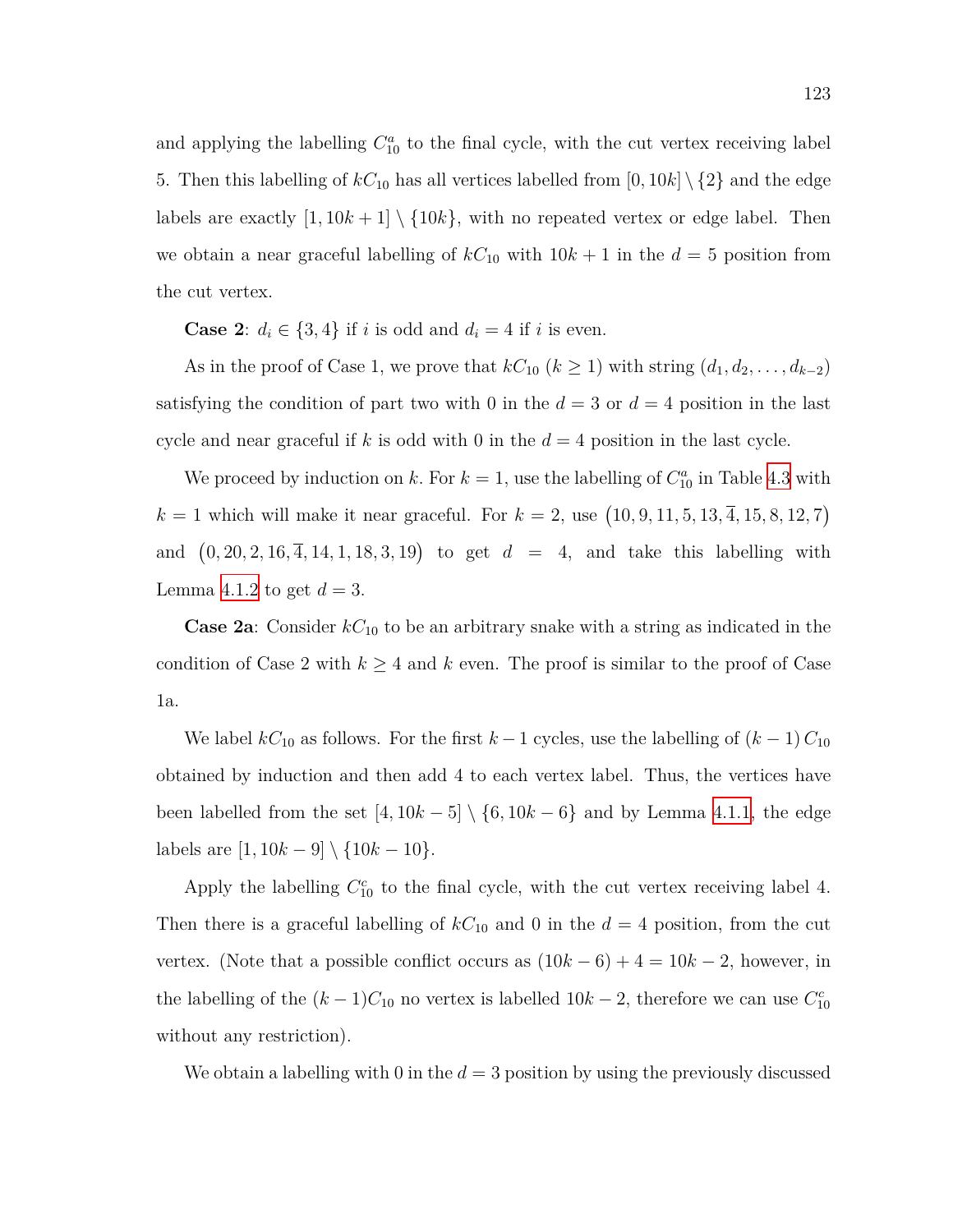labelling, ending with the  $C_{10}^c$ -labelling in the last cycle, then applying Lemma [4.1.2.](#page-122-2)

**Case 2b**: Consider *kC*<sup>10</sup> to be an arbitrary snake with a string as indicated in the condition of Case 2 with  $k \geq 3$  and  $k$  odd. The proof is similar to the proof of Case 1b, using the labelling of  $(k-1)C_{10}$  and adding 5 to each vertex. Finally, apply the labelling  $C_{10}^a$  to the final cycle, with the cut vertex receiving label 5. Then we obtain a near graceful labelling of  $kC_{10}$  and 0 in the  $d = 4$  position, relative to cut vertex.

**Case 3**:  $d_i \in \{2, 3\}$  if *i* is odd and  $d_i = 3$  if *i* is even.

We prove that the  $kC_{10}$  ( $k \ge 1$ ) with string ( $d_1, d_2, \ldots, d_{k-2}$ ) satisfying the condition of part three with 0 in the  $d = 2$  or  $d = 3$  position in the last cycle and near graceful if *k* is odd with  $10k + 1$  in the  $d = 3$  position in the last cycle.

For  $k = 1$ , use the labelling of  $C_{10}^d$  in Table [4.3](#page-133-1) with  $k = 1$  which will make it near graceful. For  $k = 2$ , use  $(12, 6, 13, 8, \overline{16}, 5, 14, 10, 11, 9)$  with  $(0, 20, 1, \overline{16}, 3, 17, 7, 19,$ 2, 18) to get  $d = 3$ , and take this labelling with Lemma [4.1.2](#page-122-2) to get  $d = 2$ . The rest of the proof is similar to the proof of Case 1, but uses  $C_{10}^d$  instead of  $C_{10}^a$ , and  $C_{10}^e$ instead of  $C_{10}^b$ .

**Case 4**:  $d_i \in \{1, 2\}$  if *i* is odd and  $d_i = 2$  if *i* is even.

We prove that  $kC_{10}$  ( $k \ge 1$ ) with string ( $d_1, d_2, \ldots, d_{k-2}$ ) satisfying the condition of part four with 0 in the  $d = 1$  or  $d = 2$  position in the last cycle and near graceful if *k* is odd with  $10k + 1$  in the  $d = 1$  position in the last cycle.

For  $k = 1$ , use the labelling of  $C_{10}^f$  in Table [4.3](#page-133-1) with  $k = 1$  which will make it near graceful. For  $k = 2$ , use  $(8, 14, 7, 12, \overline{4}, 15, 6, 10, 9, 11)$  with  $(0, 20, 2, 18, 1, 13, 3, 17,$  $\overline{4}$ , 19) to get  $d = 2$ , and take this labelling with Lemma [4.1.2](#page-122-2) to get  $d = 1$ . The rest of the proof is similar to the proof of Case 2, but uses  $C_{10}^f$  instead of  $C_{10}^a$ , and  $C_{10}^g$ 10 instead of *C c*  $\Box$ 10.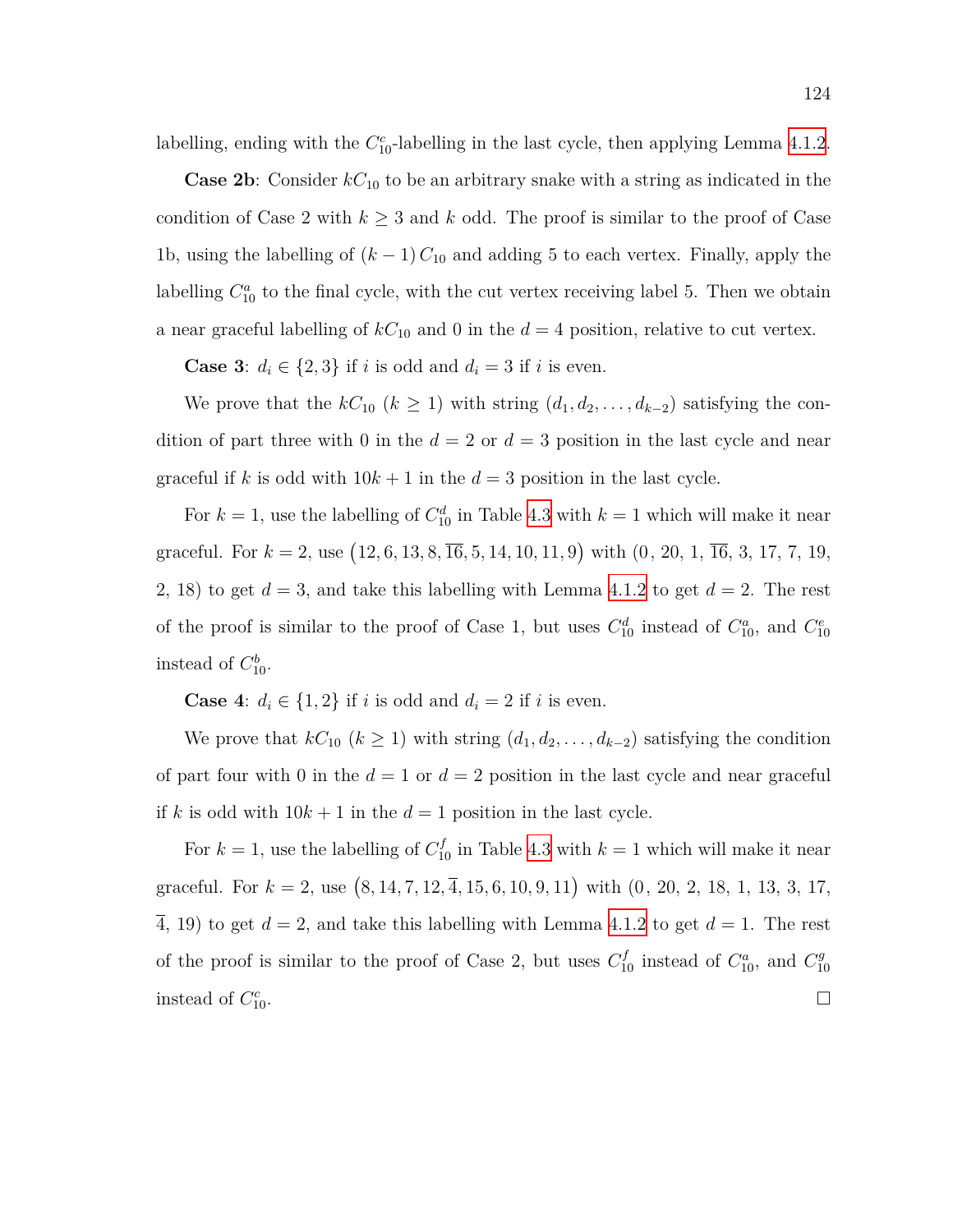In Theorem [4.3.3](#page-137-0) we prove (near) graceful labellings exist for a  $kC_{14}$  for partic-ular strings. In Table [4.4](#page-137-1) we see two labellings of  $C_{14}$ . The labelling  $C_{14}^a$  uses edge labels  $[14k - 13, 14k + 1] \setminus \{14k\}$ . The labelling  $C_{14}^b$  uses edge labels  $[14k - 14, 14k] \setminus$ *{*14*k −* 13*}*.

<span id="page-137-1"></span>

|            | Labelling                                                                           |
|------------|-------------------------------------------------------------------------------------|
|            |                                                                                     |
| $C_{14}^b$ | $(0, 14k, 4, 14k - 10, 2, 14k - 3, 3, 14k - 5, 6, 14k - 4, 5, 14k - 2, 1, 14k - 1)$ |

Table 4.4: Some useful labellings of *C*14.

<span id="page-137-0"></span>**Theorem 4.3.3.** If  $k \geq 1$  and  $d_i \in \{6, 7\}$  if *i* is odd and  $d_i = 7$  if *i* is even, for  $1 ≤ i ≤ k − 2$ *, then*  $kC_{14}$  *with string*  $(d_1, d_2, \ldots, d_{k-2})$  *is graceful if*  $k$  *is even and near graceful if k is odd.*

**Proof.** The proof is similar to the proof of Theorem [4.3.1.](#page-131-0)

As in the proof of Theorem [4.3.1,](#page-131-0) we prove that if  $k \geq 1$  and  $d_i \in \{6, 7\}$  if *i* is odd and  $d_i = 7$  if *i* is even, for  $1 \leq i \leq k-2$ , then the  $kC_{14}$  with string  $(d_1, d_2, \ldots, d_{k-2})$ is graceful if k is even with 0 in the  $d = 6$  or  $d = 7$  position in the last cycle and near graceful if *k* is odd, with  $14k + 1$  in the  $d = 7$  position in the last cycle.

We proceed by induction on *k*. For  $k = 1$ , use the labelling of  $C_{14}^a$  in Table [4.4](#page-137-1) which will make it near graceful. For *k* = 2 use (21, 8, 20, 10, 19, 13, 14, 12, 15, 11, 16, 9, 17, 6) and (0, 28, 4, 18, 2, 25, 3, 23, 6, 24, 5, 26, 1, 27) to get *d* = 6, and take this labelling with Lemma [4.1.2](#page-122-2) to get  $d = 7$ .

**Case 1**: Consider  $kC_{14}$  to be an arbitrary snake with 0 in the  $d = 6$  or  $d = 7$ position in the last cycle with  $k \geq 4$  and  $k$  even. The labelling of  $(k-1)C_{14}$  by the induction hypothesis has vertex labels that are a subset of  $[0, 14k - 15] \setminus \{3, 14k - 14\}$ and the edge labels are exactly  $[1, 14k + 1] \setminus \{14k\}$  with  $14k - 13$  in the vertex distance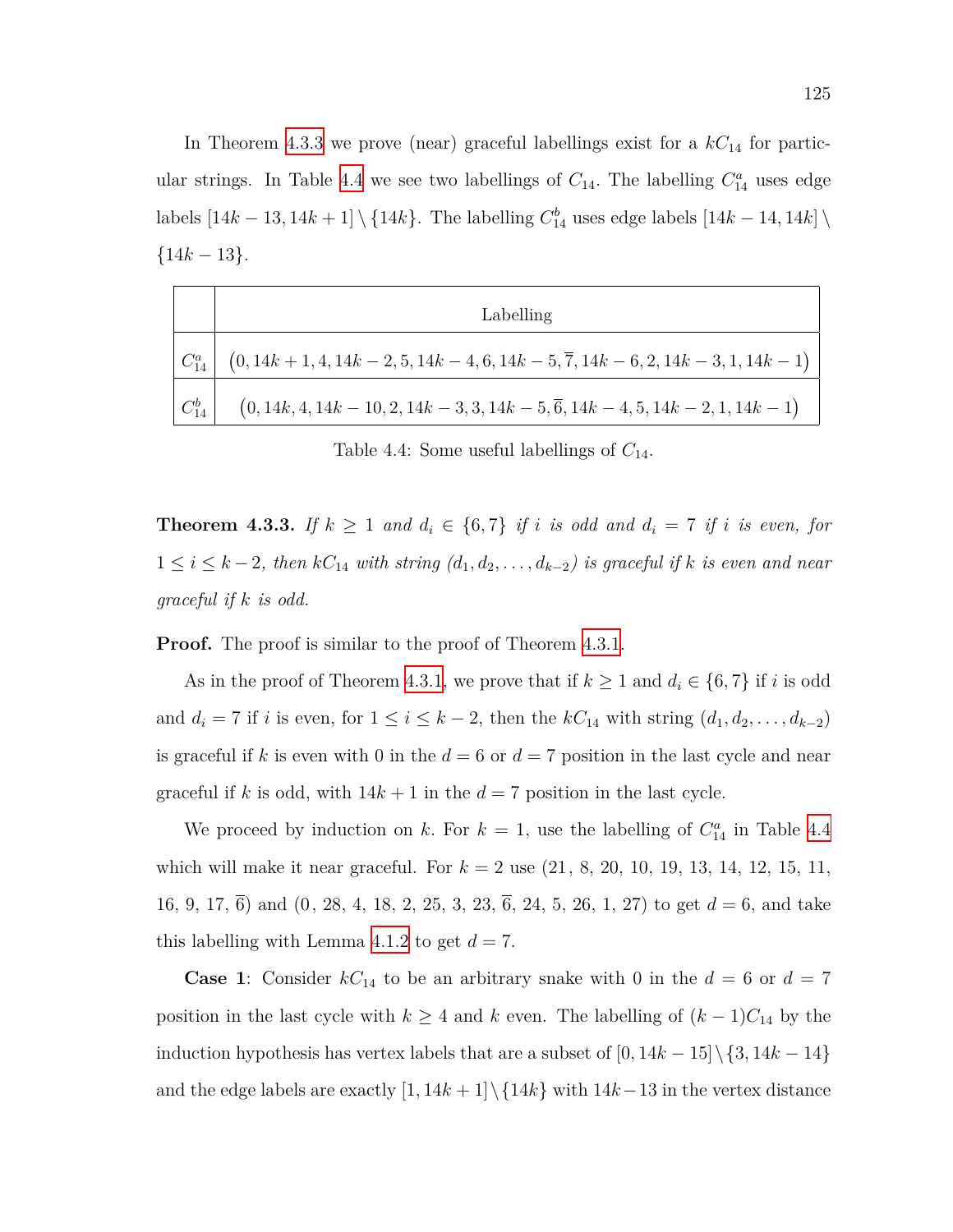*d*<sup>*k*−2</sup> from the previous cut vertex.

We label  $kC_{14}$  as follows. Subtract each vertex label from  $14k - 7$  for the first  $k-1$  cycles of the  $(k-1)C_{14}$ , so that the last cut vertex receives label 6. Then, apply the labelling  $C_{14}^b$  to the final cycle, with the cut vertex receiving label 6. Then this labelling of *kC*<sup>14</sup> has all vertices labelled from [0*,* 14*k*] and the edge labels are exactly [1*,* 14*k*], with no repeated vertex or edge labels. Hence, we obtain a graceful labelling of  $kC_{14}$  and 0 in the  $d = 6$  position.

By using the previously discussed labelling, ending with the  $C_{14}^b$ -labelling in the last cycle, then applying Lemma [4.1.2](#page-122-2) we obtain a labelling with 0 in the  $d = 7$ position.

**Case 2**: Consider  $kC_{14}$  to be an arbitrary snake with 0 in the  $d = 6$  position in the last cycle with  $k \geq 3$  and  $k$  odd. The proof is similar to the proof of Case 1. Add 7 to each vertex label instead of subtracting each vertex label from 14*k −* 7 and apply the labelling  $C_{14}^a$  to the final cycle instead of  $C_{14}^b$ , with the cut vertex receiving label 7 instead of 6. Then this labelling of *kC*<sup>14</sup> has all vertices labelled from  $[0, 14k + 1] \setminus \{3, 14k\}$ , and the edge labels are exactly  $[1, 14k + 1] \setminus \{14k\}$ , with no repeated vertex or edge label. Thus, we obtain a near graceful labelling of *kC*<sup>14</sup> and  $14k + 1$  in the  $d = 7$  position.

Recall that a  $kC_t$  is linear if all entries in its string are equal to  $\frac{t}{2}$  $\frac{t}{2}$ . So, based on the results of Theorems [4.3.2](#page-133-0) and [4.3.3](#page-137-0) we now state a corollary for linear  $k_{10}$  and *kC*14, following the style of Theorem [4.1.6](#page-123-0).

**Corollary 4.3.4.** *If*  $k \geq 1$  *then the linear*  $kC_{10}$  *and linear*  $kC_{14}$  *are graceful if*  $k$  *is even and nearly graceful if k is odd.*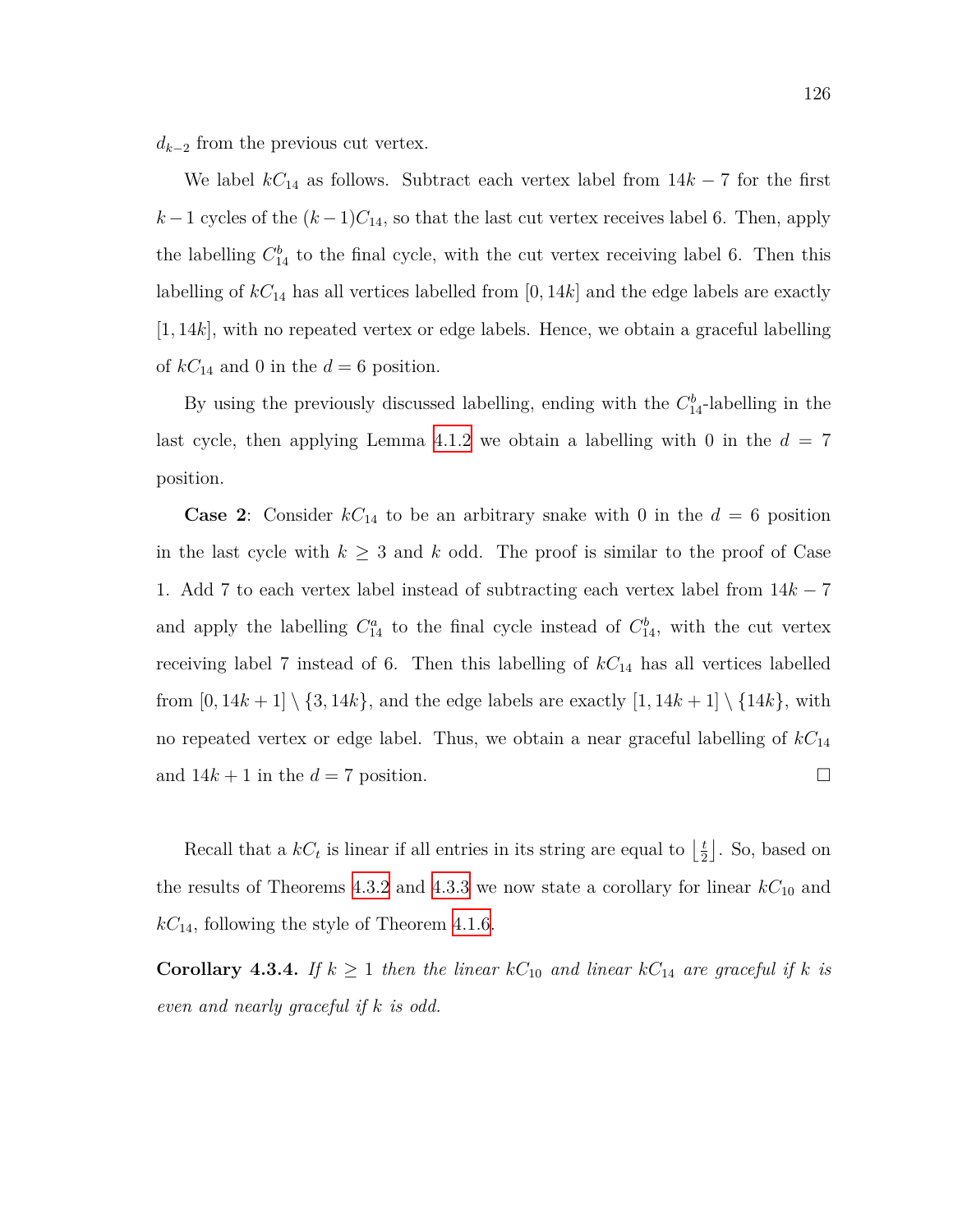#### **4.4 Discussion**

In this chapter we (near) gracefully labelled several type of snakes. In section [4.2,](#page-124-1) we presented a new sufficient condition which when satisfied shows there is a graceful labelling of a *kC*4*<sup>n</sup>* for any string. By using a complete *s, t*-useful cycle set we proved that if there is a complete *s*,  $4n$ -useful cycle set with  $s \geq 1$ , then there exists a graceful labelling of any  $kC_{4n}$ . We used the results in [[5\]](#page-141-0) with our results for  $kC_{4n}$  and proved that a graceful labelling exists for particular  $kC_{4n}$  with string  $(d_1, d_2, \ldots, d_{k-2})$ , where  $d_i \in \{2, 3, 4\}$ . Expanding these results for any *n* and *d* is possible but hard to apply for large *n*. We extended our main result to the case of cyclic snakes with cycles of varying sizes. Further, we extended the results in Theorems [4.1.6](#page-123-0) to [4.1.9](#page-123-1) on (near) gracefully labelled  $kC_n$  where  $n = 6, 8, 12, 16, 20, 24$  for all possible snakes.

As we discussed in Section [4.3](#page-130-0), new approaches must be found to gracefully label  $kC_{4n+2}$  snakes, even for fixed *n*. Our collections of ad hoc methods work to give classes for fixed *n*, but do not seem to generalize, even for "nice" subfamilies, such as linear snakes. Thus we pose the following open question.

Question: Can we (near) gracefully label every  $kC_m$  with  $k \geq 1$  and  $m \equiv$ 2 (mod 4)?

In fact the technique we used is more general than indicated in our theorems. Suppose we have a gracefully labelled bipartite graph  $G = K_{3,4}$  as in Figure [4.2](#page-140-0). If we add 3 to each vertex label and use the cycle  $H = C_8^2$  from Table [4.1](#page-127-0) then we obtain a new gracefully labelled graph as in Figure [4.3](#page-140-0). Thus we can in several cases gracefully label new graphs.

**Theorem 4.4.1.** If *G* is graceful and *H* is a  $kC_{4n}$  with  $1 \leq n \leq 6$ , then the graph *GH<sup>∗</sup> obtained by identifying any vertex in G that can be labelled* 0 *in some graceful labelling with any vertex in the first cycle of H is graceful.*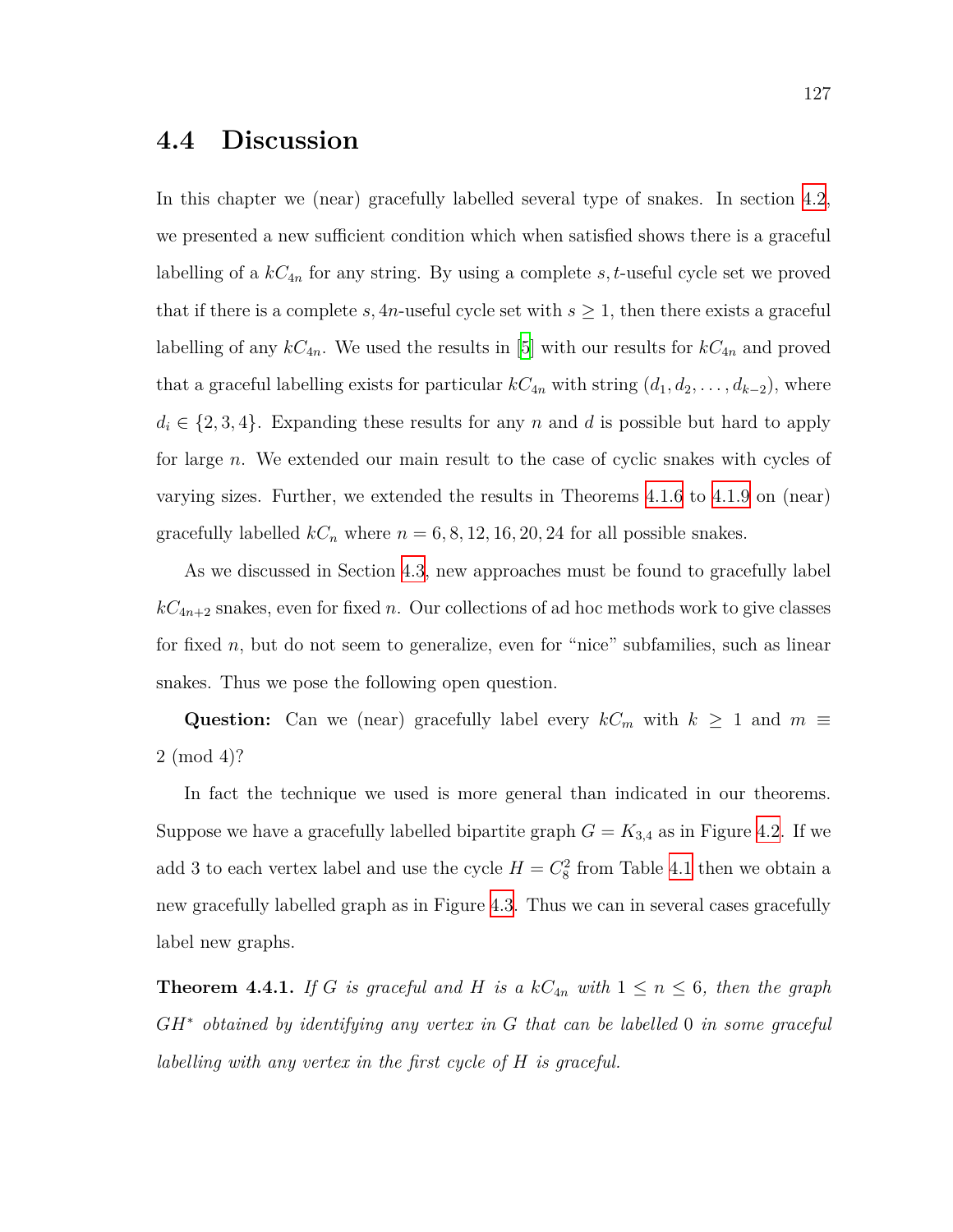<span id="page-140-0"></span>

Figure 4.2: Gracefully labelled *K*3*,*4.



0 19

2 17

 $\geq 1$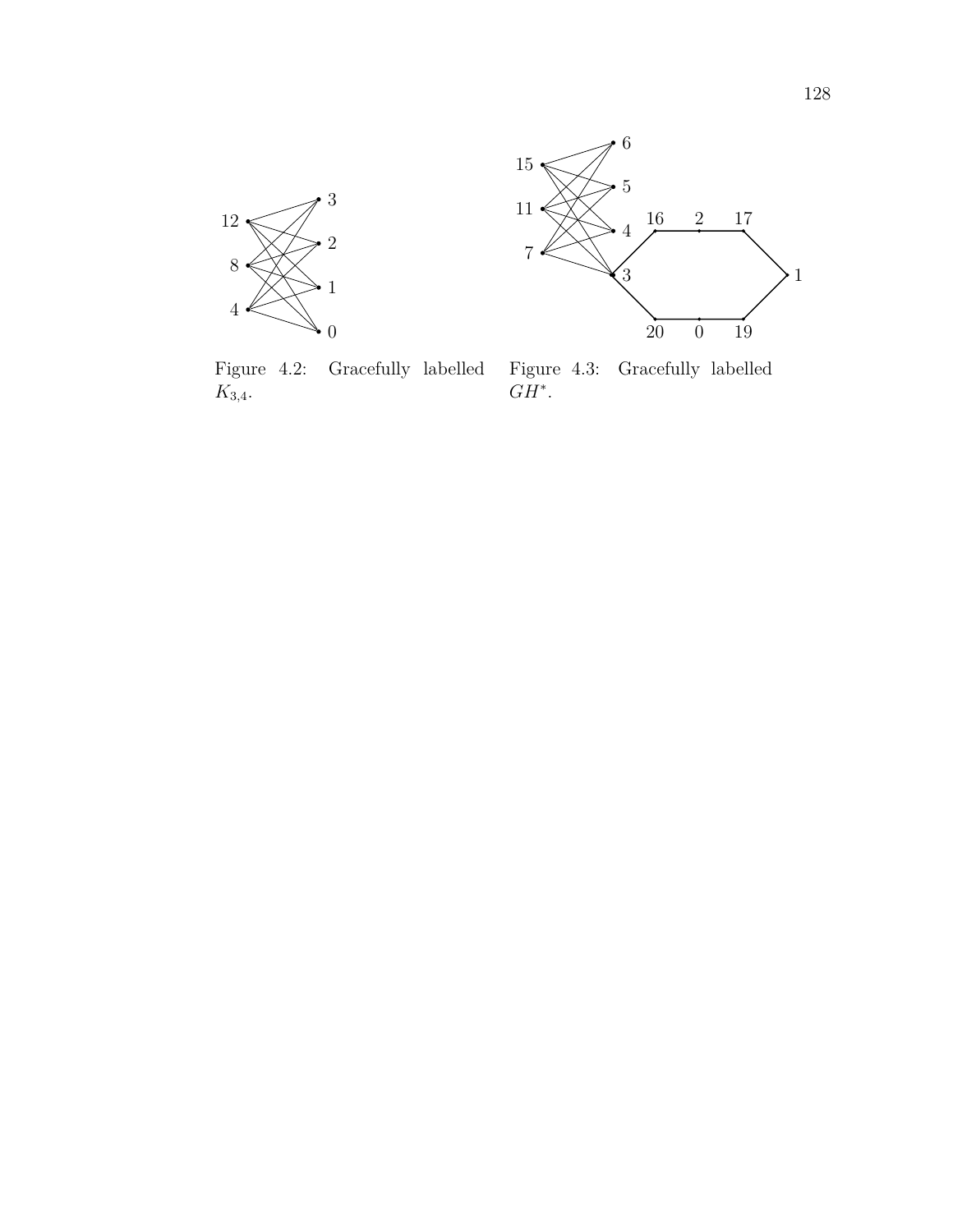# **References**

- <span id="page-141-2"></span>[1] C. Barrientos, Graceful labellings of cyclic snakes, *Ars. Combin.*, 60 (2001), 85– 96.
- <span id="page-141-3"></span>[2] J. A. Gallian, A Dynamic Survey of Graph Labelling, *Electron. J. Combin.*, 5 (1998), 6–34.
- <span id="page-141-4"></span>[3] R. B. Gnanajothi, Topics in Graph Theory, Ph.D. Thesis, Madurai Kamaraj University, 1991.
- <span id="page-141-1"></span>[4] D. Moulton, Graceful Labellings of Triangular Snakes, *Ars. Combin.*, 28 (1989), 2–13.
- <span id="page-141-0"></span>[5] A. Rosa, On certain valuations of the vertices of a graph, Theory of Graphs (Internat. Symposium, Rome, July 1966), Gordon and Breach, N. Y. and Dunod Paris (1967), 349–355.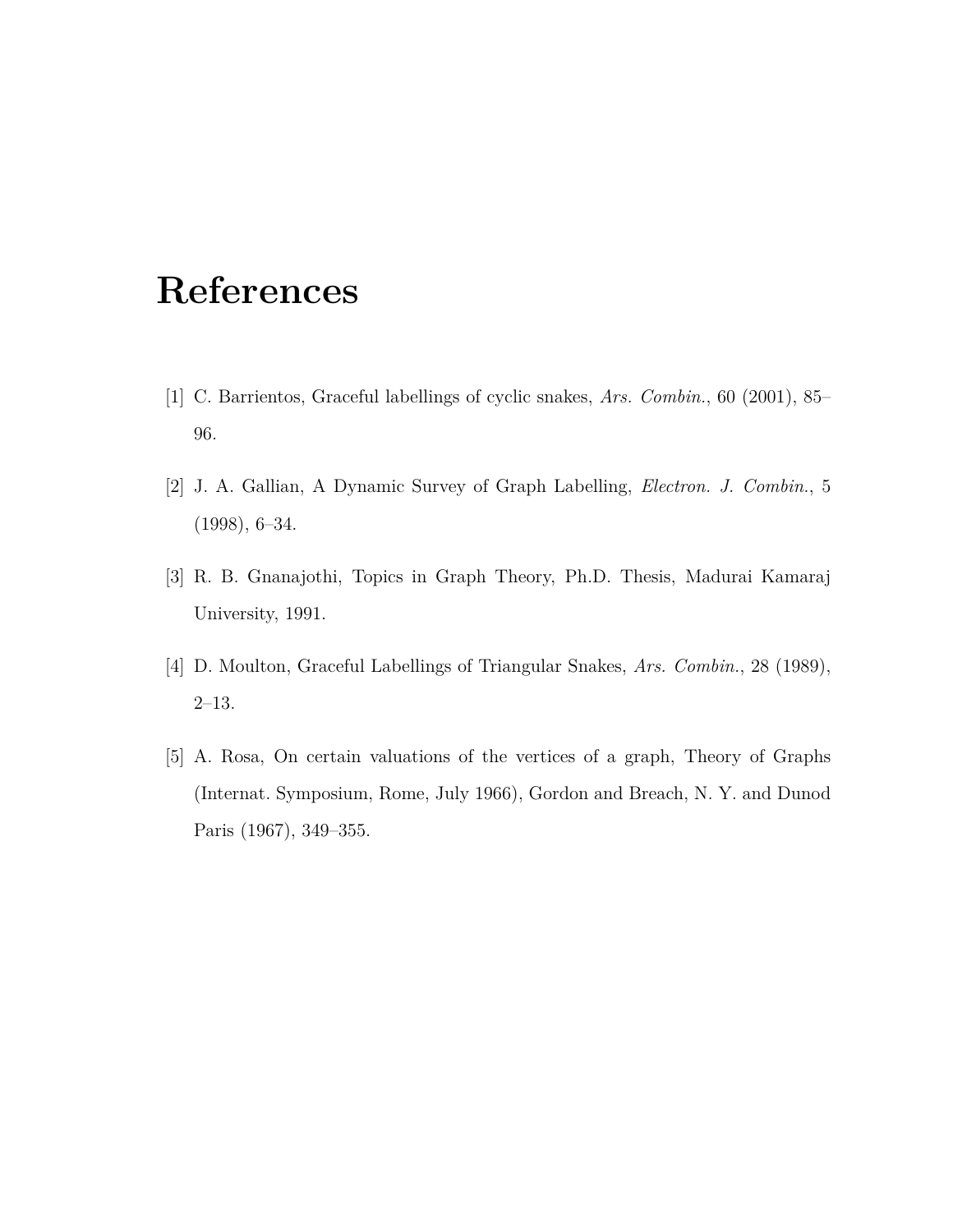## **Chapter 5**

## **Conclusion and Future Works**

In this chapter, we succinctly summarize the main results in this thesis and present some questions for future research goals.

In chapter two, we proved Rosa's conjecture for a new family of triangular cacti: Dutch windmills of any order with three pendant triangles, by using Skolem-type sequences. We can summarize the results in this chapter in the following theorem.

**Theorem 5.1.1.** *Every Dutch windmill with three pendant triangles is graceful or near graceful.*

Although Rosa's conjecture is still open after more than thirty years, there are still particular problems that are natural to consider based on our research.

**Problem 1.** Can we use Skolem sequences to prove that (near) graceful labellings exist for all possible windmills with four (or more) pendant triangles?

**Problem 2.** Can we use Skolem type sequences to prove that (near) graceful labellings exist for triangular snakes? Can we use them to gracefully label triangular snakes with pendant triangles?

In chapter three, we used many types of Skolem-type sequences to (near) gracefully label variable windmills. We used Skolem-type sequences to prove (near) graceful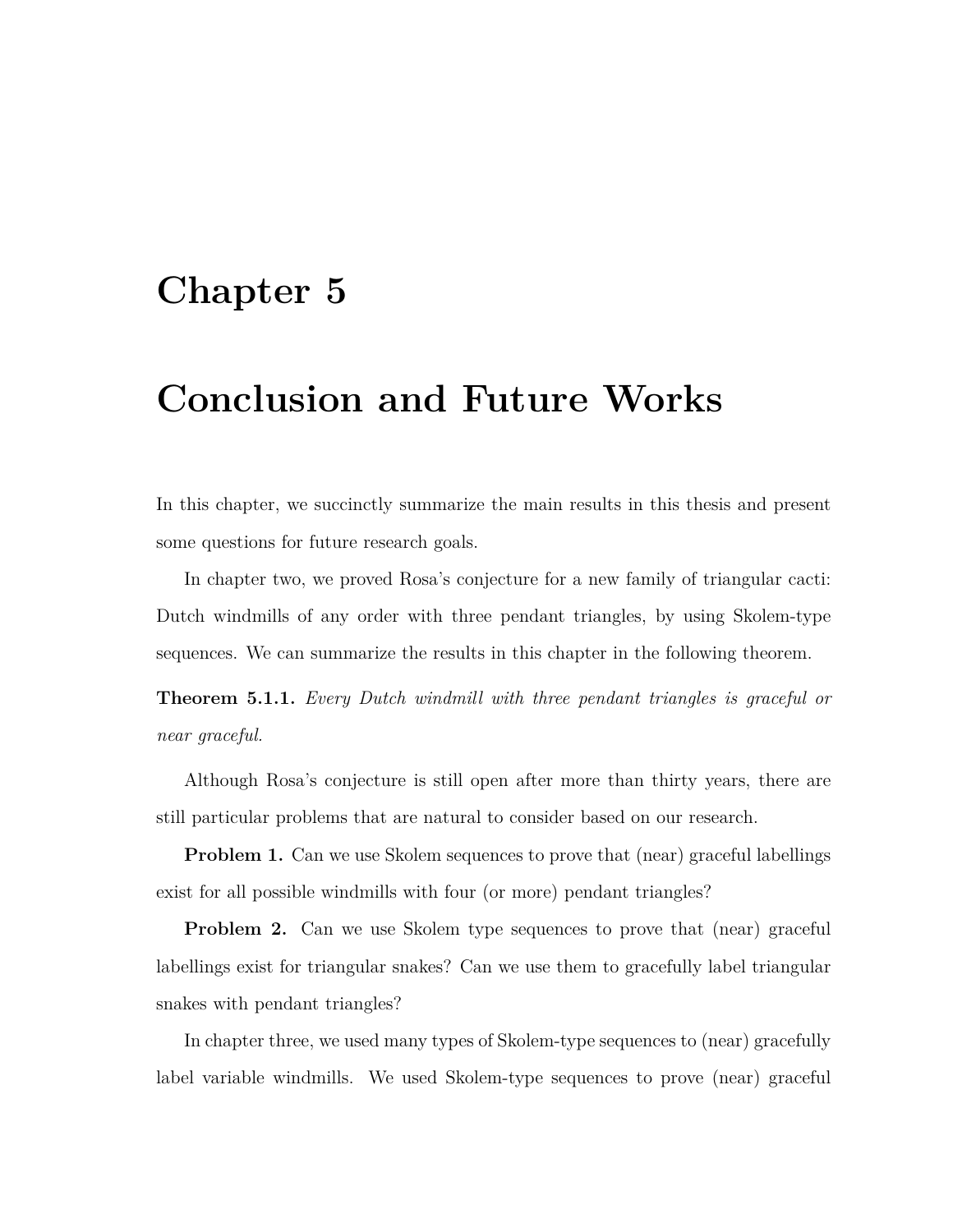labellings exist for the  $C_3^t C_4^s$ ,  $C_3^t C_5^p$  $L_5^p$  and  $C_3^t C_6^h$ . Furthermore, we used near-Skolem sequences along with Skolem sequences to prove that  $C_5^t$  is (near) graceful. We can conclude the results in this chapter in the following theorems.

**Theorem 5.1.2.** *If*  $G = C_5^p$  $j_p^p$ , then *G* is near graceful when  $p \equiv 1, 2 \pmod{4}$  and *G* is *graceful when*  $p \equiv 0, 3 \pmod{4}$ .

**Theorem 5.1.3.** If  $G = C_3^t C_4^s$ , where  $t \geq s \geq 1$ , then G is graceful when  $t \equiv$ 0, 1 (mod 4) *and near graceful when*  $t \equiv 2, 3 \pmod{4}$ .

**Theorem 5.1.4.** *If*  $s \in \mathbb{N}$ , and  $1 \le t \le 3$  *then*  $C_3^t C_4^s$  *can be gracefully labelled if*  $t = 1$ *and near gracefully labelled if*  $t = 2, 3$ *.* 

**Theorem 5.1.5.** *If*  $G = C_3^t C_4^s$ *, where*  $4 \le t \le s \le \frac{(13t+37)}{2}$ *, then G is graceful when*  $t \equiv 0, 1 \pmod{4}$  *and near graceful when*  $t \equiv 2, 3 \pmod{4}$ *.* 

**Theorem 5.1.6.** *For*  $t \geq 2p + 1$ ,  $G = C_3^t C_5^p$  $j_5^p$  is graceful when  $(p, t) \equiv (0, 0), (0, 1)$ ,  $(3,0)$ ,  $(3,3)$  (mod 4) *and near graceful when*  $(p,t) \equiv (1,0)$ ,  $(1,3)$ ,  $(2,0)$ ,  $(2,1)$  (mod 4).

**Theorem 5.1.7.** *If*  $G = C_3^t C_6^h$  *with*  $h \leq 2t + 1$  *then G is graceful or near graceful.* 

The following are some open problems that relate directly to the new results in chapter three.

**Problem 3:** Do (near) graceful labellings exist for all possible  $C_3^t C_4^s$ ,  $C_3^t C_5^p$  $_5^p$  and  $C_3^t C_6^h$  for any  $t, s, p, h$ ?

**Problem 4:** Do (near) graceful labellings exist for  $C_i^m C_j^n$  for any  $i, j, m, n$ ? Can we prove (near) graceful labellings exist for  $C_i^l C_j^m C_k^n$  for any  $i, j, k, l, m, n$ ?

**Problem 5:** Can we find a family of *m*-fold Skolem-type sequences with the first right endpoint as large as possible? What are the necessary and sufficient conditions for the existence of *m*-fold Langford sequences with  $m \geq 2$ ?

Note that in our constructions to label the windmills in chapters two and three we have the label 0 at the central vertex, so that leads us to ask the following.